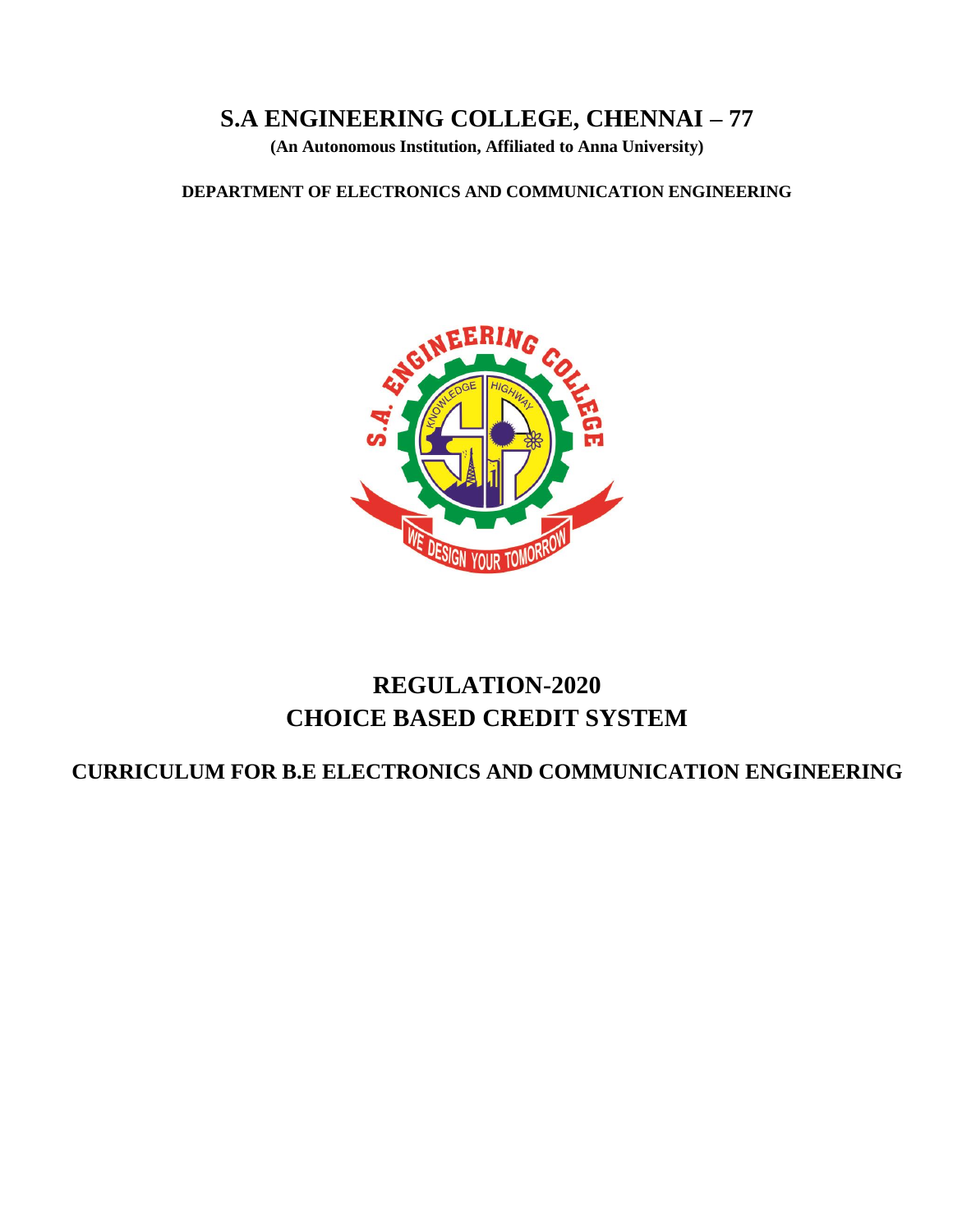| <b>SEMESTER I</b>      |                              |                                                            |                 |                                  |                         |                  |                         |                         |  |
|------------------------|------------------------------|------------------------------------------------------------|-----------------|----------------------------------|-------------------------|------------------|-------------------------|-------------------------|--|
| Sl.No.                 | <b>COURSE</b>                | <b>COURSE TITLE</b>                                        | <b>CATEGORY</b> | <b>CONTACT</b>                   | L                       | T                | ${\bf P}$               | $\mathbf C$             |  |
|                        | <b>CODE</b>                  |                                                            |                 | <b>PERIODS</b>                   |                         |                  |                         |                         |  |
| <b>THEORY</b>          |                              |                                                            |                 |                                  |                         |                  |                         |                         |  |
| 1                      | <b>HS1101</b>                | <b>Technical English</b>                                   | <b>HS</b>       | $\mathbf{3}$                     | 3                       | $\boldsymbol{0}$ | $\bf{0}$                | 3                       |  |
| $\overline{2}$         | <b>MA1101</b>                | <b>Calculus And Its Applications</b>                       | <b>BS</b>       | $\overline{\mathbf{4}}$          | 3                       | $\mathbf{1}$     | $\boldsymbol{0}$        | $\overline{\mathbf{4}}$ |  |
| 3                      | <b>PH1101</b>                | <b>Applied Physics</b>                                     | <b>BS</b>       | $\overline{\mathbf{3}}$          | $\overline{\mathbf{3}}$ | $\boldsymbol{0}$ | $\bf{0}$                | 3                       |  |
| $\overline{4}$         | <b>CY1101</b>                | <b>Engineering Chemistry</b>                               | <b>BS</b>       | $\overline{\mathbf{3}}$          | $\overline{\mathbf{3}}$ | $\boldsymbol{0}$ | $\boldsymbol{0}$        | 3                       |  |
| 5                      | <b>CS1101</b>                | Problem Solving and Python<br>Programming                  | <b>ES</b>       | 3                                | 3                       | $\boldsymbol{0}$ | $\boldsymbol{0}$        | 3                       |  |
| 6                      | <b>ME1101</b>                | <b>Engineering Graphics</b>                                | <b>ES</b>       | $\overline{\mathbf{4}}$          | $\overline{2}$          | $\boldsymbol{0}$ | $\overline{2}$          | 3                       |  |
|                        | <b>PRACTICAL</b>             |                                                            |                 |                                  |                         |                  |                         |                         |  |
| 7                      | <b>BS1101</b>                | Physics<br>and Chemistry<br>Laboratory                     | <b>BS</b>       | 4                                | $\boldsymbol{0}$        | $\boldsymbol{0}$ | $\overline{\mathbf{4}}$ | $\overline{2}$          |  |
| 8                      | <b>CS1102</b>                | Problem<br>Solving and Python<br>Programming Laboratory    | <b>ES</b>       | 4                                | $\boldsymbol{0}$        | $\boldsymbol{0}$ | $\overline{\mathbf{4}}$ | $\overline{2}$          |  |
|                        | <b>MANDATORY COURSE</b>      |                                                            |                 |                                  |                         |                  |                         |                         |  |
| 9                      | <b>CI1101</b>                | <b>Indian Constitution</b>                                 | <b>MC</b>       | $\overline{2}$                   | $\overline{2}$          | $\boldsymbol{0}$ | $\boldsymbol{0}$        | $\boldsymbol{0}$        |  |
|                        |                              |                                                            | <b>TOTAL</b>    | 30                               | 19                      | $\mathbf{1}$     | 10                      | 23                      |  |
|                        |                              | <b>SEMESTER II</b>                                         |                 |                                  |                         |                  |                         |                         |  |
|                        |                              |                                                            |                 |                                  |                         |                  |                         |                         |  |
|                        | <b>COURSE</b><br><b>CODE</b> | <b>COURSE TITLE</b>                                        | <b>CATEGORY</b> | <b>CONTACT</b><br><b>PERIODS</b> | L                       | T                | ${\bf P}$               | $\mathbf C$             |  |
| <b>THEORY</b>          |                              |                                                            |                 |                                  |                         |                  |                         |                         |  |
| Sl.No.<br>$\mathbf{1}$ | <b>HS1201</b>                | <b>English for Communication</b>                           | <b>HS</b>       | $\overline{\mathbf{3}}$          | $\overline{\mathbf{3}}$ | $\boldsymbol{0}$ | $\boldsymbol{0}$        | 3                       |  |
| $\overline{2}$         | <b>MA1201</b>                | Complex Variables and<br>Transforms                        | <b>BS</b>       | 4                                | $\overline{\mathbf{3}}$ | 1                | $\bf{0}$                | 4                       |  |
| 3                      | <b>PH1201</b>                | <b>Materials Science</b>                                   | <b>BS</b>       | 3                                | 3                       | $\boldsymbol{0}$ | $\boldsymbol{0}$        | 3                       |  |
| $\boldsymbol{\Lambda}$ | <b>EE1203</b>                | Basic Electrical and<br><b>Instrumentation Engineering</b> | ES              | $\overline{\mathbf{3}}$          | $\overline{\mathbf{3}}$ | $\boldsymbol{0}$ | $\bf{0}$                | 3                       |  |
| 5                      | <b>EC1201</b>                | Network Analysis and<br>Synthesis                          | <b>PC</b>       | $\overline{\mathbf{3}}$          | $\overline{\mathbf{3}}$ | $\bf{0}$         | $\bf{0}$                | 3                       |  |
| 6                      | <b>CS1201</b>                | Programming in C                                           | <b>PC</b>       | $\overline{\mathbf{3}}$          | 3 <sup>1</sup>          | $\bf{0}$         | $\bf{0}$                | $\mathbf{3}$            |  |
|                        | <b>PRACTICAL</b>             |                                                            |                 |                                  |                         |                  |                         |                         |  |
| $\overline{7}$         | <b>CS1203</b>                | C Programming Laboratory                                   | <b>PC</b>       | $\overline{\mathbf{4}}$          | $\boldsymbol{0}$        | $\boldsymbol{0}$ | $\overline{\mathbf{4}}$ | $\overline{2}$          |  |
| 8                      | <b>GE1201</b>                | <b>Engineering Practice</b><br>Laboratory                  | <b>ES</b>       | $\overline{\mathbf{4}}$          | $\boldsymbol{0}$        | $\boldsymbol{0}$ | $\overline{\mathbf{4}}$ | $\boldsymbol{2}$        |  |
|                        | <b>MANDATORY COURSE</b>      |                                                            |                 |                                  |                         |                  |                         |                         |  |
| 9                      | <b>CY1201</b>                | <b>Environmental Science and</b><br>Engineering            | <b>MC</b>       | $\overline{2}$                   | $\overline{2}$          | $\boldsymbol{0}$ | $\boldsymbol{0}$        | $\bf{0}$                |  |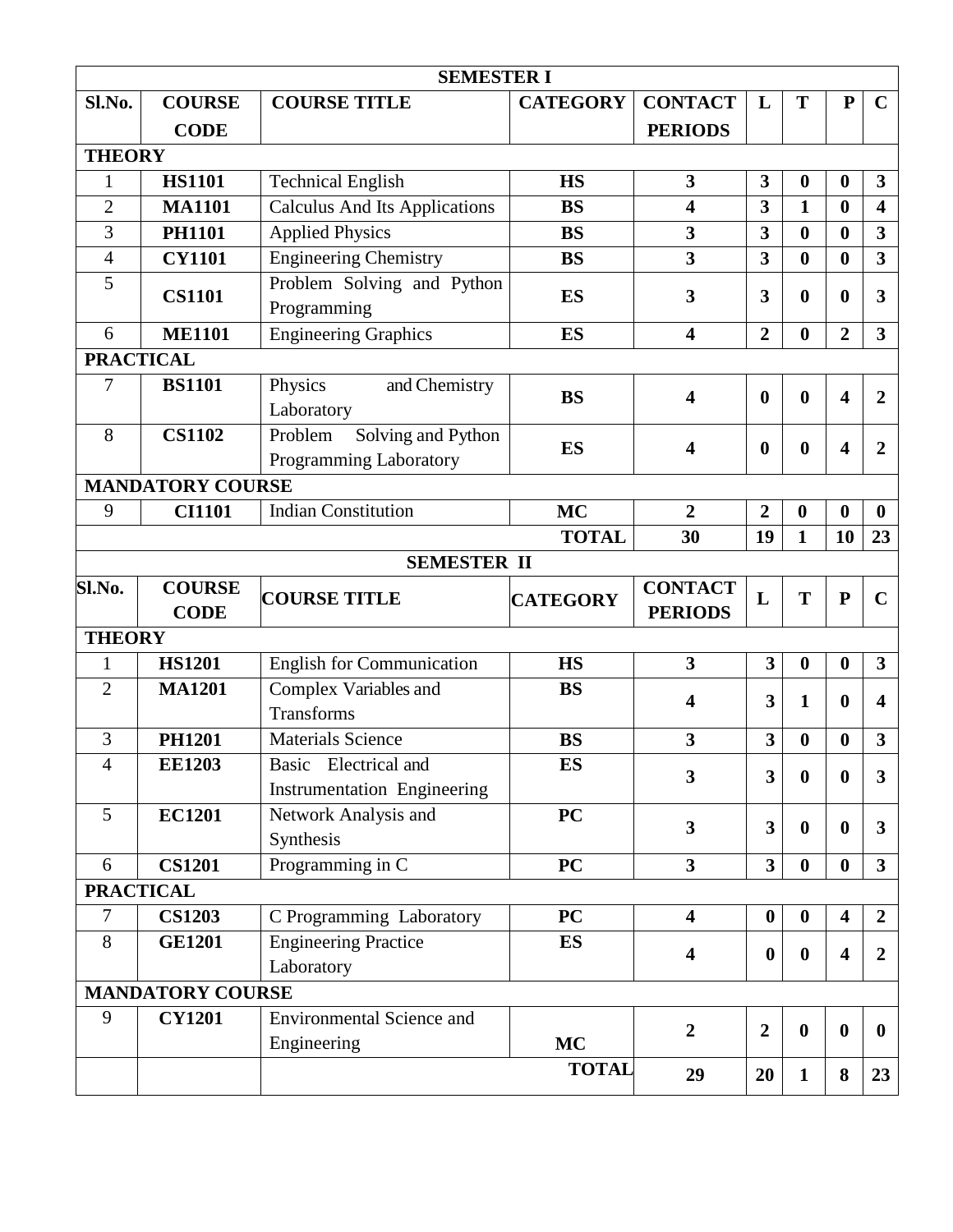|                |                                     | <b>SEMESTER III</b>                              |                 |                                  |                  |              |                  |             |
|----------------|-------------------------------------|--------------------------------------------------|-----------------|----------------------------------|------------------|--------------|------------------|-------------|
|                | <b>SI.No. COURSE</b><br><b>CODE</b> | <b>COURSE TITLE</b>                              | <b>CATEGORY</b> | <b>CONTACT</b><br><b>PERIODS</b> | L                | T            | ${\bf P}$        | $\mathbf C$ |
|                | <b>THEORY</b>                       |                                                  |                 |                                  |                  |              |                  |             |
| 1              | <b>MA1301</b>                       | Linear Algebra & Partial Diff.<br>Equations      | <b>BS</b>       | 4                                | 3                | $\mathbf{1}$ | $\boldsymbol{0}$ | 4           |
| $\overline{2}$ | <b>CS1301</b>                       | <b>Object Oriented</b><br>programming            | <b>PC</b>       | $\overline{\mathbf{3}}$          | 3                | $\mathbf{0}$ | $\boldsymbol{0}$ | 3           |
| 3              | <b>EC1301</b>                       | <b>Electronic Devices and</b><br>Circuits        | <b>ES</b>       | $\overline{\mathbf{3}}$          | $\overline{2}$   | $\mathbf{1}$ | $\mathbf{0}$     | 3           |
| $\overline{4}$ | <b>EC1302</b>                       | Signals and Systems                              | <b>PC</b>       | $\overline{\mathbf{4}}$          | 3                | $\mathbf{0}$ | $\bf{0}$         | 3           |
| 5              | <b>EC1303</b>                       | Digital System Design                            | PC              | 3                                | 3                | $\mathbf{0}$ | $\bf{0}$         | 3           |
| 6              | <b>EC1304</b>                       | <b>Control Systems</b>                           | <b>PC</b>       | $\overline{\mathbf{4}}$          | 3                | $\mathbf{0}$ | $\mathbf{0}$     | 3           |
|                | <b>PRACTICALS</b>                   |                                                  |                 |                                  |                  |              |                  |             |
| 7              | <b>EC1305</b>                       | <b>Analog and Digital Circuits</b><br>Laboratory | <b>PC</b>       | 4                                | $\boldsymbol{0}$ | $\mathbf{0}$ | 4                | 2           |
| 8              | <b>HS1301</b>                       | Interpersonal Skills / Listening<br>& Speaking   | <b>EEC</b>      | $\overline{2}$                   | $\boldsymbol{0}$ | $\mathbf{0}$ | $\overline{2}$   | 1           |
| 9              | <b>CS1303</b>                       | <b>Object Oriented Programming</b><br>Laboratory | <b>ES</b>       | 4                                | $\boldsymbol{0}$ | $\mathbf{0}$ | 4                | 2           |
|                |                                     |                                                  | <b>TOTAL</b>    | 32                               |                  | 4            | 10               | 24          |

|                |                              | <b>SEMESTER IV</b>                                  |                 |                                  |                         |                  |                         |                         |
|----------------|------------------------------|-----------------------------------------------------|-----------------|----------------------------------|-------------------------|------------------|-------------------------|-------------------------|
| Sl.No.         | <b>COURSE</b><br><b>CODE</b> | <b>COURSE TITLE</b>                                 | <b>CATEGORY</b> | <b>CONTACT</b><br><b>PERIODS</b> | L                       | T                | ${\bf P}$               |                         |
|                | <b>THEORY</b>                |                                                     |                 |                                  |                         |                  |                         |                         |
| $\mathbf{1}$   | <b>EC1401</b>                | <b>Electronic Circuits Design</b>                   | <b>PC</b>       | $\overline{\mathbf{3}}$          | 3                       | $\mathbf 0$      | $\mathbf 0$             | $\overline{\mathbf{3}}$ |
| $\overline{2}$ | <b>EC1402</b>                | <b>Electromagnetic Fields</b>                       | <b>PC</b>       | $\overline{\mathbf{4}}$          | 3                       | 1                | $\bf{0}$                | 4                       |
| 3              | <b>EC1403</b>                | <b>Linear Integrated Circuits</b>                   | PC              | $\overline{\mathbf{3}}$          | $\overline{\mathbf{3}}$ | $\bf{0}$         | $\bf{0}$                | $\overline{\mathbf{3}}$ |
| $\overline{4}$ | <b>MA1401</b>                | Probability and Random<br>Process                   | <b>BS</b>       | $\overline{\mathbf{4}}$          | 3                       | 1                | $\boldsymbol{0}$        | 4                       |
| 5              | <b>CS1401</b>                | Data Structures and Algorithm                       | <b>PC</b>       | $\overline{\mathbf{3}}$          | $\overline{\mathbf{3}}$ | $\bf{0}$         | $\boldsymbol{0}$        | $\overline{\mathbf{3}}$ |
| 6              | <b>HV1401</b>                | Universal Human Values in<br>Education              | <b>MC</b>       | 3                                | 3                       | $\boldsymbol{0}$ | $\boldsymbol{0}$        | 3                       |
|                | <b>PRACTICALS</b>            |                                                     |                 |                                  |                         |                  |                         |                         |
| 7              | <b>EC1404</b>                | <b>Circuits Design and Simulation</b><br>Laboratory | <b>PC</b>       | $\overline{\mathbf{4}}$          | $\boldsymbol{0}$        | $\bf{0}$         | 4                       | 2                       |
| 8              | <b>EC1405</b>                | Linear Integrated Circuits Lab                      | PC              | $\overline{\mathbf{4}}$          | $\boldsymbol{0}$        | $\bf{0}$         | $\overline{\mathbf{4}}$ | $\overline{2}$          |
| 9              | <b>EC1406</b>                | Technical Seminar/Mini Project                      | <b>EEC</b>      | $\overline{\mathbf{4}}$          | $\boldsymbol{0}$        | $\bf{0}$         | $\overline{2}$          | $\overline{2}$          |
|                |                              |                                                     | <b>TOTAL</b>    | 29                               | 18                      | $\overline{3}$   | 10                      | 23                      |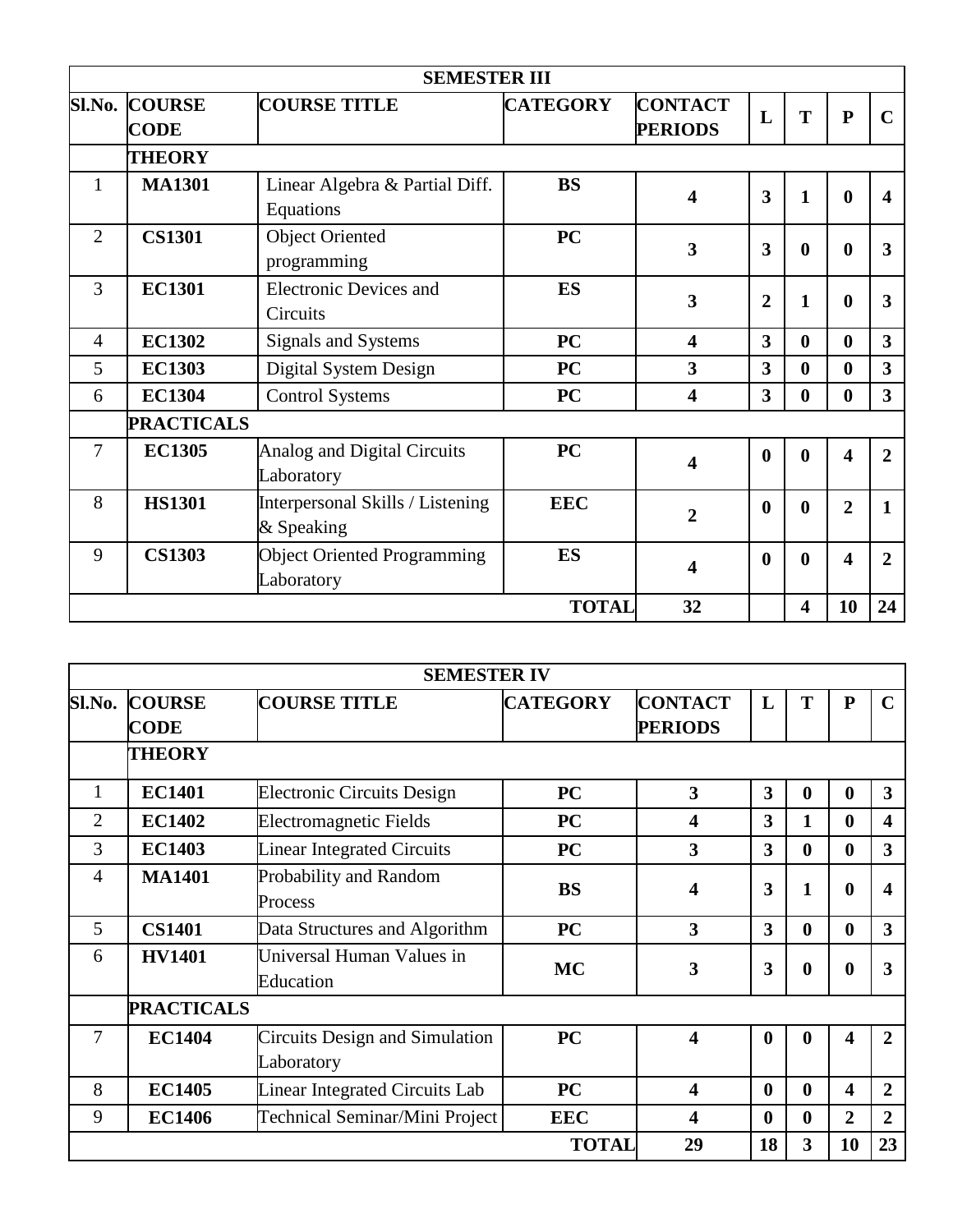|                |                                     |                                               | <b>SEMESTER V</b> |                                  |                  |                  |                  |                |
|----------------|-------------------------------------|-----------------------------------------------|-------------------|----------------------------------|------------------|------------------|------------------|----------------|
|                | <b>Sl.No. COURSE</b><br><b>CODE</b> | <b>COURSE TITLE</b>                           | <b>CATEGORY</b>   | <b>CONTACT</b><br><b>PERIODS</b> | L                | T                | $\mathbf{P}$     | $\mathbf C$    |
|                | <b>THEORY</b>                       |                                               |                   |                                  |                  |                  |                  |                |
| 1              | <b>EC1501</b>                       | <b>Communication Systems</b>                  | <b>PC</b>         | 3                                | 3                | $\boldsymbol{0}$ | $\bf{0}$         | $\overline{3}$ |
| $\overline{2}$ | <b>EC1502</b>                       | Discrete Time Signal<br>Processing            | <b>PC</b>         | 4                                | 3                | $\mathbf{1}$     | $\boldsymbol{0}$ | 4              |
| 3              | <b>EC1503</b>                       | Microprocessor And<br>Microcontroller         | <b>PC</b>         | 3                                | 3                | $\boldsymbol{0}$ | $\boldsymbol{0}$ | 3              |
| $\overline{4}$ | <b>EC1504</b>                       | <b>Wave Guides and Antenna</b><br>Theory      | <b>PC</b>         | 4                                | 3                | $\mathbf{1}$     | 0                | 4              |
| 5              |                                     | Elective-I(PE)                                | PE                | $\overline{\mathbf{3}}$          | 3                | $\bf{0}$         | $\bf{0}$         | $\overline{3}$ |
|                | <b>PRACTICALS</b>                   |                                               |                   |                                  |                  |                  |                  |                |
| 6              | <b>EC1505</b>                       | Discrete Time Signal<br>Processing Laboratory | <b>PC</b>         | $\boldsymbol{\Delta}$            | $\boldsymbol{0}$ | $\bf{0}$         | 4                | 2              |
| 7              | <b>EC1506</b>                       | <b>Communication Systems</b><br>Laboratory    | <b>PC</b>         | 4                                | $\bf{0}$         | $\bf{0}$         | 4                | 2              |
| 8              | <b>EC1507</b>                       | Microprocessor Laboratory                     | <b>PC</b>         | 4                                | $\boldsymbol{0}$ | $\bf{0}$         | $\overline{2}$   | $\overline{2}$ |
|                |                                     |                                               | <b>TOTAL</b>      | 29                               | 18               | 3                | 10               | 23             |

|                | <b>SEMESTER V</b><br>PROFESSIONAL ELECTIVE(PE) |                                                  |                 |                                  |   |                  |             |                         |
|----------------|------------------------------------------------|--------------------------------------------------|-----------------|----------------------------------|---|------------------|-------------|-------------------------|
|                | <b>SI.No. COURSE</b><br><b>CODE</b>            | <b>COURSE TITLE</b>                              | <b>CATEGORY</b> | <b>CONTACT</b><br><b>PERIODS</b> | L | T                | P           |                         |
|                | <b>THEORY</b>                                  |                                                  |                 |                                  |   |                  |             |                         |
|                | <b>EC1508</b>                                  | <b>Medical Electronics</b>                       | <b>PE</b>       | 3                                | 3 | $\bf{0}$         | $\mathbf 0$ | $\overline{\mathbf{3}}$ |
| $\overline{2}$ | <b>EC1509</b>                                  | <b>Advanced Digital System</b><br>Design         | <b>PE</b>       | 3                                | 3 | $\boldsymbol{0}$ | $\bf{0}$    | 3                       |
| 3              | <b>EC1510</b>                                  | <b>Computer Architecture And</b><br>Organization | <b>PE</b>       | 3                                | 3 | $\bf{0}$         | $\bf{0}$    | 3                       |
| 4              | <b>EC1511</b>                                  | Product Design and<br>Development                | <b>PE</b>       | 3                                | 3 | $\bf{0}$         | 0           | 3                       |
| 5              | <b>EC1512</b>                                  | Mixed Signal IC Design                           | PE              | 3                                | 3 | 0                | $\mathbf 0$ | 3                       |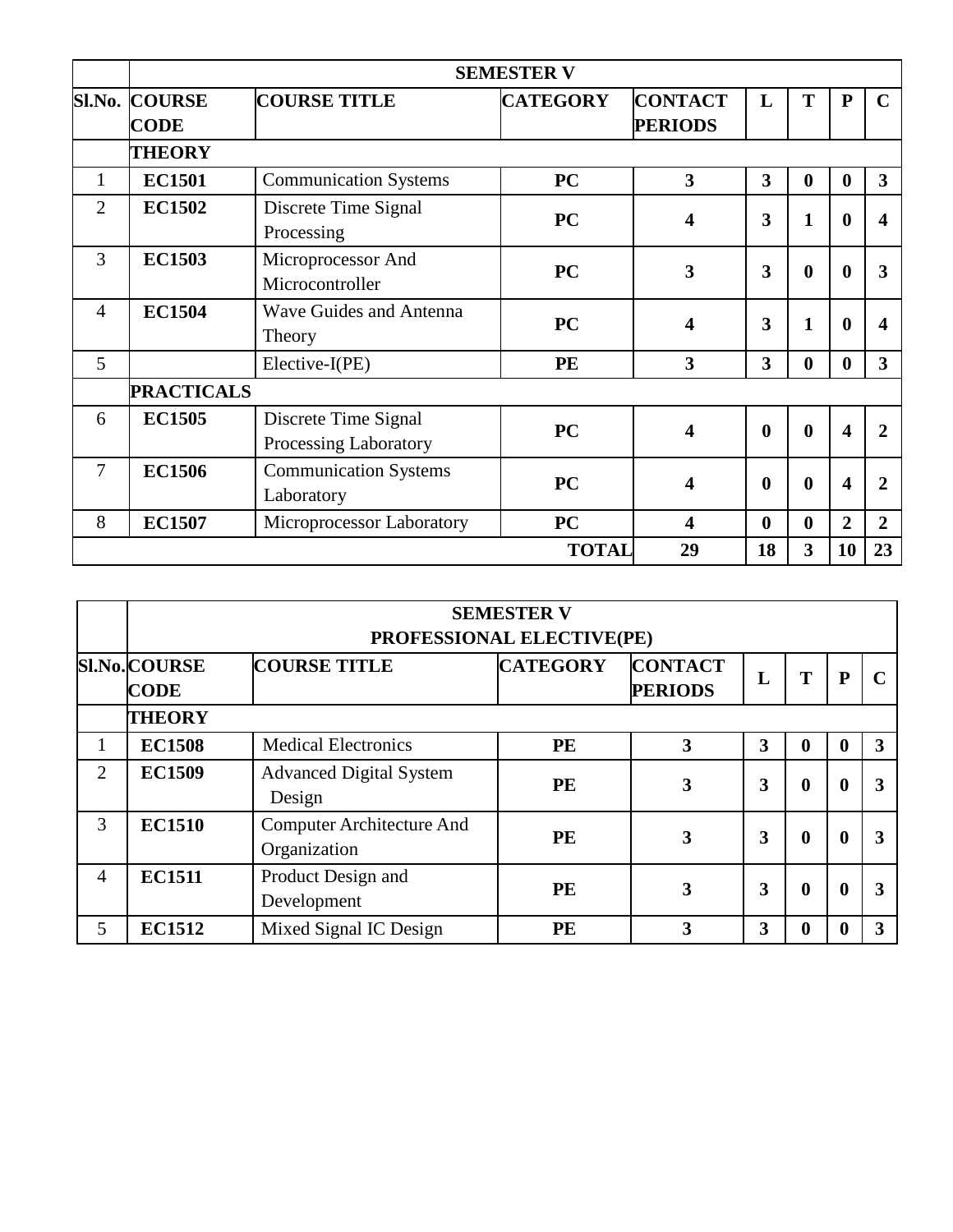**Prerequisites:** Basic Language Proficiency.

# **OBJECTIVES:**

- Develop strategies and skills to enhance their ability to read and comprehend engineering and technology texts.
- Nurture their ability in technical writing like to prepare professional job applications and effective reports.
- Develop their speaking skills by participating in various speaking activities.
- Strengthen their listening skill to comprehend lectures and talks in their areas of specialization.
- Improve their ability to explicit their excellence in all modes of technical communication.

# **COURSE OUTCOMES:**

The Students will be able to

- **CO1**: Read technical texts and write area- specific texts effortlessly.
- **CO2**: Listen and comprehend lectures and talks in their area of specialization successfully.
- **CO3**: Speak appropriately and effectively in varied formal and informal contexts.
- **CO4**: Write correctly, clearly and concisely with coherence and cohesion.
- **CO5**: Prepare job applications and resume in an inspiring manner.

# **UNIT – 1 9**

**Reading**- Reading short texts **Listening**- Listening to different formal / informal conversations **Writing-**Instructions, Jumbled sentences **Speaking**- Self introduction **Language development**- Parts of speech, Prepositions **Vocabulary development-** Word formation- root words from foreign language and their use in English.

# **UNIT – 2 9**

**Reading**-Skimming and Scanning to find specific information **Listening**- Listening to INK talks **Writing**-Job Application **–** cover letter, resume writing **Speaking**- Asking and Giving directions **Language development**- Conjunctions, Types of Nouns **Vocabulary development-** Prefixes and Suffixes.

# **UNIT – 3 9**

**Reading**- Reading for predicting the content **Listening**- Listening to situational short talks **Writing**- Types of paragraphs- Descriptive/Analytical/ compare and contrast **Speaking**- Mini presentations, Expressing greeting and thanks **Language development**- Adjectives, Numerical Adjectives, Conditional Clauses **Vocabulary development-** Homophones, Homonyms.

# **UNIT – 4 9**

**Reading**- Practice in speed reading **Listening**- Listening to short texts and fill the data **Writing**-Interpretation of Graphics / Information, Note making **Speaking**-Contributing for Group Discussion **Language development**- Active, Passive, Impersonal passive voice **Vocabulary development-**Definitions, Nominal Compounds.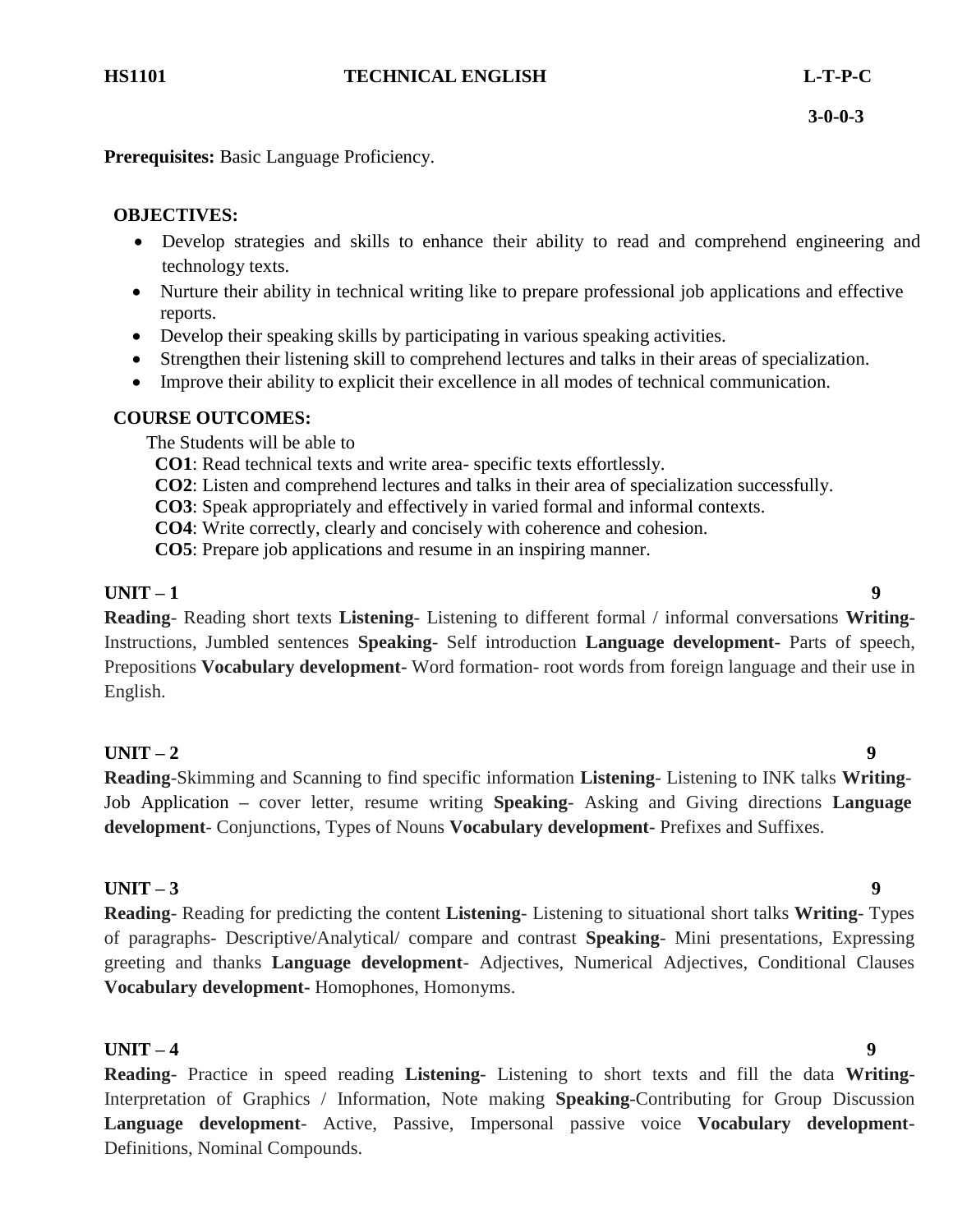# **UNIT – 5 9**

**Reading**- Reading short stories **Listening**- Listening for note taking **Writing**- Report writing, E-mail Writing **Speaking**- Picture descriptions, Speaking in familiar situations **Language development**- Tenses **Vocabulary development-** British and American Vocabulary.

# **TOTAL PERIODS : 45**

# **TEXT BOOKS :**

- 1. Richards, C. Jack. Interchange Students" Book-2 New Delhi: CUP, 2015.
- 2. Board of editors. Fluency in English A Course book for Engineering and Technology.Orient Blackswan, Hyderabad: 2016.

# **EXTENSIVE READING :**

1. Khera, Shiv. You can Win, Macmillan, 2000.

# **REFERENCE :**

- 1. Bailey, Stephen. Academic Writing: A practical guide for students. New York:Rutledge,2011.
- 2. Comfort, Jeremy, et al. Speaking Effectively : Developing Speaking Skills for Business English. Cambridge University Press, Cambridge: Reprint 2011
- 3. [Darlene Smith-Worthington,](https://www.amazon.in/s/ref%3Drdr_ext_aut?_encoding=UTF8&index=books&field-author=Darlene%20Smith-Worthington) [Sue Jefferson,](https://www.amazon.in/s/ref%3Drdr_ext_aut?_encoding=UTF8&index=books&field-author=Sue%20Jefferson) Technical writing for Success, South-Western Cengage Learning,USA-2011
- 4. Means, L. Thomas and Elaine Langlois, English & Communication For Colleges. Cengage Learning, USA: 2007
- 5. Raman, Meenakshi and Sharma, Sangeetha- Technical Communication Principles and Practice.Oxford University Press: New Delhi, 2014
- 6. Swan Michael, Practical English Usage. Oxford University Press, Eighth impression 2002.

# **RECOMMENDED WEBSITES :**

bbc.co.uk/1learning english oxfordonlineenglish.com/ cambridgeenglish.org inktalks.com/talks/ manageyourwriting.com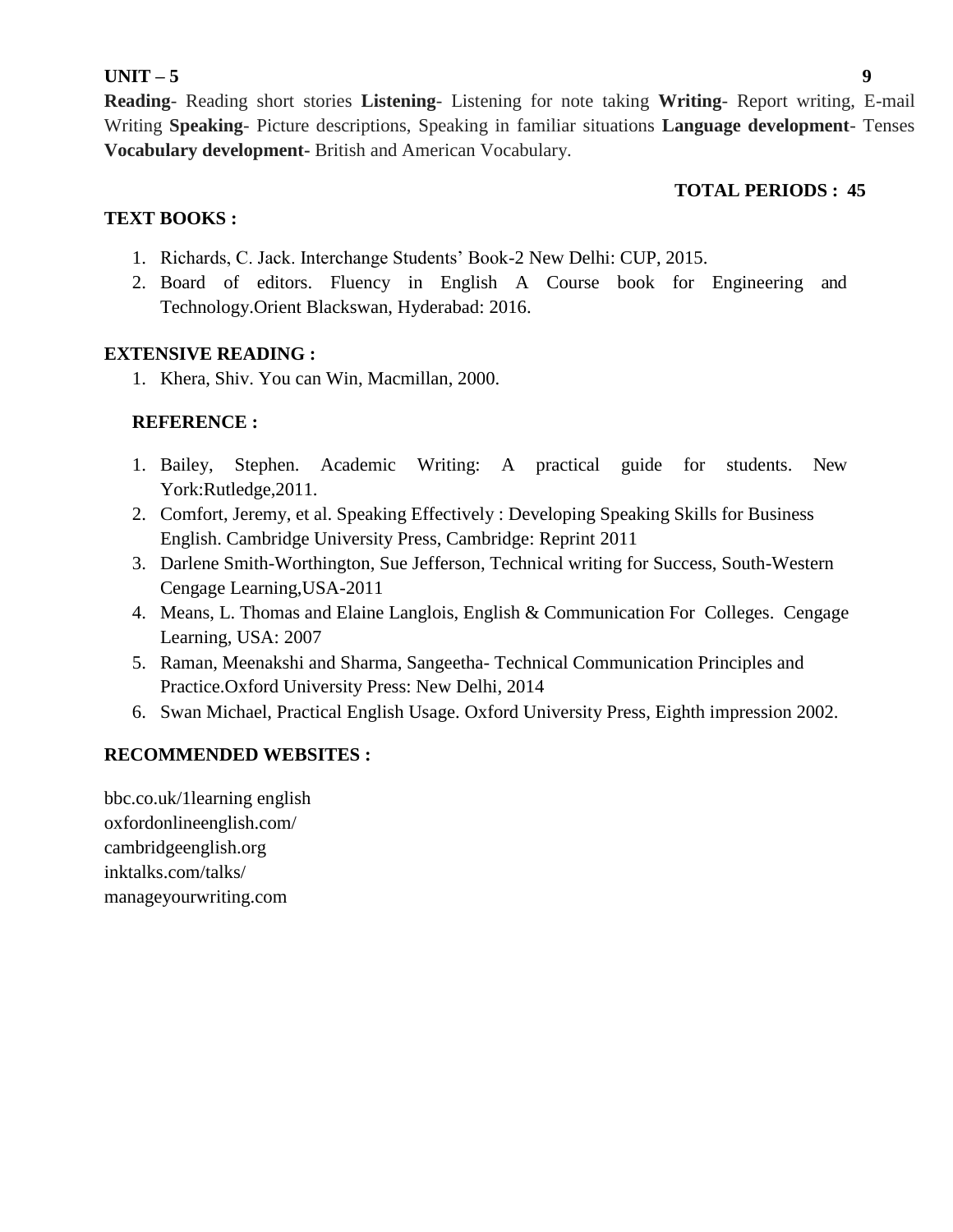# **MA1101 CALCULUS AND ITS APPLICATIONS L T P C**

# **3 1 0 4**

### **OBJECTIVES:**

- To understand the concepts of limits, continuity, differentiation and use it to find maxima and minima of functions of one variable.
- To make the student acquire sound knowledge of techniques in solving ordinary differential equations of first and second order that model in various engineering problems.
- To familiarize the student with functions of several variables that is needed in many branches of engineering.
- To acquaint the student with mathematical tools needed in evaluating multiple integrals and their usage.

# **UNIT I- DIFFERENTIAL CALCULUS 9+3**

Representation of functions – Limit of a function – Continuity – Derivatives – Differentiation rules – Maxima and Minima of functions of one variable.

# **UNIT II -ORDINARY DIFFERENTIAL EQUATIONS OF FIRST ORDER WITH APPLICATIONS: 9+3**

Basic concepts- Separable differential equations - Exact differential equations - Integrating factors - Linear differential equations - Bernoulli"s equation - Geometric Applications- Orthogonal trajectories - Physical Applications - Simple electronic circuits-Newton law of cooling-Heat flow-Rate of decay of radioactive materials-Chemical reaction and solutions.

# **UNIT III - DIFFERENTIAL EQUATIONS 9+3**

Higher order linear differential equations with constant coefficients - Method of variation of parameters – Homogenous equation of Euler's and Legendre's type – System of simultaneous linear differential equations with constant coefficients - Method of undetermined coefficients.

# **UNIT IV- FUNCTIONS OF SEVERAL VARIABLES 9+3**

Partial differentiation – Homogeneous functions and Euler's theorem – Total derivative – Change of variables – Jacobians – Partial differentiation of implicit functions – Taylor"s series for functions of two variables – Maxima and minima of functions of two variables – Lagrange"s method of undetermined multipliers.

# **UNIT V- MULTIPLE INTEGRALS 9+3**

Double integrals – Change of order of integration – Double integrals in polar co-ordinates – Area enclosed by plane curves – Triple integrals – Volume of solids – Change of variables in double and triple integrals.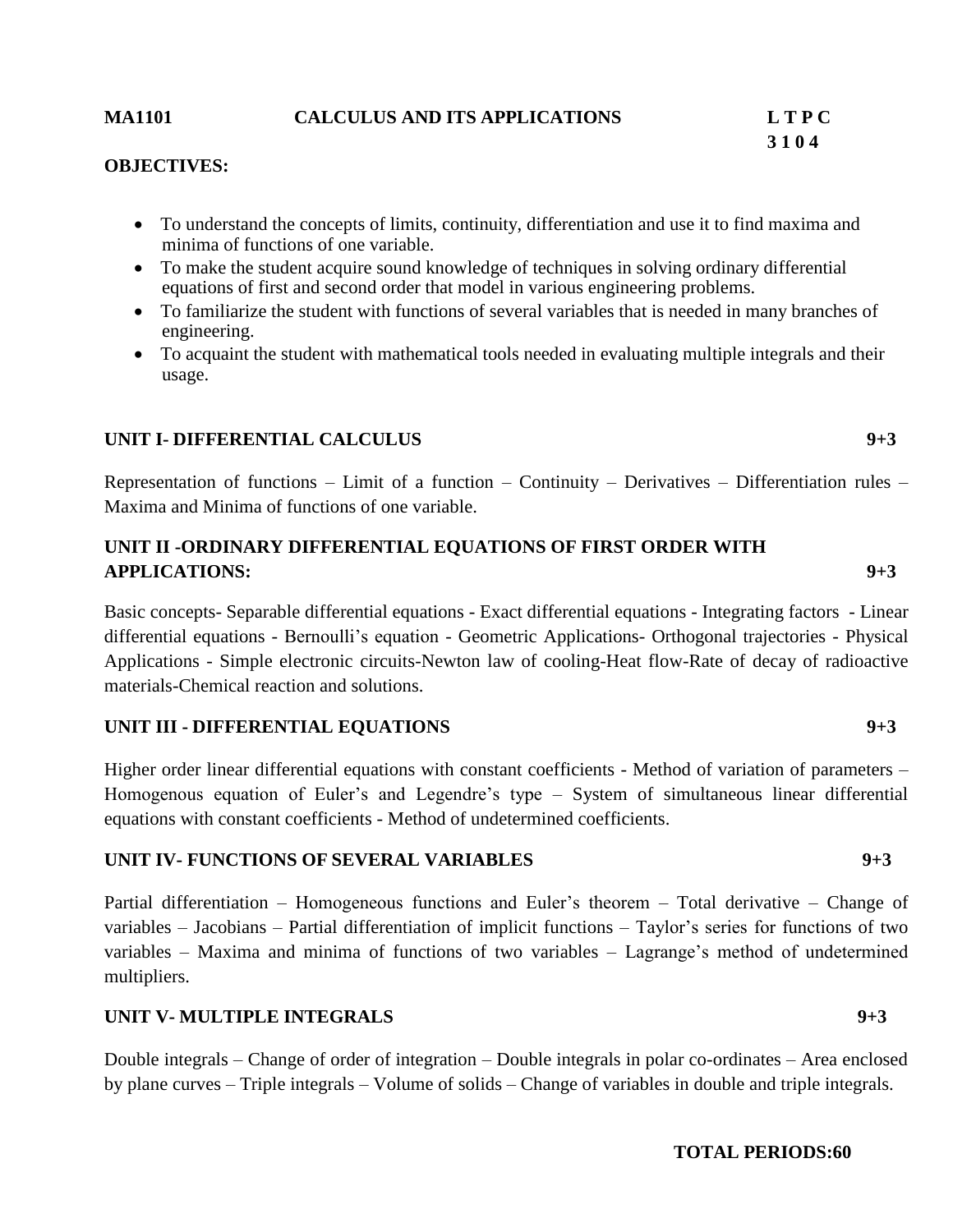# **COURSE OUTCOMES:**

# **After completing this course, students should demonstrate competency in the following skills:**

- 1. Use both the limit definition and rules of differentiation to differentiate functions. Apply differentiation to solve maxima and minima problems.
- 2. The subject helps the students to develop the fundamentals and basic concepts in ODE
- 3. Apply integration to compute multiple integrals, area, volume, integrals in polar coordinates, in addition to change of order and change of variables.

### . **TEXTBOOKS:**

- 1. Grewal, B.S., Higher Engineering Mathematics, 43rd Edition, Khanna Publishers, 2016.
- 2. Erwin Kreyszig, Advanced Engineering Mathematics, 10th Edition, John Wiley & Sons, Inc., 2016.

# **REFERENCE BOOKS:**

- 1. Bali,N.P.,Goyal,M.,Watkins,C.,Advanced Engineering Mathematics,Laxmi Publications Pvt. Limited, 2007.
- 2. Boyce,W.E.,and DiPrima,R.C.,Elementary Differential Equationsand Boundary Value Problems, Wiley India, 2012.
- 3. O"Neil. P. V., "Advanced Engineering Mathematics", 7th Edition, Cengage Learning India Pvt., Ltd, New Delhi, 2011.
- 4. T.Veerarajan , Engineering Mathematics , Mc Grawhill Publications , New Delhi 2017.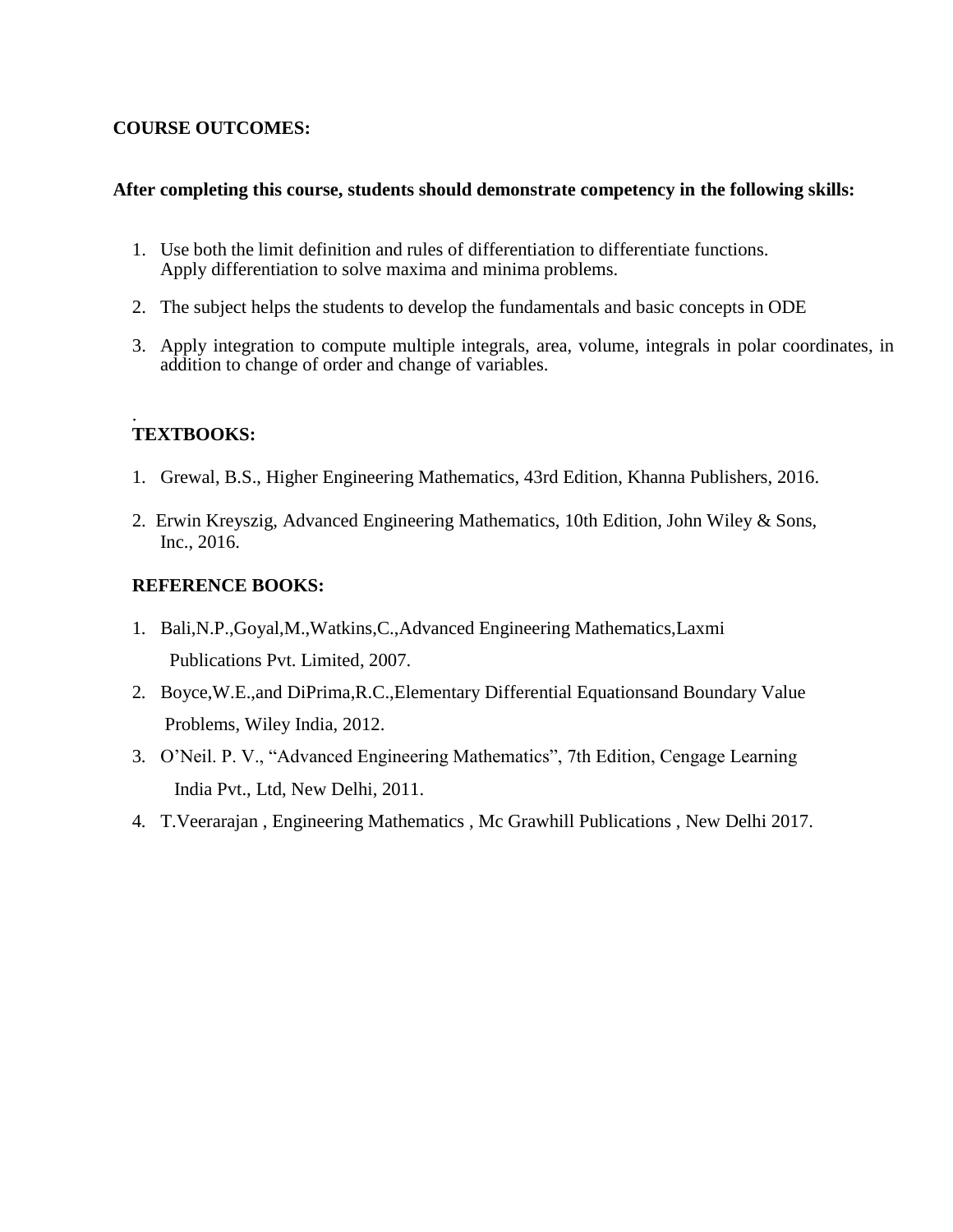### **PH1101 APPLIED PHYSICS L T P C**

# **3 0 0 3**

### **OBJECTIVES:**

 To enhance the fundamental knowledge in Physics and its applications relevant to various streams of Engineering and Technology.

# **UNIT-1 PROPERTIES OF MATTER 9**

Elasticity- plasticity – Different Types of Stress and Strain- concept of stress-strain diagram and its application - three types of modulus of elasticity- Poisson's Ratio – Bending of beams- Expression for bending moment  $-$  young's modulus uniform and Non uniform bending : Theory and Experiment  $-$  I Shape girders – **Torsional oscillation Theory and Experiment-** Application of Elastic Materials.

### **UNIT-2 APPLIED OPTICS 9**

**Laser** : characteristics of laser - Principle of spontaneous emission and stimulated emission – Laser action – Einstein A & B coefficients - Population inversion - Pumping – Basic requirement of laser – Types of laser : Nd-YAG and  $CO_2$  – Applications : Welding, Drilling & Cutting – Medical field

**Fiber optics**: **Introduction**- Principle and propagation of light – Numerical aperture and acceptance angle – classification of optical fibers – **Losses in optical fibers(Qualitative) –** Fiber optics communication system (Block Diagram) – Advantages with fiber optic communication system.

### **UNIT-3 THERMAL PHYSICS 9**

Modes of heat transfer- thermal conduction, convection and radiation – Specific heat capacity- thermal conductivity- Newton"s law of cooling - **Searle's** and Lee"s disc methods: theory and experiment conduction through compound media (series and parallel) – **thermal expansion of solids, liquids and gases** - Applications: heat exchangers, refrigerators and solar water heaters.

# **UNIT-4 WAVE AND PARTICLE PHYSICS 9**

Inadequacy of Classical Mechanics - Development of quantum theory- **Planck's Black body radiation and Distribution Laws(Qualitative) – Compton Effect (Derivation)** - De Broglie wavelength – properties of matter waves – Experimental Verification (G.P Thomson experiment) – Heisenberg"s uncertainty principle - Schrodinger's wave equation  $-$  time dependent  $-$  time independent wave equations – physical significance of Wave function – applications: particle in a one dimensional potential box.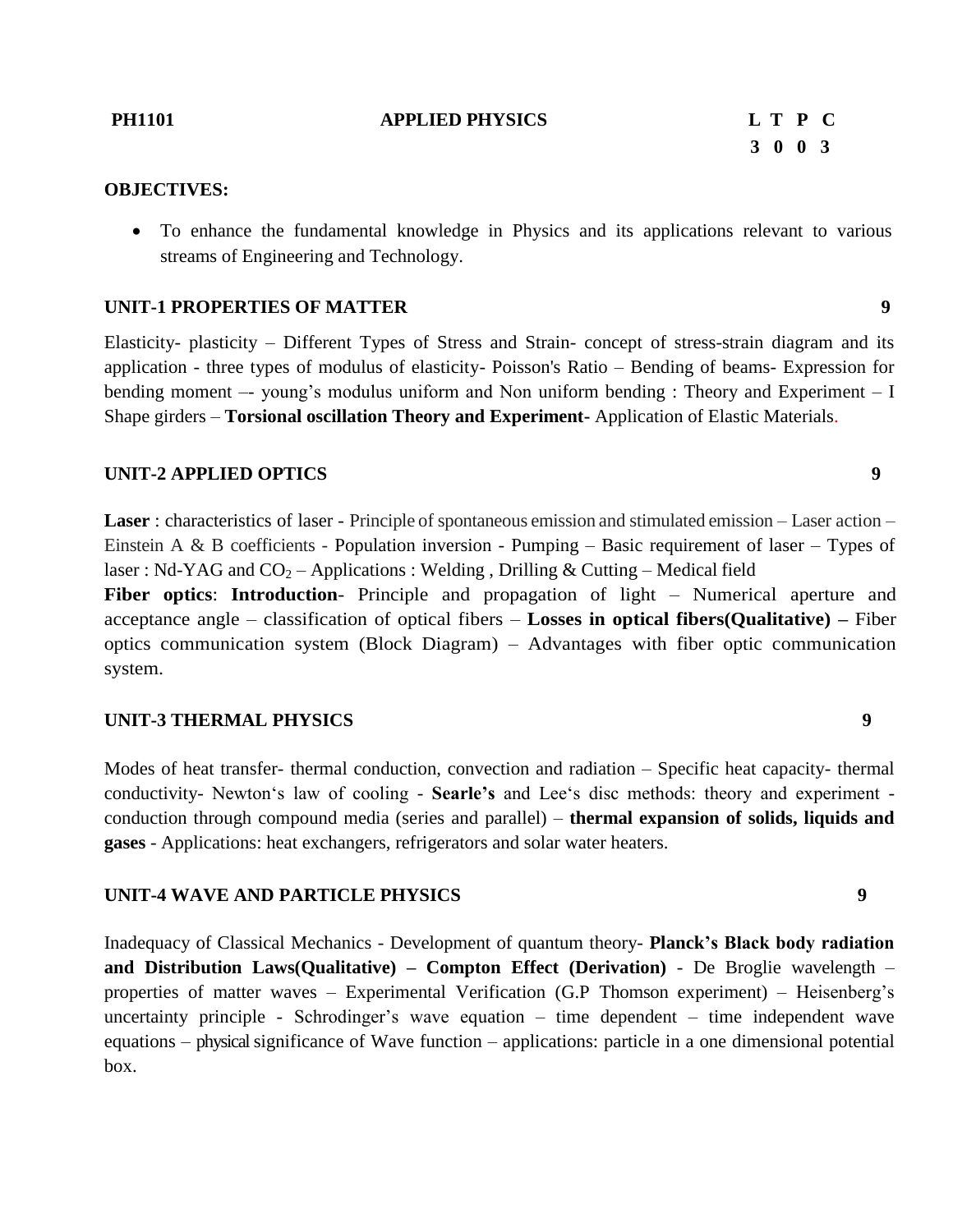# **UNIT-5 CRYSTALOGRAPHY 9**

Single crystalline, polycrystalline and amorphous materials Lattice - unit cell- Crystal systems-Bravais lattices- Lattice planes- Miller indices- Interplanar- d- Spacing in cubic Lattice- calculation of number of atoms per unit cell – atomic radius – packing factor for SC, BCC, FCC and HCP structures- **Crystal Defects – types.**

# **Total Periods : 45**

# **COURSE OUTCOMES:**

At the end of this course,

- 1. The students will gain knowledge on the basics of properties of matter and its applications
- 2. Use the concepts of waves and optical devices and their applications in Laser and fiber optics
- 3. The students will understand the properties of thermal materials and its applications
- 4. The students will get knowledge on advanced physics concepts of quantum theory and its application in one dimensional box.
- 5. The students will understand the different types of crystals structures and different crystal growth techniques.

# **TEXT BOOKS :**

- 1. Gupta S.L. and Sanjeev Gupta, Modern Engineering Physics , Dhanpat Rai Publishers, 2015.
- 2. R. K. Gaur and S.C. Gupta, Engineering Physics, Dhanpat Rai Publication (P) Ltd, New Delhi, 2014.
- 3. Bhattacharya, D.K. and Poonam, T. Engineering Physics, Oxford University Press, 2015.

# **REFERENCES :**

- 1. C. Kittel ,Introduction to Solid State Physics 8<sup>th</sup> Edition, Wiley Eastern Ltd,2004.
- 2. Halliday, D., Resnick, R. and Walker, J. Principles of Physics. Wiley, 2015.
- 3. Tipler, P.A. and Mosca, G. Physics for Scientists and Engineers with Modern Physics, W.H.Freeman, 2007.
- 4. Einstein coefficient calculation[,https://youtu.be/TvfiZHXUtXg](https://youtu.be/TvfiZHXUtXg) (Video lecture)
- 5. Lattice structures,<https://youtu.be/Rm-i1c7zr6Q> (Video lecture)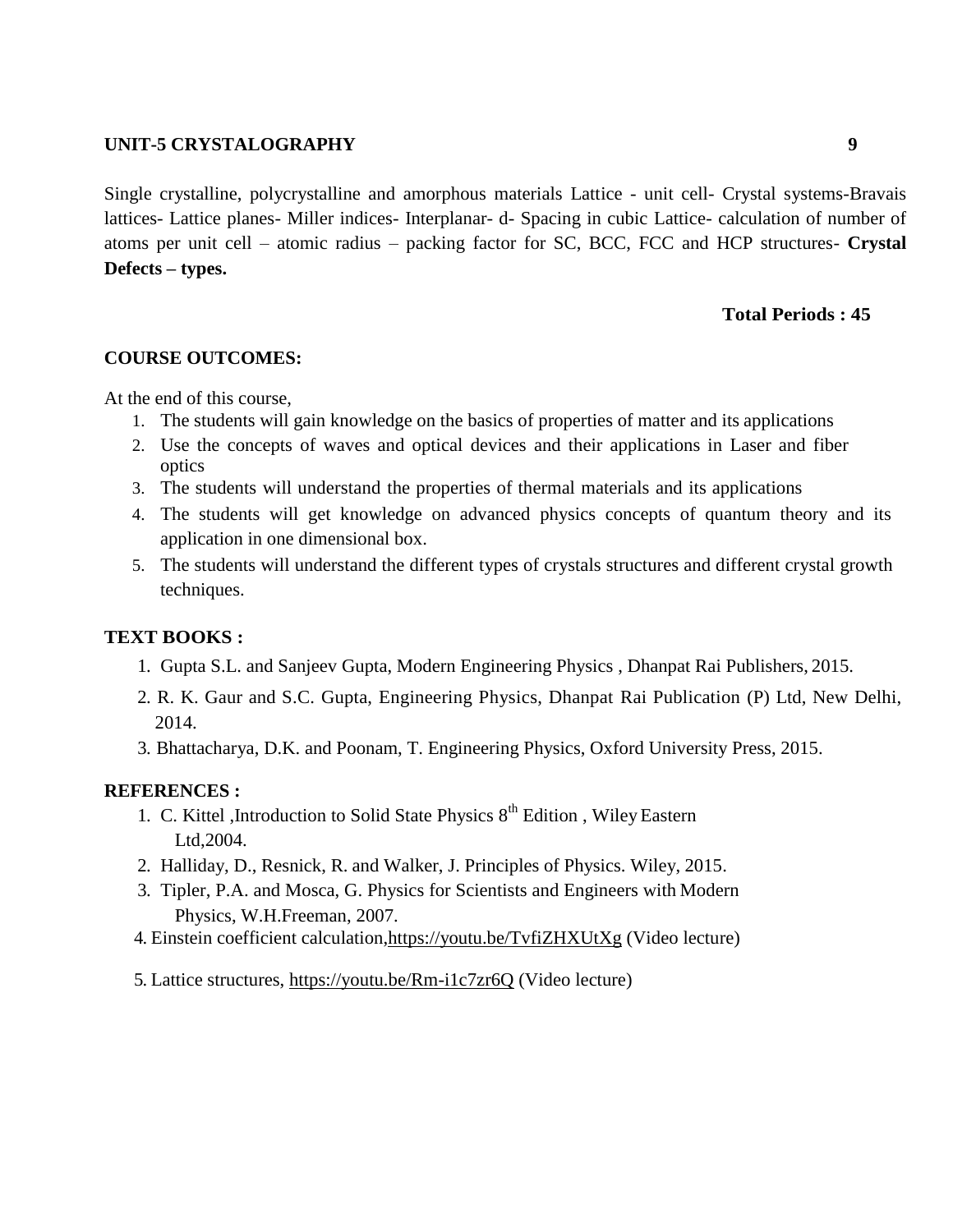# **CY1101 ENGINEERING CHEMISTRY L T P C**

# **OBJECTIVES:**

- 1. To make the students conversant with boiler feed water requirements, related problems and water treatment techniques.
- 2. To develop an understanding of the basic concepts of phase rule and its applications to single and two component systems and appreciate the purpose and significance of alloys.
- 3. It enables the students to gain information about Principles and generation of energy in batteries, nuclear reactors, solar cells, wind mills and fuel cells
- 4. It deals with the information about the types of fuels, calorific value calculations and manufacture of solid, liquid and gaseous fuels.
- 5. To impart knowledge about the nanomaterial"s synthesis, properties and applications

# **UNIT I WATER TREATMENT AND TECHNOLOGY 9**

Introduction – characteristics, Water quality parameters -hardness– types, Determination-EDTA method, Alkalinity ,boiler feed water requirements-boiler troubles – scale & sludge - Caustic Embrittlement , boiler explosion -softening of hard water - external treatment process - demineralization and zeolite, internal treatment - boiler compounds (phosphate, calgon, carbonate and colloidal conditioning methods) – desalination of brackish water –reverse osmosis.

# **UNIT II PHASE RULE AND ALLOYS 9**

Phase rule: Introduction, definition of terms with examples, One Component System- water system, Sulphur, CO<sub>2</sub> system, Thermal Analysis and cooling curves, Reduced phase rule - Two Component Systems- classification – lead-silver system-problems. Alloys: Introduction- Definition- Properties of alloys- Significance of alloying, Functions and effect of alloying elements- Ferrous alloys- Nichrome and Stainless steel – heat treatment of steel.

# **UNIT III ENERGY SOURCES AND STORAGE DEVICES 9**

Energy – Types – Non-renewable energy - Nuclear energy -renewable energy - solar energy conversion solar cells. Introduction to Electrochemistry, Nernst Equation-Electrochemical cells – reversible and irreversible cells –Cell construction and representation - Batteries -types of batteries – characteristics – construction and working of primary battery (dry cell) - secondary battery ( lithium-ion-battery) - fuel cells  $(H_2-O_2)$ .

# **UNIT IV FUELS AND COMBUSTION 9**

Fuel: Introduction- classification of fuels- calorific value- higher and lower calorific values- coal- analysis of coal (proximate and ultimate)- carbonization- manufacture of metallurgical coke (Otto Hoffmann method) – petroleum- manufacture of synthetic petrol (Bergius process)- knocking- octane number – diesel oil- cetane number – natural gas- compressed natural gas(CNG)- liquefied petroleum gases(LPG) producer gas- water gas. Power alcohol and bio diesel. Combustion of fuels: introduction- theoretical calculation of calorific value- ignition temperature- explosive range – flue gas analysis (ORSAT Method).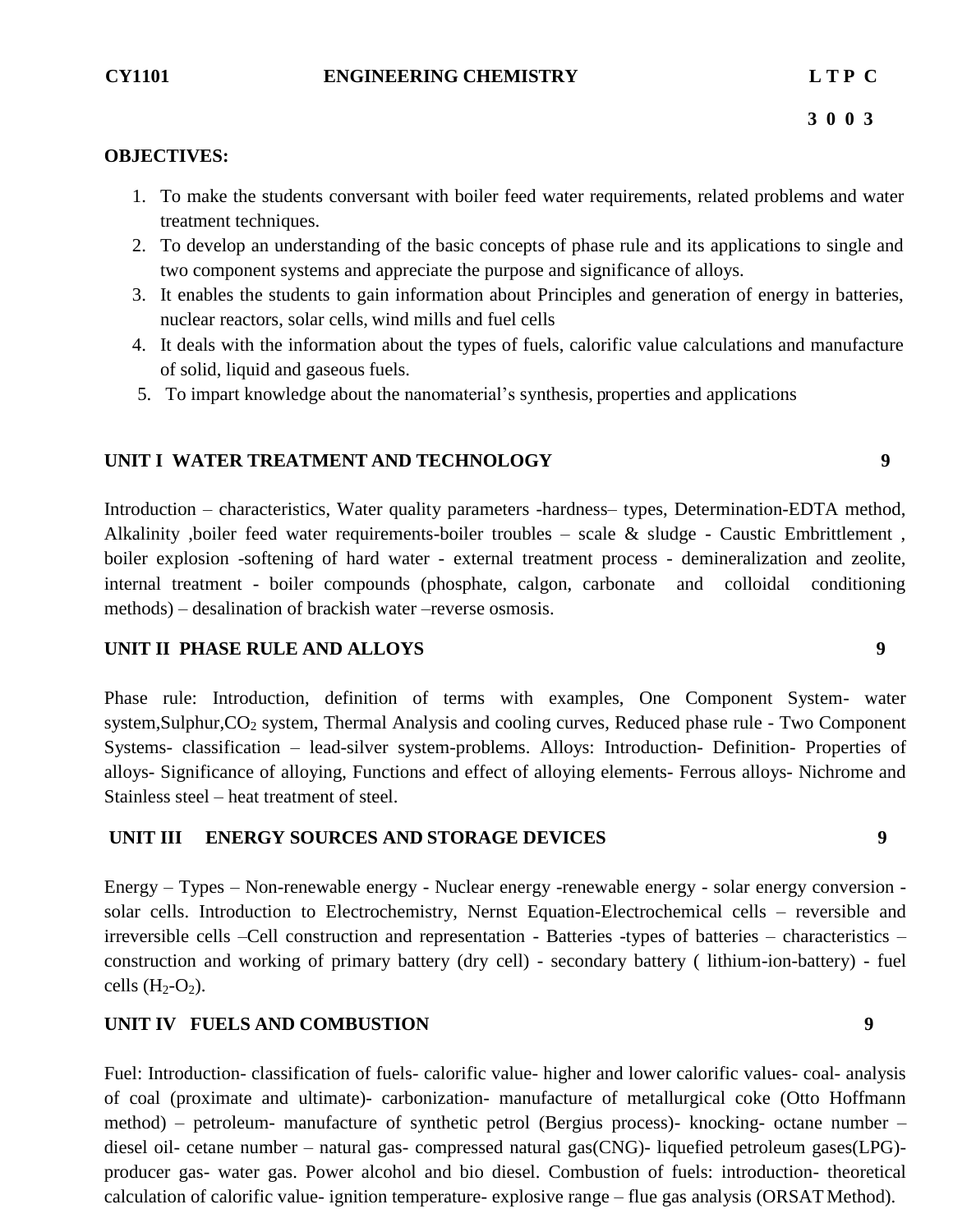# **UNIT V NANOCHEMISTRY 9**

Basics - distinction between nanoparticles and bulk materials; size-dependent properties., Nano cluster, Nano rod, nanotube(CNT)-Types of CNT and nanowire. Synthesis: precipitation, thermolysis, chemical vapour deposition, Properties, Characterization and applications.

# **TOTAL PERIODS:45**

### **COURSE OUTCOMES:**

- 1. The knowledge gained on water treatment techniques will facilitate better understanding of engineering processes and applications for further learning.
- 2. With the help of phase rule, they could understand the various phase diagrams and able to predict the low melting alloys.
- 3. Students can get knowledge about various fuels and its applications based on its calorific value.
- 4. It provides the students to understand about conventional and non-conventional energy sources and its applications
- 5. Students gain an insight about the recent trends in nano materials.

### **TEXT BOOKS :**

1. Jain P.C. and Monica Jain, "Engineering Chemistry", Dhanpat Rai Publishing Company (P) Ltd., New Delhi, 2010

### **REFERENCES :**

- 1. Dara S.S, Umare S.S, "Engineering Chemistry", S. Chand & Company Ltd., New Delhi 2010
- 2. Sivasankar B., "Engineering Chemistry", Tata McGraw-Hill Publishing Company, Ltd., New Delhi, 2008.
- 3. Ozin G. A. and Arsenault A. C., "Nanochemistry: A Chemical Approach to Nanomaterials", RSC Publishing, 2005.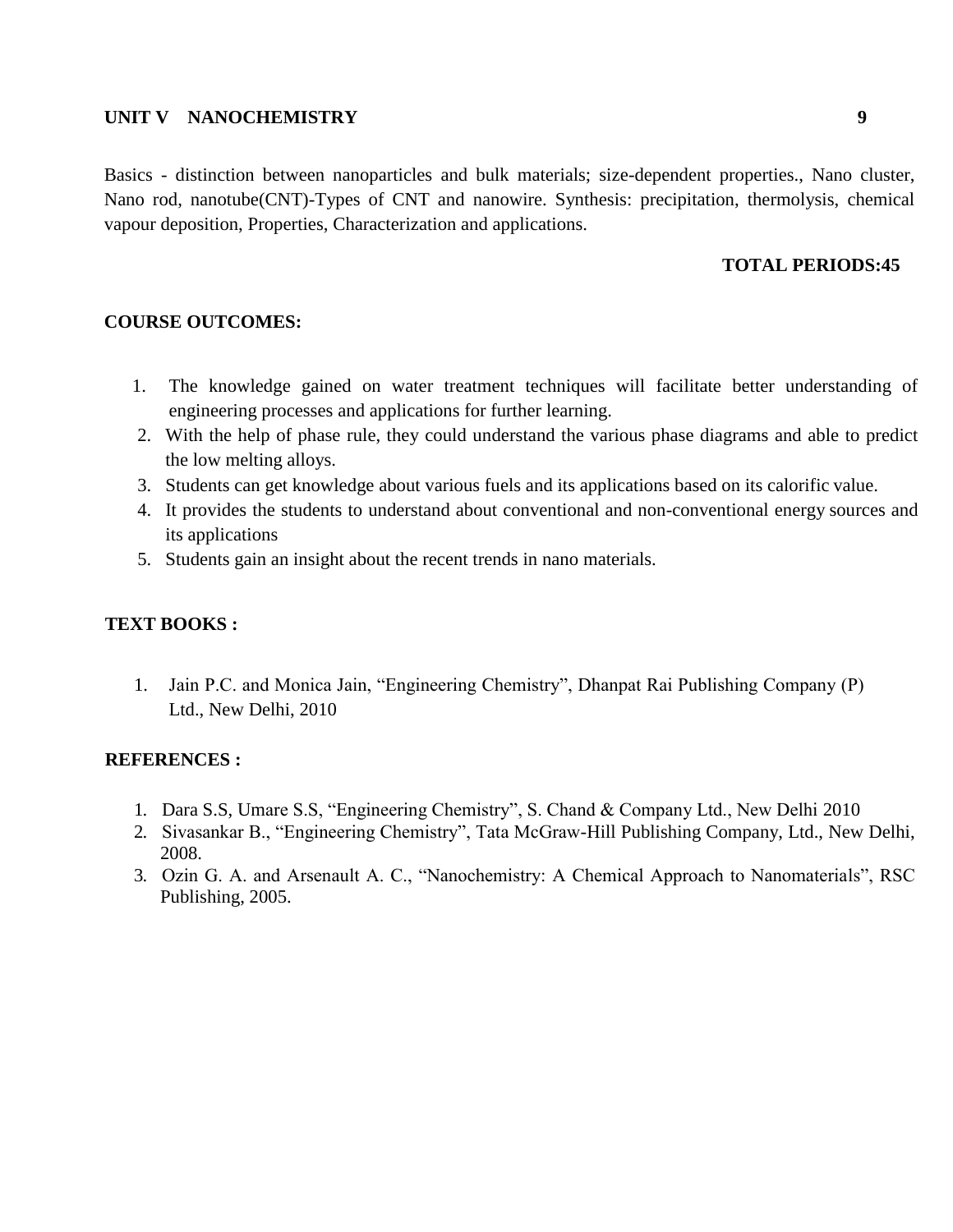# **CS1101 PROBLEM SOLVING AND PYTHON PROGRAMMING L T P C**

# **OBJECTIVES:**

- To know the basics of algorithmic problem solving
- To read and write simple Python programs.
- To develop Python programs with conditionals and loops.
- To define Python functions and call them.
- To use Python data structures –- lists, tuples, dictionaries.
- To do input/output with files in Python.

# **UNIT I ALGORITHMIC PROBLEM SOLVING 9**

Algorithms, building blocks of algorithms (statements, state, control flow, functions), notation (pseudo code, flow chart, programming language), algorithmic problem solving, simple strategies for developing algorithms (iteration, recursion). Illustrative problems: find minimum in a list, insert a card in a list of sorted cards, guess an integer number in a range, Towers of Hanoi.

# **UNIT II DATA, EXPRESSIONS, STATEMENTS 9**

Python interpreter and interactive mode; values and types: int, float, Boolean, string, and list; variables, expressions, statements, tuple assignment, precedence of operators, comments; modules and functions, function definition and use, flow of execution, parameters and arguments; Illustrative programs: exchange the values of two variables, circulate the values of n variables, distance between two points.

# **UNIT III CONTROL FLOW, FUNCTIONS 9**

Boolean values and operators, conditional (if), alternative (if-else), chained conditional (if-elif-else); Iteration: state, while, for, break, continue, pass; Fruitful functions: return values, parameters, local and global scope, function composition, recursion; Strings: string slices, immutability, string functions and methods, string module; Lists as arrays. Illustrative programs: square root, gcd, exponentiation, sum an array of numbers, linear search, binary search.

# **UNIT IV LISTS, TUPLES, DICTIONARIES 9**

Lists: list operations, list slices, list methods, list loop, mutability, aliasing, cloning lists, list parameters; Tuples: tuple assignment, tuple as return value; Dictionaries: operations and methods; advanced list processing - list comprehension; Illustrative programs: selection sort, insertion sort, mergesort, histogram.

# **UNIT V FILES, MODULES, PACKAGES & TURTLE 9**

Files and exception: text files, reading and writing files, format operator; command line arguments, errors and exceptions, handling exceptions, modules, packages; Illustrative programs: word count, copy file-**Case study: Simple Graphics using Turtle**: Draw a Random Pattern of Circle, Square and Rectangle; Draw a Pattern of Straight Lines, **Plotting Graphs in Python**: Menu Driven Program to Create Mathematical 3D Objects.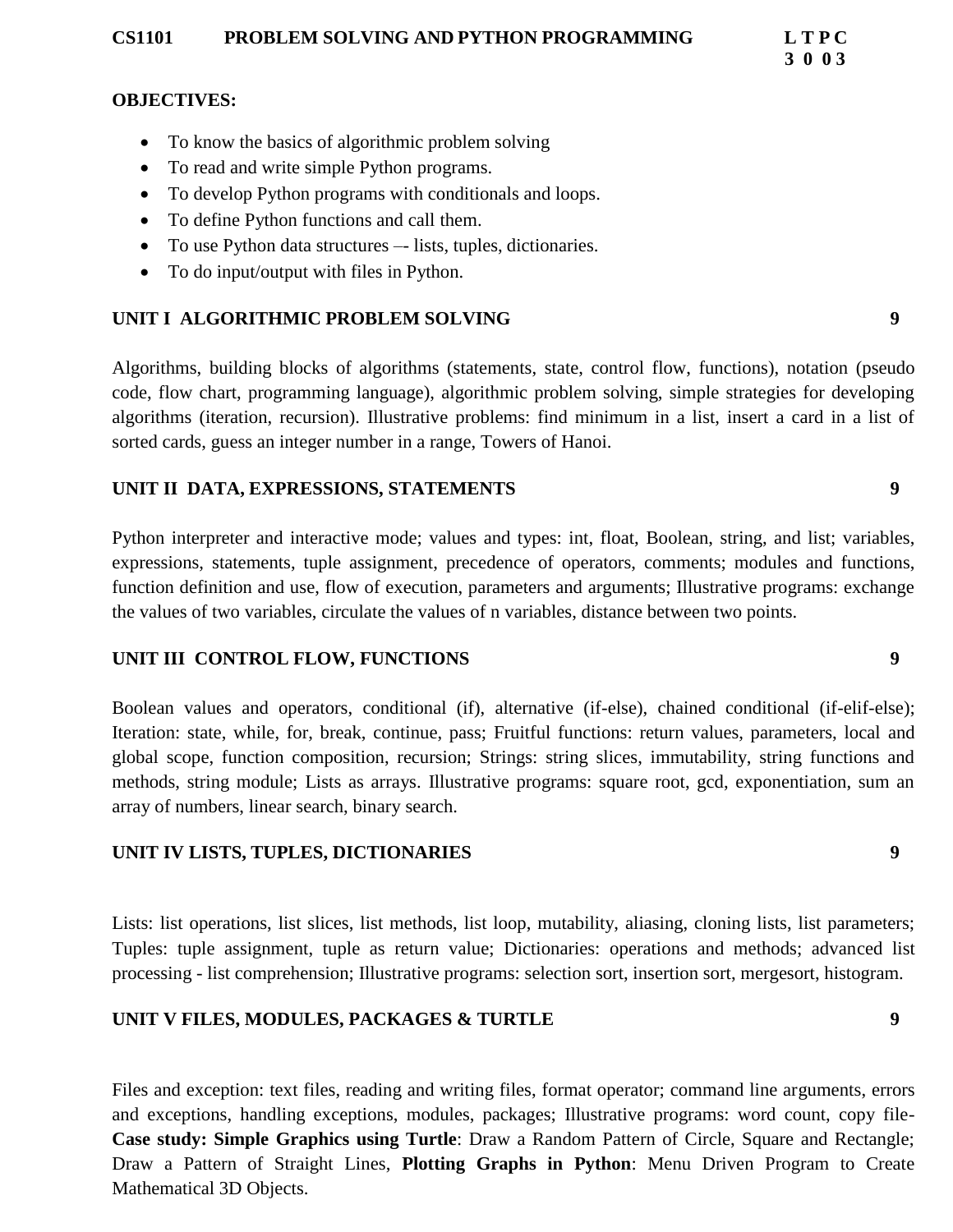# **COURSE OUTCOMES:**

### **Upon completion of the course, students will be able to**

- 1. Develop algorithmic solutions to simple computational problems
- 2. Read, write, execute by hand simple Python programs.
- 3. Structure simple Python programs for solving problems.
- 4. Decompose a Python program into functions.
- 5. Represent compound data using Python lists, tuples, dictionaries.
- 6. Read and write data from/to files in Python Programs.

# **TEXT BOOKS:**

- 1. Allen B. Downey, ``Think Python: How to Think Like a Computer Scientist"", 2nd edition, Updated for Python 3, Shroff/O"Reilly Publishers, 2016 [\(http://greenteapress.com/wp/thinkpython/\)](http://greenteapress.com/wp/thinkpython/)
- 2. Reema Thareja, Problem Solving and Programming with python, 2<sup>nd</sup> edition, Oxford University press, 2019.
- 3. Guido van Rossum and Fred L. Drake Jr, "An Introduction to Python Revised and updated for Python 3.2, Network Theory Ltd., 2011.

# **REFERENCES:**

- 1. Charles Dierbach, "Introduction to Computer Science using Python: A Computational Problem-Solving Focus, Wiley India Edition, 2013.
- 2. John V Guttag, "Introduction to Computation and Programming Using Python"", Revised and expanded Edition, MIT Press , 2013.
- 3. Kenneth A. Lambert, "Fundamentals of Python: First Programs", CENGAGE Learning, 2012.
- 4. Paul Gries, Jennifer Campbell and Jason Montojo, "Practical Programming: An Introduction to Computer Science using Python 3", Second edition, Pragmatic Programmers,LLC,2013.
- 5. Robert Sedgewick, Kevin Wayne, Robert Dondero, "Introduction to Programming in Python: An Inter-disciplinary Approach, Pearson India Education Services Pvt. Ltd., 2016.
- 6. Timothy A. Budd, "Exploring Python", Mc-Graw Hill Education (India) Private Ltd.,, 2015.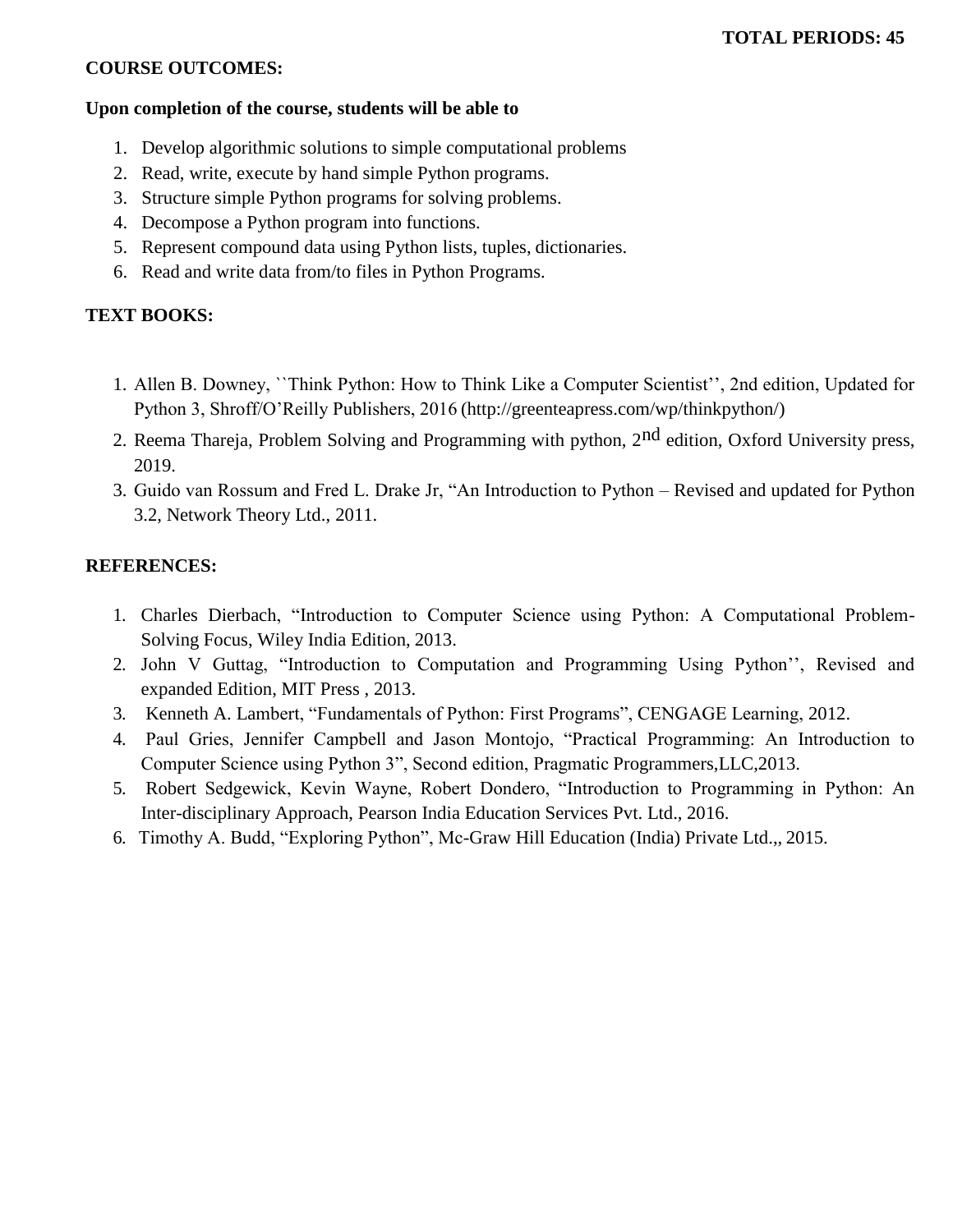### **ME1101 ENGINEERING GRAPHICS L T P C**

**2 0 2 3**

### **OBJECTIVES:**

- To develop in students, graphic skills for communication of concepts, ideas and design of engineering products.
- To expose them to existing national standards related to technical drawings.

# **CONCEPTS AND CONVENTIONS (Not for Examination)**

 **1**

Importance of graphics in engineering applications –Use of drafting instruments – BIS conventions and specifications – Size and layout of drawing sheets – Lettering and dimensioning.

### **UNIT-I PLANE CURVES AND ORTHOGRAPHIC PROJECTIONS 6+6**

 Basic Geometrical constructions, Curves used in engineering practices: Conics – Construction of ellipse, parabola and hyperbola by eccentricity method – Construction of cycloid – construction of involutes of square and circle – Drawing of tangents and normal to the above curves. Visualization principles – Layout of views- Orthographic projection of multiple views(Free Hand Sketching) from pictorial views of objects-Principal planes-Projection of points-Demo using CAD software for above topics.

# **UNIT-II PROJECTION OF POINTS STRAIGHT LINES ANDPLANE SURFACES 6+6**

 Orthographic projections-principles-Principal planes-First angle projection-Projection of points-Projection of straight lines (only First angle projections) inclined to one of the principal planes Determination of true lengths and true inclinations - Projection of planes (polygonal and circular surfaces) inclined to one of the principal planes - Demo using CAD software for above topics.

# **UNIT-III PROJECTION OF SOLIDS 6+6**

 Projection of simple solids like prisms, pyramids, cylinder and cone when the axis is inclined to one of the principal planes by rotating object method-Demo using CAD software for above topics.

# **UNIT-IV PROJECTION OF SECTIONED SOLIDS AND DEVELOPMENTOF SURFACES**

**6+6**

 Sectioning of above solids in simple vertical position - the cutting plane is inclined to the one of the principal planes and perpendicular to the other – obtaining true shape of section. Development of lateral surfaces of simple and sectioned solids – Prisms, pyramids cylinders and cones-Demo using CAD software for above topics.

# **UNITV ISOMETRIC AND PERSPECTIVE PROJECTIONS 6+6**

Principles of isometric projection – isometric scale –Isometric projections of simple solids and truncated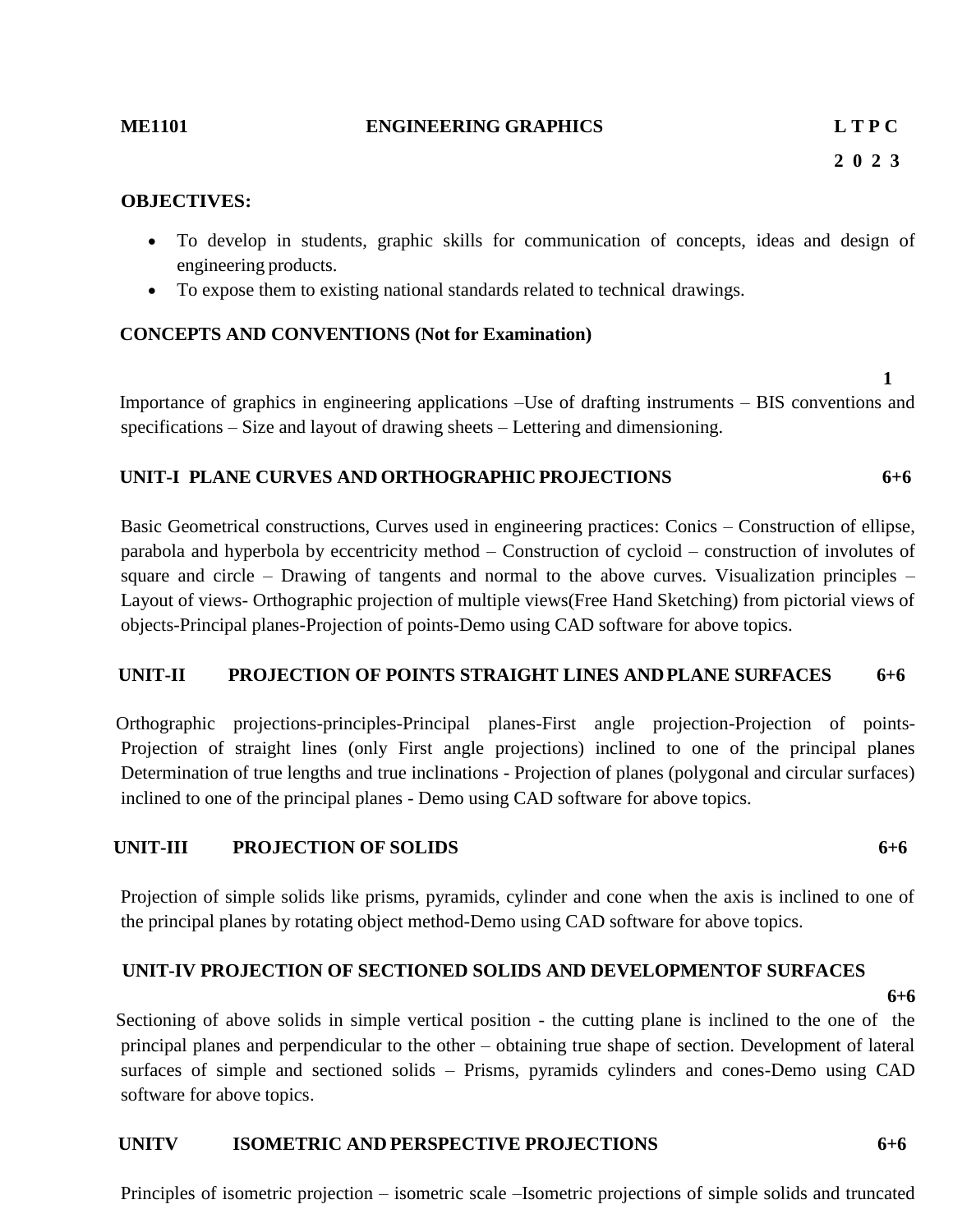solids - Prisms, pyramids, cylinders, cones- combination of two solid objects in simple vertical positions –Perspective projection of simple solids-Prisms, pyramids and cylinders by visual ray method-Demo using CAD software for above topics.

# **TOTAL: 61 PERIODS**

### **COURSE OUTCOMES:**

On successful completion of this course, the student will be able to

- 1. Familiarize with the fundamentals and standards of Engineering graphics
- 2. Perform freehand sketching of basic geometrical constructions and multiple views of objects.
- 3. Project orthographic projections of lines and plane surfaces.
- 4. Draw projections of solids and development of surfaces.
- 5. Visualize and to project isometric and perspective sections of simple solids.

### **TEXT BOOK:**

- 1. NatrajanK.V., "A text book of Engineering Graphics", Dhanalakshmi Publishers,Chennai,2009.
- 2. Venugopal K. and Prabhu Raja V., "Engineering Graphics", New Age International (P) Limited, 2008.

### **REFERENCES:**

- 1. Bhatt N.D. and Panchal V.M., "Engineering Drawing", Charotar Publishing House,  $50<sup>th</sup>$ Edition,2010.
- 2. Basant Agarwal and Agarwal C.M., "Engineering Drawing", Tata McGraw Hill Publishing Company Limited, New Delhi, 2008.
- 3. Gopalakrishna K.R., "Engineering Drawing" (Vol. I&II combined), Subhas Stores,Bangalore,2007.
- 4. Luzzader, Warren.J. and Duff,John M., "Fundamentals of Engineering Drawing with an introduction to Interactive Computer Graphics for Design and Production, Eastern Economy Edition, Prentice Hall of India Pvt. Ltd, New Delhi,2005.
- 5. N S Parthasarathy and Vela Murali, "Engineering Graphics", Oxford University, Press, New Delhi, 2015.
- 6. Shah M.B., and Rana B.C., "Engineering Drawing", Pearson, 2nd Edition,2009.

### **PUBLICATION OF BUREAU OF INDIAN STANDARDS**:

- 1. IS 10711 2001: Technical products Documentation Size and lay out of drawing sheets.
- 2. IS 9609 (Parts  $0 \& 1$ ) 2001: Technical products Documentation –Lettering.
- 3. IS 10714 (Part 20) 2001 & SP 46 2003: Lines for technical drawings.
- 4. IS  $11669 1986 \& SP 46 2003$ : Dimensioning of Technical Drawings.
- 5. IS 15021 (Parts 1 to 4) 2001: Technical drawings Projection Methods.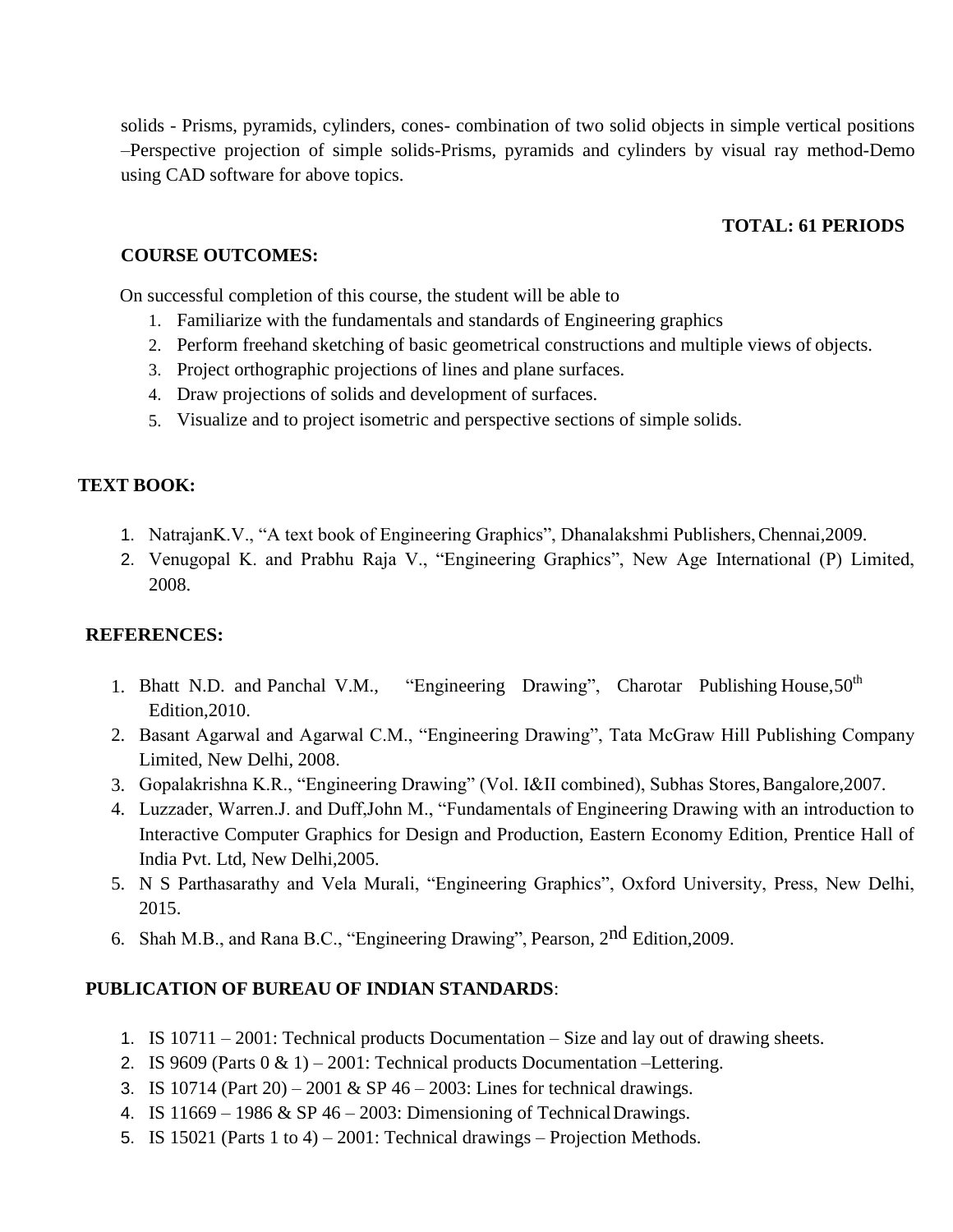# **SPECIAL POINTS APPLICABLE TO UNIVERSITY EXAMINATIONS ON ENGINEERING GRAPHICS:**

- 1. There will be five questions, each of either-or type covering all units of thesyllabus.
- 2. All questions will carry equal marks of 20 each making a total of 100.
- 3. The answer paper shall consist of drawing sheets of A3 size only. The students will be permitted to use appropriate scale to fit solution within A3size.
- 4. The examination will be conducted in appropriate sessions on the same day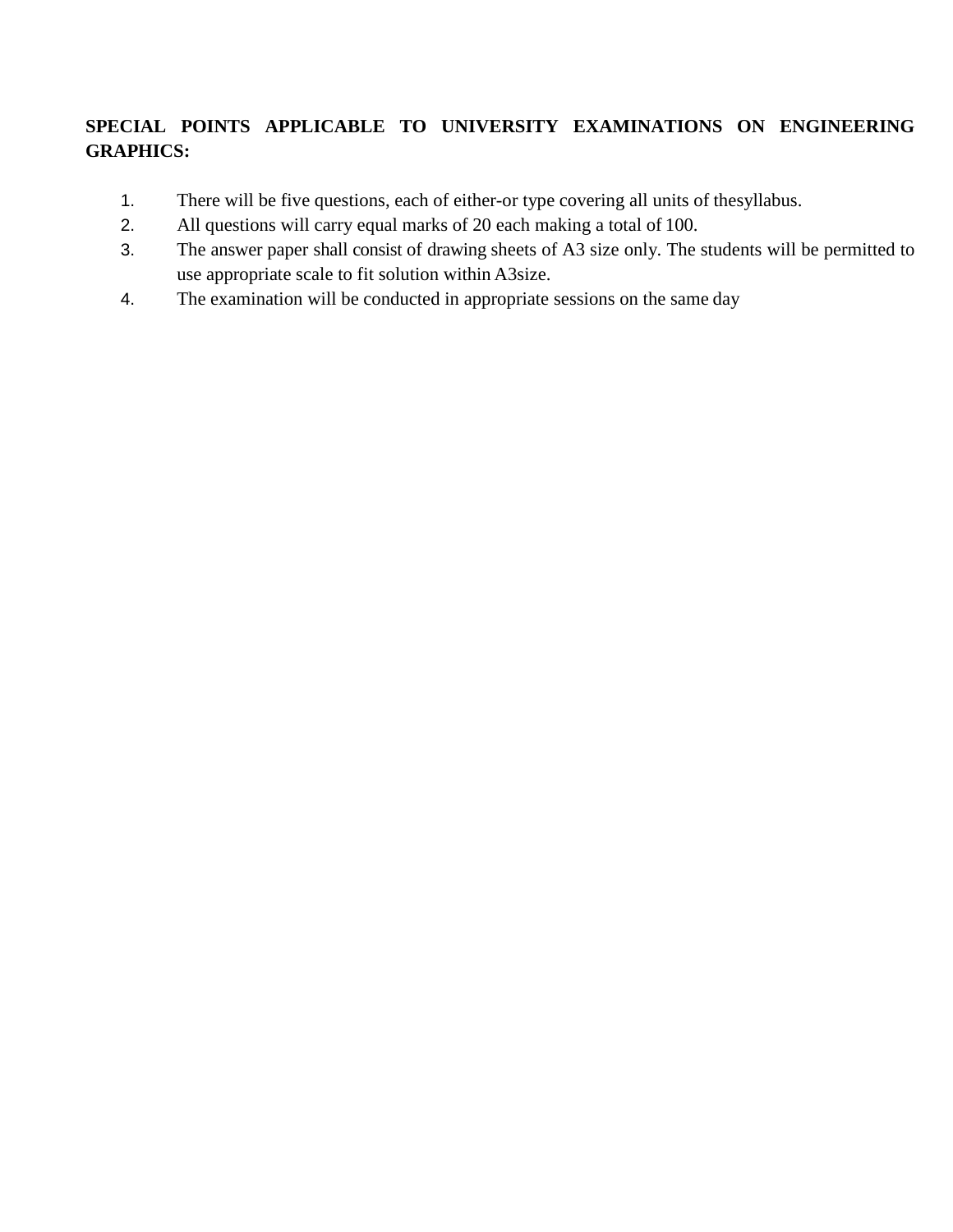### **PHYSICS LABORATORY**

### **OBJECTIVES:**

1. To introduce different experiments to test basic understanding of physics concepts applied in optics, thermal physics, properties of matter and liquids.

# **LIST OF EXPERIMENTS: PHYSICS LABORATORY (Any 5 Experiments)**

- 1. Determination of rigidity modulus Torsion pendulum
- 2. Determination of Young"s modulus by non-uniform bending method
- 3. (a) Determination of wavelength, and particle size using Laser
	- (b) Determination of acceptance angle in an optical fiber.
- 4. Determination of thermal conductivity of a bad conductor Lee"s Disc method.
- 5. Determination of velocity of sound and compressibility of liquid Ultrasonic interferometer
- 6. Determination of wavelength of mercury spectrum spectrometer grating
- 7. Determination of band gap of a semiconductor
- 8. Determination of thickness of a thin wire Air wedge method

# **TOTAL: 30 PERIODS**

### **COURSE OUTCOMES:**

1. Upon completion of the course, the students will be able to apply principles of elasticity, optics and thermal properties for engineering applications.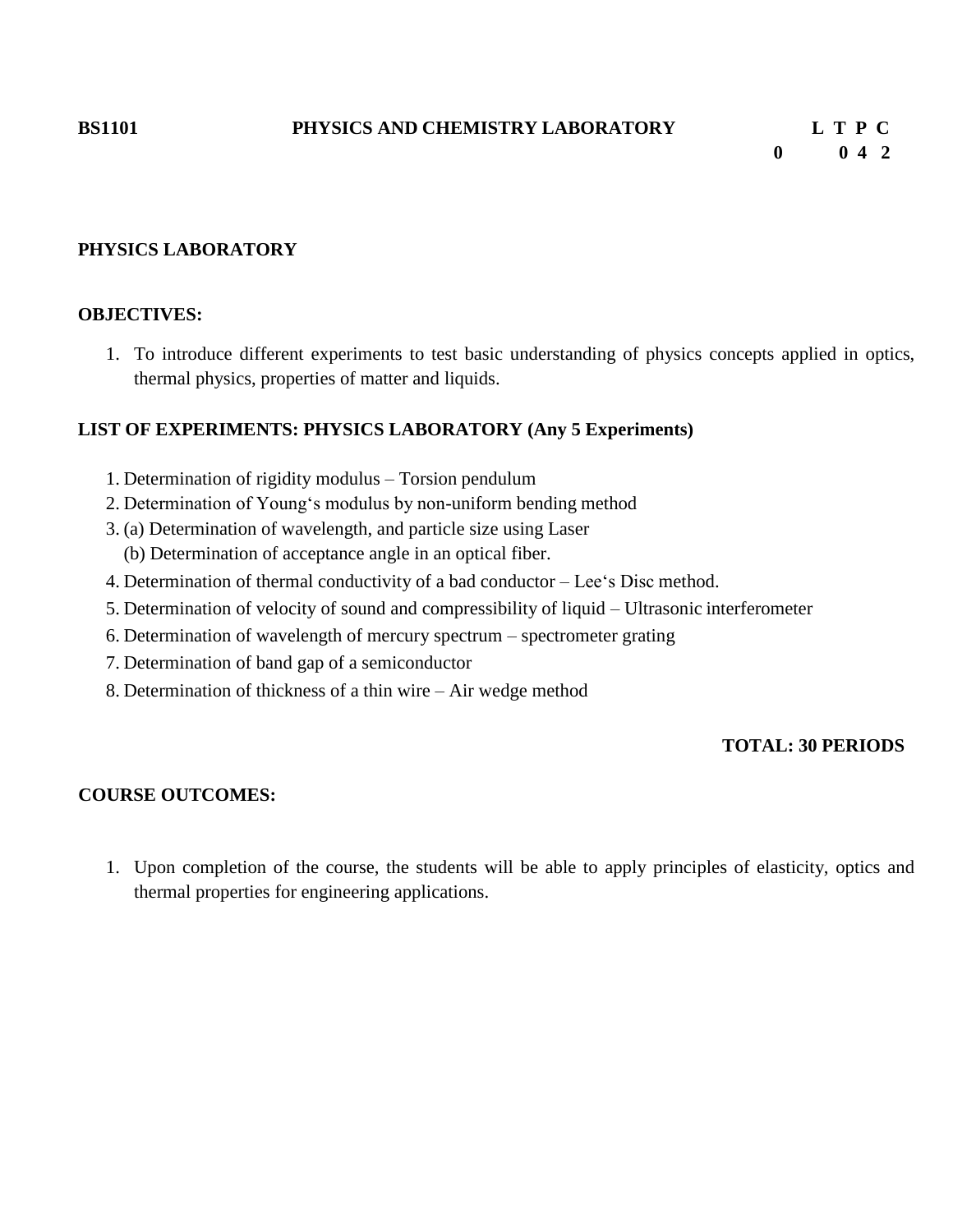# **CHEMISTRY LABORATORY**

# **OBJECTIVES**:

 To make the student to acquire practical skills in the determination of water quality parameters through volumetric and instrumental analysis.

# **LIST OF EXPERIMENTS** (**Any seven experiments to be conducted)**

- 1. Estimation of HCl using  $Na<sub>2</sub>CO<sub>3</sub>$  as primary standard and Determination of alkalinity in water sample.
- 2. Determination of total, temporary & permanent hardness of water by EDTA method.
- 3. Determination of DO content of water sample by Winkler"s method.
- 4. Determination of TDS of water sample.
- 5. Determination of strength of acids in a mixture of acids using conductivity meter.
- 6. Estimation of iron content of the given solution using potentiometer.
- 7. Estimation of iron content of the water sample using spectrophotometer (1, 10- Phenanthroline / thiocyanate method).
- 8. Determination of molecular weight of polyvinyl alcohol using Ostwald viscometer.
- 9. Conductometric titration of strong acid vs strong base.

# **TOTAL PERIODS: 30**

# **COURSE OUTCOMES:**

1. The students will be outfitted with hands-on knowledge in the quantitative chemical analysis of water quality related parameters.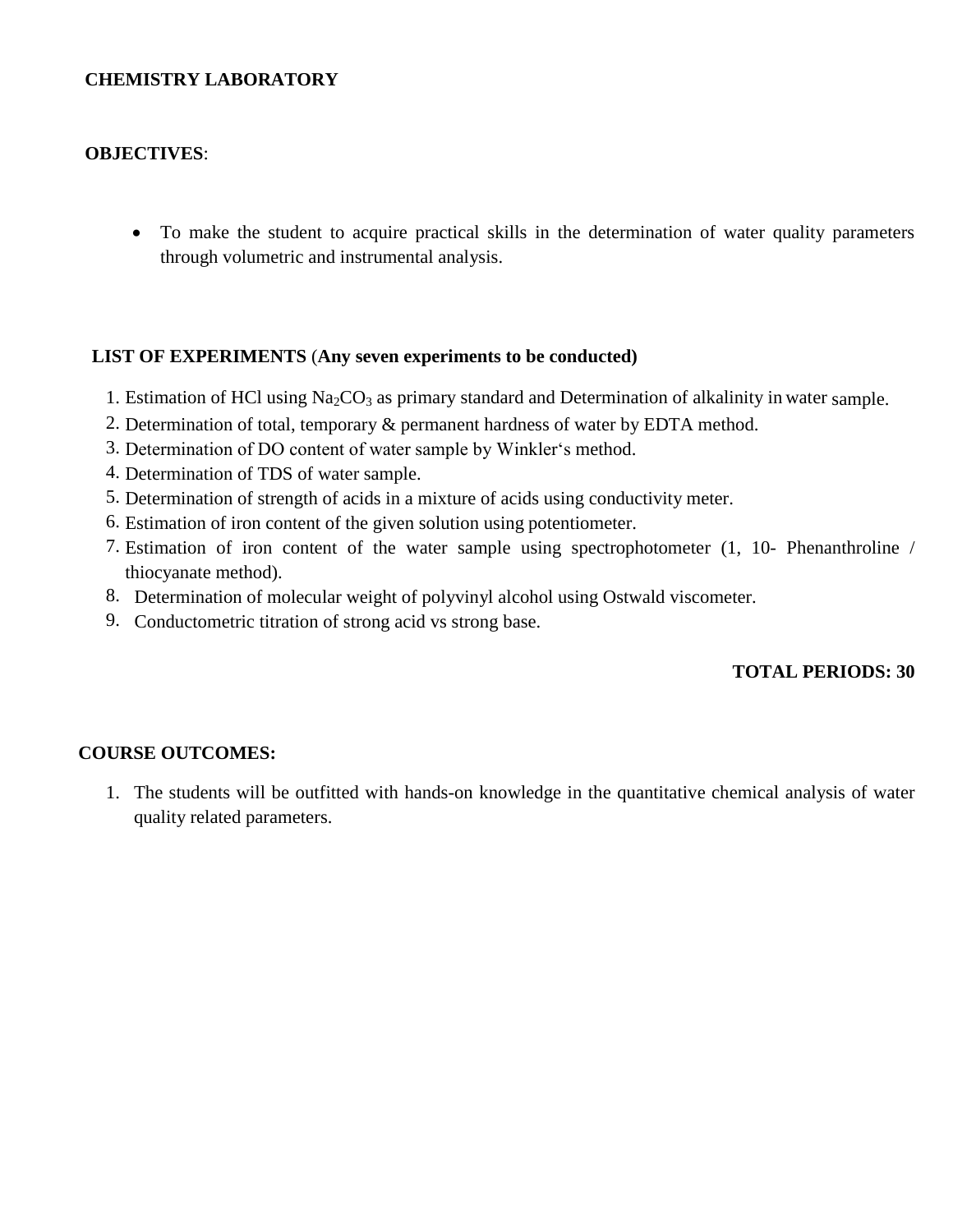# **CS1102 PROBLEM SOLVING AND PYTHON PROGRAMMING LABORATORY L T P C**

**0 0 4 2**

# **OBJECTIVES:**

- 1. To study python programs with conditionals and loops
- 2. To use functions for python structured programs.
- 3. Use strings for structuring Python programs.
- 4. Represent compound data using Python lists, tuples, and dictionaries.
- 5. To read and write data from and to files in python.

# **LIST OF EXPERIMENTS:**

- 1. Write a program to display the largest number among three numbers.
- 2. Write a program to display the Fibonacci series by using looping constructs.
- 3. Write a function to compute the GCD of two numbers.
- 4. Explore String Functions
- 5. With the help of strings, array or list, display a simple calendar in python program without using the calendar module.
- 6. With the help of list perform linear search and Binary search.
- 7. Write a program to perform Selection sort, Insertion sort, Merge sort
- 8. Create a text file using python file I/O. Read the content of the file and change them from lower to upper case characters.
- 9. Programs that take command line arguments (word count)
- 10. Find the most frequent words in a text read from a file
- 11. Simulate bouncing ball using Pygame

# **TOTAL PERIODS: 60**

# **COURSE OUTCOMES:**

- 1. Design simple programs using conditionals and loops.
- 2. Write functions to solve mathematical problems
- 3. Use strings for structuring Python programs.
- 4. Represent compound data using Python lists, tuples, and dictionaries.
- 5. Identify to read and write data from and to files in python.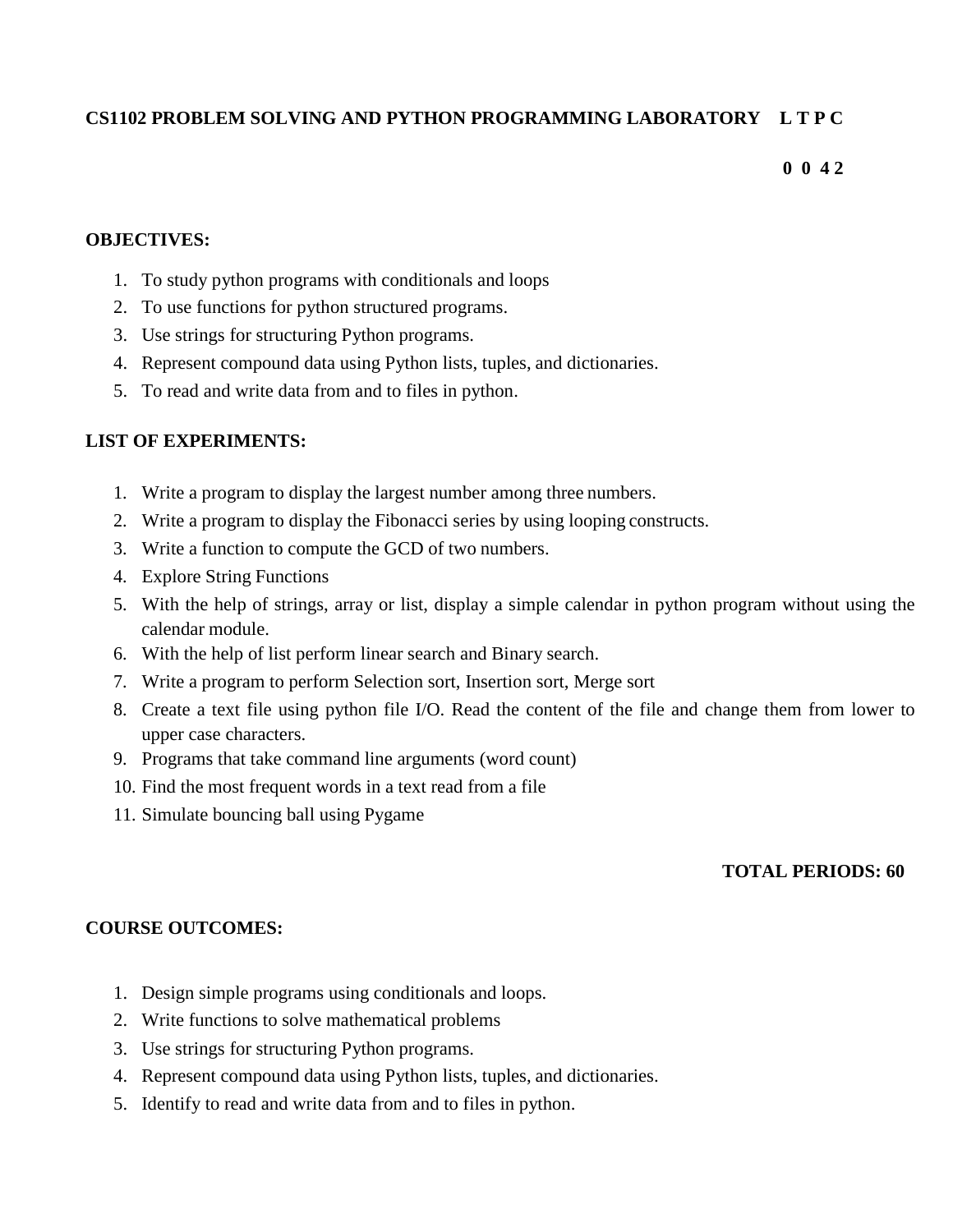# **2 0 0 0**

### **PREREQUISITES:** Basic law.

The Constitution of India is the supreme law of India. Parliament of India cannot make any law which violates the Fundamental Rights enumerated under the Part III of the Constitution. The Parliament of India has been empowered to amend the Constitution under Article 368, however, it cannot use this power to change the "basic structure" of the constitution, which has been ruled and explained by the Supreme Court of India in its historical judgments. The Constitution of India reflects the idea of "Constitutionalism" – a modern and progressive concept historically developed by the thinkers of "liberalism" – an ideology which has been recognized as one of the most popular political ideology and result of historical struggles against arbitrary use of sovereign power by state. The historic revolutions in France, England, America and particularly European Renaissance and Reformation movement have resulted into progressive legal reforms in the form of "constitutionalism" in many countries. The Constitution of India was made by borrowing models and principles from many countries including United Kingdom and America.

The Constitution of India is not only a legal document but it also reflects social, political and economic perspectives of the Indian Society. It reflects India"s legacy of "diversity". It has been said that Indian constitution reflects ideals of its freedom movement; however, few critics have argued that it does not truly incorporate our own ancient legal heritage and cultural values. No law can be "static" and therefore the Constitution of India has also been amended more than one hundred times. These amendments reflect political, social and economic developments since the year 1950. The Indian judiciary and particularly the Supreme Court of India has played an historic role as the guardian of people. It has been protecting not only basic ideals of the Constitution but also strengthened the same through progressive interpretations of the text of the Constitution. The judicial activism of the Supreme Court of India and its historic contributions has been recognized throughout the world and it gradually made it "as one of the strongest court in the world". **COURSE CONTENT:**

- 1. Meaning of the constitution law and constitutionalism
- 2. Historical perspective of the Constitution of India
- 3. Salient features and characteristics of the Constitution of India
- 4. Scheme of the fundamental rights
- 5. The scheme of the Fundamental Duties and its legal status
- 6. The Directive Principles of State Policy Its importance and implementation
- 7. Federal structure and distribution of legislative and financial powers between the Union and the States
- 8. Parliamentary Form of Government in India The constitution powers and status of the President of India
- 9. Amendment of the Constitutional Powers and Procedure
- 10. The historical perspectives of the constitutional amendments in India
- 11. Emergency Provisions: National Emergency, President Rule, Financial Emergency
- 12. Local Self Government Constitutional Scheme in India
- 13. Scheme of the Fundamental Right to Equality
- 14. Scheme of the Fundamental Right to certain Freedom under Article 19
- 15. Scope of the Right to Life and Personal Liberty under Article 21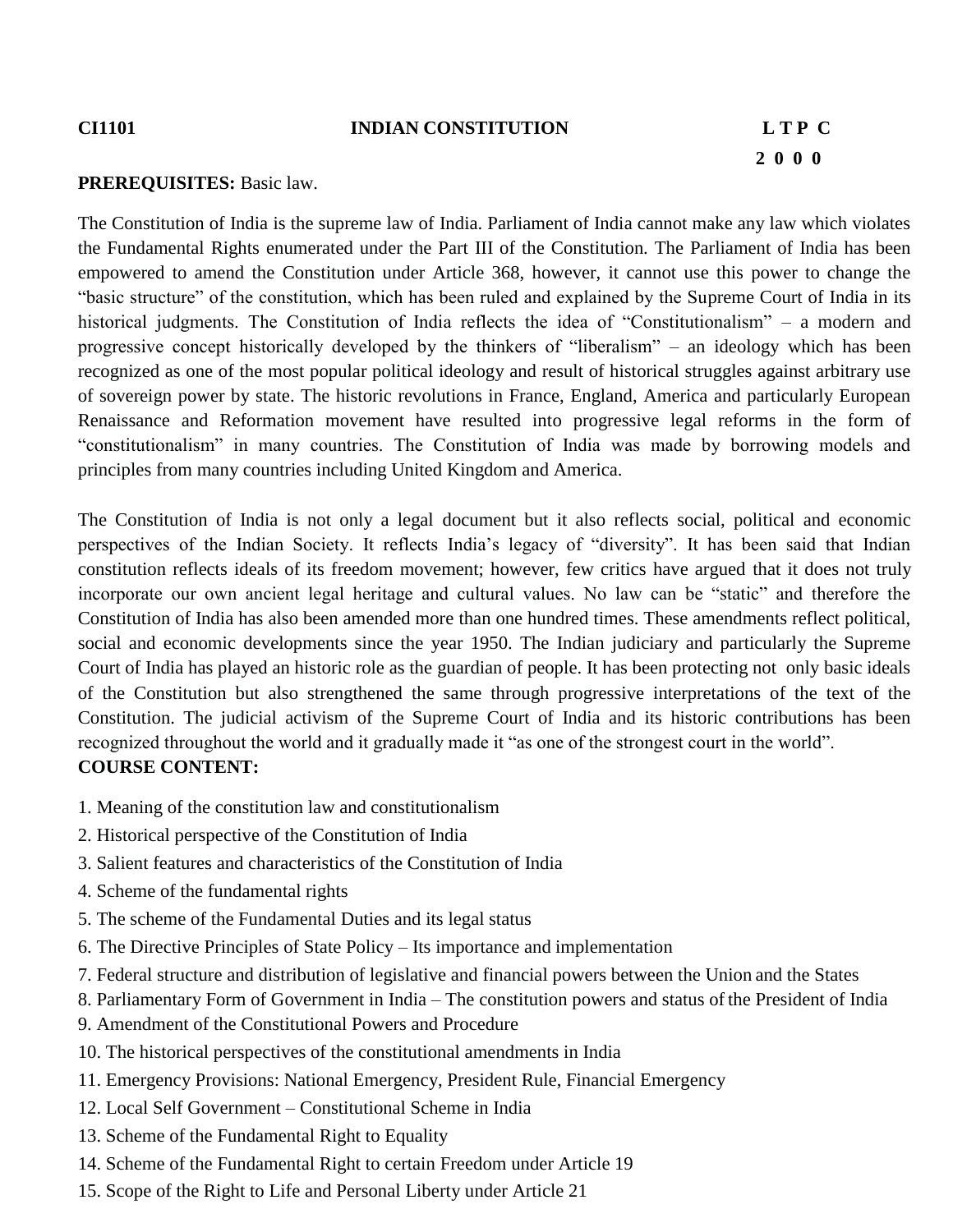### **OBJECTIVES:**

The Course enables the second semester Engineering and Technology students to:

- 1. Improve their language ability to improve the four basic skills of communication ( LSRW).
- 2. Enhance the skills and methods to enrich their reading and comprehending ability.
- 3. Strengthen their skills to listen to the lectures and talks related to their fields of studies.
- 4. Foster their ability to write effectively in all contexts.
- 5. Cultivate their oral presentation skills through technical presentations and contribution in group discussions.

### **COURSE OUTCOMES:**

### **At the end of the course the students will be able to**:

- **CO1:** Read for comprehending and responding in general and professional settings.
- **CO2:** Demonstrate the communication skills (LSRW) in academic, professional and social Environment.
- **CO3**: Participate effectively in formal and informal conversations and express findings and opinions with proper language ability.
- **CO4:** Comprehend conversations and short talks delivered in English.
- **CO5:** Use the language effectively to write with clarity and accuracy in general and technical contexts.

# **UNIT – 1 9**

**Reading**- Reading for detailed comparison **Listening**- Listening to interviews **Writing**- Developing hints, summarizing **Speaking**- Talk about future plans, arrangements intensions **Language development**- Sentence structures **Vocabulary development-** Synonyms, Antonyms, Adverbs

# **UNIT – 2 9**

**Reading**-Extended reading **Listening**- Listening to telephonic conversations **Writing**- Formal Letter Writing - Letters for bona fide certificate - to the principal for permission for in plant training, industrial visit, paper presentations, inter college events, Letter to the Editor, Recommendations **Speaking**- Formal conversation **Language development**-Use of Punctuation, Modal verbs **Vocabulary development-** One word substitutes, Common Phrasal verbs

# **UNIT – 3 9**

**Reading**- Identify topic sentences by reading a short story **Listening**- Listening to TED talks **Writing**-Process/product description **Speaking**- Formal Conversations **Language development**- Relative Clauses, Concord, Error correction **Vocabulary development-** Idioms & Phrases, Minimal pairs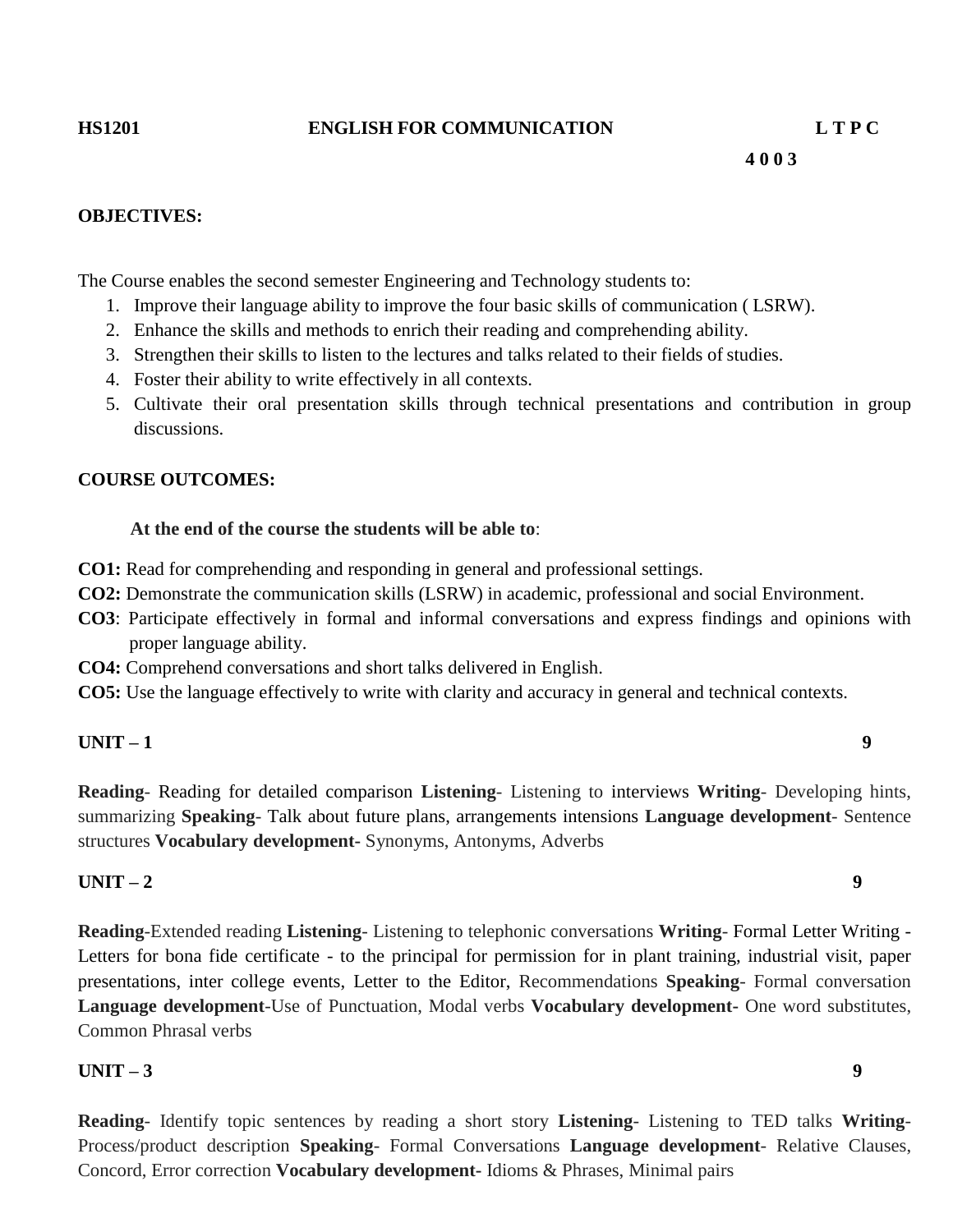# **UNIT – 4 9**

**Reading**- Reading newspaper articles **Listening**- Listening to inspirational speeches **Writing**- Essays, Checklist **Speaking**- Technical Presentations **Language development**- Degrees of Comparison **Vocabulary development-** Articles, Cause and Effect Expressions

# **UNIT – 5 9**

**Reading**- Close reading **Listening**- Listening for summarizing **Writing**- Dialogue conversations **Speaking**-Movie/ Book Review **Language development**- Wh Questions, Yes/ no Questions **Vocabulary development-**Foreign Expressions and its applications, Reference words

# **TOTAL PERIODS: 45**

# **EXTENSIVE READING:**

1. Kalam, Abdul Dr.A.P.J. - The Wings of Fire, Universities press: 1999

# **REFERENCE:**

- 1. Booth-L. Diana, Project Work, Oxford University Press, Oxford: 2014
- 2. Grussendorf, Marion, English for Presentations, Oxford University Press, Oxford: 2007
- 3. Kumar, Suresh. E. Engineering English. Orient Blackswan: Hyderabad,2015
- 4. Dutt P. Kiranmai and RajeevanGeeta. Basic Communication Skills, Foundation Books: 2013
- 5. Means,L. Thomas and Elaine Langlois. English & Communication For Colleges.CengageLearning ,USA: 2007.

# **RECOMMENDED WEBSITES:**

- 1. TED.com
- 2. learningenglish.voanews.com
- 3. [islcollective.com](http://www.islcollective.com/)
- 4. examenglish.com
- 5. englishclass101.com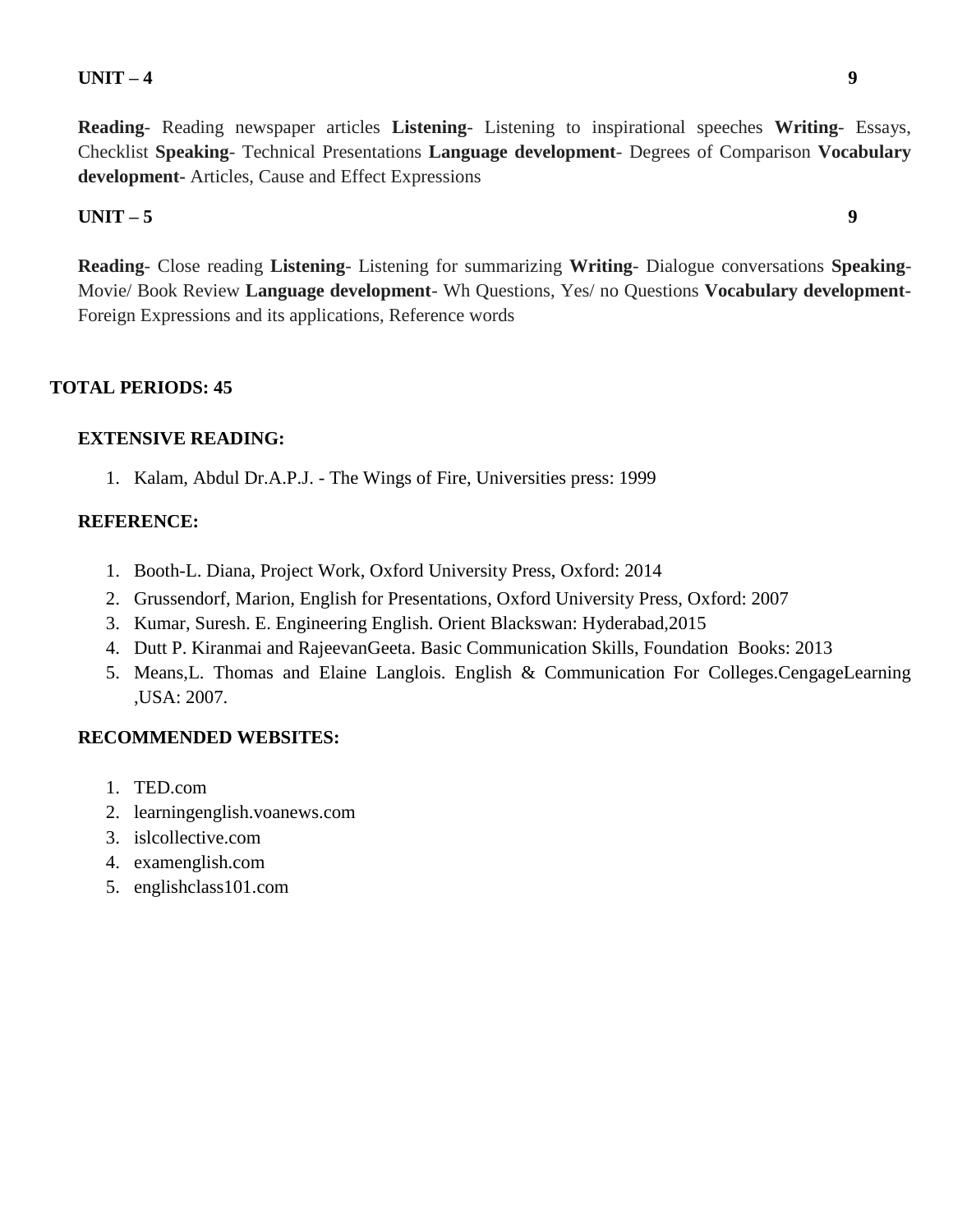# **MA1201 COMPLEX VARIABLES AND TRANSFORMS L T P C**

# **OBJECTIVES :**

- 6. Understand the concept of Divergence and curl and use it in evaluating Line, Surface and Volume integrals.
- 7. Understand C-R equations and use it in the construction of Analytic Functions.

 **3 1 0 4**

- 8. Understand the methods of Complex Integration using Cauchy"s Integral Formula and Cauchy Residue theorem, finding Taylor"s and Laurent"s Series expansions.
- 9. Find the Laplace Transforms of standard Functions and to find the Inverse Laplace Transform of a function and use it in solving Differential Equations.
- 10. To introduce the effective mathematical tools for the solutions of partial differential equations that model several physical processes and to develop Z transform techniques for discrete time systems

# **UNIT I** VECTOR CALCULUS 9 + 3

Gradient and directional derivative – Divergence and curl – Vector identities – Irrotational and Solenoidal vector fields – Line integral over a plane curve – Surface integral – Area of a curved surface – Volume integral – Green"s, Gauss divergence and Stoke"s theorems – Verification and application in evaluating line, surface and volume integrals-simple applications involving cubes and rectangular parallelopipeds.

# **UNIT II ANALYTIC FUNCTIONS 9 + 3**

Analytic functions – Necessary and sufficient conditions for analyticity in Cartesian and polar coordinates – Properties – Harmonic conjugates – Construction of analytic function – Conformal mapping – Mapping by functions ( $w \Box 1$  *z*,  $w \Box z^2$ ,  $w \Box e^z$ ,  $w \Box \sinh z$ ,  $w \Box \cosh z$ ) – Bilinear transformation.

# **UNIT III COMPLEX INTEGRATION 9 + 3**

Line integral – Cauchy's integral theorem – Cauchy's integral formula – Taylor's and Laurent's series – Singularities – Residues – Residue theorem – Application of residue theorem for evaluation of real integrals – Use of circular contour and semicircular contour.

# **UNIT IV LAPLACE TRANSFORMS** 9 + 3

Existence conditions – Transforms of elementary functions – Transform of unit step function and unit impulse function – Basic properties – Shifting theorems -Transforms of derivatives and integrals – Initial and final value theorems – Inverse transforms – Convolution theorem –Transform of periodic functions – Application to solution of linear second order ordinary differential equations with constant coefficients.

# **UNIT V Z - TRANSFORMS AND DIFFERENCE EQUATIONS 9 + 3**

Z-transforms - Elementary properties – Inverse Z-transform (using partial fraction and residues) – Initial and final value theorems - Convolution theorem - Formation of difference equations – Solution of difference equations using Z - transform.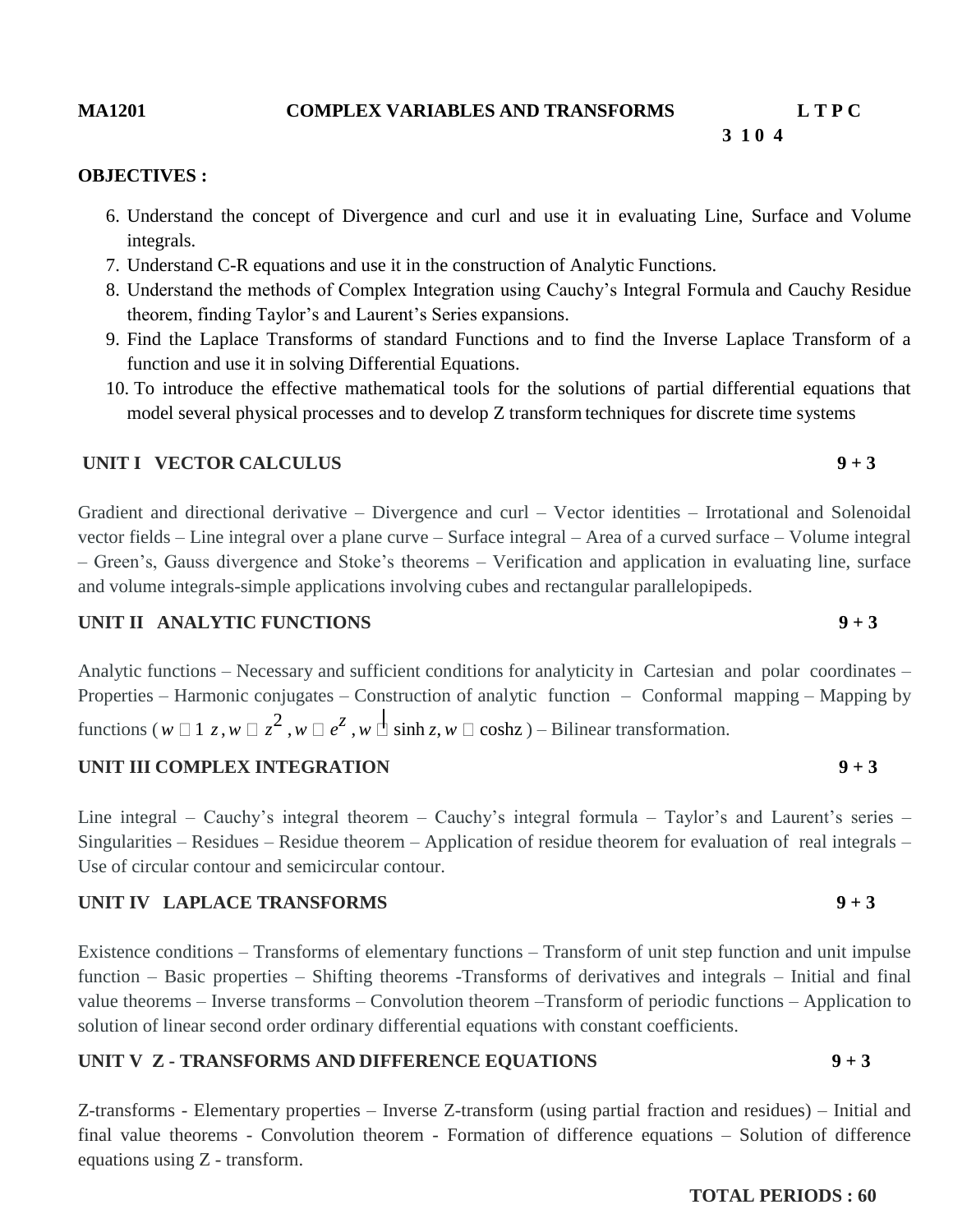# **COURSE OUTCOMES:**

# **On successful completion of this course, the student will be able to**

- 1. Solve problems using divergence and curl and evaluate line, Surface and Volume integrals.
- 2. Solve problems in Analytic functions and construction of analytic functions using C-R Equations.
- 3. Evaluate problems using Cauchy"s integral formula and Cauchy residue theorem and find Taylor"s and Laurent's series expansion of a given function.
- 4. Obtain the Laplace Transforms of standard functions.
- 5. Use the effective mathematical tools for the solutions of partial differential equations by using Z transform techniques for discrete time systems.

# **TEXTBOOKS**

- 1. Grewal, B.S., Higher Engineering Mathematics, 43rd Edition, Khanna Publishers, 2016.
- 2. Erwin Kreyszig, Advanced Engineering Mathematics, 10th Edition, John Wiley & Sons, Inc., 2016.

# **REFERENCE BOOKS**

- 1. Bali,N.P.,Goyal,M.,Watkins,C.,Advanced Engineering Mathematics,Laxmi Publications Pvt. Limited, 2007.
- 2. Boyce,W.E.,andDiPrima,R.C.,ElementaryDifferentialEquationsandBoundary Value Problems, Wiley India, 2012.
- 3. O"Neil. P. V. "Advanced Engineering Mathematics", 7th Edition, Cengage Learning India Pvt., Ltd, New Delhi, 2011.
- 4.T. Veerarajan, Engineering Mathematics, Tata Mcgraw Hill publications co. ltd, New Delhi.2017.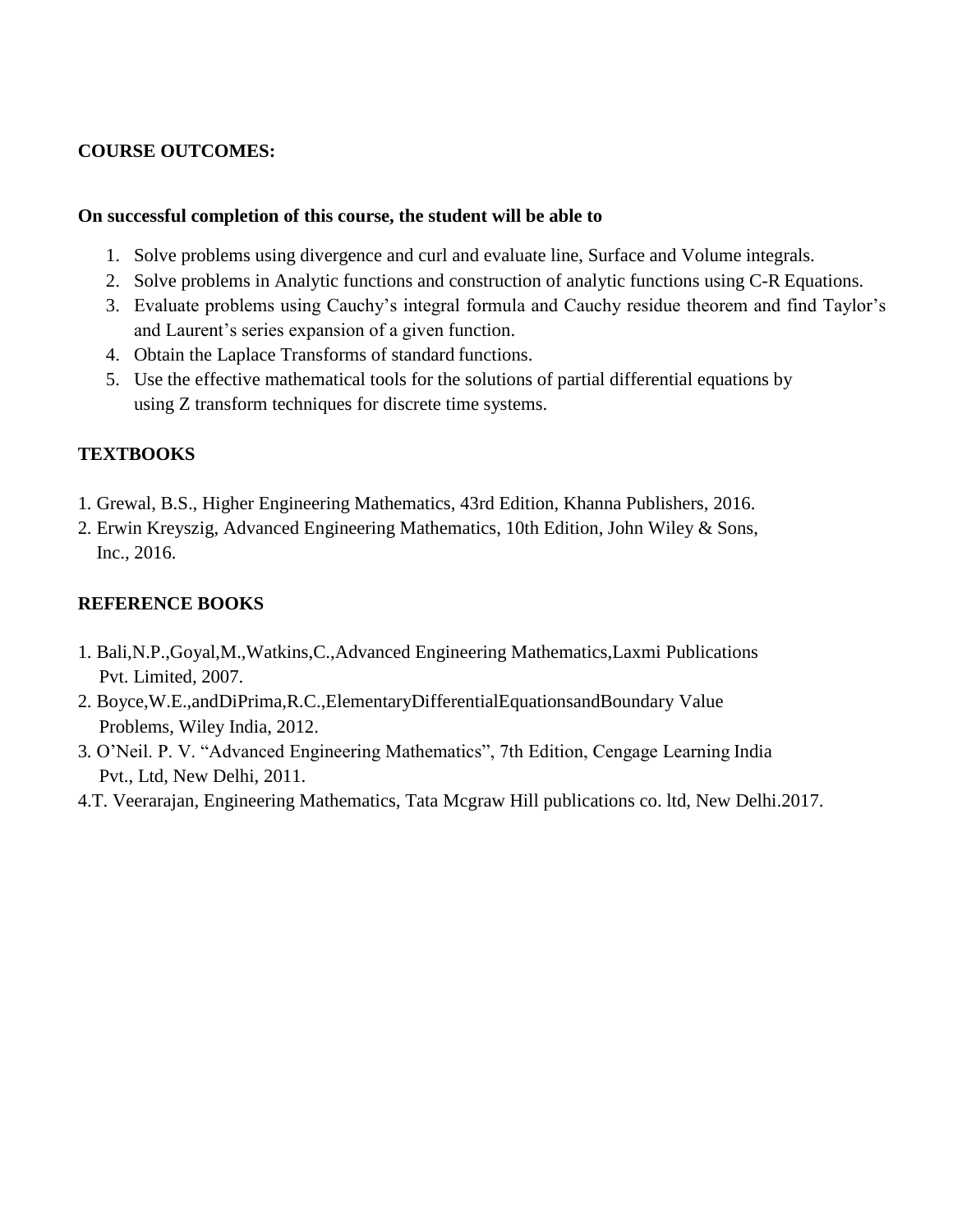# **PH1201 MATERIAL SCIENCE L T P** C

# **3 0 0 3 0**

# **OBJECTIVES:**

To enrich the understanding of various types of materials and their applications in engineering and technology.

# **UNIT I CONDUCTING MATERIALS 9**

Conductors – classical free electron theory of metals – Electrical and thermal conductivity –Wiedemann – Franz law – Lorentz number – Draw backs of classical theory – Quantum theory –Fermi distribution function – Effect of temperature on Fermi Function – Density of energy states –carrier concentration in metals.

# **UNIT II SEMICONDUCTING MATERIALS 9**

Intrinsic semiconductor – carrier concentration derivation – Fermi level – Variation of Fermi level with temperature – electrical conductivity – band gap determination –Elemental and Compound Semiconductors – **N-type and P-type semiconductor (Qualitative)** – Hall effect –Determination of Hall coefficient – Applications.

# **UNIT III MAGNETIC AND SUPERCONDUCTING MATERIALS 9**

Origin of magnetic moment – Bohr magneton – comparison of Dia, Para and Ferro magnetism –Domain theory – Hysteresis – soft and hard magnetic materials – antiferromagnetic materials –Ferrites and its applications. **Electro static Discharge (ESD)-**Superconductivity: properties – Type I and Type II superconductors–BCS theory of superconductivity (Qualitative) - High Tc superconductors – Electrical, medical, magnetic and computer application of superconductors.

# **UNIT IV DIELECTRIC MATERIALS 9**

Electrical susceptibility – dielectric constant – electronic, ionic, orientation and space charge polarization – frequency and temperature dependence of polarisation – **Clausius mosotti relation -** dielectric loss – dielectric breakdown – uses of dielectric materials (capacitor and transformer).

# **UNIT V ADVANCED ENGINEERING MATERIALS 9**

Metallic glasses - melt spinning process, applications - shape memory alloys: Ni-Ti alloy, applications – nanomaterials: preparation (bottom up and top down approaches), properties and applications- Bio materials – introduction- properties of bio materials-examples- medical applications- Ophthalmology- bio sensorscharacteristics.

# **TOTAL PERIODS: 45**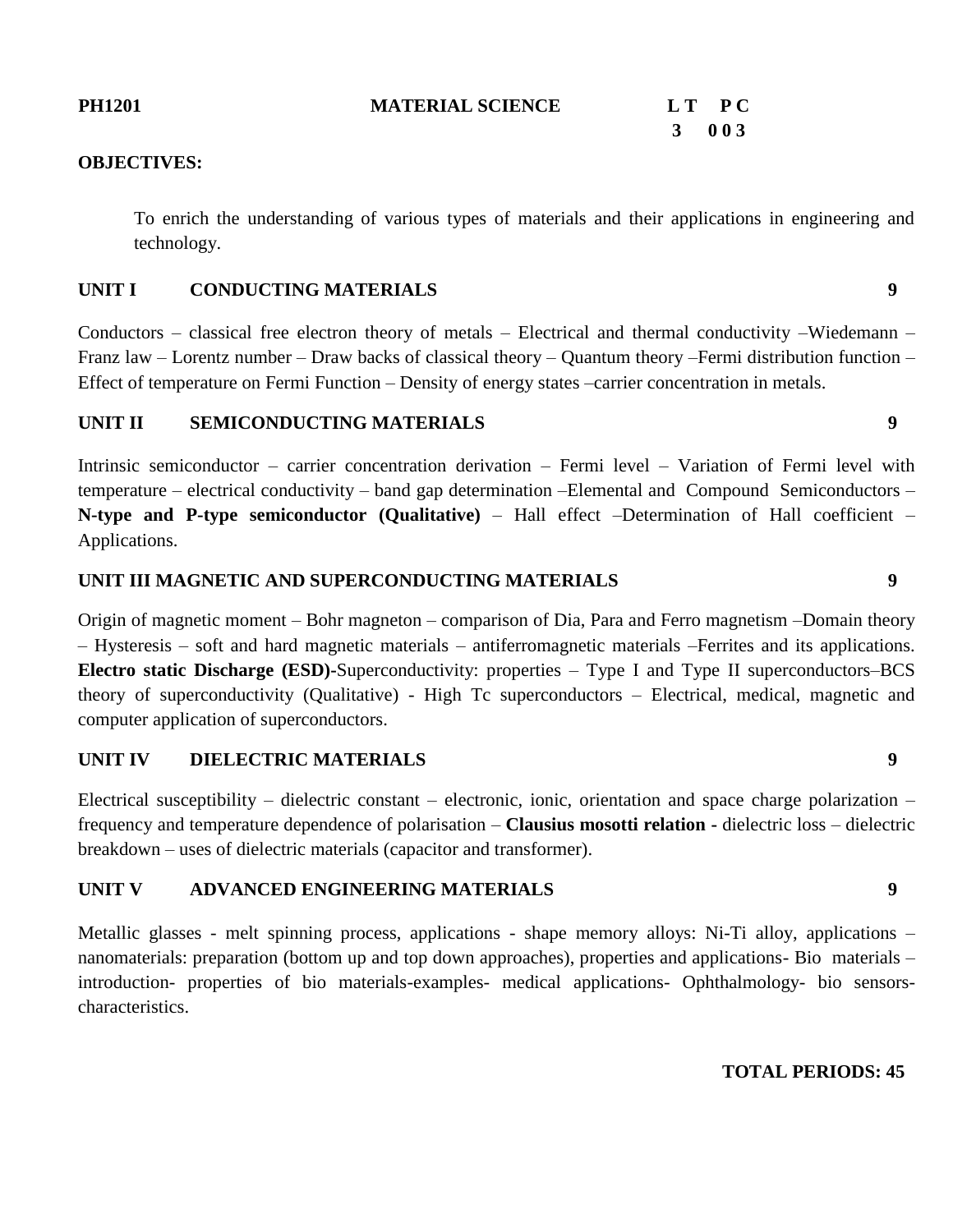# **COURSE OUTCOMES:**

At the end of this course,

- 1. The students will gain knowledge of conducting materials and variation of its properties with temperature.
- 2. Acquire knowledge on basics of semiconductor physics and its applications in various devices.
- 3. Get knowledge on magnetic and superconducting materials properties and their various applications.
- 4. The students will understand the basics of dielectric materials, properties and applications of dielectric materials.
- 5. The students will get knowledge about new engineering materials and its applications in social applications.

# **TEXT BOOKS:**

- 1. S.Mohan, Principles of Materials Science, MJP Publishers, 2018.
- 2. Jasprit Singh, Semiconductor Devices, Basic Principles, Wiley 2012.
- 3. Umesh K Mishra and Jasprit Singh, Semiconductor Device Physics and Design, Springer, 2008.

# **REFERENCES:**

- 1. Wahab, M.A. Solid State Physics: Structure and Properties of Materials, Narosa Publishing House, 2009.
- 2. William D.Callister Jr, David G. Rethwisch, Materials Science and Engineering, An Introduction, Wiley India (P) Ltd., 8th Edition, 2009.
- 3. Pillai S.O., Solid State Physics, New Age International (P) Ltd., Publishers, 2009.
- 4. Semiconductor Introduction,<https://youtu.be/k6ZxP9Yr02E> (Video lecture)
- 5. Superconductivity,<https://youtu.be/D-9M3GWOBrw> (Video lecture)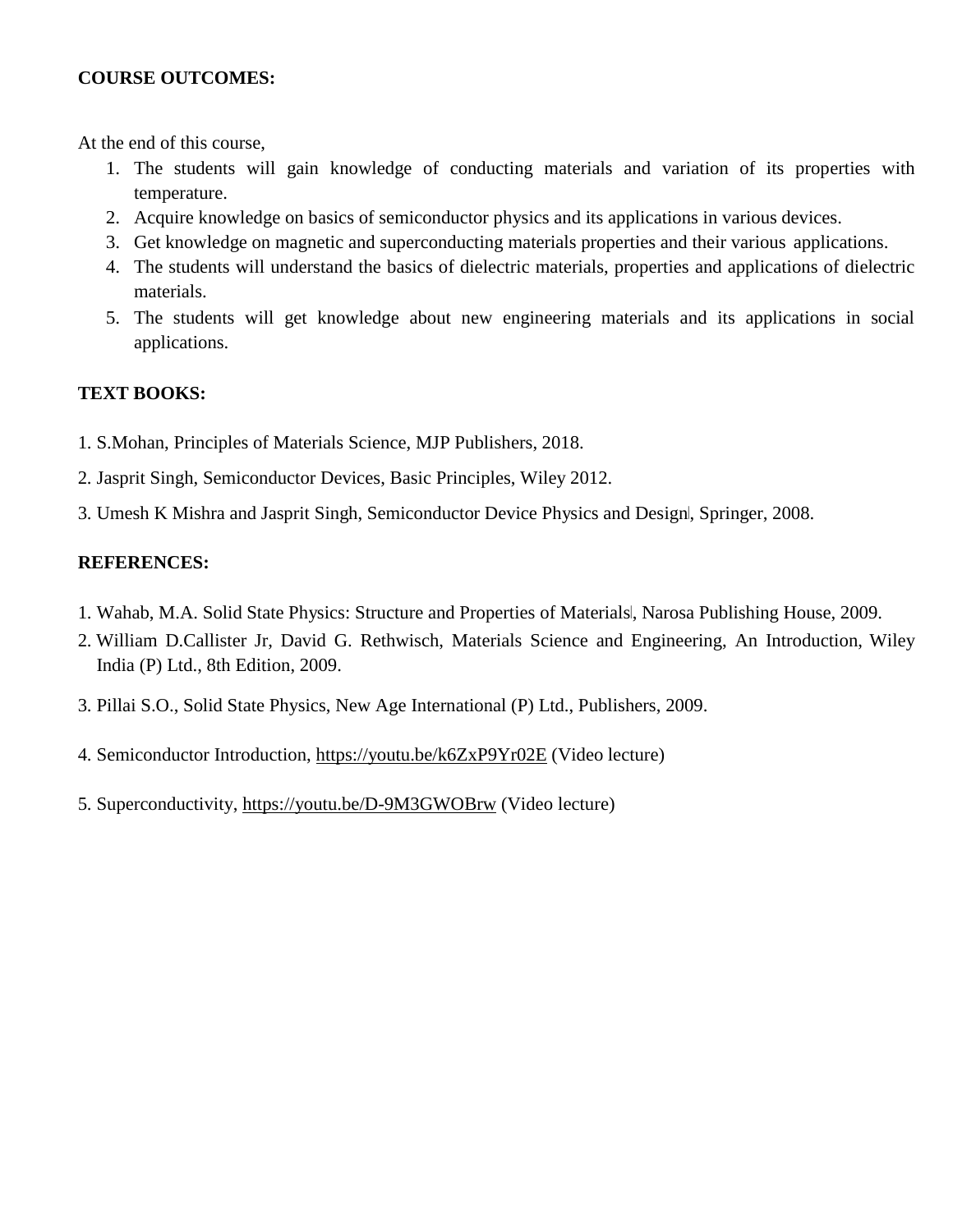# **EE1203 BASIC ELECTRICAL AND INSTRUMENTATION ENGINEERING L T P C 3 0 0 3**

# **OBJECTIVES:**

To impart knowledge on

- Operation and working of transformer and their types.
- Construction, working principle and applications of AC and DC machines.
- Construction, working principle and applications of special electrical machines.
- Three phase electrical circuits and power measurement
- Working principle of Various measuring instruments

# **UNIT I TRANSFORMER 9**

Introduction - Ideal Transformer – Construction and working principle of single phase and three phase transformer, Auto Transformers, Instrument transformers, high frequency transformer, Voltage Regulation – Efficiency – All day efficiency – Applications.

# **UNIT II AC AND DC MACHINES 9**

Construction and working of three-phase induction motors, Single phase Induction motors, Alternator, Synchronous motors- Construction of DC machines - Motoring and generation principle - Emf And Torque equation – Applications of AC and DC machines.

# **UNIT III SPECIAL ELECTRICALMACHINES 9**

Construction and working principle of Universal Motor- Stepper Motors – Brushless DC Motors- Permanent magnet DC motor -Permanent magnet synchronous motor -Linear Induction Motor – Applications of special electrical machines.

# **UNIT IV THREE PHASE CIRCUITS 9**

Three phase power supply – Star connection – Delta connection – Balanced and Unbalanced Loads-Power equation – Star Delta Conversion – power factor -Three Phase Power Measurement -Two wattmeter method.

# **UNIT V MEASUREMENT AND INSTRUMENTATION 9**

Principles of Electrical Instruments (PMMC and MI) –Multimeters, Oscilloscopes- Transducers - Classification of Transducers: Resistive, Inductive, Capacitive, Thermoelectric, piezoelectric, photoelectric, Hall effect - Digital instruments (DSO and Power recorders).

# **TOTAL PERIODS: 45**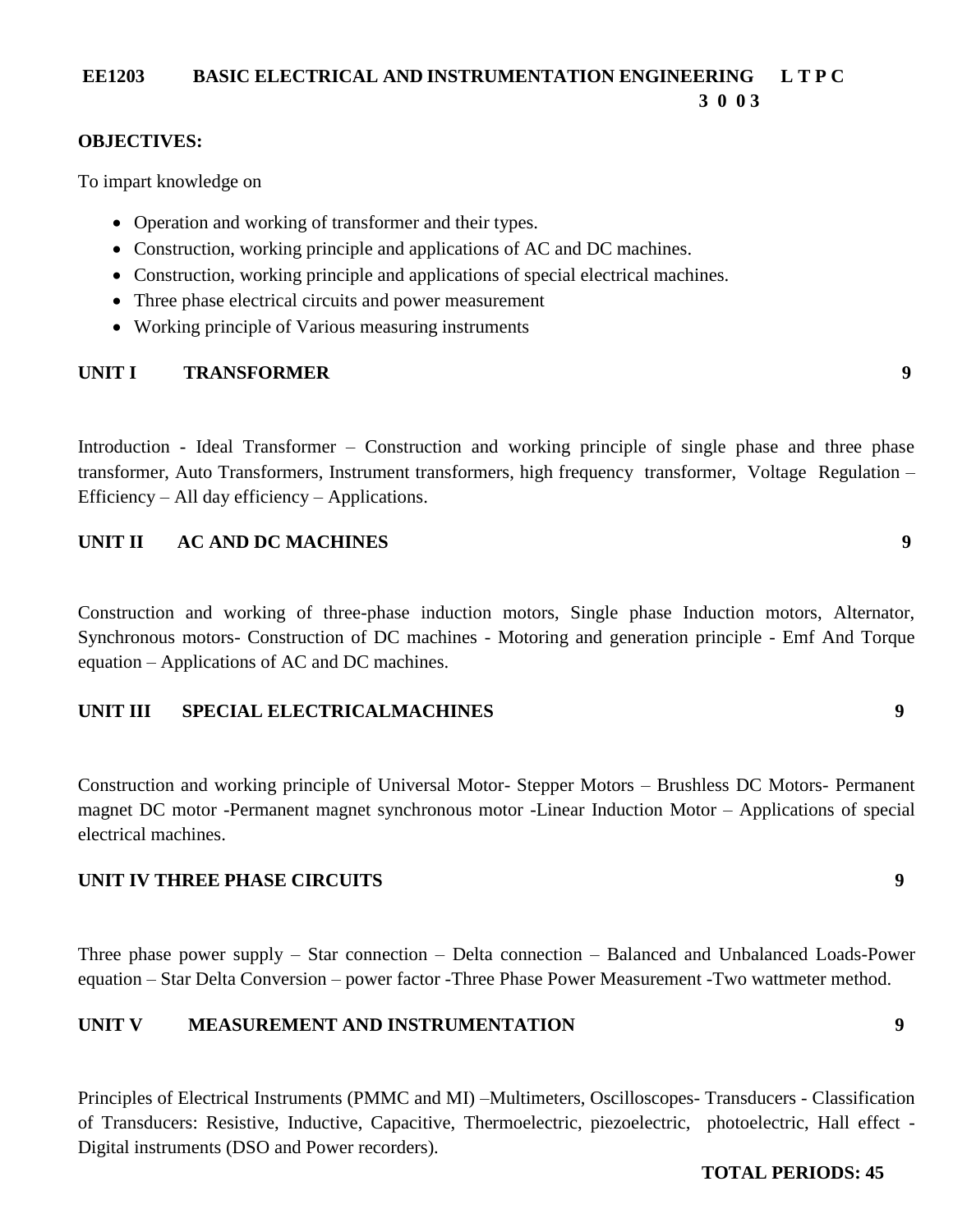# **COURSE OUTCOMES:**

# **At the end of the course the students will be able to**

- 1. Understand the working principle of transformers and their applications.
- 2. Understand the working principle of AC and DC machines.
- 3. Understand the working principle of Special electrical machines
- 4. Understand the concept of three phase power circuits and measurement.
- 5. Understand the use of measuring instruments for different applications.

# **TEXT BOOKS:**

- 1. D P Kothari and I.J Nagarath, ―Basic Electrical and Electronics Engineering, McGraw Hill Education(India) Private Limited, Third Reprint ,2016
- 2. Giorgio Rizzoni, ―Principles and Applications of Electrical Engineering, McGraw Hill Education(India) Private Limited, 2010
- 3. S.K.Bhattacharya ―Basic Electrical and Electronics Engineering, Pearson India, 2011

# **REFERENCES:**

- 1. Del Toro ,Electrical Engineering Fundamentals, Pearson Education, New Delhi, 2015.
- 2. Leonard S Bobrow, Foundations of Electrical Engineering, Oxford University Press, 2013
- 3. Rajendra Prasad, Fundamentals of Electrical engineering, Prentice Hall of India, 2006.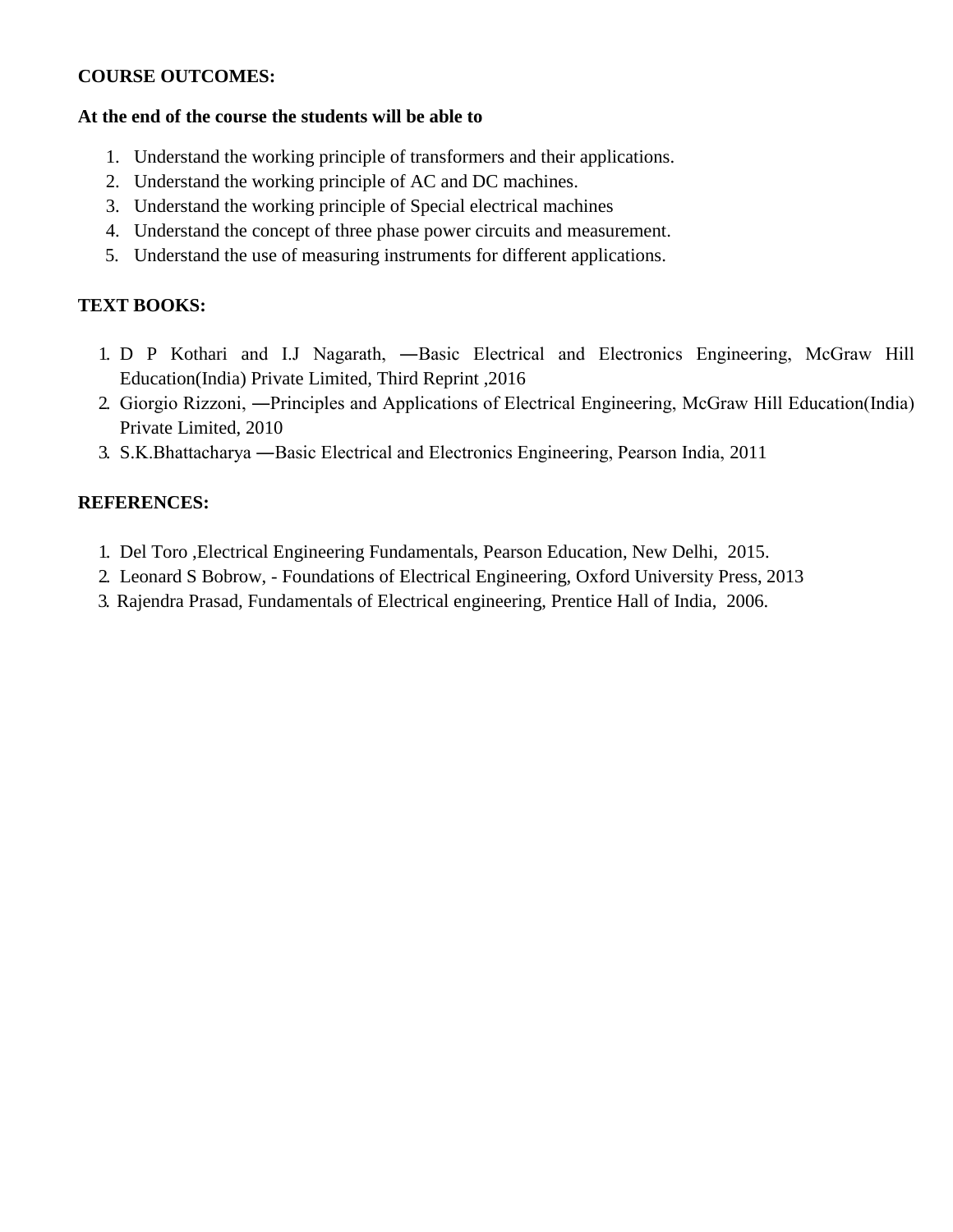### **3 0 0 3**

### **OBJECTIVES:**

- To introduce the basic concepts of DC and AC circuits behavior.
- To introduce different methods of circuit analysis using Network theorems, duality and topology. To study the elements of network synthesis.

# **UNIT I BASIC CIRCUITS ANALYSIS AND NETWORK TOPOLOGY 9**

Ohm"s Law – Kirchhoff"s laws – Mesh current and node voltage method of analysis for D.C and A.C. circuits - Network terminology - Graph of a network - Incidence and reduced incidence matrices;Trees –Cutsets - Fundamental cutsets - Cutset matrix – Tie sets - Link currents and Tie set schedules-Twig voltages and Cutset schedules, Duality and dual networks.

# **UNIT II NETWORK THEOREMS FOR DC AND AC CIRCUITS 9**

Network theorems -Superposition theorem, Thevenin"s theorem, Norton"s theorem, Reciprocity theorem, Millman"s theorem, and Maximum power transfer theorem ,application of Network theorems- Network reduction: voltage and current division, source transformation – star delta conversion.

# **UNIT III RESONANCE AND COUPLED CIRCUITS 9**

Resonance - Series resonance - Parallel resonance - Variation of impedance with frequency -Variation in current through and voltage across L and C with frequency – Bandwidth - Q factor -Selectivity. Self inductance - Mutual inductance - Dot rule - Coefficient of coupling - Analysis of multiwinding coupled circuits - Series, Parallel connection of coupled inductors.

# **UNIT IV TWO PORT NETWORKS 9**

Two port networks, Z parameters, Y parameters, Transmission (ABCD) parameters, Hybrid(H) Parameters, Interconnection of two port networks, Symmetrical properties of T and  $\pi$  networks.

# **UNIT V ELEMENTS OF NETWORK SYNTHESIS 9**

Reliablility of one port network-Hurwitz polynomials-PR functions-Necessary and sufficient conditions of PR functions-Properties of driving point impedence-Synthesis of LC,RL and RC driving point impedence.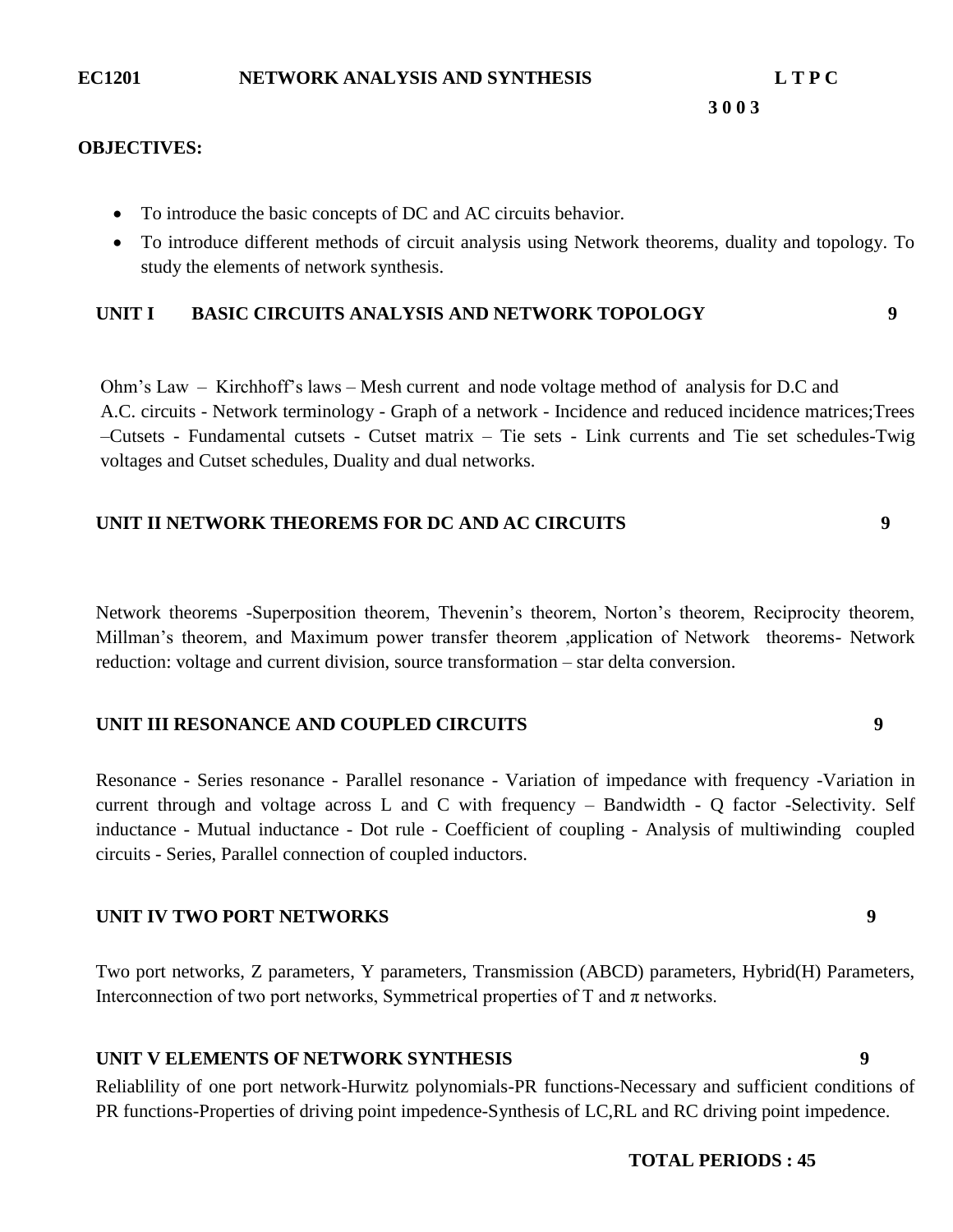# **COURSE OUTCOMES:**

# **At the end of the course, the student should be able to:**

- 1. Develop the capacity to analyze electrical circuits,
- 2. Apply the circuit theorems in real time,
- 3. Analyze the frequency response of resonant circuits,
- 4. Analyze the frequency response of two port networks,
- 5. Analyze the elements of network synthesis.

# **TEXT BOOKS:**

- 1. William H. Hayt, Jr. Jack E. Kemmerly and Steven M. Durbin, ―Engineering Circuit Analysis‖ , McGraw Hill Science Engineering, Eighth Edition, 11th Reprint 2016.
- 2. Joseph Edminister and Mahmood Nahvi, ―Electric Circuits‖, Schaum"s Outline Series, Tata McGraw Hill Publishing Company, New Delhi, Fifth Edition Reprint 2016.

# **REFERENCES:**

- 1. A.Bruce Carlson, ―Cicuits: Engineering Concepts and Analysis of Linear Electric Circuits‖,Cengage Learning, India Edition 2nd Indian Reprint 2009.
- 2. Allan H.Robbins, Wilhelm C.Miller, ―Circuit Analysis Theory and Practice‖, Cengage Learning, Fifth Edition, 1st Indian Reprint 2013
- 3. Sudhakar A and Shyam Mohan SP, "Circuits and Network Analysis and Synthesis", McGraw Hill, 2015.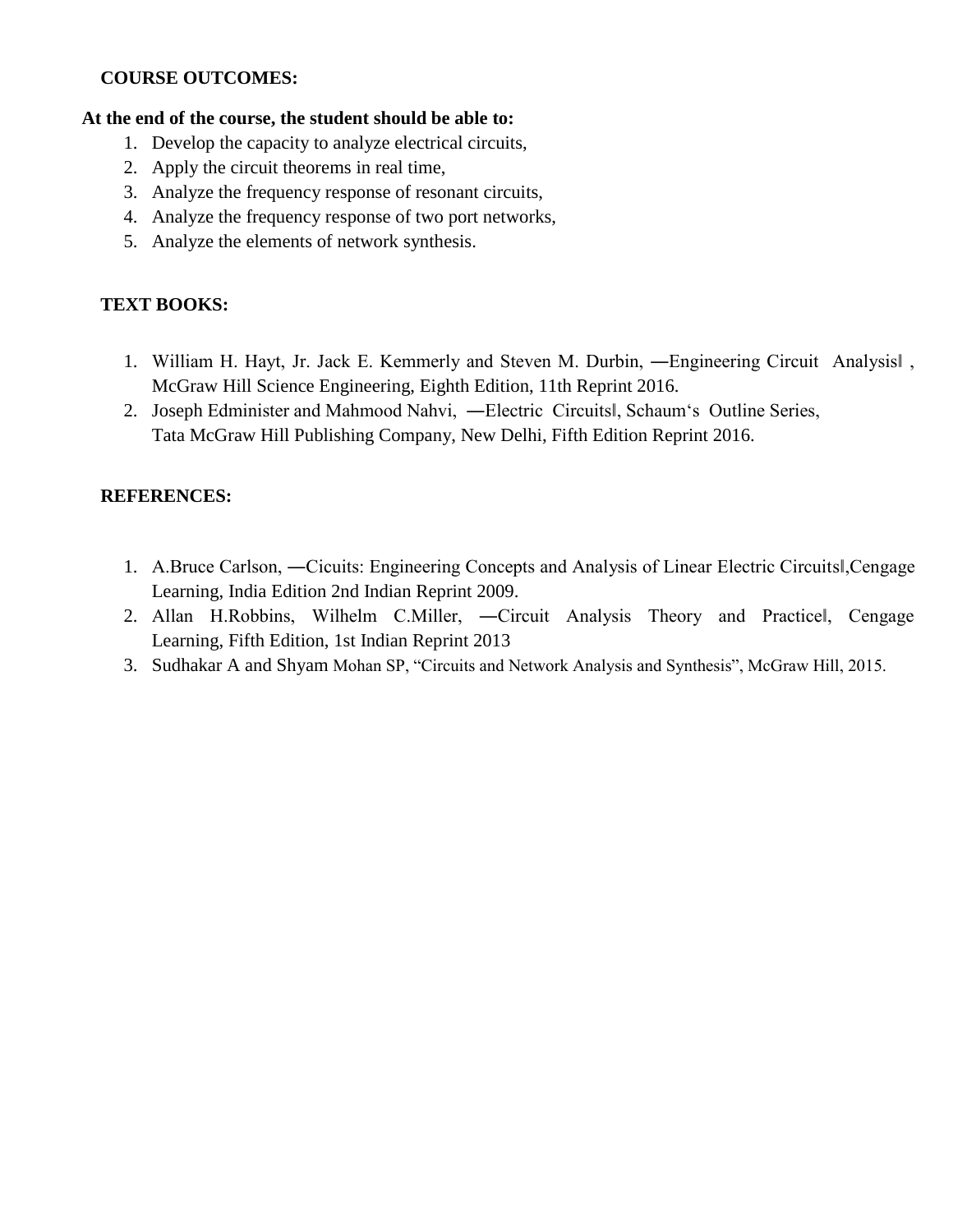Structures-Introduction – need for structure data type – structure definition – Structure declaration – Structure within a structure – Passing structures to functions – Array of structures – Pointers to structures – Union -Programs using structures and Unions, Enumerated data type-Dynamic Memory Allocation.

### **OBJECTIVE:**

- To develop C Programs using basic programming constructs.
- To develop C programs using arrays and strings.
- To develop applications in C using functions and functions.
- To develop applications in C using structures.
- To do input/output and file handling in C.

# **UNIT I BASICS OF C PROGRAMMING 9**

Introduction to programming paradigms - Structure of C program - C programming: Identifiers- Keywords-Data Types - Variables - Constants. Operators: Precedence and Associativity - Expressions - Input/ Output statements - Decision making statements - Switch statement - Looping statements - Pre- processor

directives - Compilation process

# **UNIT II ARRAYS AND STRINGS 8**

Introduction to Arrays: Declaration, Initialization - One dimensional array - Example Program: Computing Mean, Median and Mode - Two dimensional arrays - Example Program: Matrix Operations (Addition, Scaling, Determinant and Transpose) - String- String operations – StringArrays.

# **UNIT Ill FUNCTIONS AND POINTERS 10**

Introduction to functions: Function prototype,- function definition,- function call, - Built-in functions (string functions, , math functions) - Recursion-Types of Recursion - Example Program: Computation of Sine series, Scientific calculator using built-in functions, Binary Search using recursive functions-Storage Classes - Pointers - Pointer operators - Null Pointers- Pointer arithmetic - Arrays and pointers - Array of pointers - Example Program: Sorting of names - Parameter passing: Pass by value, Pass by reference - Example Program: Swapping of two numbers and changing the value of a variable using pass by reference.

# **UNIT IV STRUCTURES 9**

# **CS1201 PROGRAMMING IN C L T P C**

**3 0 0 3**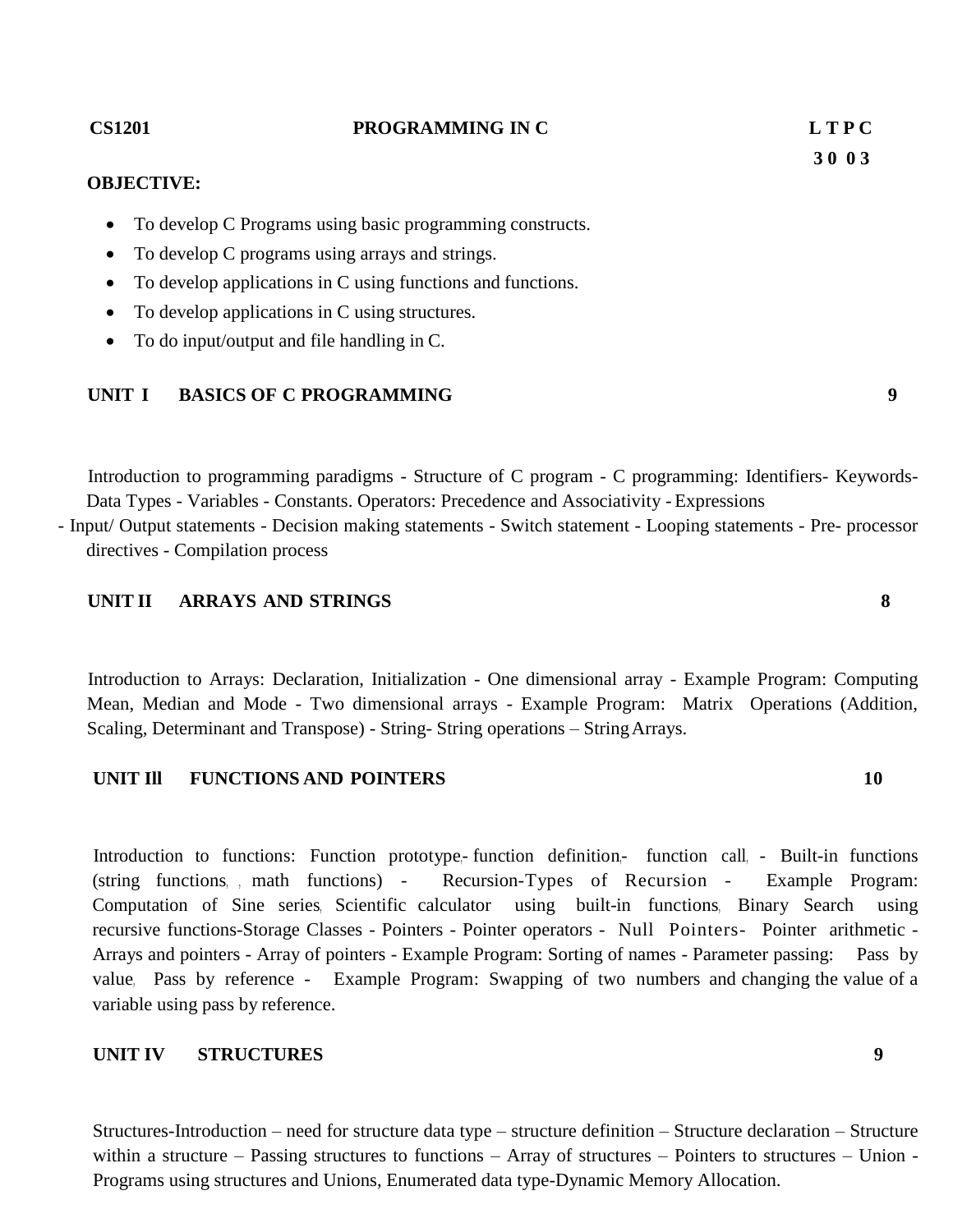# **UNITV FILE PROCESSING 9**

Files - Types of file processing: Sequential access, Random access - Sequential access file -Example Program: Finding average of numbers stored in sequential access file - Random access file - Example Program: Payroll System and Transaction processing using random access files - Command line arguments.

# **TOTAL PERIODS:45**

### **COURSE OUTCOMES:**

### **Upon completion of the course, the students will be able to**

- 1. Develop simple applications in C using basic constructs
- 2. Design and implement applications using arrays and strings
- 3. Develop and implement applications in C using functions and pointers.
- 4. Develop applications in C using structures.
- 5. Design applications using sequential and random access file Processing.

### **TEXTBOOKS :**

- 1. Reema Thareja, "Programming in C", Oxford University Press, Second Edition, 2016.
- 2. Kernighan, B.W and Ritchie,D.M, "The C Programming language", Second Edition,Pearson Education, 2006

### **REFERENCES:**

- 1. Paul Deitel and Harvey Deitel, "C How to Program", Seventh edition, Pearson Publication
- 2. Juneja, B. Land Anita Seth, "Programming in C", CENGAGE Learning India pvt. Ltd.,2011
- 3. Pradip Dey, Manas Ghosh, "Fundamentals of Computing and Programming in C", First Edition, Oxford University Press, 2009.
- 4. Anita Goel and Ajay Mittal, "Computer Fundamentals and Programming in C", Dorling Kindersley (India) Pvt. Ltd., Pearson Education in South Asia, 2011.
- 5. Byron S. Gottfried, "Schaum's Outline of Theory and Problems of Programming with C"<sub>McGraw-Hill</sub> Education, 1996.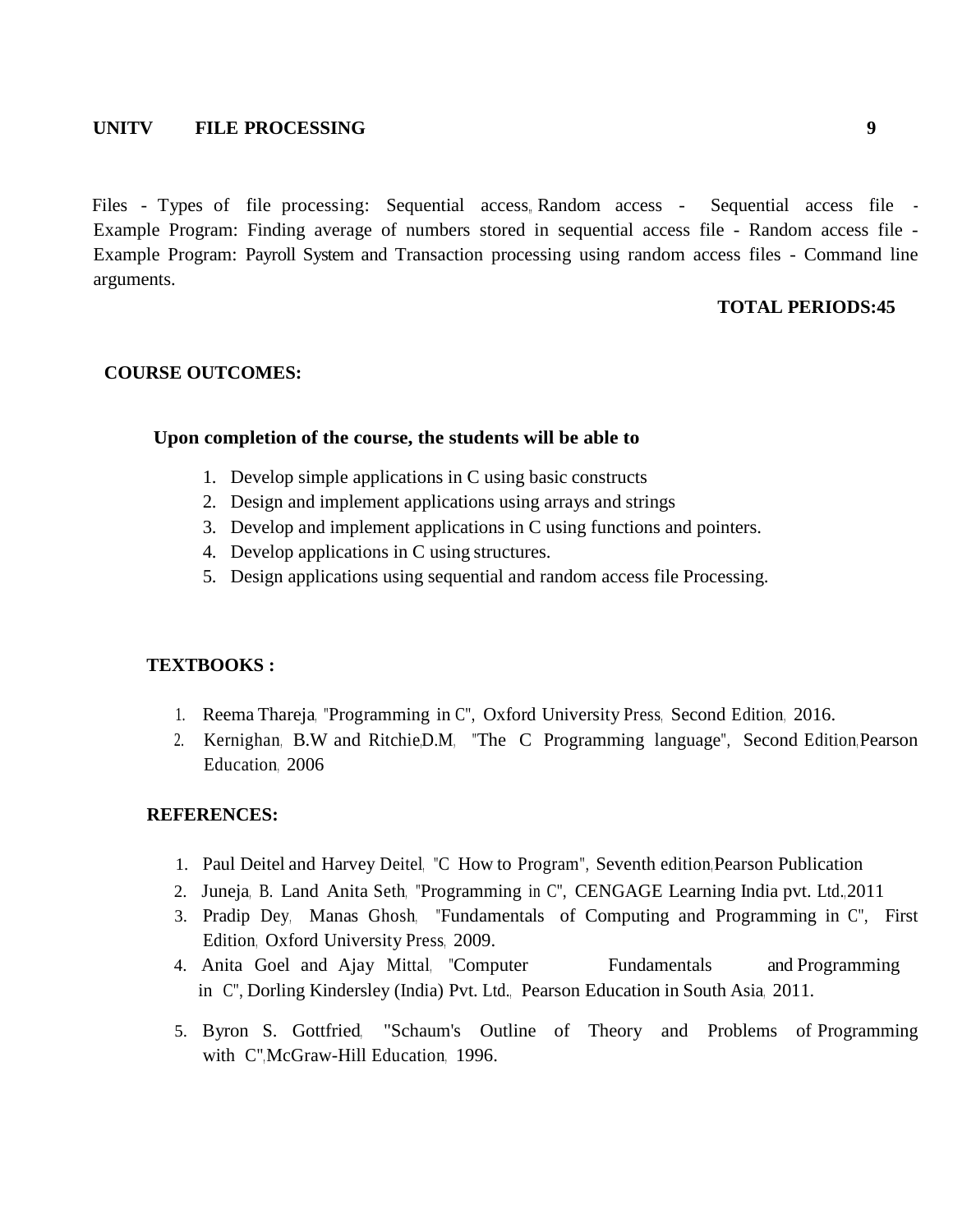### **CS1203 PROGRAMMING IN C LABORATORY L T P C**

# **Course Objectives:-**

- To develop programs in C using basic constructs.
- To develop programs in C using control statements.
- To develop applications in C using arrays, strings, pointers.
- To develop applications in C using functions, structures.
- To develop applications in C using file processing
	- **1.** Input and Output statements
	- **2.** Control statements Branching & Looping
		- a) Write a C program to generate Pascal's triangle.
		- b) Write a C program, which takes two integer operands and one operator form the user, performs the operation and then prints the result. (Consider the operators  $+, \cdot, *, \cdot \rangle$ % and use Switch Statement)
		- c) Write a C program to find the sum of individual digits of a positive integer.
		- d) A Fibonacci sequence is defined as follows: the first and second terms in the sequence are 0 and 1. Subsequent terms are found by adding the preceding two terms in the sequence. Write a C program to generate the first n terms of the sequence.
		- e) Write a C program to generate all the prime numbers between 1 and n, where n is a value supplied by the user.
		- f) Write a C program to swap Numbers Using Temporary Variables.

# **3.** Arrays

- a) Write a C program to search an array element using linear search.
- b) Write a C program to find both the larges and smallest number in a list of integers.
- c) Write a C program that uses functions to perform the following:
	- i) Addition of Two Matrices
	- ii)Multiplication of Two Matrices
- d) Write a C program to implement Bubble sort.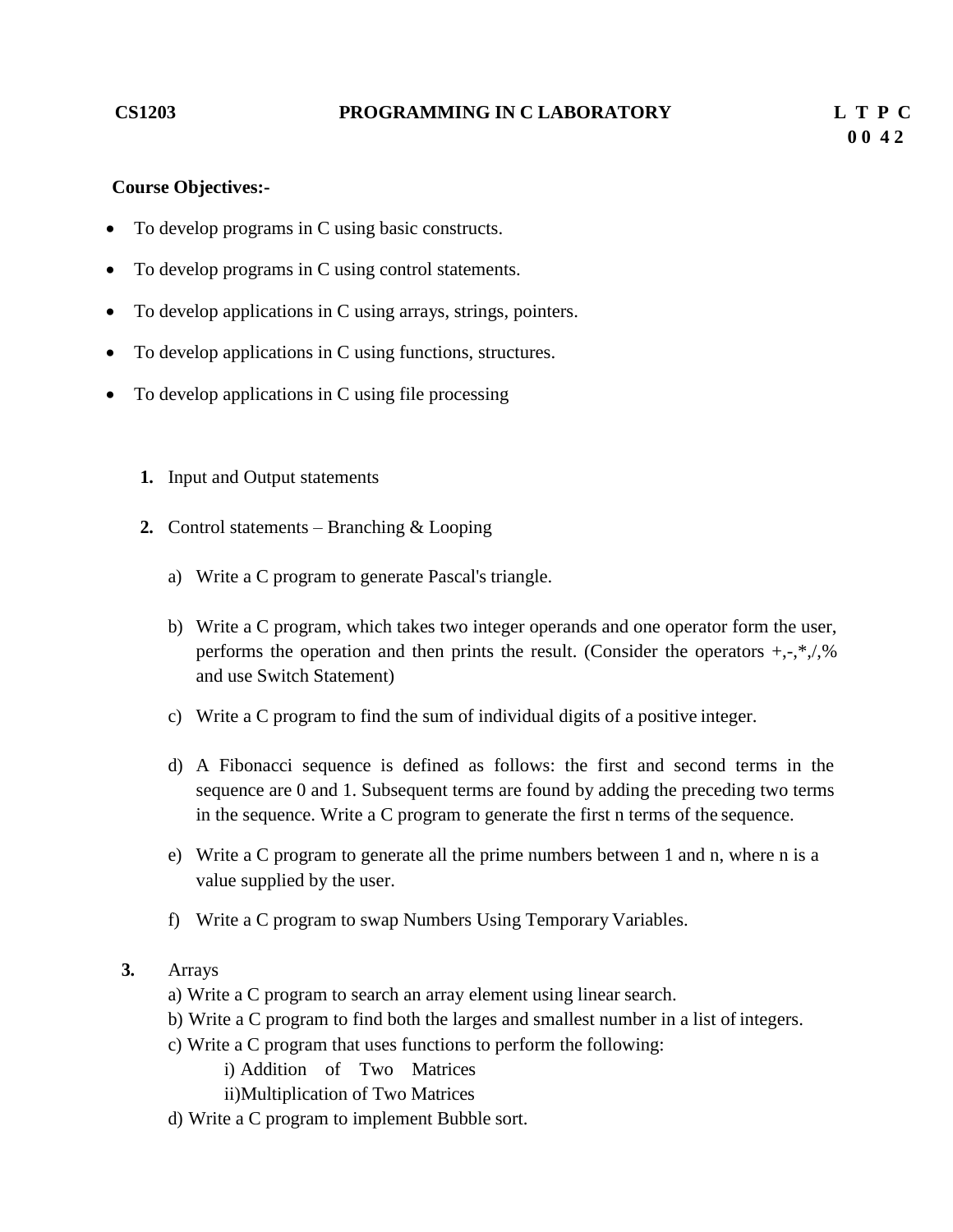# **4.** Strings

- a) Write a C program that uses functions to perform the following operations:
- i) To insert a sub-string in to given main string from a given position.
- ii) To delete n Characters from a given position in a given string.
- b) Write a C program to determine if the given string is a palindrome or not
- **5.** Functions & Pointers:

Write C programs that use recursive functions

- i) To find factorial of given number
- ii) To solve Towers of Hanoi Problem.
- iii) To swap the variables using call by value and call by reference.
- **6.** a. Generate mark sheet of students using structures.

6. b. Compute salary slip for five employees using structures and functions.

7. Insert, Update, delete and append telephone details of an individual or a company into a telephone directory using random access file.

# **TOTAL PERIODS:- 60**

# **UPON COMPLETION OF THE COURSE, THE STUDENTS WILL BE ABLE TO**

- 1. Develop C programs for simple applications making use of basic constructs
- 2. Develop C programs for control statements.
- 3. Develop C programs involving arrays, strings and pointers.
- 4. Develop C programs involving functions, and structures.
- 5. Design applications using sequential and random access file processing.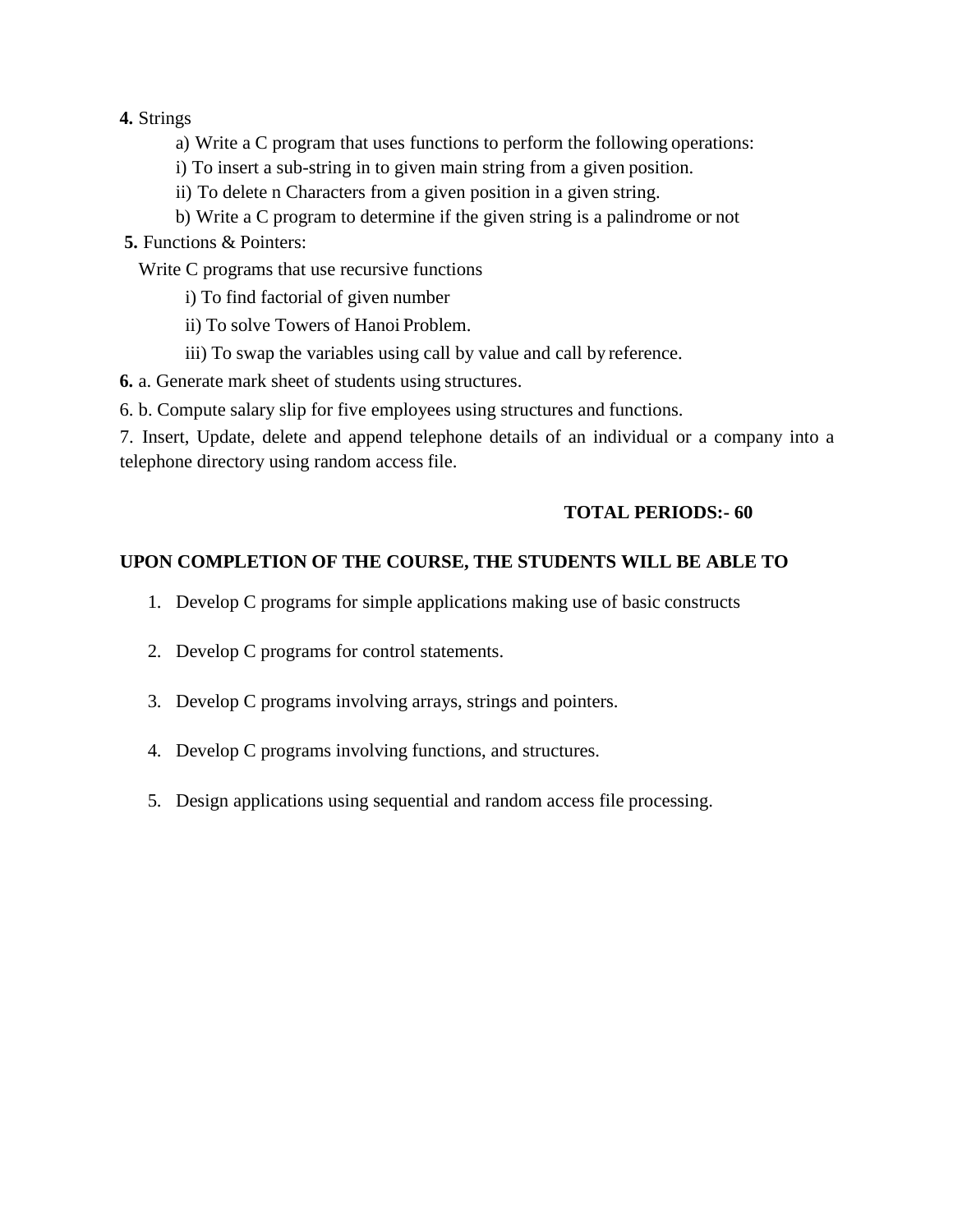# **GE 1201 ENGINEERING PRACTICES LABORATORY L T P C**

# **0 0 4 2**

### **OBJECTIVES:**

 To provide exposure to the students with hands on experience on various basic engineering practices in Civil, Mechanical, Electrical and Electronics Engineering.

### **GROUP A (CIVIL & MECHANICAL)**

### **I CIVIL ENGINEERING PRACTICE 13**

### **Buildings:**

(a) Study of plumbing and carpentry components of residential and industrial buildings. Safety aspects.

### **Plumbing Works:**

- (a) Study of pipeline joints, its location and functions: valves, taps, couplings, Unions, reducers, elbows in household fittings.
- (b) Study of pipe connections requirements for pumps and turbines.
- (c) Preparation of plumbing line sketches for water supply and sewage works.
- (d) Hands-on-exercise: Basic pipe connections Mixed pipe material connection –.pipe connections with different joining components.
- (e) Demonstration of plumbing requirements of high-rise buildings.

### **Carpentry using Power Tools only:**

- (a) Study of the joints in roofs, doors, windows and furniture.
- (b) Hands-on-exercise: Wood work, joints by sawing, planing and cutting.

### **II MECHANICAL ENGINEERING PRACTICE 18**

Welding:

- (a) Preparation of butt joints, lap joints and T- joints by Shielded metal arc welding.
- (b) Gas welding practice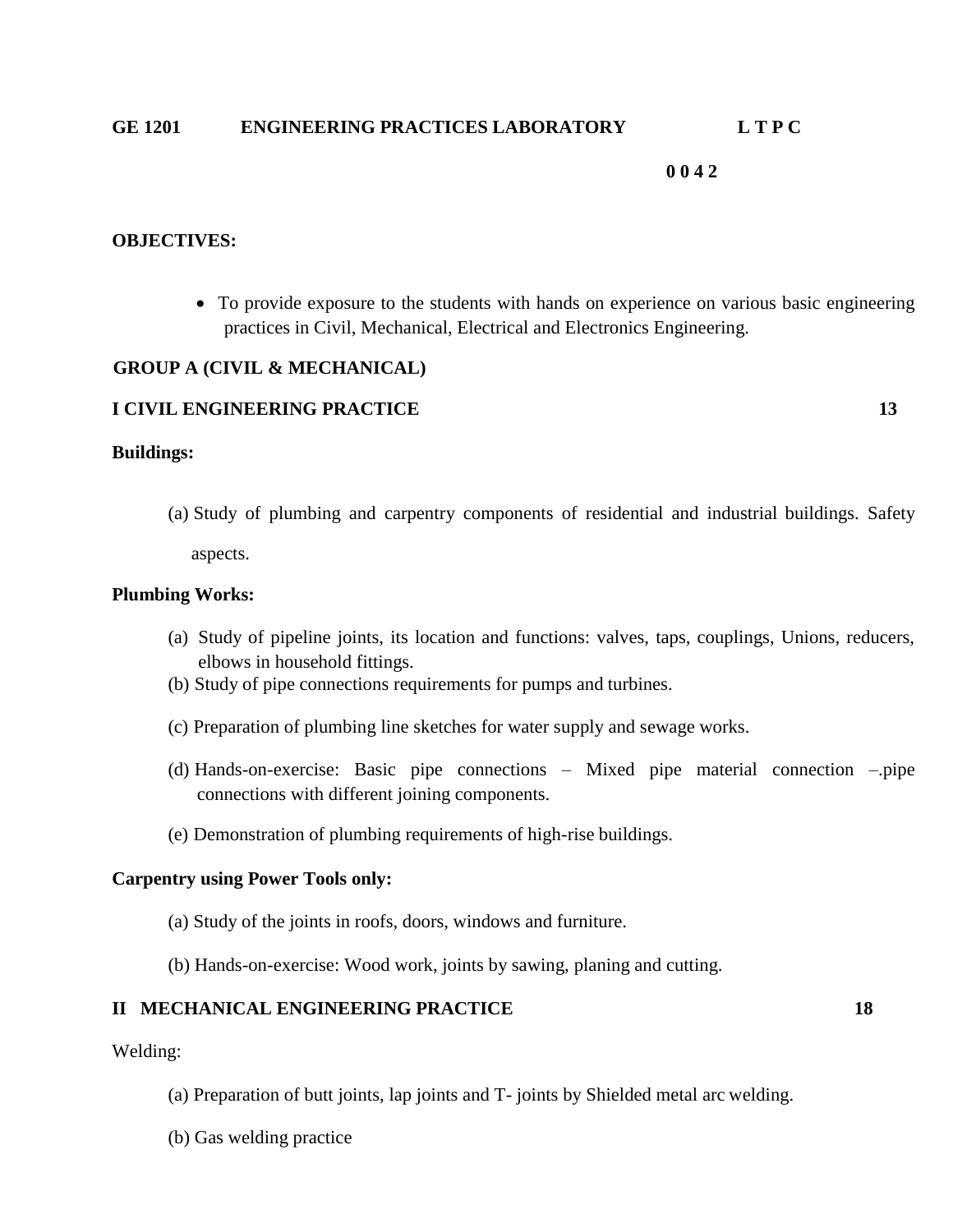Basic Machining:

- (a) Simple Turning and Taper turning
- (b) Drilling Practice Sheet Metal Work:
- (a) Forming & Bending:
- (b) Model making Trays and funnels.
- (c) Different type of joints. Machine assembly practice:
- (a) Study of centrifugal pump
- (b) Study of air conditioner Demonstration on:

(a) Smithy operations, upsetting, swaging, setting down and bending. Example – Exercise – Production of hexagonal headed bolt.

(b) Foundry operations like mould preparation for gear and step cone pulley.

(c) Fitting – Exercises – Preparation of square fitting and V – fitting models.

#### **GROUP -B (ELECTRICAL & ELECTRONICS)**

#### **III ELECTRICAL ENGINEERING PRACTICE 13**

- 1. Residential house wiring using switches, fuse, indicator, lamp and energy meter.
- 2. Fluorescent lamp wiring.
- 3. Stair case wiring
- 4. Measurement of electrical quantities voltage, current, power & power factor in RLC circuit.
- 5. Measurement of energy using single phase energy meter.
- 6. Measurement of resistance to earth of electrical equipment.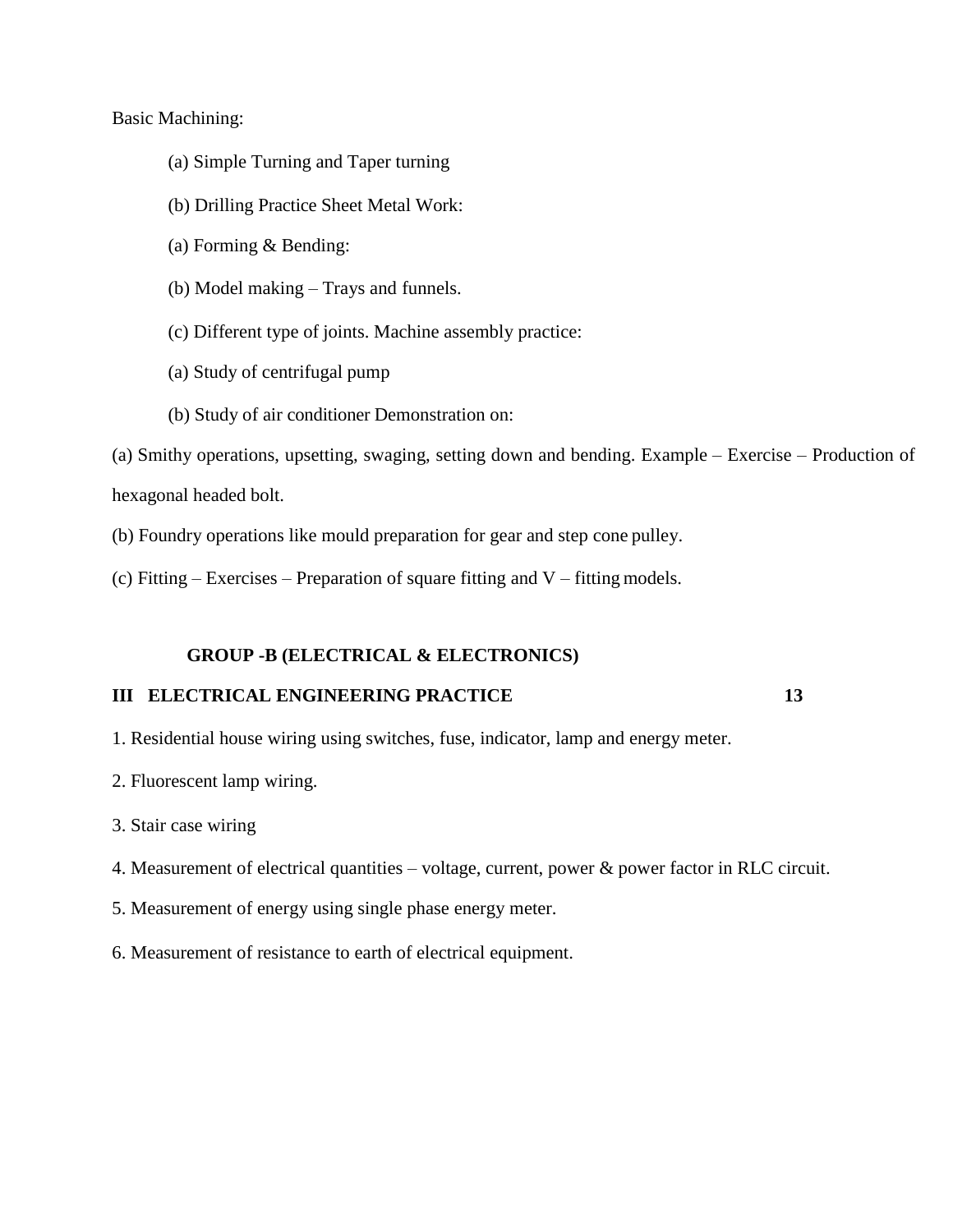#### **IV ELECTRONICS ENGINEERING PRACTICE 16**

- 1. Study of Electronic components and equipment"s Resistor, color coding measurement of AC Signal parameter (peak-peak, rms period, frequency) using CR.
- 2. Study of logic gates AND, OR, EX-OR and NOT.
- 3. Generation of Clock Signal.
- 4. Soldering practice Components Devices and Circuits Using general purpose PCB.
- 5. Measurement of ripple factor of HWR and FWR.

#### **TOTAL PERIODS : 60**

### **COURSE OUTCOMES:**

On successful completion of this course, the student will be able to

- 1. Fabricate carpentry components and pipe connections including plumbing works.
- 2. Use welding equipments to join the structures.
- 3. Carry out the basic machining operations
- 4. Make the models using sheet metal works
- 5. Illustrate on centrifugal pump, Air conditioner, operations of smithy, foundry and fittings
- 6. Carry out basic home electrical works and appliances
- 7. Measure the electrical quantities
- 8. Elaborate on the components, gates, soldering practices.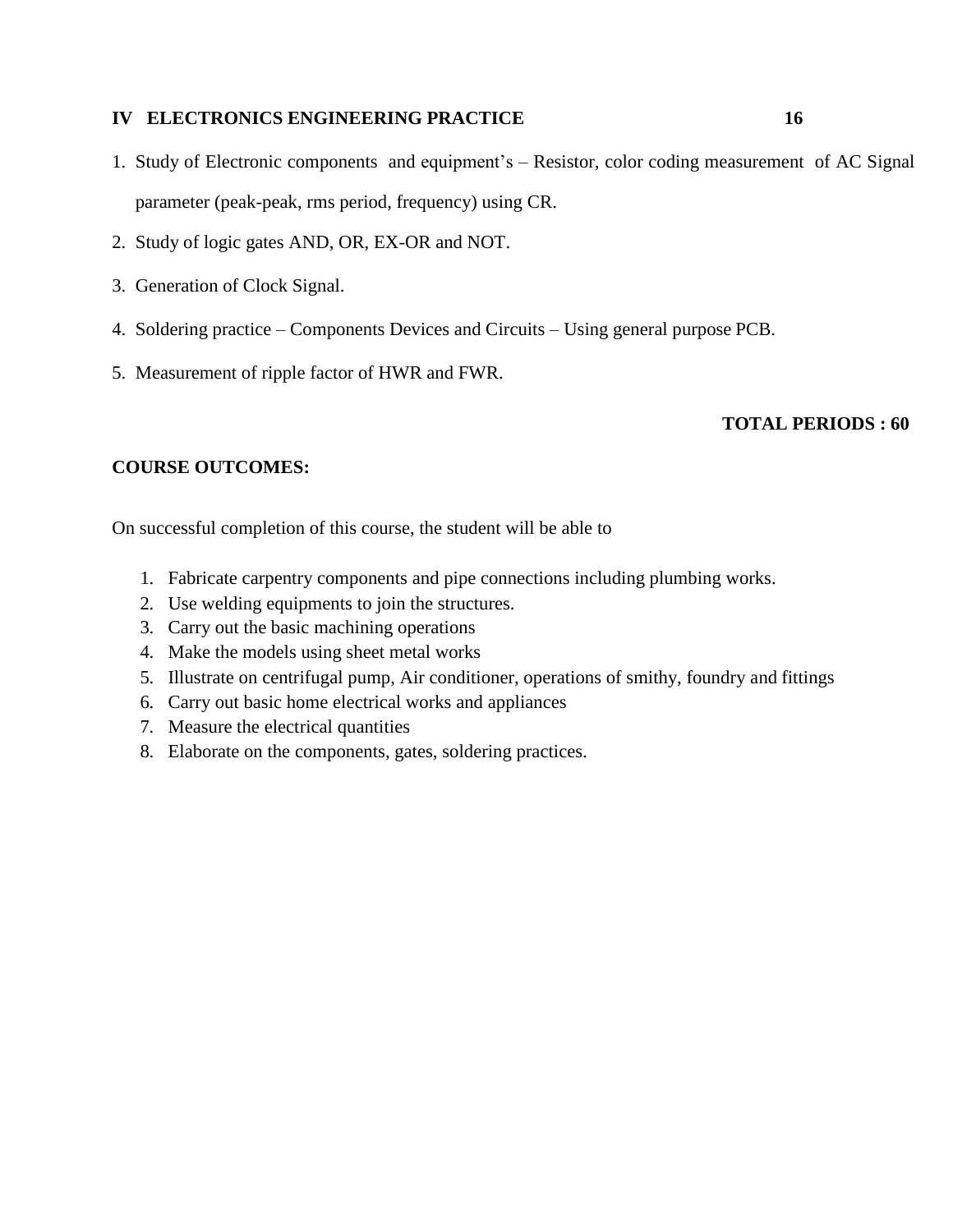#### **CY1201 ENVIRONMENTAL SCIENCE AND ENGINEERING L T P C**

 **2 0 0 0**

#### **OBJECTIVES :**

- 1. To understand nature and the facts about the environment.
- 2. To find and implement scientific, technological, economic and political solutions to environmental problems.
- 3. To study the interrelationship between living organism and environment.
- 4. To appreciate the importance of environment by assessing its impact on the human world; envision the surrounding environment, its functions and its value.
- 5. To study the dynamic processes and understand the features of the earth"s interior and surface.
- 6. To study the integrated themes and biodiversity, natural resources, pollution control and waste management

#### **UNIT I ENVIRONMENT, ECOSYSTEMS AND BIODIVERSITY 14**

Definition, scope and importance of environment – need for public awareness – concept of an ecosystem – structure and function of an ecosystem – producers, consumers and decomposers – energy flow in the ecosystem – ecological succession – food chains, food webs and ecological pyramids – Introduction, types, characteristic features, structure and function of major ecosystem – Introduction to biodiversity definition: genetic, species and ecosystem diversity – value of biodiversity – Biodiversity at global, national and local levels – India as a mega- diversity nation – hot-spots of biodiversity – threats to biodiversity – endangered and endemic species of India – conservation of biodiversity: In-situ and ex-situ conservation of biodiversity.

#### **UNIT II ENVIRONMENTAL POLLUTION 8**

Definition – causes, effects and control measures of: (a) Air pollution (b) Water pollution (c) Soil pollution (d) Marine pollution (e) Noise pollution (f) Thermal pollution (g) Nuclear hazards – solid waste management: causes, effects and control measures of municipal solid wastes – role of an individual in prevention of pollution – pollution case studies – disaster management: floods, earthquake, cyclone and landslides.

#### **UNIT III NATURAL RESOURCES 10**

Forest resources: Use and over-exploitation, deforestation, case studies- dams and their effects on forests and tribal people – Water resources: Use and over- utilization of surface and ground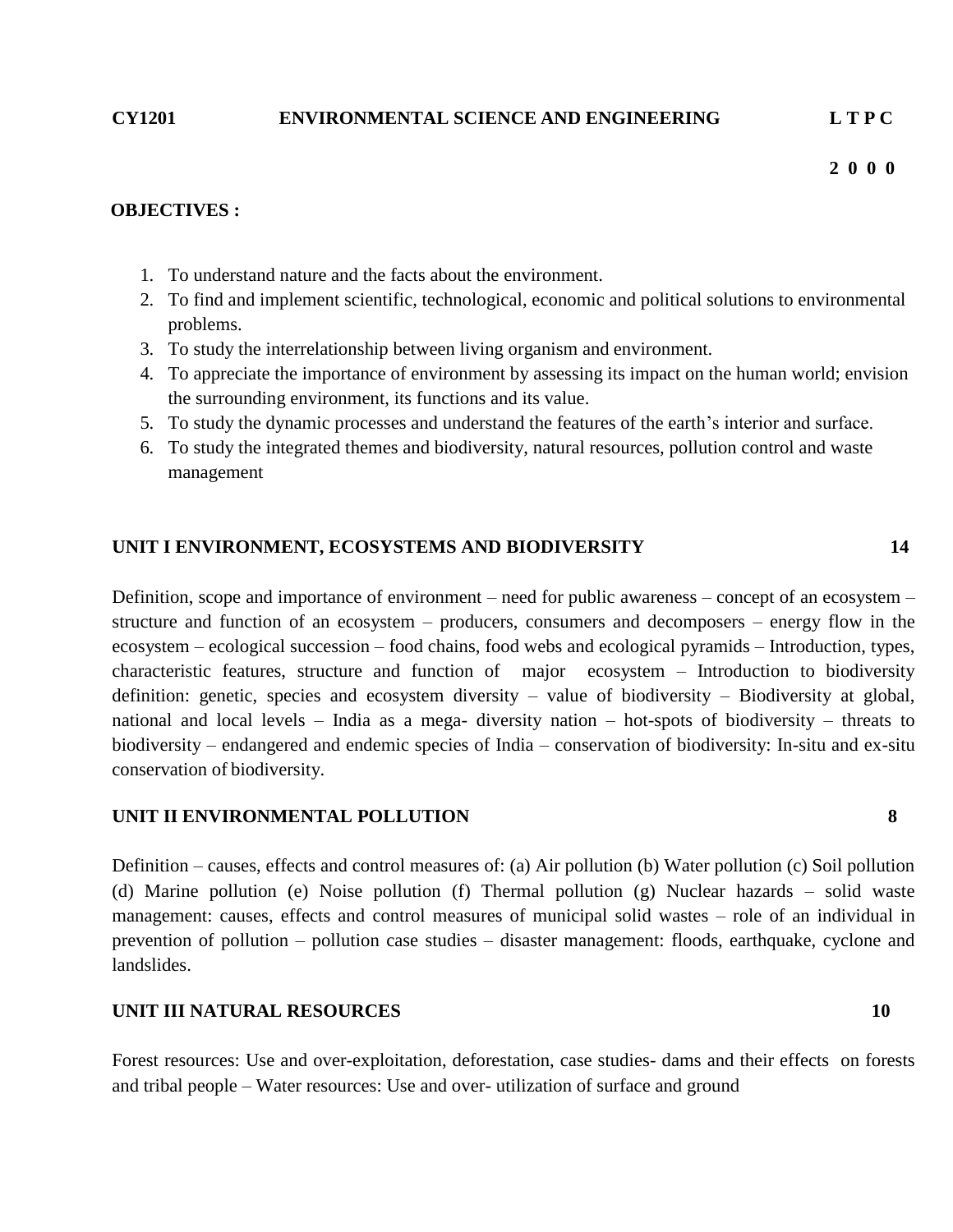water – Mineral resources: environmental effects of extracting and using mineral resources, case studies – Food resources: changes caused by agriculture and overgrazing, effects of modern agriculture, case studies – Energy resources: Growing energy needs, renewable and non renewable energy sources, use of alternate energy sources. case studies – Land resources: Land as a resource, land degradation, man induced landslides, soil erosion and desertification – 12 Principles of Green chemistry, role of an individual in conservation of natural resources – Equitable use of resources for sustainable lifestyles.

#### **UNIT IV SOCIAL ISSUES AND THE ENVIRONMENT 7**

From unsustainable to sustainable development – urban problems related to energy – water conservation, rain water harvesting, watershed management – resettlement and rehabilitation of people; its problems and concerns, environmental ethics: Issues and possible solutions – climate change, global warming, acid rain, ozone layer depletion, nuclear accidents and holocaust, case studies – environment protection act – Air (Prevention and Control of Pollution) act – Water (Prevention and control of Pollution) act – Wildlife protection act – Forest conservation act –- central and state pollution control boards.

#### **UNIT V HUMAN POPULATION AND THE ENVIRONMENT** 6

Population growth, variation among nations – population explosion – family welfare programme – environment and human health – human rights – value education – HIV / AIDS – women and child welfare – role of information technology in environment and human health.

### **TOTAL PERIODS: 45**

### **COURSE OUTCOMES:**

- 1. Students will be able to understand the functions of ecosystems and appreciate the bio diversity.
- 2. Students will be able to know the measures to control environmental pollution.
- 3. Students will be able to understand the usage as well as the effects of over exploitation of natural resources.
- 4. Students will have knowledge about finding technological, economic and political solutions to environmental problems with various Environmental Protection Act in mind.
- 5. Students will be able to understand the interrelationship between population explosion and the environment and also role of IT in environment and human health.
- 6. Students will be able to understand that Environmental problems can only be solved by Public participation in all aspects and cannot be solved by mere laws.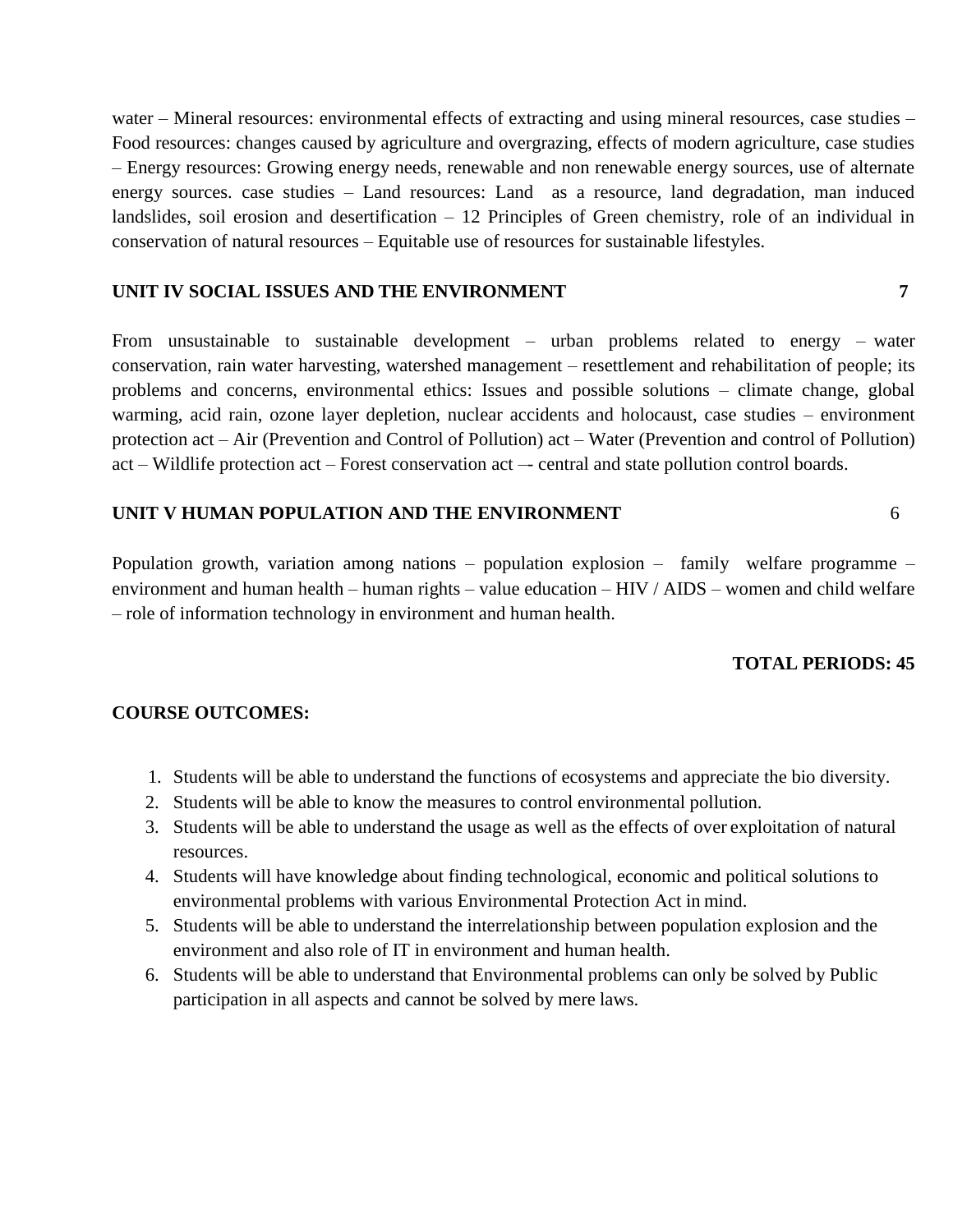# **TEXT BOOKS**

1. Environmental Science and Engineering by Anubha Kaushik and C.P.Kaushik-New Age International Publishers. New Delhi, 2017.

- 1. Benny Joseph , Environmental Studies, Tata mcgraw-Hill Publishing Company, Ltd., New Delhi, 2006.
- 2. Dr.B.S.Chauhan,. Environmental Studies, University Science Press, New Delhi, 2011.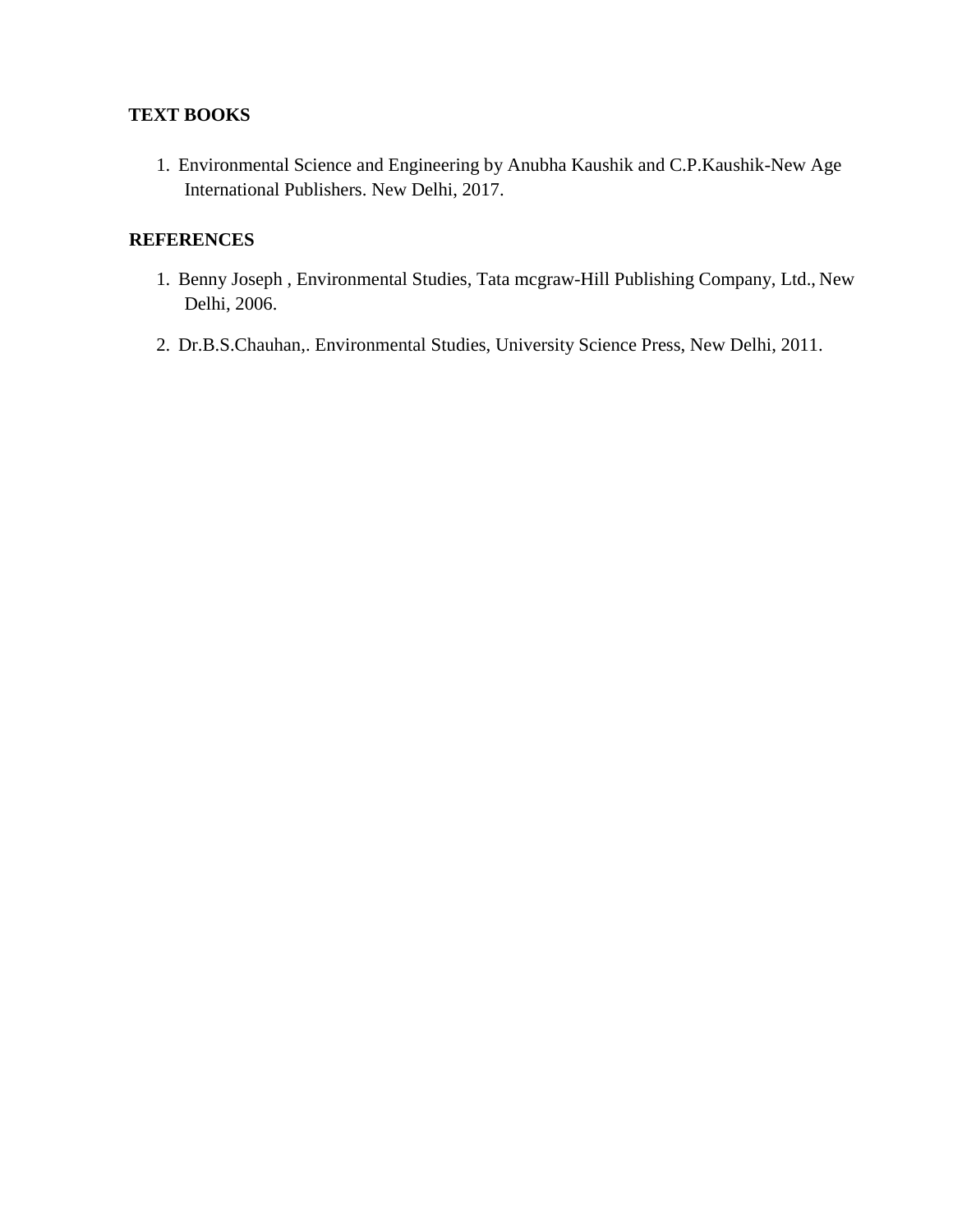#### **MA1301 LINEAR ALGEBRA AND PARTIALDIFFERENTIALEQUATIONS L T P C 4 0 0 4**

#### **OBJECTIVES:**

- To introduce the basic notions of groups, rings, fields which will then be used to solve related problems.
- To understand the concepts of vector space, linear transformations and diagonalization.
- To apply the concept of inner product spaces in orthogonalization.
- To understand the procedure to solve partial differential equations.
- To give an integrated approach to number theory and abstract algebra, and provide a firm basis for further reading and study in the subject.

#### **UNIT-I SYSTEM OF LINEAR EQUATION AND VECTOR SPACES 12**

Basic Definition-Equivalent system-Elementary operation systems in Triangular and Echelon form-Gauss elimination- Solution of linear equation and Linear combination of vectors-Vector spaces – Examples of vector space Subspaces – Linear independence and linear dependence – Basis and dimensions.

# **UNIT-II LINEAR TRANSFORMATIONANDDIAGONALIZATION 12**

Linear transformation - Null spaces and ranges - Dimension theorem –Isomorphism- Matrix representation of a linear transformations– change of basis- Eigenvalues and eigenvectors - Diagonalizability.

# **UNIT-III INNER PRODUCTSPACES 12**

Inner product space-Examples of inner product space-Cauchy Schwartz inequality- Gram Schmidt orthogonalization process - Adjoint of linear operations –Self adjoint operator-Orthogonal and Unitaray operator-Least square approximation.

#### **UNIT-IV PARTIAL DIFFERENTIALEQUATIONS 12**

Formation – Solutions of first order equations – Standard types and equations reducible to standard types – Singular solutions – Lagrange"s linear equation – Solution of linear equations of higher order with constant coefficients – Linear non-homogeneous partial differentialequations.

#### **UNIT-V FOURIER SERIES SOLUTIONS OF PARTIALDIFFERENTIALEQUATIONS 12**

Dirichlet's conditions – General Fourier series – Half range sine and cosine series - Method of separation of variables – Solutions of one dimensional wave equation and one-dimensional heat equation – Steady state solution of two-dimensional heat equation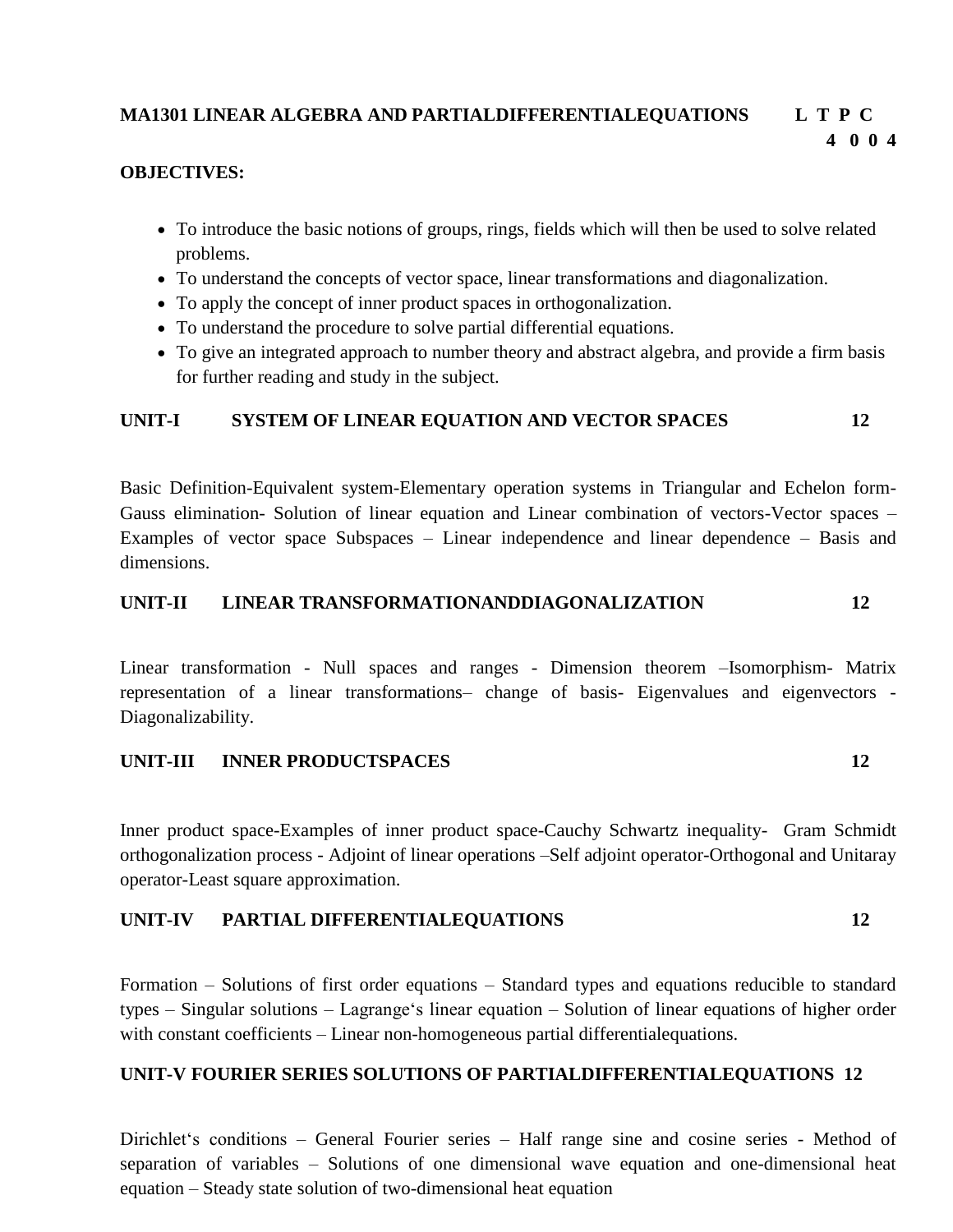#### **TOTAL: 60 PERIODS**

#### **COURSE OUTCOMES:**

#### **Upon successful completion of the course, students should be able to:**

- 1. Explain the fundamental concepts of advanced algebra and their role in modern mathematics and applied contexts.
- 2. Demonstrate accurate and efficient use of advanced algebraic techniques.
- 3. Demonstrate their mastery by solving non trivial problems related to the concepts and by proving simple theorems about the statements proven by the text.
- 4. Able to solve various types of partial differential equations. Able to solve engineering problems using Fourier series.

#### **TEXTBOOKS:**

- 1. GrewalB.S.,-HigherEngineeringMathematics,KhannaPublishers,NewDelhi,43<sup>rd</sup>Edition, 2014.
- 2. Friedberg,A.H.,Insel,A.J.andSpence,L.,―LinearAlgebra‖,PrenticeHallofIndia,NewDelhi, 2004.

- 1. Burden, R.L. and Faires, J.D, "Numerical Analysis",  $9<sup>th</sup>$  Edition, Cengage Learning, 2016.
- 2. James, G.-Advanced ModernEngineeringMathematicsl, PearsonEducation, 2007.
- 3. Kolman, B. Hill, D.R., ―Introductory Linear Algebra‖, Pearson Education, New Delhi, First Reprint,2009.
- 4. Kumaresan, S., ―Linear Algebra A Geometric Approach‖, Prentice Hall of India, New Delhi, Reprint,2010.
- 5. Lay, D.C.,-Linear Algebra and its Applicationsl,  $5^{th}$ Edition, Pearson Education, 2015.
- 6. O"Neil,P.V.,―AdvancedEngineeringMathematics‖,CengageLearning,2007.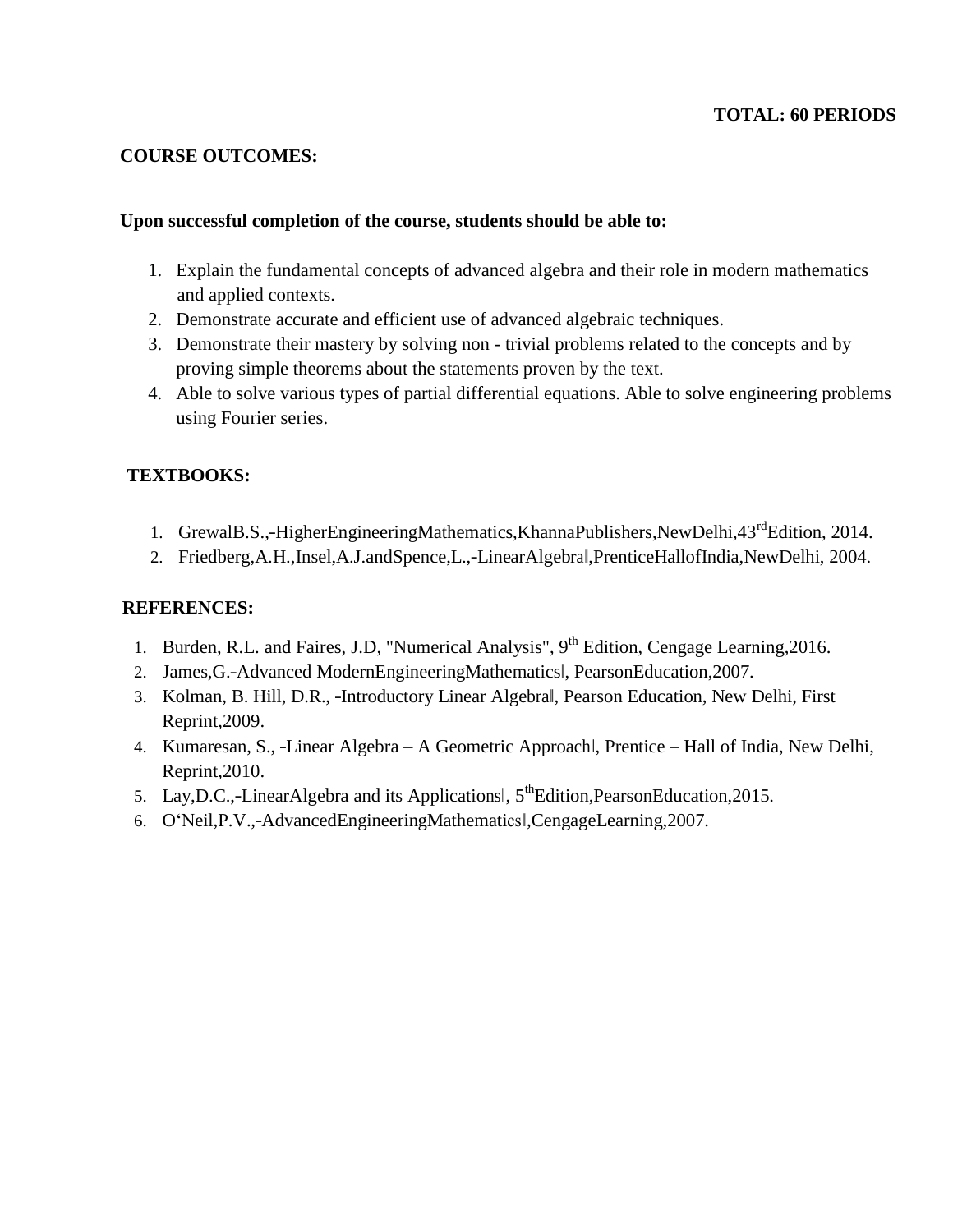#### **CS1301 OBJECT ORIENTED PROGRAMMING L T P C**

# **3 0 0 3**

#### **OBJECTIVES:**

- To understand Object Oriented Programming concepts and basic characteristics of Java
- To know the principles of packages, inheritance and interfaces
- To define exceptions and use I/O streams
- To develop ajava application with threads and generics classes
- To design and build simple Graphical User Interfaces

#### **UNIT I INTRODUCTION TO OOP AND JAVA FUNDAMENTALS 10**

Object Oriented Programming - Abstraction – objects and classes - Encapsulation- Inheritance - Polymorphism- OOP in Java – Characteristics of Java –Fundamental Programming Structures in Java – Defining classes in Java – constructors, methods -access specifiers - static members -Comments, Data Types, Variables, Operators, Control Flow, Arrays, Packages.

#### **UNIT II INHERITANCE AND INTERFACES 9**

Inheritance – Super classes- sub classes –Protected members – constructors in sub classes- the Object class – abstract classes and methods- final methods and classes – Interfaces – defining an interface, implementing interface, differences between classes and interfaces and extending interfaces - Object cloning -inner classes, ArrayLists - Strings

#### **UNIT III EXCEPTION HANDLING AND I/O 9**

Exceptions - exception hierarchy - throwing and catching exceptions – built-in exceptions, creating own exceptions, Stack Trace Elements. Input / Output Basics – Streams – Byte streams and Character streams – Reading and Writing Console – Reading and Writing Files

#### **UNITIV MULTITHREADING AND GENERIC PROGRAMMING 8**

Understanding Threads, Thread Priorities, Synchronizing Threads, Thread life cycle, Inter-thread communication. Generic Programming – Generic classes – generic methods – Bounded Types – Restrictions and Limitations-Introduction to JDBC, JDBC Drivers and Architecture, Accessing Databse with JDBC.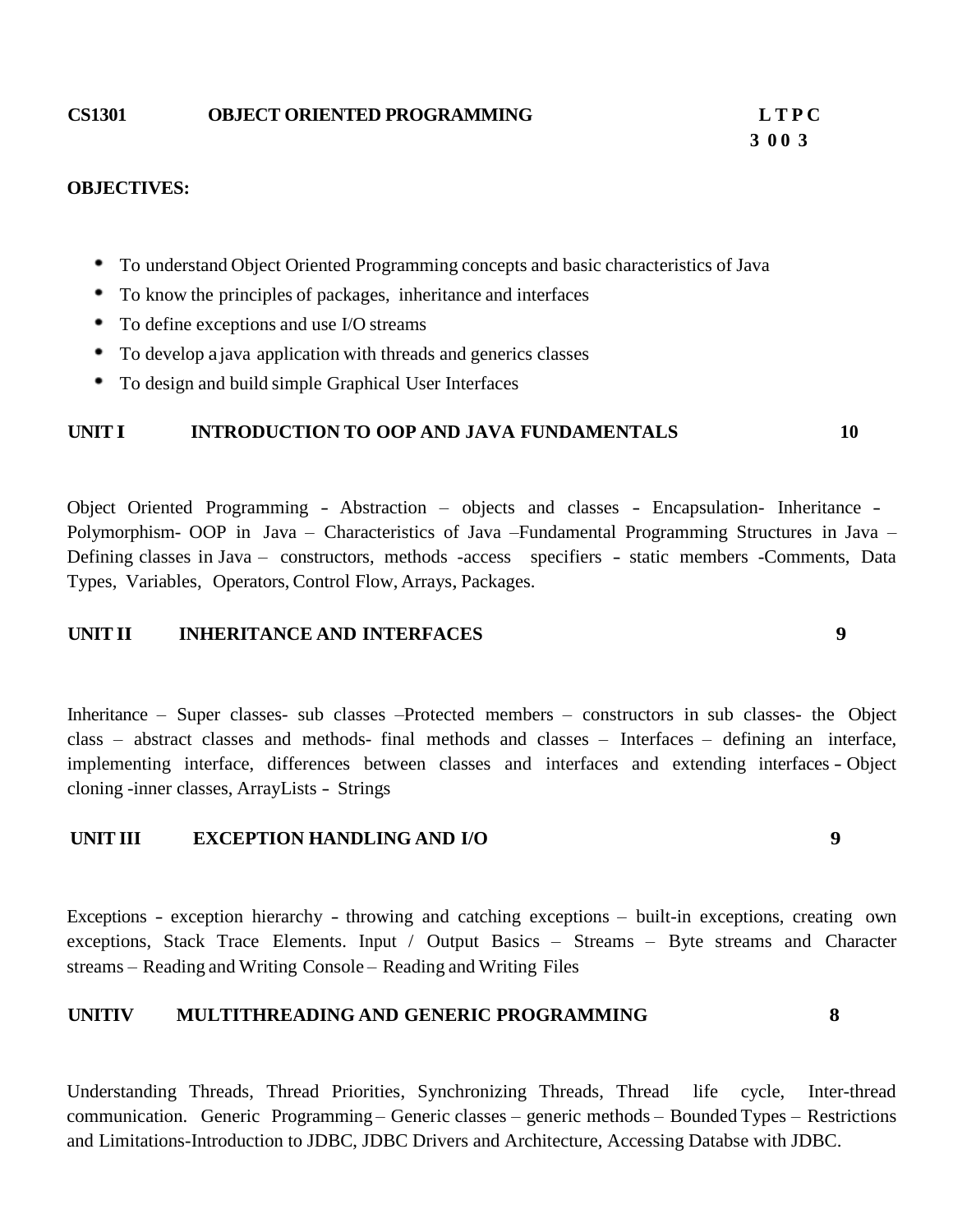#### **UNITV EVENT DRIVEN PROGRAMMING 9**

Event-Driven Programming in Java, Event- Handling Process, Event Handling Mechanism, The Delegation Model of Event Handling, Event Classes, Event Sources, Event Listeners, Adapter Classes as Helper Classes in Event Handling. Introduction to Swing –Java Foundation Class- Swing GUI Components – Swing packages and Classes-Swing Control classes and Methods.

#### **TOTAL: 45 PERIODS**

#### **COURSE OUTCOMES:**

#### **Upon completion of the course, students will be able to:**

- 1. Develop Java programs using OOP principles
- 2. Develop Java programs with the concepts of inheritance and interfaces
- 3. Build Java applications using exceptions and I/O streams
- 4. Design problems solutions using Generic Collections and Exception Handling
- 5. Create a Database connectivity and manipulate database using JDBC
- 6. Develop interactive Java programs using swings

#### **TEXT BOOKS:**

- 1. Herbert Schildt, —Java The complete referencel, 8<sup>th</sup> Edition, McGraw Hill Education, 2011.
- 2. Cay S. Horstmann, Gary cornell, —Core Java Volume –I Fundamentals|, 9<sup>th</sup> Edition, Prentice Hall, 2013.

- 1. Paul Deitel, Harvey Deitel, —Java SE 8 for programmersl, 3<sup>rd</sup> Edition, Pearson, 2015.
- 2. Steven Holzner, ―Java 2 Black book‖, Dreamtech press, 2011.
- 3. Timothy Budd, —Understanding Object-oriented programming with Javal, Updated Edition, Pearson Education, 2000.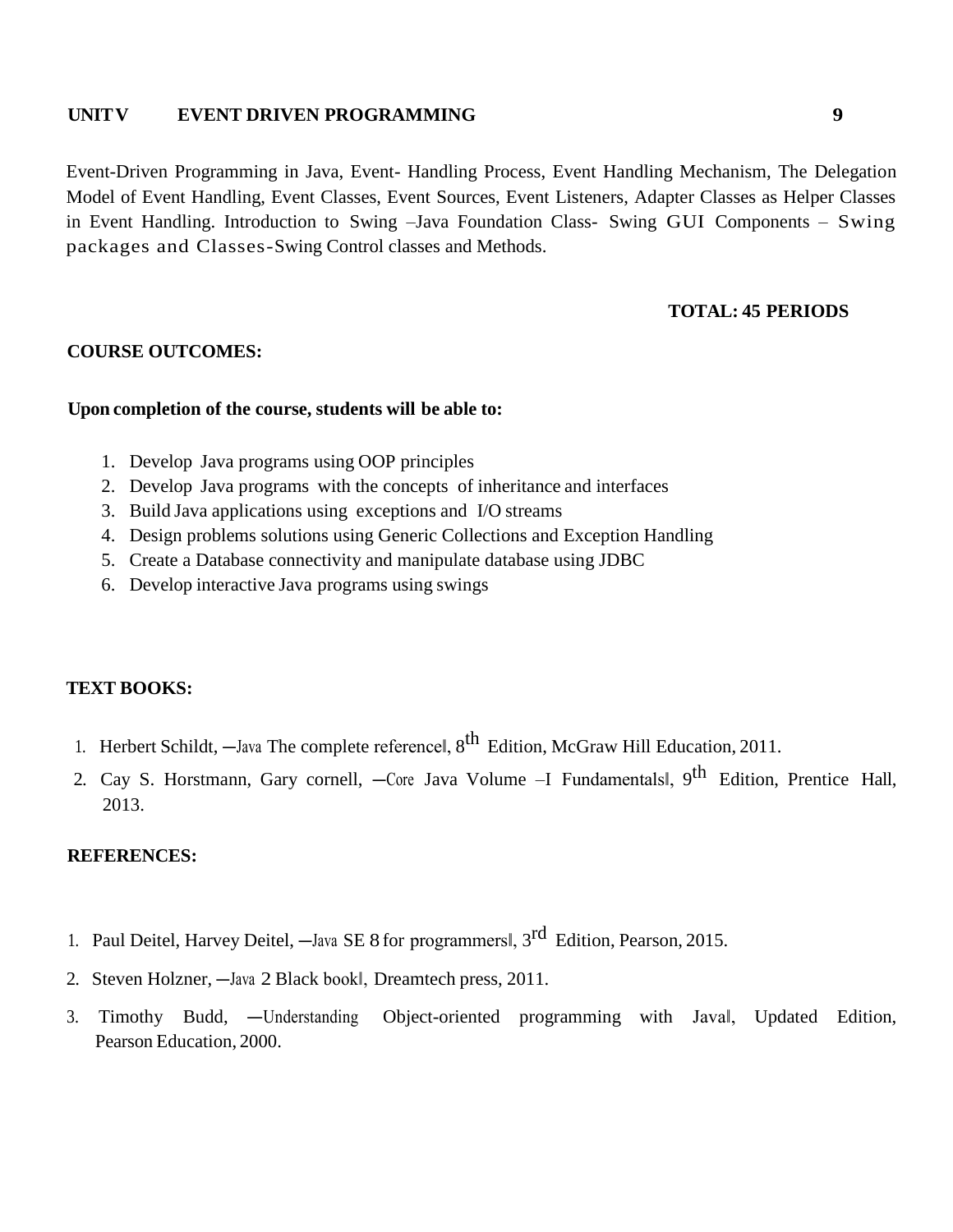#### **EC1301 ELECTRONIC DEVICES AND CIRCUITS L T P C**

 **3 1 0 4**

#### **OBJECTIVES :**

- To acquaint the students with the construction, theory and operation of the basic electronic devices such as PN junction diode, Bipolar and Field effect Transistors, Power control devices, LED, LCD and other Opto-electronic devices.
- To introduce different biasing circuits, amplifiers and power supplies.

#### **UNIT- I SEMICONDUCTOR DEVICES 9**

PN diode Current equations, Diffusion and drift current densities, Switching Characteristics, NPN -PNP - Operations-Early effect-Current equations- Input and Output characteristics of CE, CB, CC.

#### **UNIT- II FET AND SPECIAL SEMICONDUCTOR DEVICES 9**

JFETs – Drain and Transfer characteristics, MOSFET- Characteristics- D-MOSFET, E-MOSFET-Characteristics, UJT, SCR, Diac, Triac, LDR- LED, LCD- OptoCoupler,CCD.

#### **UNIT- III BIASING OF BJT AND FET CIRCUITS 9**

BJT– Need for biasing - DC Load Line and Bias Point – DC analysis of Transistor circuits – Variousbiasing methods of BJT – Bias Circuit Design - Thermal stability - Stability factors – Bias compensation techniques using Diode, thermistor and sensistor – Biasing BJT Switching Circuits-JFET - DC Load Line and Bias Point - Various biasing methods of JFET - JFET Bias Circuit Design - MOSFET Biasing - Biasing FET Switching Circuits.

#### **UNIT- IV IC AMPLIFIERS 9**

Biasing of IC Amplifiers, Current Mirror and Current Steering Circuits, Current Sources, Differential Amplifier with resistive and Active loads- BiCMOS circuits.

#### **UNIT- V POWER SUPPLIES 9**

Linear mode power supply - Rectifiers - Filters - Half-Wave Rectifier Power Supply - Full-WaveRectifier Power Supply - Voltage regulators: Voltage regulation - Linear series, shunt and switching Voltage Regulators - Over voltage protection - BJT and MOSFET – Switched mode power supply (SMPS) - Design of Regulated DC Power Supply.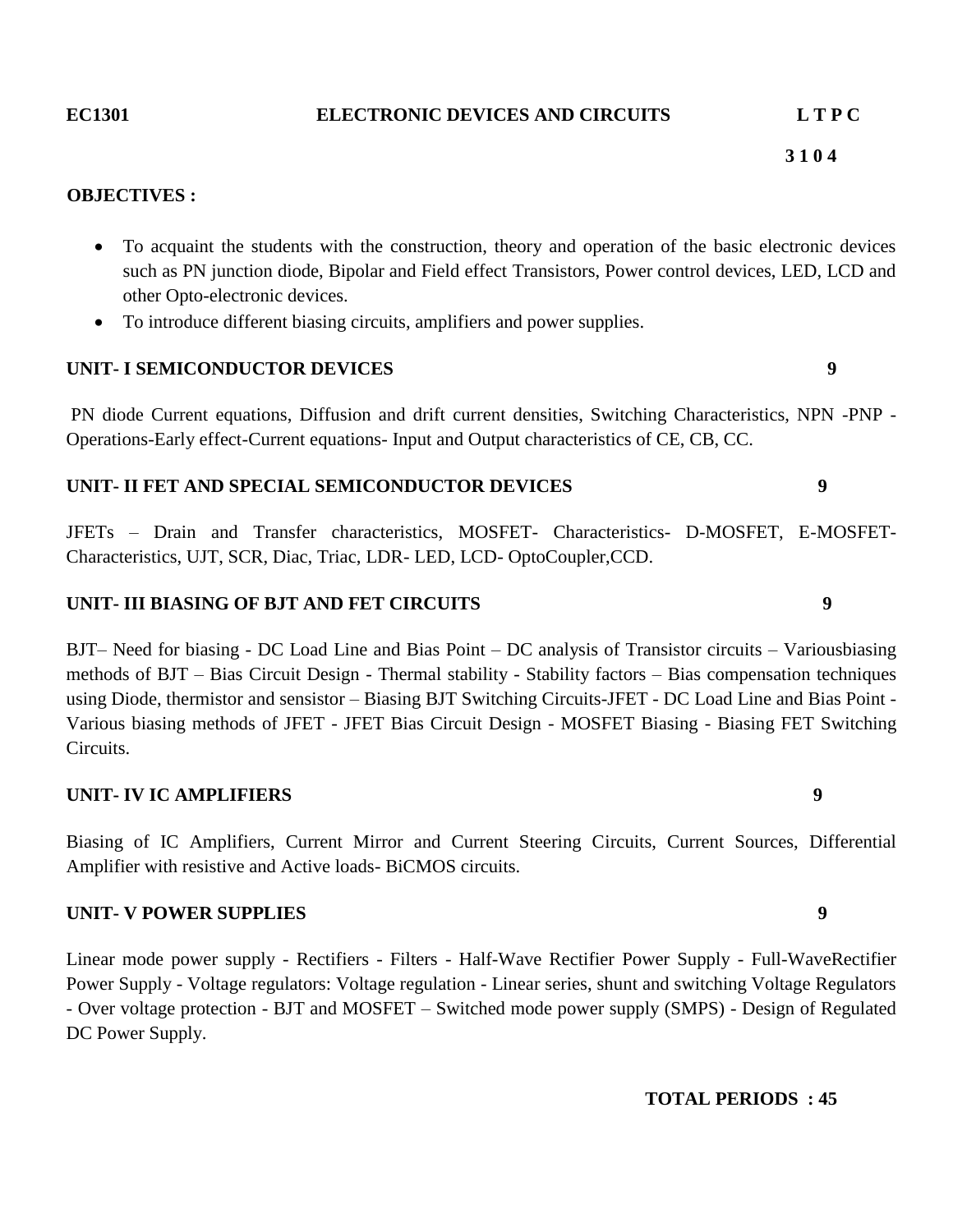### **COURSE OUTCOMES:**

#### **At the end of the course the students will be able to:**

- 1. Explain the V-I characteristic of diode, UJT and SCR
- 2. Describe the equivalence circuits of transistors
- 3. Operate the basic electronic devices such as PN junction diode, Bipolar and Field effect Transistors, Power control devices, LED, LCD and other Opto-electronic devices.
- 4. Design and understand different biasing circuits, amplifiers and power supplies.

# **TEXT BOOKS:**

- **1.** Salivahanan. S, Suresh Kumar. N, Vallavaraj.A, ―Electronic Devices and circuits‖, Third Edition, Tata McGraw- Hill, 2008.
- **2.** Donald A Neaman, ―Semiconductor Physics and Devices‖, Fourth Edition, Tata McGrawHill Inc. 2012.

- 1. Robert Boylestad and Louis Nashelsky, ―Electron Devices and Circuit Theory‖ Pearson Prentice Hall, 10th edition, July 2008.
- 2. R.S.Sedha, ― A Text Book of Applied Electronics‖ S.Chand Publications, 2006.
- 3. Yang, ―Fundamentals of Semiconductor devices‖, McGraw Hill International Edition, 1978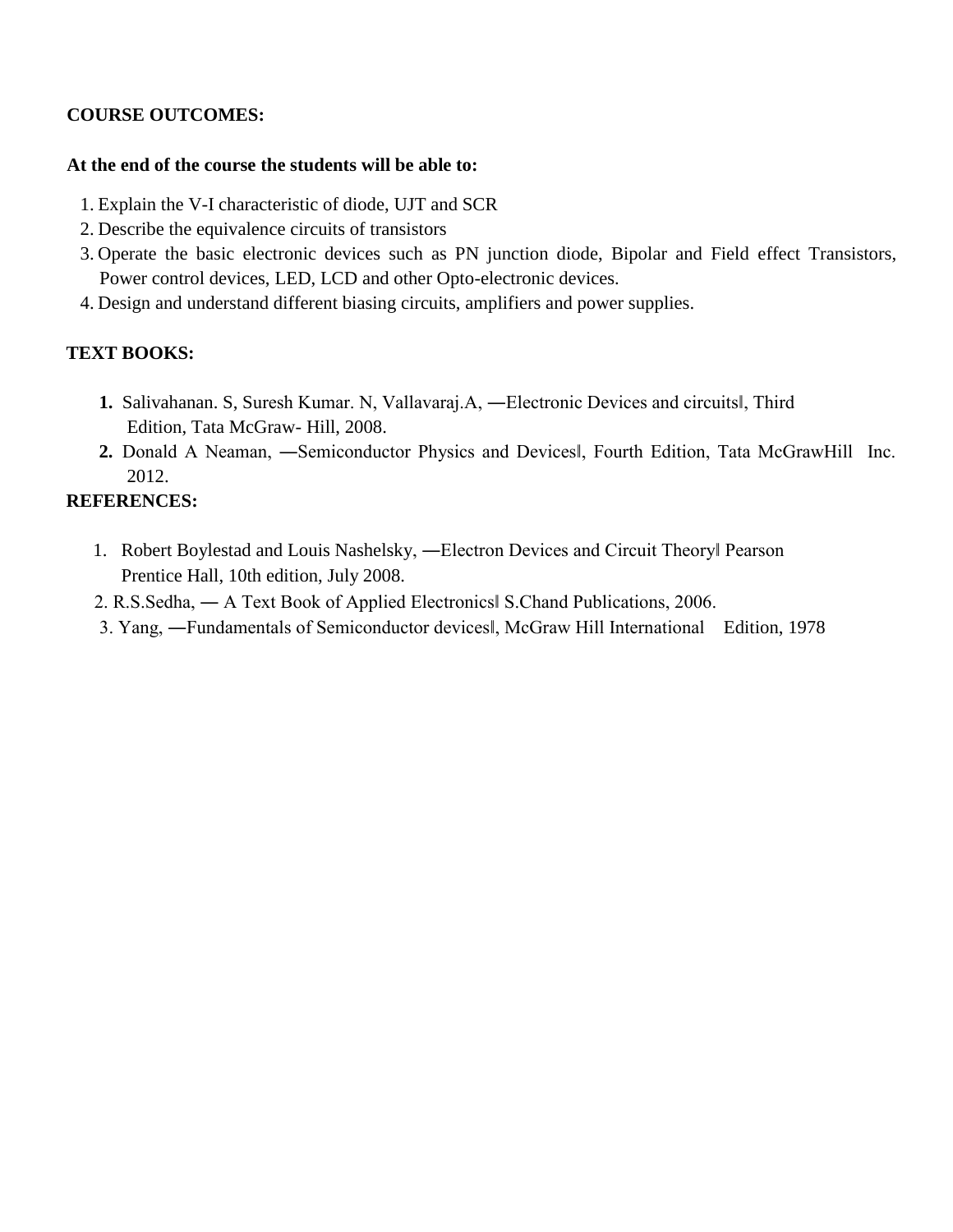#### **EC1302 SIGNALS AND SYSTEMS L T P C**

#### **OBJECTIVES:**

- To understand the basic properties of signal  $&$  systems
- To know the methods of characterization of LTI systems in time domain
- To analyze continuous time signals and system in the Fourier and Laplace domain
- To analyze discrete time signals and system in the Fourier and Z transform domain

#### **UNIT I CLASSIFICATION OF SIGNALS AND SYSTEMS 12**

Requirements of signal and system analysis in communication, Introduction to continuous and discrete time signals, Standard signals- Step, Ramp, Pulse, Impulse, Real and complex exponentials and Sinusoids, Basic operation on the signals -Problems on signal operations, Classification of signals – Continuous time (CT) and Discrete Time (DT) signals, Periodic & Aperiodic signals, Deterministic & Random signals, Energy & Power signals - Classification of systems- CT systems and DT systems- – Linear & Nonlinear, Time-variant & Timeinvariant, Causal & Non-causal, Stable & Unstable.

#### **UNIT II ANALYSIS OF CONTINUOUS TIME SIGNALS 12**

Fourier series for periodic signals - Fourier Transform – properties- spectral analysis of CT signals- Laplace Transforms-properties- convergence of Laplace Transform

### **UNIT III LINEAR TIME INVARIANT CONTINUOUS TIME SYSTEMS 12**

System modeling of CT system-LTI system-Impulse response - Differential Equation- Analysis of CT system using Fourier and Laplace transforms - convolution integrals-CT system connected in series / parallel.

#### **UNIT IV ANALYSIS OF DISCRETE TIME SIGNALS 12**

Baseband signal sampling(only definition) – Fourier Transform of discrete time signals (DTFT) – Properties of DTFT- spectral analysis of DT signals- Z-Transform- ROC and its properties- Properties of Z- Transform.

#### **UNIT V LINEAR TIME INVARIANT-DISCRETE TIME SYSTEMS 12**

System modeling of DT system-Impulse response – Difference equations-Analysis of DT system using Discrete Time Fourier Transform and Z Transform -Convolution sum- DT system connected in series and parallel.

#### **TOTAL PERIODS : 60**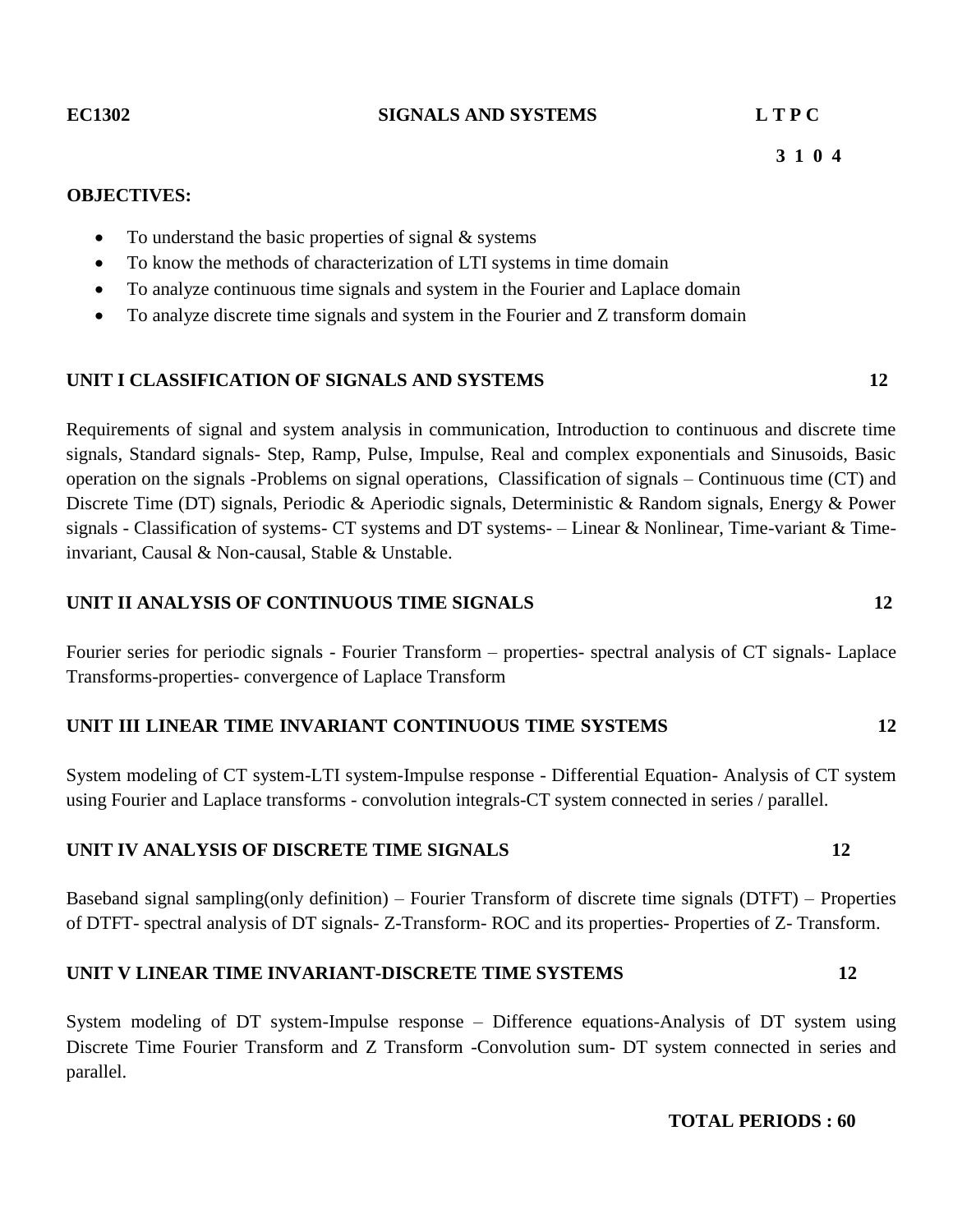# **COURSE OUTCOMES:**

#### **At the end of the course the students will be able to:**

- 1. To be able to determine if a given system is linear/causal/stable
- 2. Capable of determining the frequency components present in a deterministic signal
- 3. Capable of characterizing LTI systems in the time domain and frequency domain
- 4. To be able to compute the output of an LTI system in the time and frequency domains

# **TEXT BOOKS:**

1. Allan V.Oppenheim, S.Wilsky and S.H.Nawab, ―Signals and Systems‖, Pearson, 2015.(Unit 1-V)

- **1.** B. P. Lathi, ―Principles of Linear Systems and Signals‖, Second Edition, Oxford, 2009.
- **2.** R.E.Zeimer, W.H.Tranter and R.D.Fannin, ―Signals & Systems Continuous and Discrete‖, Pearson, 2007.
- **3.** John Alan Stuller, ―An Introduction to Signals and Systems‖, Thomson, 2007.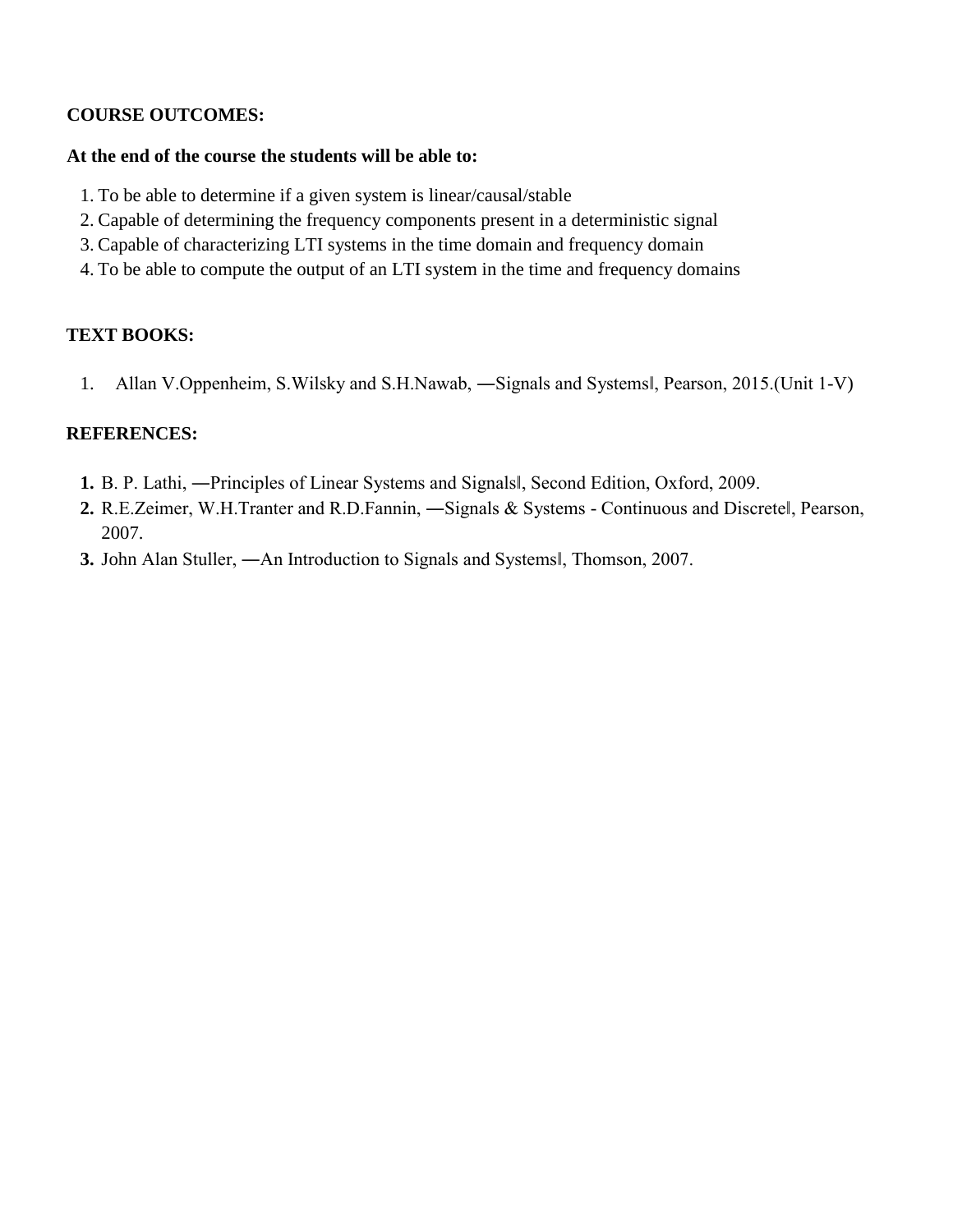#### **EC1303 DIGITAL SYSTEM DESIGN L T P C**

### **OBJECTIVES:**

- To present the Digital fundamentals, Boolean algebra and its applications in digital systems
- To familiarize with the design of various combinational digital circuits using logic gates
- To introduce the analysis and design procedures for synchronous and asynchronous sequential circuits
- To explain the various semiconductor memories and related technology
- To introduce the electronic circuits involved in the making of logic gates

# **UNIT I DIGITAL FUNDAMENTALS 9**

Number systems-decimal ,Binary ,Octal,Hexadecimal ,1"s and 2"s complements,Codes-Binary,BCD,Excess 3,Gray,Boolean theorems,Logic Gates,Universal gates,Sum of products and product of sums,Minterm and Maxterms, Karnaugh map minimization and Quine –Mc-Cluskey method of minimization.

# **UNIT II COMBINATIONAL CIRCUIT DESIGN 9**

Design of Half adder and Full adder, Half and Subtractor, Binary Parallel adder-Carry look ahead adder, BCD adder, Multiplexer, Demultiplexer, Magnitude comparator, Decoder, Encoder, Priority Encoder, Code converter, Parity generator &Parity checker**.**

# **UNIT III SYNCHRONOUS SEQUENTIAL CIRCUITS 9**

Flip Flops-SR,JK ,T,D,Master/Slave FF-operation and excitation tables,Triggering of FF,Analysis and design of clocked sequential circuits-Moore/Mealy models,State minimization,State assignment,circuit implementation-Design of counters-Ripple counters,Ring Counters,Shift register,Universal shift register

# **UNIT IV ASYNCHRONOUS SEQUENTIAL CIRCUITS 9**

Stable and Unstable states, output specifications, Cycles and Races, Race free assignments, State reduction, Fundamental and Pulse mode sequential circuits, Hazards, Design of Hazard free circuits

# **UNIT V MEMORY DEVICES AND DIGITAL INTEGRATED CIRCUITS 9**

Basic memory Structure-ROM-PROM-EPROM-EEPROM-EAPROM,RAM –Static and Dynamic RAM-Programmable Logic devices-Programmable Logic Array(PLA)-Programmable Array Logic(PAL)-Field Programmable Gated Arrays(FPGA)-Implementation of combinational logic circuits using ROM,PLA and PAL.

Digital Integrated circuits:Logiclevels,Propagation delay, Power dissipation, Fan–out and Fan-in ,noise margin, Logic families and their characteristics-TTL,CMOS

# **TOTAL PERIODS :45**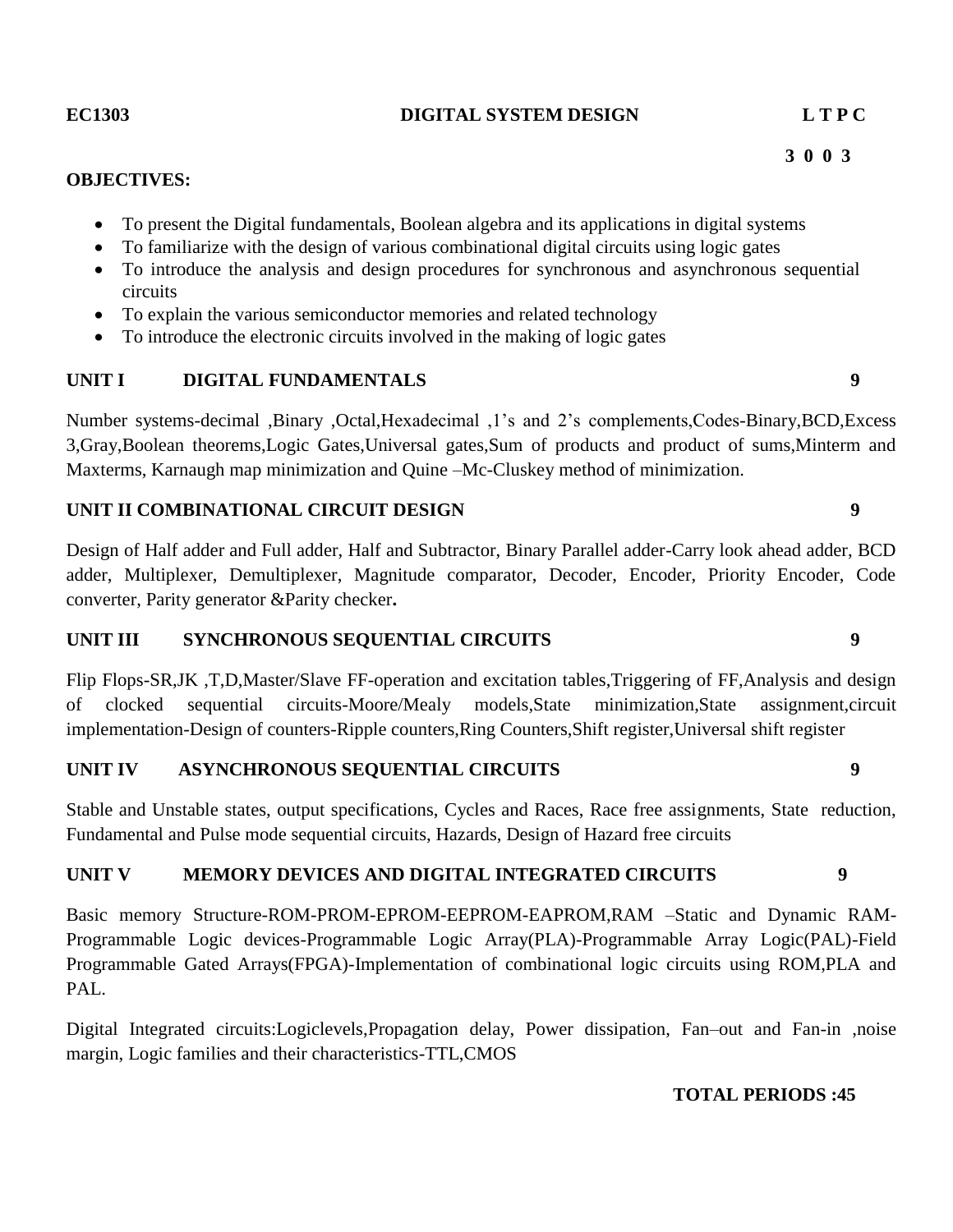# **TEXT BOOK**

1. M.Moris Mano and Michal D.Ciletti,"Digital Design",6 thedition,Pearson 2017

- 1. CharlesH.Roth. "Fundamentals of Logic design",7thedition,Thomas learning,2019.
- 2. ThomasL.Floyd,"Digital fundamentals",11th edition ,Pearson education Inc,2017.
- 3. S.Salivahanan and S.Arivazhagan"DigitalElectronics",Ist edition ,VikasPublishinf House pvt Ltd,2012.
- 4. AnilK.Maini "Digital Electronics", Wiley ,2014.
- 5. A.Anand Kumar"Fundamentals of Digital circuits",4the edition ,PHI learning Private Limited,2016.
- 6. Soumitra Kumar Mandal"Digital Electronics",McGraw Hill Education Private Limited,2016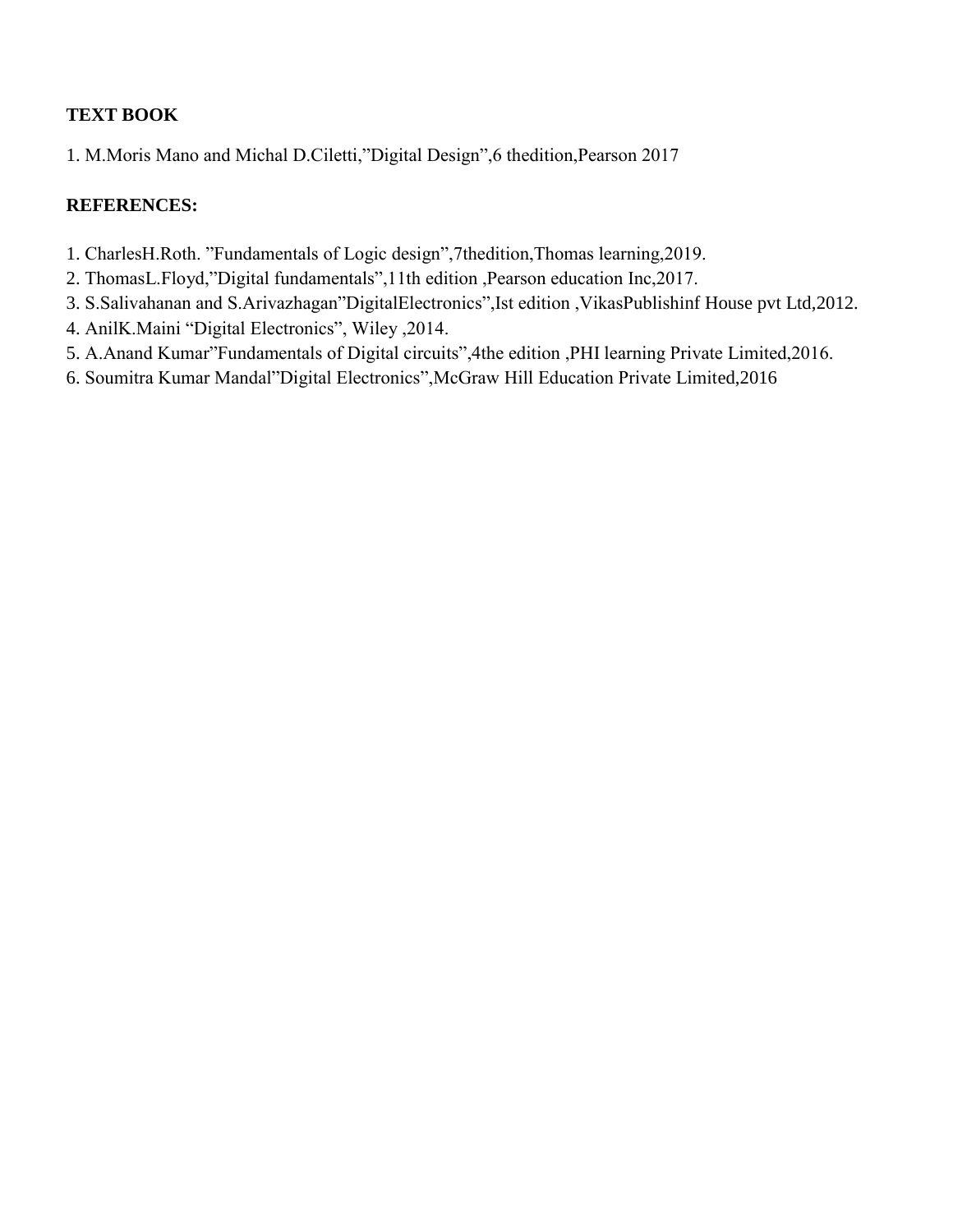#### **EC 1304 CONTROL SYSTEMS L T P C**

3 0 0 3

#### **OBJECTIVES:**

- 1. To introduce the components and their representation of control systems
- 2. To learn various methods for analyzing the time response, frequency response and Stability of the systems.
- 3. To learn the various approach for the state variable analysis.

#### **UNIT I SYSTEMS COMPONENTS AND THEIR REPRESENTATION 9**

Control System: Terminology and Basic Structure-Feed forward and Feedback control theory Electrical and Mechanical Transfer Function Models-Block diagram Models-Signal flow graphs models-DC and AC servo Systems-Synchronous –Hydraulic & Pneumatic Systems

### **UNIT II TIME RESPONSE ANALYSIS 9**

Transient response-steady state response-Measures of performance of the standard first order and second order system-effect on an additional zero and an additional pole-steady error constant and system- type number-PID control-Analytical design for PD, PI,PID control systems

#### **UNIT III FREQUENCY RESPONSE AND SYSTEM ANALYSIS 9**

Closed loop frequency response-Performance specification in frequency domain-Frequency response of standard second order system- Bode Plot - Polar Plot- Design of compensators using Bode plots-Cascade lead compensation-Cascade lag compensation-Cascade lag-lead compensation

#### **UNIT IV CONCEPTS OF STABILITY ANALYSIS 9**

Concept of stability-Bounded - Input Bounded - Output stability-Routh stability criterion-Relative stability-Root locus concept-Guidelines for sketching root locus-Nyquist stability criterion&Nyquist Plot.

### **UNIT V CONTROL SYSTEM ANALYSIS USING STATE VARIABLE METHODS**

State variable representation-Conversion of state variable models to transfer functions- conversion of transfer functions to state variable models-Solution of state equations-Concepts of Controllability and Observability-Stability of linear systems-Equivalence between transfer function and state variable representations-State variable analysis of digital control system-Digital control design using state feedback.

**9**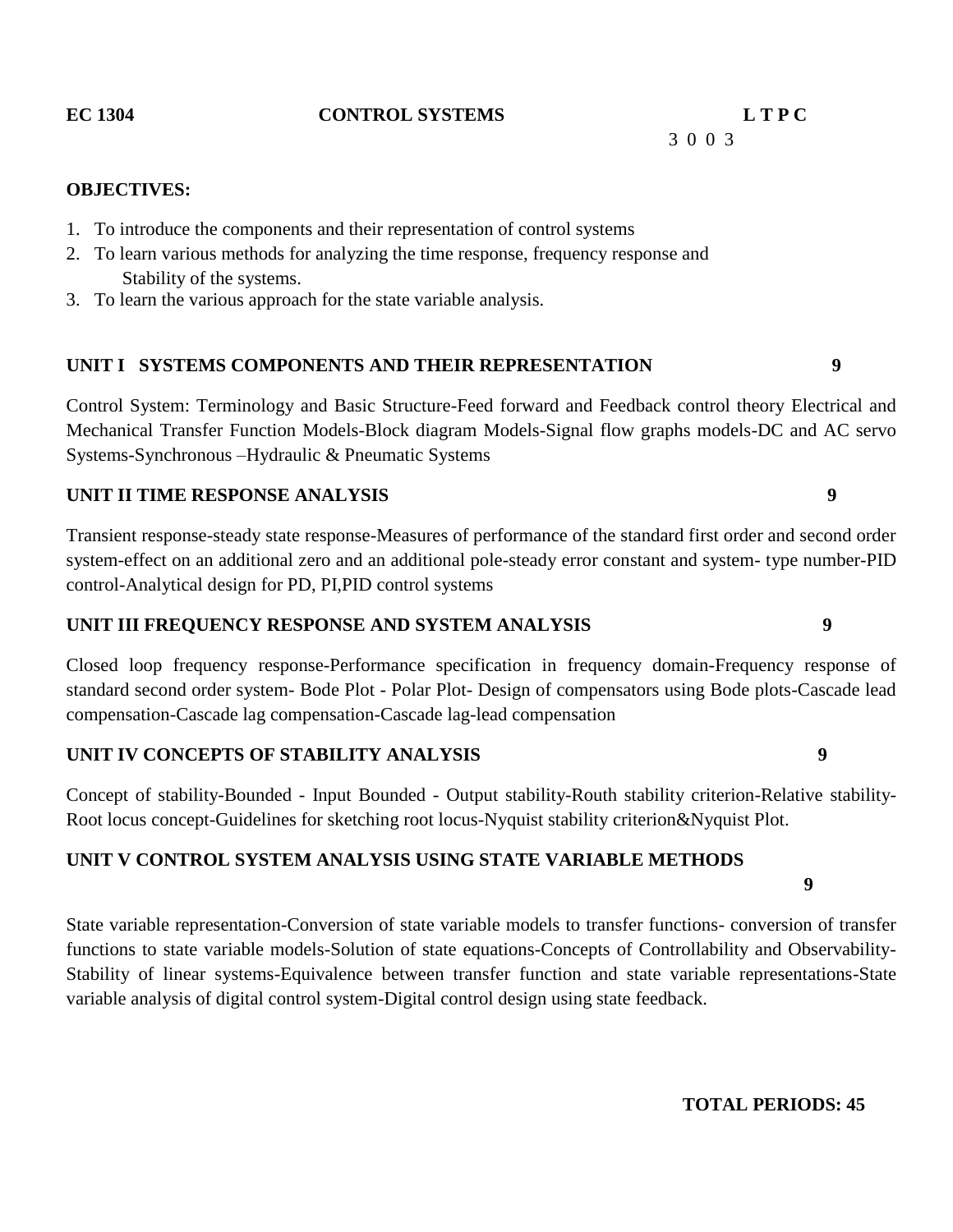# **COURSE OUTCOMES:**

#### **Upon completion of the course, the student should be able to:**

- 1. Ability to understand the use of transfer function models for analysis physical systems and introduce the control system components.
- 2. Perform time domain analysis and steady state error analysis of control systems required for stability analysis.
- 3. Perform the open loop and closed–loop frequency response analysis of control systems required for stability analysis.
- 4. Design the compensation technique that can be used to stabilize control systems.
- 5. Able to understand the state variable representation of physical systems.
- 6. Able to design the servomotors, potentiometers, controllers, compensators and tacho generators.

# **TEXT BOOK:**

1. M.Gopal, "Control System – Principles and Design", Tata McGraw Hill, 4th Edition, 2012.

- 1. J.Nagrath and M.Gopal, "Control System Engineering", New Age International Publishers, 5 th Edition, 2007.
- 2. K. Ogata, "Modern Control Engineering", 5th edition, PHI, 2012.
- 3. S.K.Bhattacharya, Control System Engineering, 3rd Edition, Pearson, 2013.
- 4. Benjamin.C.Kuo, "Automatic control systems", Prentice Hall of India, 7th Edition,1995.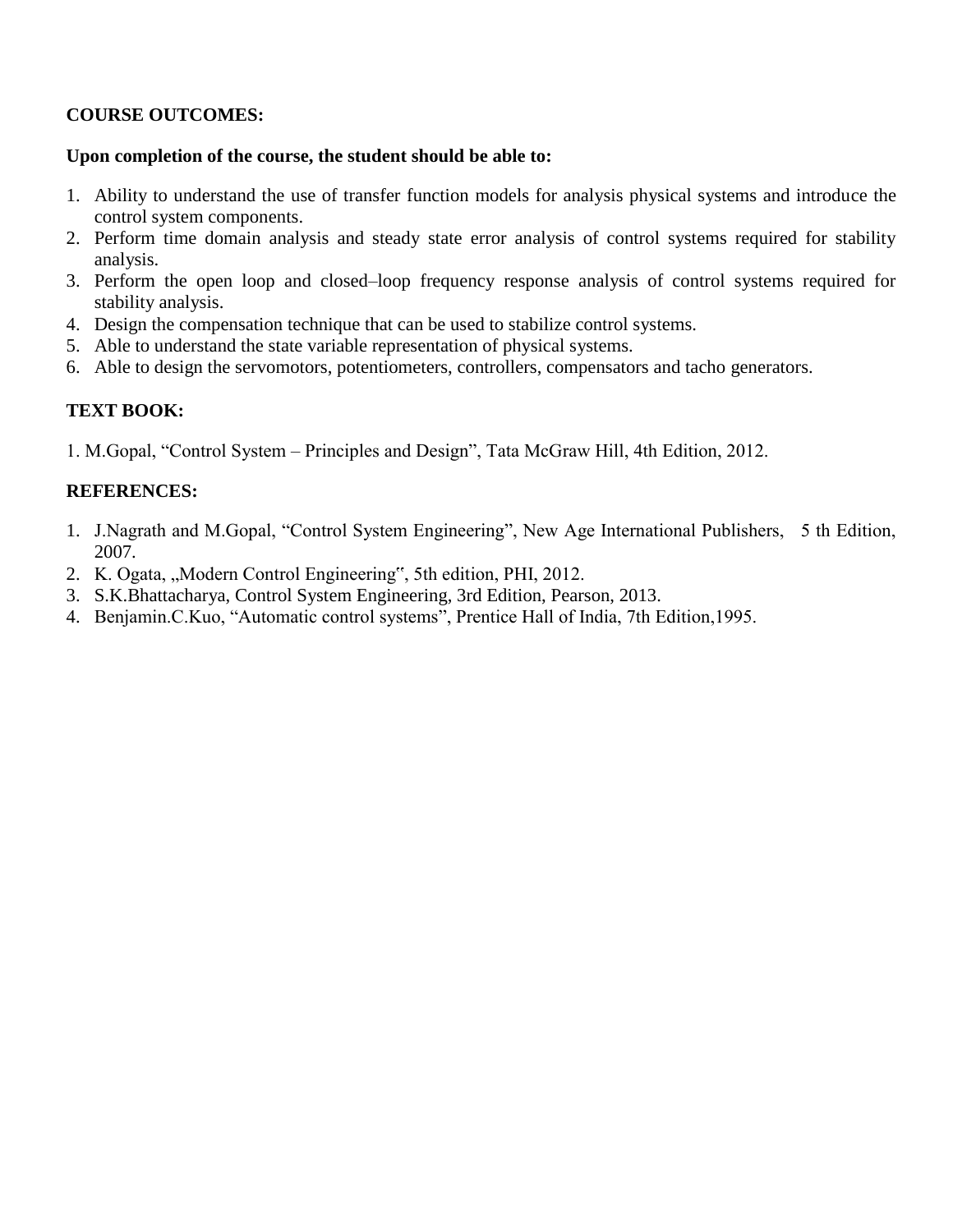### **CS1303 OBJECT ORIENTED PROGRAMMING LABORATORY**

#### **OBJECTIVES**

- ٠ To build software development skills usingjava programming for real-world applications.
- To understand and apply the concepts of classes, packages, interfaces, arraylist, exception handling and file processing.
- ٠ To develop applications using generic programming and event handling.

#### **LISTOF EXPERIMENTS**

- 1. Develop a Java application to generate Electricity bill. Create a class with the following members: Consumer no., consumer name, previous month reading, current month reading, type of EB connection(i.e domestic or commercial). Compute the bill amount using the following tariff. Ifthe type of the EB connection is domestic, calculate the amount to be paid as follows:
	- First  $100 \text{ units}$  Rs. 1 per unit
	- $101-200$  units  $-Rs. 2.50$  per unit
	- $\approx 201 500$  units Rs. 4 per unit
	- $\sim$  501 units Rs. 6 per unit

Ifthe type of the EB connection is commercial, calculate the amount to be paid as follows:

- First  $100 \text{ units}$  Rs. 2 per unit
- $101-200$  units  $-Rs. 4.50$  per unit
- $\sim 201 500$  units Rs. 6 per unit
- $\sim$  > 501 units Rs. 7 per unit
- 2. Develop a java application to implement currency converter (Dollar to INR, EURO to INR, Yen to INR and vice versa), distance converter (meter to KM, miles to KM and vice versa) , time converter (hours to minutes, seconds and vice versa) using packages.
- 3. Develop a java application with Employee class with Emp\_name, Emp\_id, Address, Mail\_id, Mobile no as members. Inherit the classes, Programmer, Assistant Professor, Associate Professor and Professor from employee class. Add Basic Pay (BP) as the member of all the inherited classes with 97% of BP as DA, 10 % of BP as HRA, 12% of BP as PF, 0.1% of BP for staff club fund. Generate pay slips for the employees with their gross and net salary.
- 4. Design a Java interface for ADT Stack. Implement this interface using array. Provide necessary exception handling in both the implementations.
- 5. Write a program to perform string operations using Array List.Write functions for the following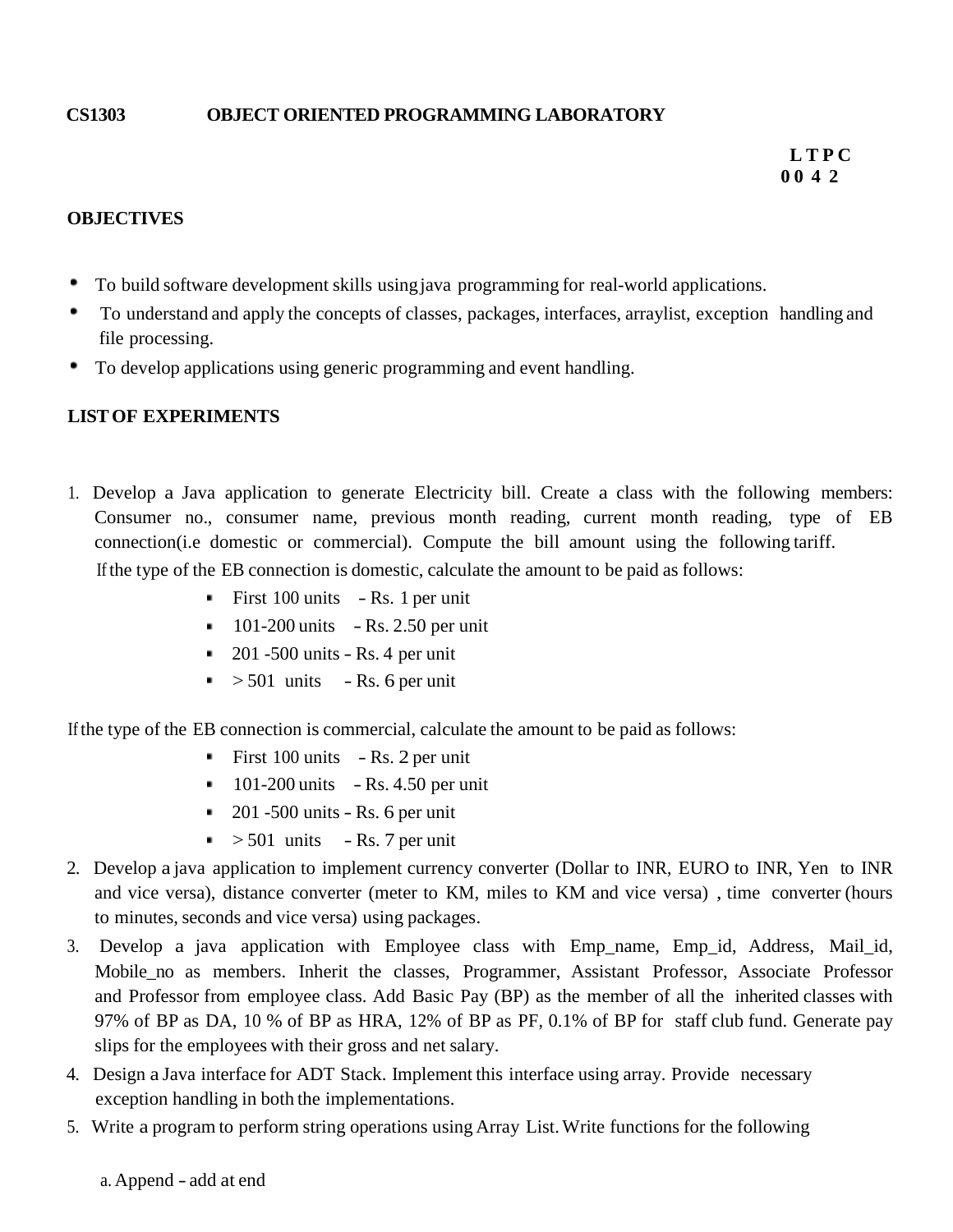b. Insert – add at particular index

c. Search

d. List all string starts with given letter.

- 6 . Write a Java Program to create an abstract class named Shape that contains two integers and an empty method named print Area(). Provide three classes named Rectangle, Triangle and Circle such that each one of the classes extends the class Shape. Each one of the classes contains only the method print Area () that prints the area of the given shape.
- 7. Write a Java program to implement user defined exception handling.
- 8. Write a Java program that reads a file name from the user, displays information about whether the file exists, whether the file is readable, or writable, the type of file and the length of the file in bytes.
- 9. Write a java program that implements a multi-threaded application that has three threads. First thread generates a random integer every 1 second and if the value is even, second thread computes the square of the number and prints. Ifthe value is odd, the third thread will print the value of cube of the number.
- 10. Write a java program to find the maximum value from the given type of elements using a generic function.
- 11. Design a calculator using event-driven programming paradigm of Java with the following options.
	- a) Decimal manipulations
	- b) Scientific manipulations

12. Develop a simple student database management system using event-driven and concurrent programming paradigms of Java. Use JDBC to connect a back-end database.

### **TOTAL PERIODS : 60**

# **COURSE OUTCOMES:**

### **Upon completion of the course, the students will be able to**

- 1. Develop and implement Java programs for simple applications that make use of classes, packages and interfaces.
- 2. Develop and implement Java Programs with Array list.
- 3. Develop and implement Java programs with exception handling and multithreading.
- 4. Design applications using file processing, generic programming and event handling.
- 5. Ability to solve real world problems using features of Object Oriented Programming
- 6. Ability to write, debug and document well-structured Java Applications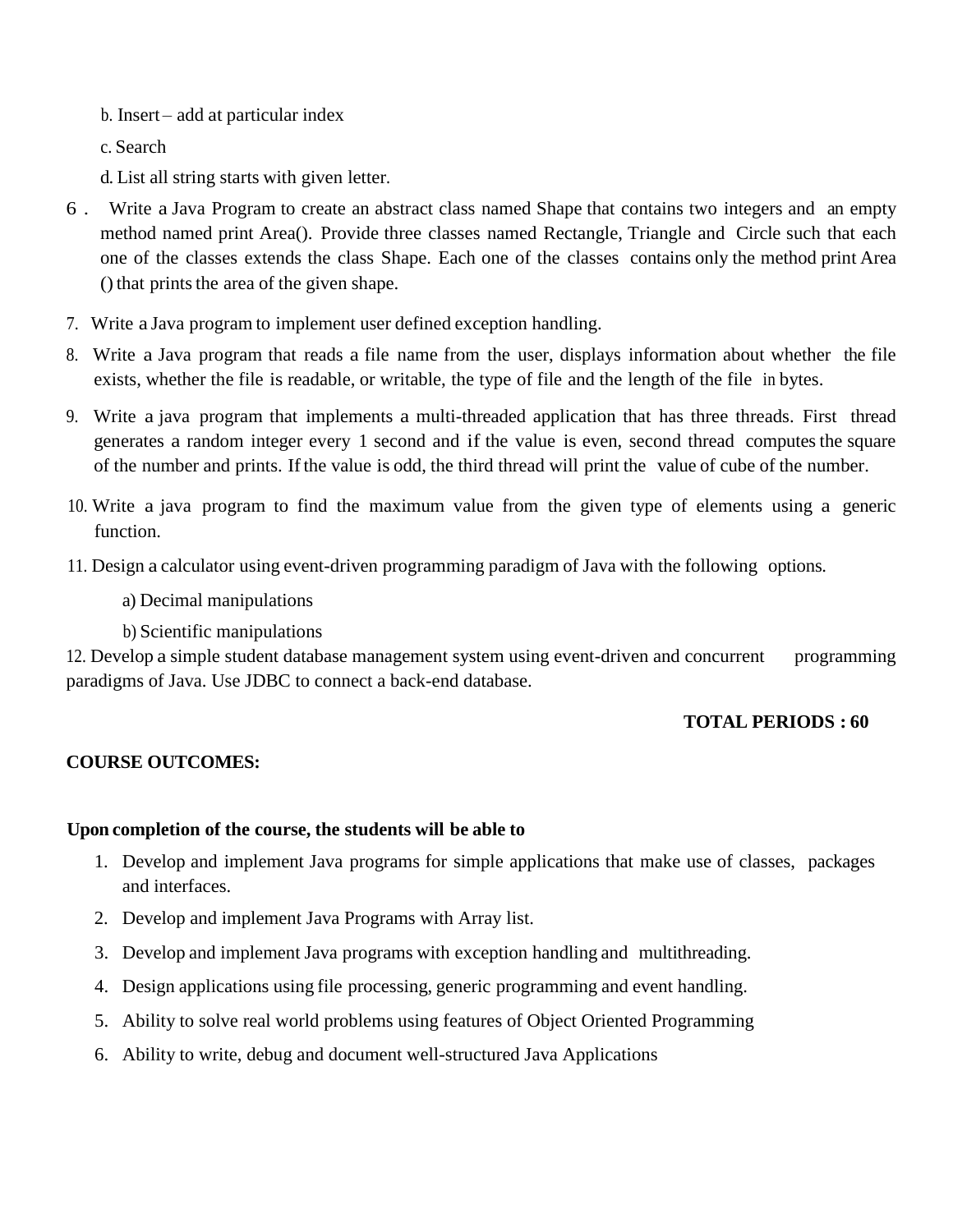#### **EC1305 ANALOG AND DIGITAL CIRCUITS LABORATORY L T P C**

#### **OBJECTIVES:**

- Study the characteristic of CE,CB and CC Amplifier
- Learn the frequency response of CS Amplifiers
- Study the Transfer characteristic of differential amplifier
- Perform experiment to obtain the bandwidth of single stage and multistage amplifiers

 **0 0 3 2**

Perform SPICE simulation of **E**lectronic **C**ircuits

#### **LIST OF ANALOG EXPERIMENTS:**

- 1. Half Wave and Full Wave Rectifiers, Filters, Power supplies
- 2. Frequency Response of CE, CB, CC and CS amplifiers
- 3. Darlington Amplifier
- 4. Differential Amplifiers- Transfer characteristic, CMRR Measurement
- 5. Cascode / Cascade amplifier
- 6. Class A and Class B Power Amplifiers
- 7. Determination of bandwidth of single stage and multistage amplifiers
- 8. Spice Simulation of Common Emitter and Common Source amplifiers

### **LIST OF DIGITAL EXPERIMENTS**

- 9. Design and implementation of code converters using logic gates
- (i) BCD to excess-3 code and vice versa (ii) Binary to gray and vice-versa
- 10. Design and implementation of 4 bit binary Adder/ Subtractor and BCD adder using IC 7483
- 11. Design and implementation of Multiplexer and De-multiplexer using logic gates
- 12. Design and implementation of encoder and decoder using logic gates
- 13. Construction and verification of 4 bit ripple counter and Mod-10 / Mod-12 Ripple counters
- 14. Design and implementation of 3-bit synchronous up/down counter
- 15. Implementation of SISO, SIPO, PISO and PIPO shift registers using Flip- flops.
- 16. Realize the Ring Counter and Johnson Counter usingIC7476.

17. Design and verify the Truth Table of 3-bit Parity Generator and 4-bit Parity Checker using basic logic gates with an even parity bit.

#### **TOTAL: 45 PERIODS**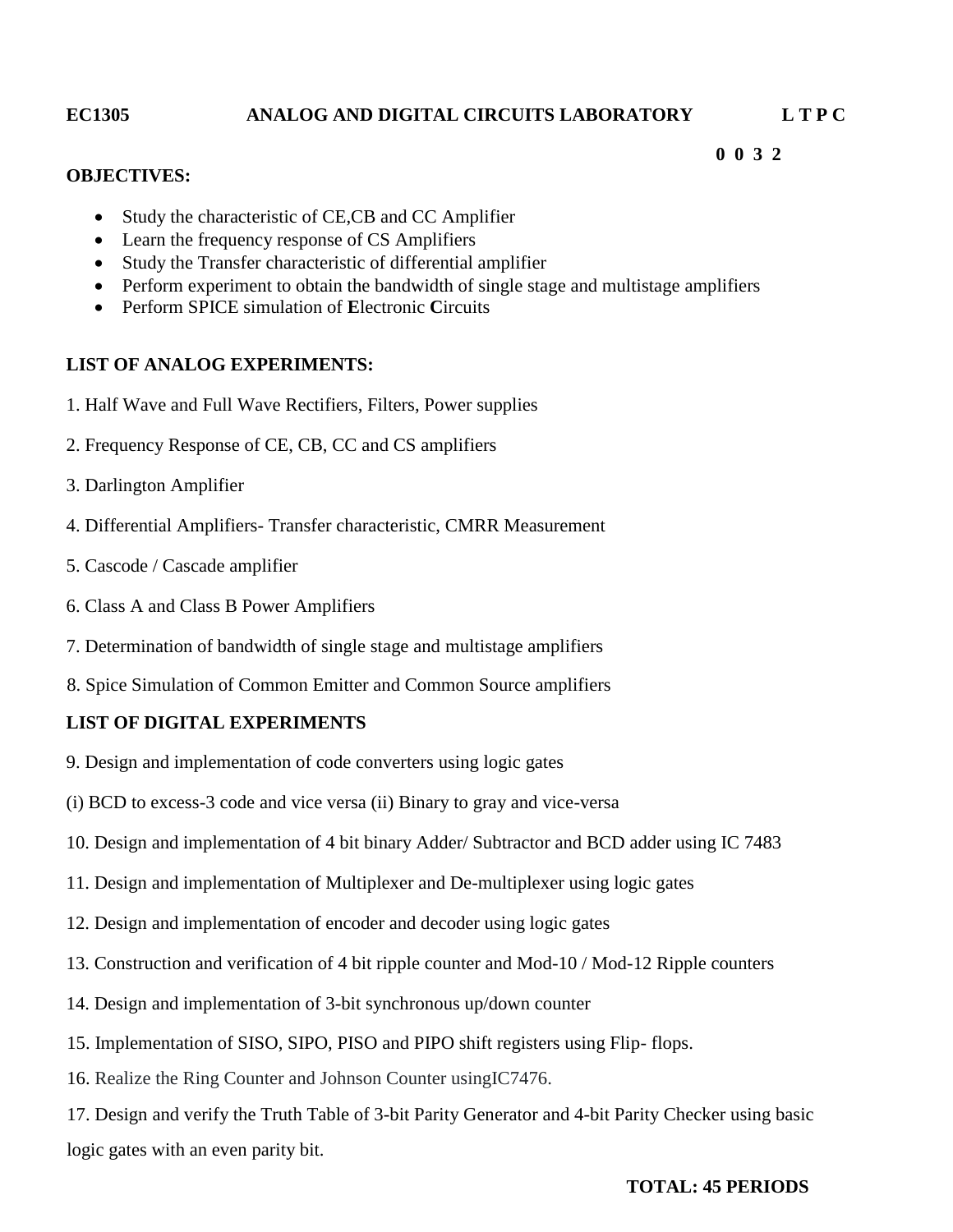# **COURSE OUTCOMES:**

# **At the end of the course, the student should be able to:**

- Differentiate cascade and cascade amplifier.
- Analyze the limitation in bandwidth of single stage and multi stage amplifier
- Simulate amplifiers using Spice
- Measure CMRR in differential amplifier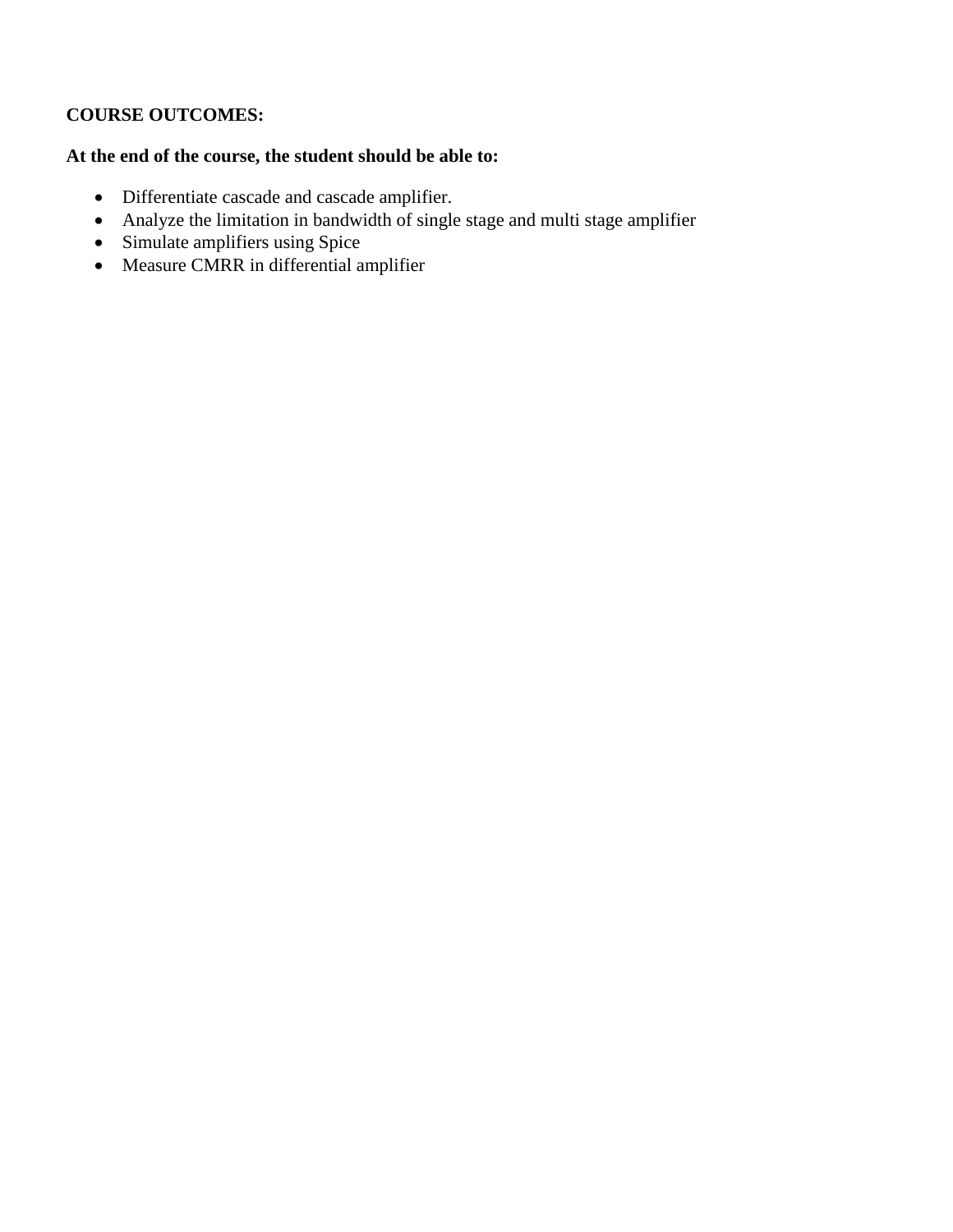#### **HS1301 INTERPERSONAL SKILLS LABORATORY L T P C**

# **0 0 2 1**

#### **OBJECTIVES:**

- Equip students with the English language skills required for the successful undertaking of academic studies with primary emphasis on academic speaking and listening skills.
- Provide guidance and practice in basic general and classroom conversation and to engage in specific academic speaking activities.
- Improve general and academic listening skills.
- Make effective presentation.

#### **UNIT I**

Listening as a key skill- its importance- Speaking- give personal information- ask for personal information-Improving pronunciation- pronunciation basics- Taking lecture notes- preparing to listen to a lecturearticulate a complete idea.

#### **UNIT II**

Interpersonal skills- nurturing- empathetic- self-control- patient- sociability- warmth- social skills-Team Work-Work Ethic- willing to work- initiative- self-motivated - Integrity.

#### **UNIT III**

Factors influence fluency- deliver a five-minute informal talk- greet- respond to greetings-describe health and symptoms-invite and offer- accept- decline- take leave- listen for and follow the gist- listen for detail.

#### **UNIT IV**

Being an active listener: giving verbal and non-verbal feedback- participating in a group discussion- asking and getting clarifications- Summarizing academic readings and lectures- Conversational speech- listening to and participating in conversations- persuade.

#### **UNIT V**

Formal and informal talk- listen to follow and respond to explanations, directions and instructions in academic and business contexts- Strategies for formal presentations and interactive communication- group/pair presentations.

#### **TOTAL PERIODS : 30**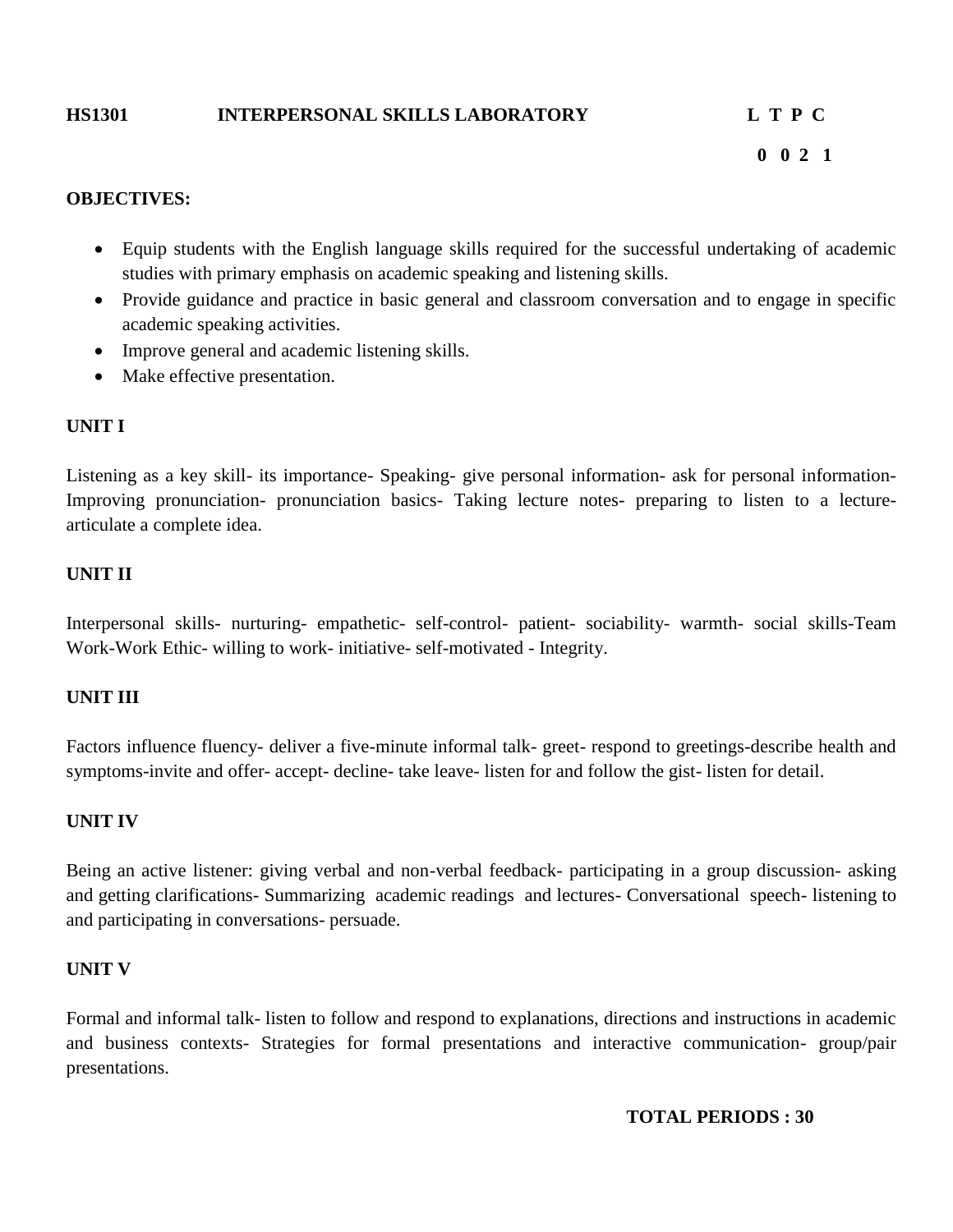# **COURSE OUTCOMES:**

### **At the end of the course Learners will be able to:**

- 1. Listen and respond appropriately.
- 2. Participate in group discussions
- 3. Make effective presentations
- 4. Participate confidently and appropriately in conversations both formal and informal

# **TEXT BOOKS:**

- 1. Brooks,Margret. Skills forSuccess. Listening and Speaking. Level 4 Oxford University Press, Oxford: 2011.
- 2. Richards,C. Jack. & David Bholke. Speak Now Level 3. Oxford University Press, Oxford: 2010

- 1. Bhatnagar, Nitin and MamtaBhatnagar. Communicative English for Engineers and Professionals. Pearson: New Delhi, 2010.
- 2. Hughes, Glyn and Josephine Moate. Practical English Classroom. Oxford University Press: Oxford, 2014.
- 3. Ladousse, Gillian Porter. Role Play. Oxford University Press: Oxford, 2014
- 4. Richards C. Jack. Person to Person (Starter). Oxford University Press: Oxford, 2006.
- 5. Vargo, Mari. Speak Now Level 4. Oxford University Press: Oxford, 2013.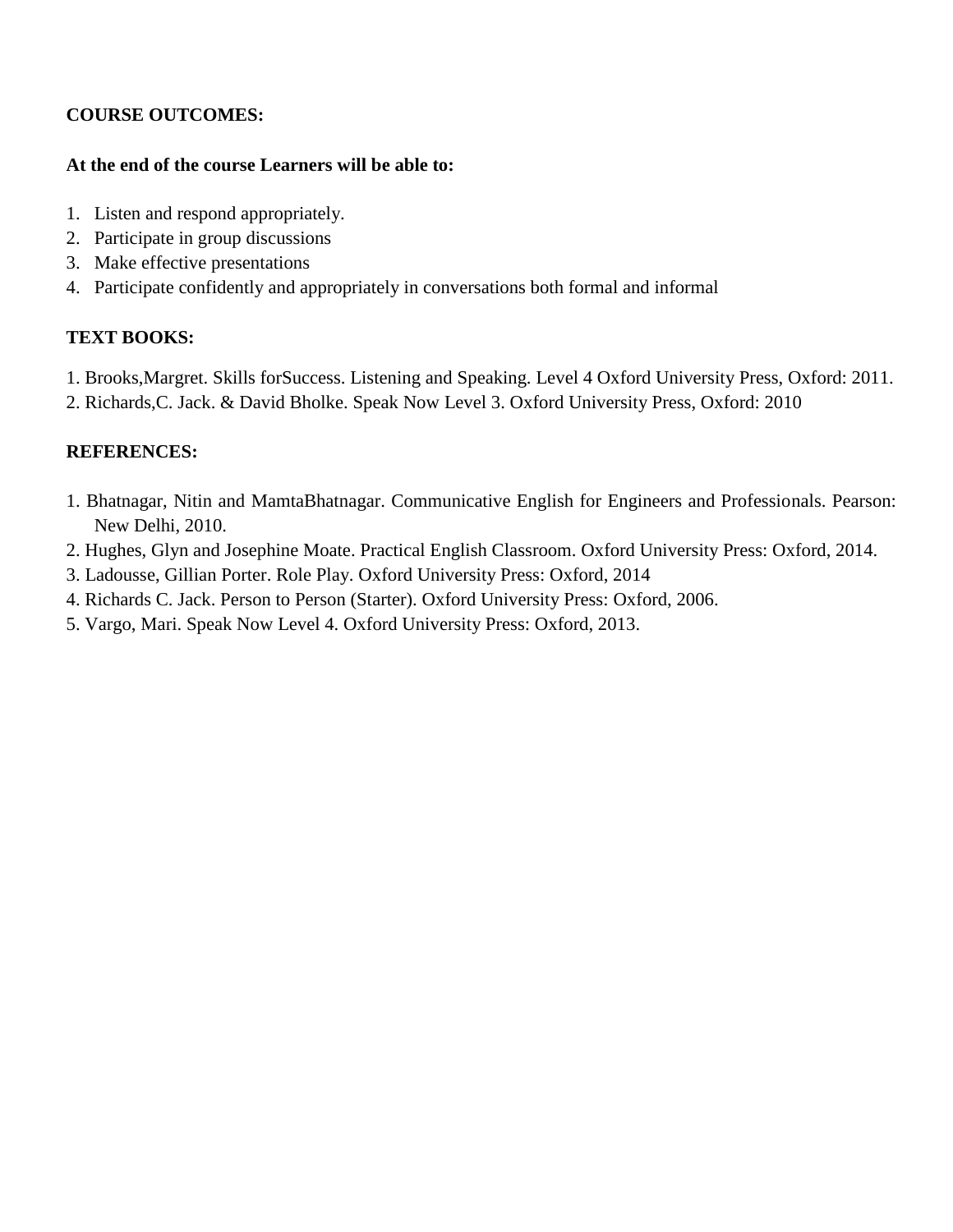#### **MA1401 PROBABILITY AND RANDOM PROCESSES L T P C**

#### **OBJECTIVES:**

- To provide necessary basic concepts in probability and random processes for applications such as random signals, linear systems in communication engineering.
- To understand the basic concepts of probability, one and two dimensional random variables and to introduce some standard distributions applicable to engineering which can describe real life phenomenon.
- To understand the basic concepts of random processes which are widely used in IT fields.
- To understand the concept of correlation and spectral densities.
- To understand the significance of linear systems with random inputs.

#### **UNIT-I PROBABILITY ANDRANDOMVARIABLES 12**

Probability – Axioms of probability – Conditional probability – Total probability - Baye's theorem -Discrete and continuous random variables –Probability mass function-Probability density functionproperties-Mathematical Expectations-conditional expectations- Moments – Moment generating functions – characteristic function-Chebyshev's inequality

#### **UNIT-II STANDARD DISTRIBUTION 12**

Discrete distribution-Bernauoli"s trial-Binomial distribution- Poisson distribution- Geometric distribution-Negative Binomial Distribution- continuous distribution-Uniform distribution, Exponential distribution–Gamma distribution–Weibull distribution-Normal distributions.

# **UNIT-III TWO - DIMENSIONALRANDOM VARIABLES 12**

Joint distributions – Marginal and conditional distributions – Covariance – Correlation and linear regression – Transformation of random variables – Central limit theorem (for independent and identically distributed random variables).

#### **UNIT-IV CLASSIFICATION RANDOMPROCESSES 12**

Definition and Examples-First order and second order stationaryprocess-srictly sense and wide sense stationary random process-Ergodic process- Markov process - Markov chain - Poisson process – Binomial and normal process- Random telegraph process.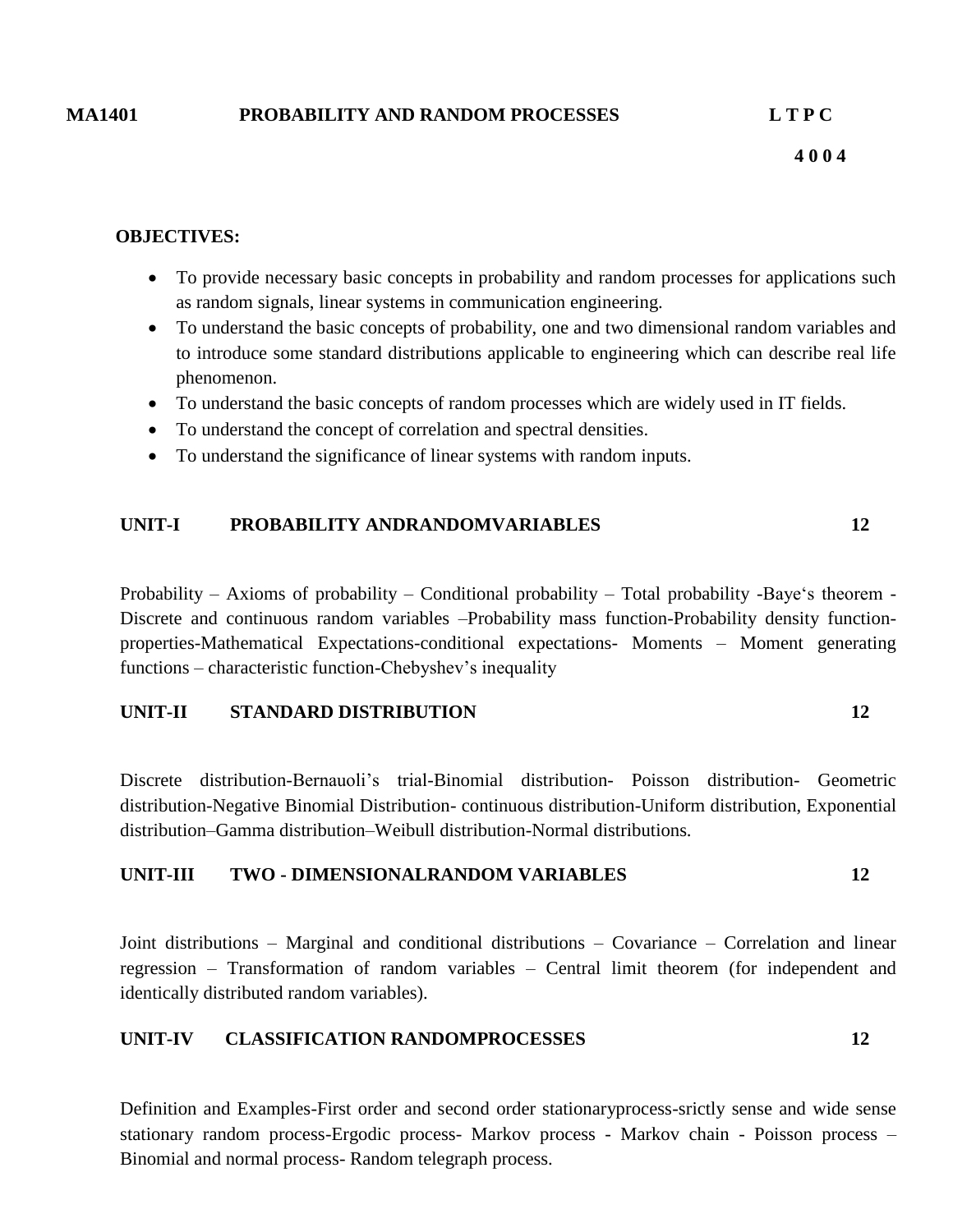#### **UNIT-V CORRELATION ANDSPECTRAL DENSITIES 12**

Auto correlation functions – Cross correlation functions – Properties – Power spectral density – Cross spectral density – Properties. Linear time invariant system – System transfer function – Linear systems with random inputs – Auto correlation and cross correlation functions of input and output.

#### **TOTAL : 60 PERIODS**

#### **COURSE OUTCOMES:**

#### **Upon successful completion of the course, students should be able to:**

- 1. Understand the fundamental knowledge of the concepts of probability and have knowledge of standard distributions which can describe real life phenomenon.
- 2. Understand the basic concepts of one and two dimensional random variables and apply in engineering applications.
- 3. Apply the concept random processes in engineering disciplines.
- 4. Understand and apply the concept of correlation and spectral densities.
- 5. The students will have an exposure of various distribution functions and help in acquiring skills in handling situations involving more than one variable. Able to analyze the response of random inputs to linear time in variant systems.

#### **TEXT BOOKS:**

- 1. Ibe, O.C.," Fundamentals of Applied Probability and Random Processes ", 1<sup>st</sup> Indian Reprint, Elsevier,2007.
- 2. Peebles, P.Z., "Probability, Random Variables and Random Signal Principles ", Tata McGraw Hill, 4<sup>th</sup> Edition, New Delhi, 2002.

- 1. Cooper. G.R., McGillem. C.D., "Probabilistic Methods of Signal and System Analysis", Oxford University Press, New Delhi, 3rd Indian Edition,2012.
- 2. Hwei Hsu, "Schaum"s Outline of Theory and Problems of Probability, Random Variables and Random Processes ", Tata McGraw Hill Edition, New Delhi,2004.
- 3. Miller.S.L.andChilders.D.G.,―ProbabilityandRandomProcesseswithApplicationstoSignal Processing and Communications ", Academic Press,2004.
- 4. Stark. H. and Woods. J.W., -Probabilityand Random Processes with Applications to Signal Processing ", Pearson Education, Asia, 3rd Edition,2002.
- 5. Yates.R.D.andGoodman.D.J.,―ProbabilityandStochasticProcesses",WileyIndiaPvt.Ltd., Bangalore,  $2<sup>nd</sup>$  Edition, 2012.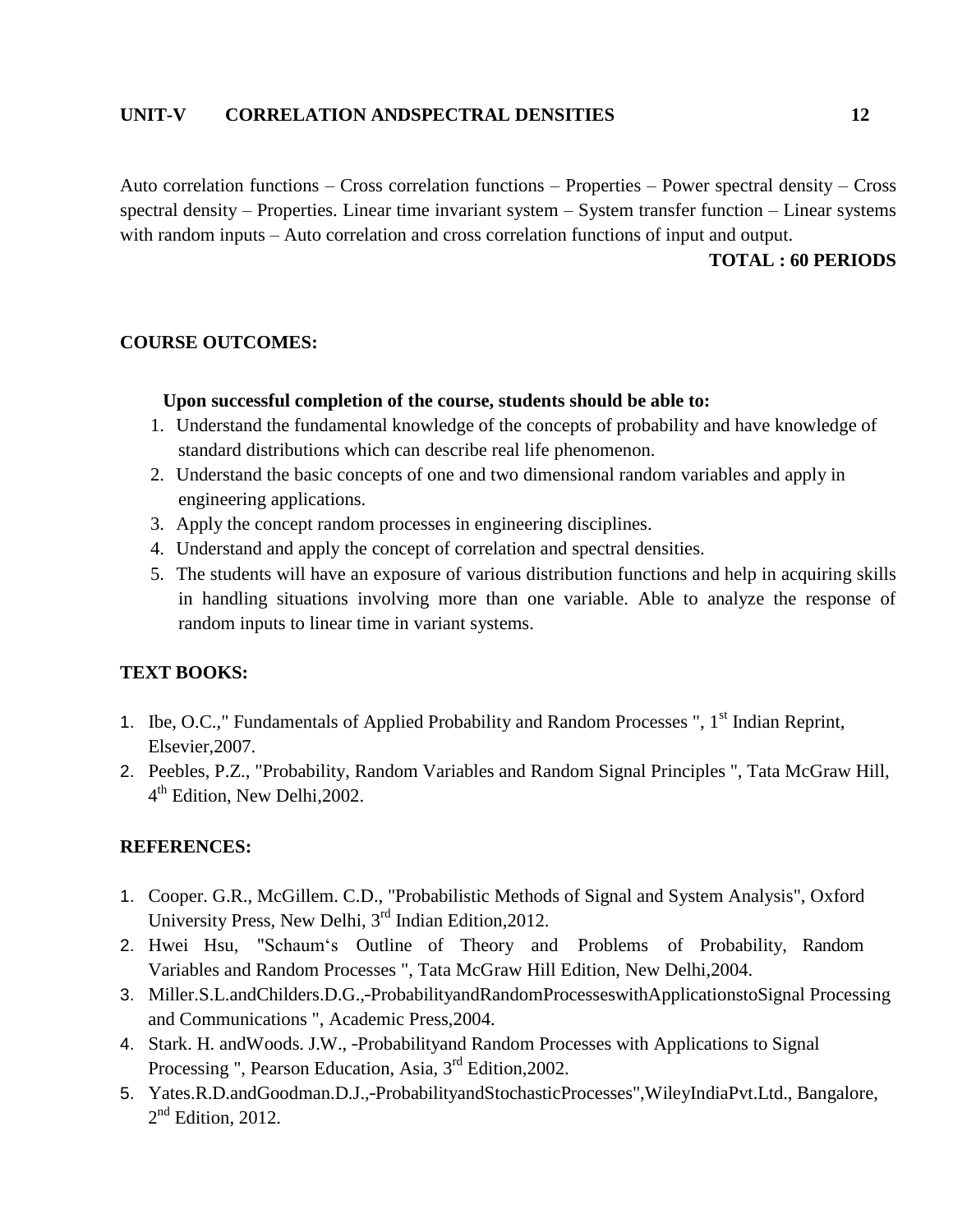# **EC1401 ELECTRONIC CIRCUITS DESIGN L T P C**

### **OBJECTIVES:**

- To give a comprehensive exposure to all types of amplifiers and oscillators constructed with discrete components. This helps to develop a strong basis for building linear and digital integrated circuits
- To study about feedback amplifiers and oscillators principles
- To design oscillators.
- To study about tuned amplifier.
- To design multivibrators & Schmitt Trigger
- To design large signal power amplifiers

# **UNIT I FEEDBACK AMPLIFIERS AND STABILITY 9**

Feedback Concepts – Properties of negative feedback – Four Feedback Topologies – analysis of series- series, shunt-shunt and shunt-series feedback amplifiers –– Stability Problem – Gain and Phase-margins- Frequency compensation.

# **UNIT II OSCILLATORS 9**

Barkhausen criterion for oscillation –phase shift, Wien bridge -Hartley & Colpitt's oscillators –Clapp oscillator-Ring oscillators and crystal oscillators –oscillator amplitude stabilization ,Negative resistance Oscillator-UJT Oscillator

# **UNIT III TUNED AMPLIFIERS 9**

Coil losses, unloaded and loaded Q of tank circuits, small signal tuned amplifiers –Types of tuned amplifier -effect of cascading single tuned and double tuned amplifiers on bandwidth –- Stability of tuned amplifiers –Neutralization -Hazeltine neutralization method.

# **UNIT IV WAVE SHAPING AND MULTIVIBRATOR CIRCUITS 9**

Pulse circuits-RC integrator and differentiator circuits –diode clampers and clippers ,Multivibrators -Collector coupled and Emitter coupled Astable multivibrator – Monostable multivibrator - Bistable multivibrators - Triggering methods for Bistable multivibrators Schmitt Trigger.

# **UNIT V POWER AMPLIFIERS 9**

Classification of large signal amplifiers, Class A, B, AB, D, Conversion efficiency, Class C tuned amplifier.

 **3 0 0 3**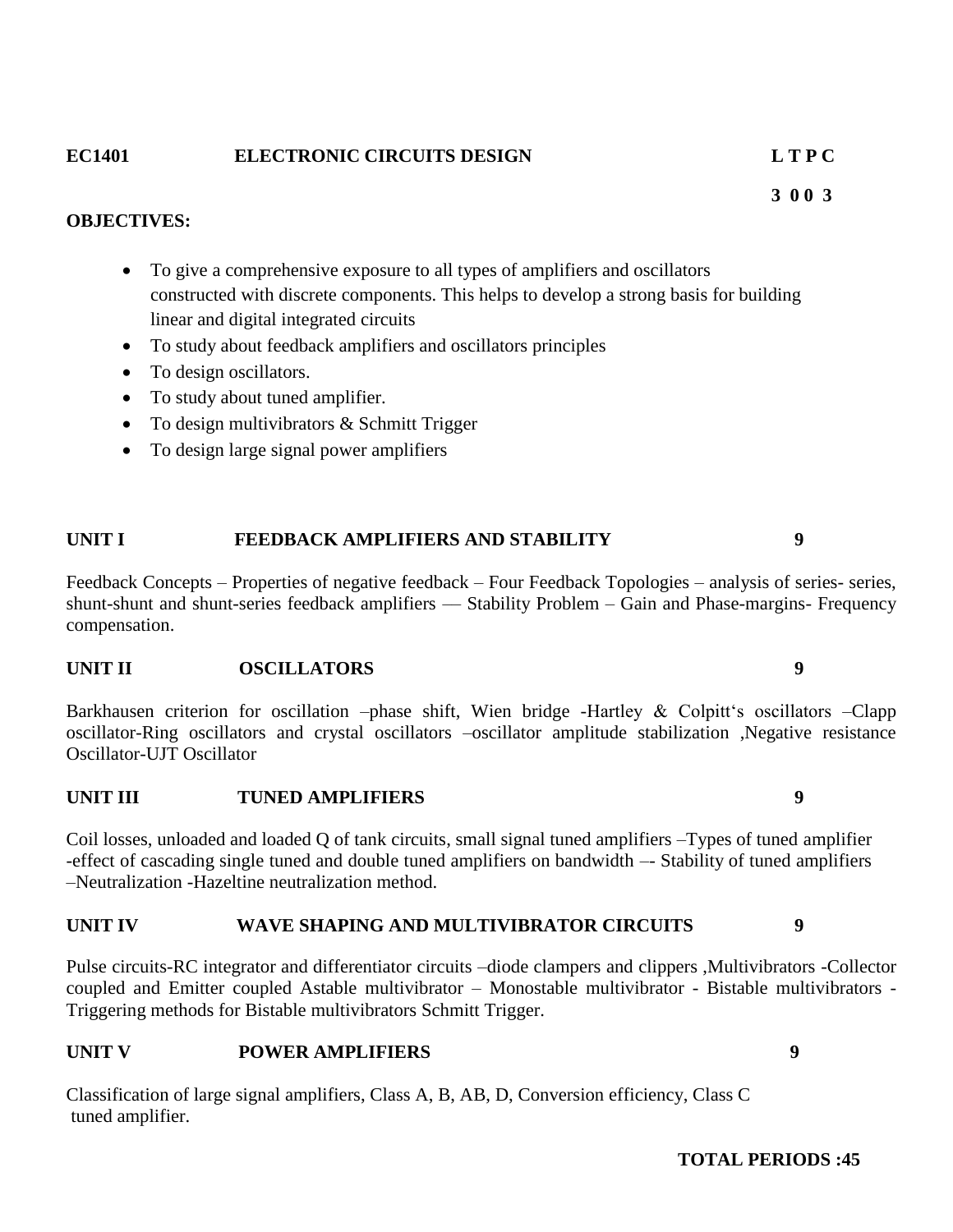# **COURSE OUTCOMES:**

# **Upon completion of the course, the student should be able to:**

- 1. Analyze different types of amplifier, oscillator and multivibrator circuits
- 2. Design BJT amplifier and oscillator circuits
- 3. Analyze transistorized amplifier and oscillator circuits
- 4. Design and analyze feedback amplifiers
- 5. Design OF FM Circuits.

# **TEXT BOOKS:**

- 1. Sedra and Smith, ―Micro Electronic Circuits‖; Sixth Edition, Oxford University Press, 2011.(UNIT I,  $III, IV, V)$
- 2. JacobMillman, Microelectronics", McGraw Hill, 2nd Edition, Reprinted, 2009.(UNIT I,II,IV,V)

- 1. Robert L. Boylestad and Louis Nasheresky, —Electronic Devices and Circuit Theoryl, 10th Edition, Pearson Education / PHI, 2008
- 2. David A. Bell, ―Electronic Devices and Circuits‖, Fifth Edition, Oxford University Press, 2008.
- 3. Millman J. and Taub H., ―Pulse Digital and Switching Waveforms‖, TMH, 2000
- 4. Millman and Halkias. C., Integrated Electronics, TMH, 2007.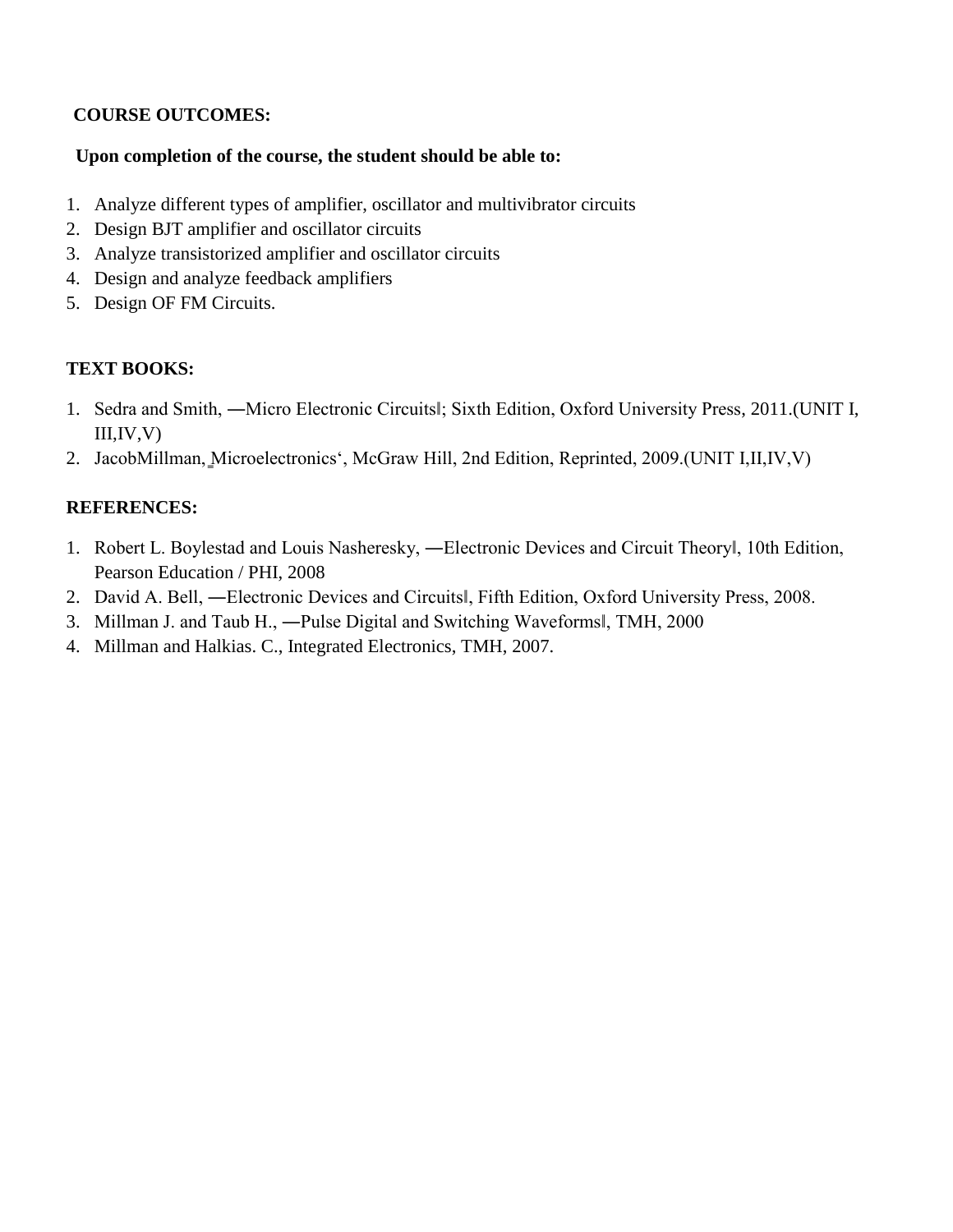4 1 0 4

#### **OBJECTIVES :**

- To analyze fields a potentials due to static changes
- To evaluate static magnetic fields
- To understand how materials affect electric and magnetic fields
- To understand the relation between the fields under time varying situations
- To understand principles of propagation of uniform plane waves.

#### **UNIT I INTRODUCTION 9**

Introduction to Co-ordinate System – Rectangular – Cylindrical and Spherical Co-ordinate System – Introduction to line, Surface and Volume Integrals – Definition of Curl, Divergence and Gradient – Meaning of Stokes theorem and Divergence theorem. Helmholtz'stheorem

Coulomb"s Law in Vector Form – Definition of Electric Field Intensity – Principle of Superposition – Electric Field due to discrete charges – Electric field due to continuous charge distribution - Electric Field due to charges distributed uniformly on an infinite and finite line – Electric Field on the axis of a uniformly charged circular disc – Electric Field due to an infinite uniformly charged sheet.

#### **UNIT II STATIC ELECTRIC FIELDS 9**

Electric Scalar Potential – Relationship between potential and electric field - Potential due to infinite uniformly charged line – Potential due to electrical dipole - Electric Flux Density – Gauss Law – Proof of Gauss Law – Applications. Poisson"s and Laplace"s equation – Electric Polarization-Nature of dielectric materials- Definition of Capacitance – Capacitance of various geometries using Laplace"s equation – Electrostatic energy and energy density – Boundary conditions for electric fields – Electric current – Current density – point form of ohm"s law – continuity equation for current.

#### **UNIT III STATIC MAGNETIC FIELDS 9**

The Biot-Savart Law in vector form – Magnetic Field intensity due to a finite and infinite wire carrying a current I – Magnetic field intensity on the axis of a circular and rectangular loop carrying a current I – Ampere"s circuital law and simple applications.

Magnetic flux density –The Lorentz force equation for a moving charge and applications – Force on a wire carrying a current I placed in a magnetic field – Torque on a loop carrying a current I.

#### **UNIT IV STATIC MAGNETIC FIELDS IN MATERIALS 9**

Magnetic moment – Magnetic Vector Potential.Definition of Inductance – Inductance of loops and solenoids – Definition of mutual inductance – simple examples.Energy density in magnetic fields – Nature of magnetic materials – magnetization and permeability - magnetic boundary conditions.Applications of Magnetic Fields.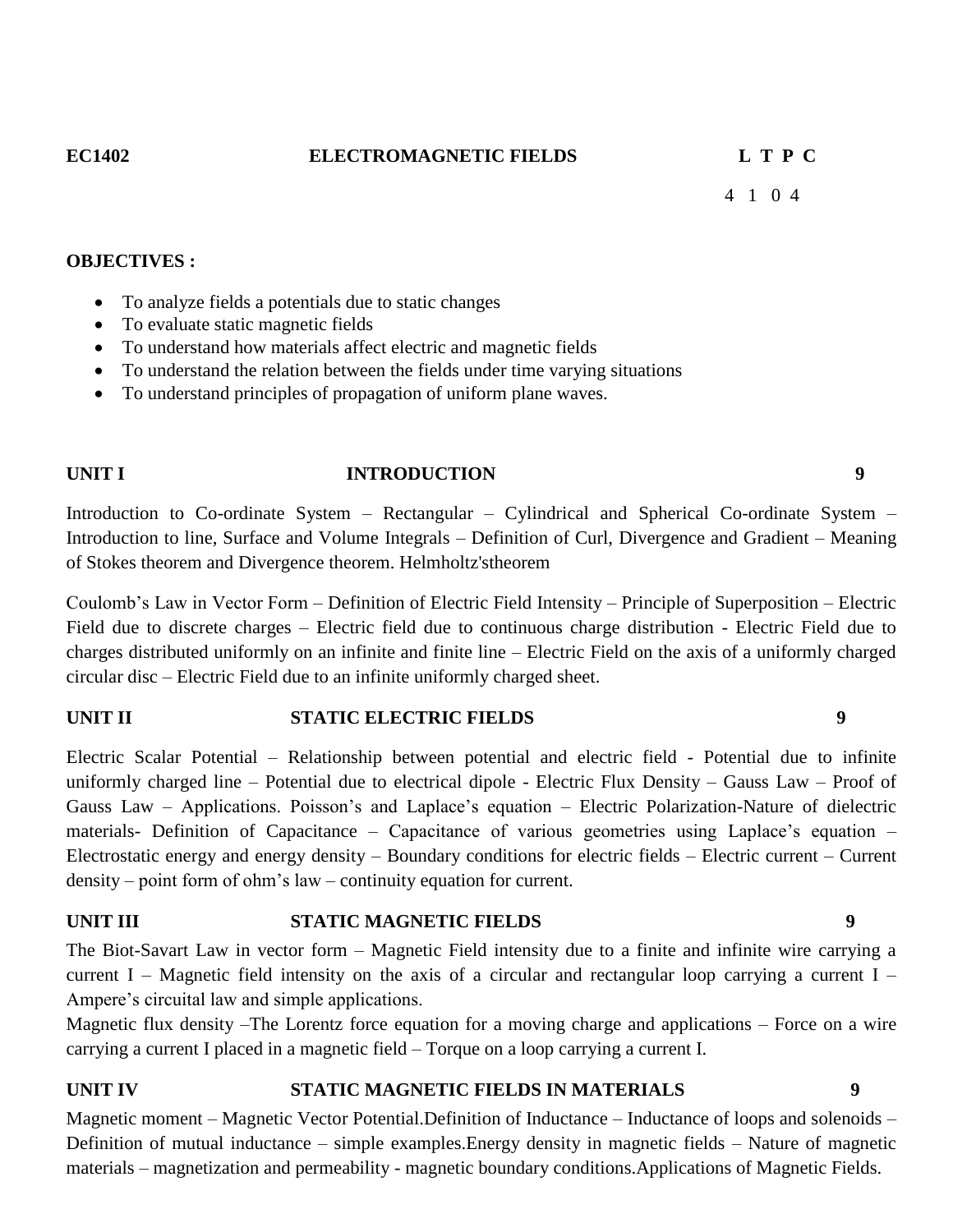#### **UNIT V TIME VARYING FIELDS AND MAXWELL'S EQUATIONS 9**

Faraday's law, Displacement current and Maxwell-Ampere law, Maxwell's equations, Potential functions, Electromagnetic boundary conditions, Wave equations and solutions, Time-harmonic fields. Poynting Vector and the flow of power – Power flow in a co-axial cable – Instantaneous Average and Complex Poynting Vector.

Derivation of Wave Equation – Uniform Plane Waves –Wave equation in Phasor form – Plane waves in free space and in a homogenous material. Wave equation for a conducting medium – Plane waves in lossy dielectrics – Propagation in good conductors – Skin effect.

#### **COURSE OUTCOMES:**

#### **By the end of this course, the student should be able to:**

- 1. Display an understanding of fundamental electromagnetic laws and concepts
- 2. Write Maxwell's equations in integral, differential and phasor forms and explain their physical meaning
- 3. Explain electromagnetic wave propagation in lossy and in losslessmedia
- 4. Solve simple problems requiring estimation of electric and magnetic field quantities based on these concepts andlaws.

#### **TEXTBOOKS**

- 1. W H.Hayt& J A Buck : "Engineering Electromagnetics" TATA McGraw-Hill, 7<sup>th</sup> Edition 2007 (Unit I,II,III ).
- 2. E.C. Jordan & K.G. Balmain "Electromagnetic Waves and Radiating Systems." Pearson Education/PHI  $4<sup>nd</sup>$  edition 2006. (Unit IV, V).

- 1. 1.MatthewN.O.Sadiku: "Elements of Engineering Electromagnetics" Oxford University Press, 4th edition, 2007
- 2. 2.NarayanaRao, N : "Elements of Engineering Electromagnetics" 6th edition, Pearson Education, New Delhi, 2006.
- 3. 3.Ramo, Whinnery and Van Duzer: "Fields and Waves in Communications Electronics" John Wiley & Sons ,3rd edition 2003.
- 4. 4.DavidK.Cheng: "Field and Wave Electromagnetics Second Edition-Pearson Edition, 2004.
- 5. 5. G.S.N. Raju, Electromagnetic Field Theory & Transmission Lines, Pearson Education, 2006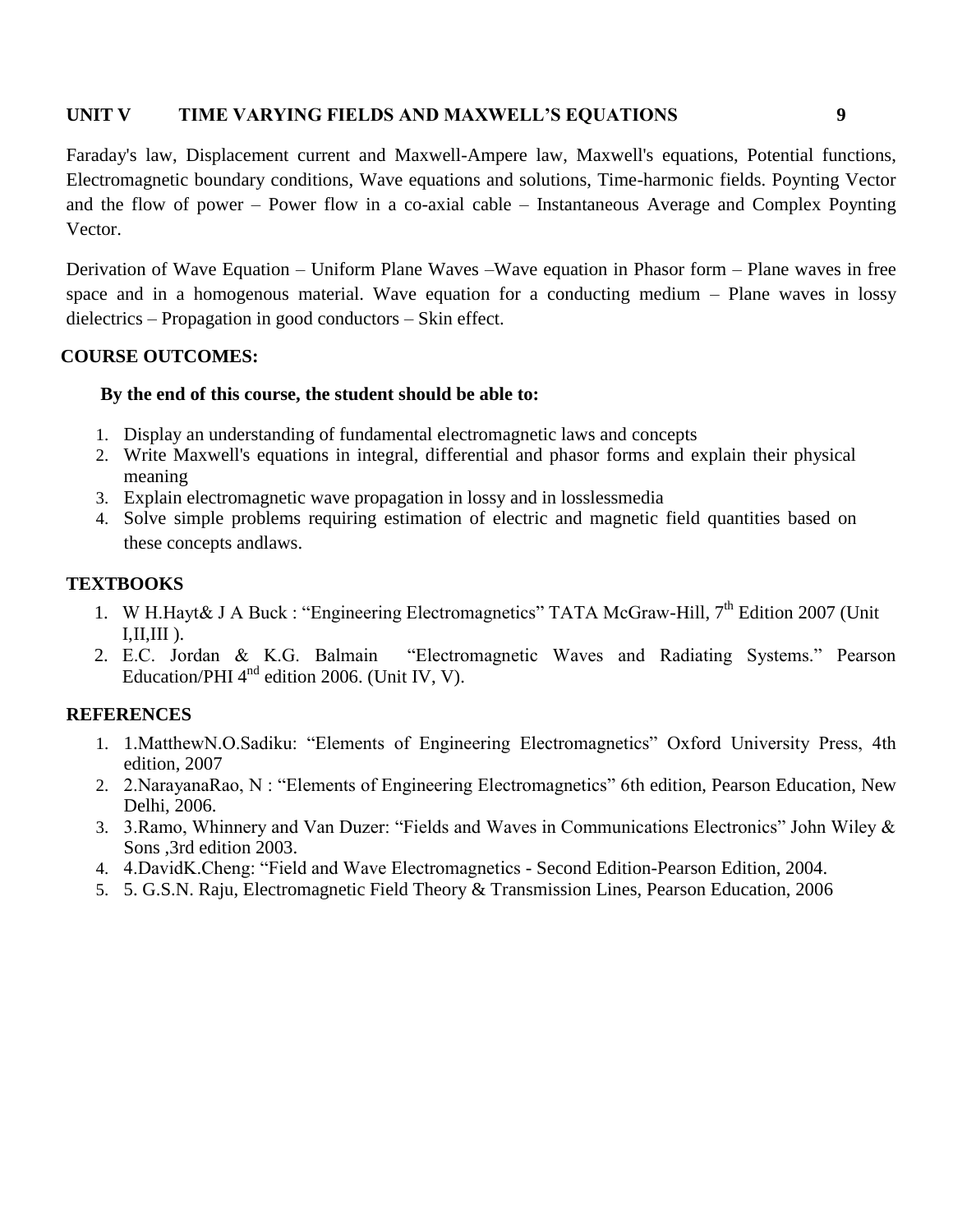| <b>EC1403</b> | <b>LINEAR INTEGRATED CIRCUITS</b> |  | L T P C |  |
|---------------|-----------------------------------|--|---------|--|
|               |                                   |  | 3 0 0 3 |  |

#### **OBJECTIVES:**

- To introduce the basic building blocks of linear integrated circuits
- To learn the linear and non-linear applications of operational amplifiers
- To introduce the theory and applications of analog multipliers and PLL
- To learn the theory of ADC and DAC
- To introduce the concepts of waveform generation and introduce some special function ICs

### **UNIT I BASICS OF OPERATIONAL AMPLIFIERS 9**

Current mirror and current sources, Current sources as active loads, Voltage sources, Voltage References, BJT Differential amplifier with active loads, Basic information about op-amps – Ideal Operational Amplifier – General operational amplifier stages -and internal circuit diagrams of IC 741, DC and AC performance characteristics, slew rate, Open and closed loop configurations .

#### **UNIT II APPLICATIONS OF OPERATIONAL AMPLIFIERS 9**

Sign Changer, Scale Changer, Phase Shift Circuits, Voltage Follower, V-to-I and I-to-V converters, adder, subtractor, Instrumentation amplifier, Integrator, Differentiator, Logarithmic amplifier, Antilogarithmic amplifier, Comparators, Schmitt trigger, Precision rectifier, peak detector, clipper and clamper, Low-pass, high-pass and band-pass Butterworth filters.

### **UNIT III ANALOG MULTIPLIER AND PLL 9**

Analog Multiplier using Emitter Coupled Transistor Pair – Gilbert Multiplier cell – Variable transconductance technique, analog multiplier ICs and their applications, Operation of the basic PLL, Closed loop analysis, Voltage controlled oscillator, Monolithic PLL IC 565, application of PLL for AM detection, FM detection, FSK modulation and demodulation and Frequency synthesizing and clock synchronisation.

### **UNIT IV ANALOG TO DIGITAL AND DIGITAL TO ANALOG CONVERTERS 9**

Analog and Digital Data Conversions, D/A converter – specifications – weighted resistor type, R-2 Ladder type, Voltage Mode and Current-Mode  $R - 2R$  Ladder types – switches for D/A converters high speed sample-and-hold circuits, A/D Converters – specifications – Flash type – Successive Approximation type – Single Slope type – Dual Slope type – A/D Converter using Voltage-to-Time Conversion – Over-sampling A/D Converters, Sigma – Delta converters.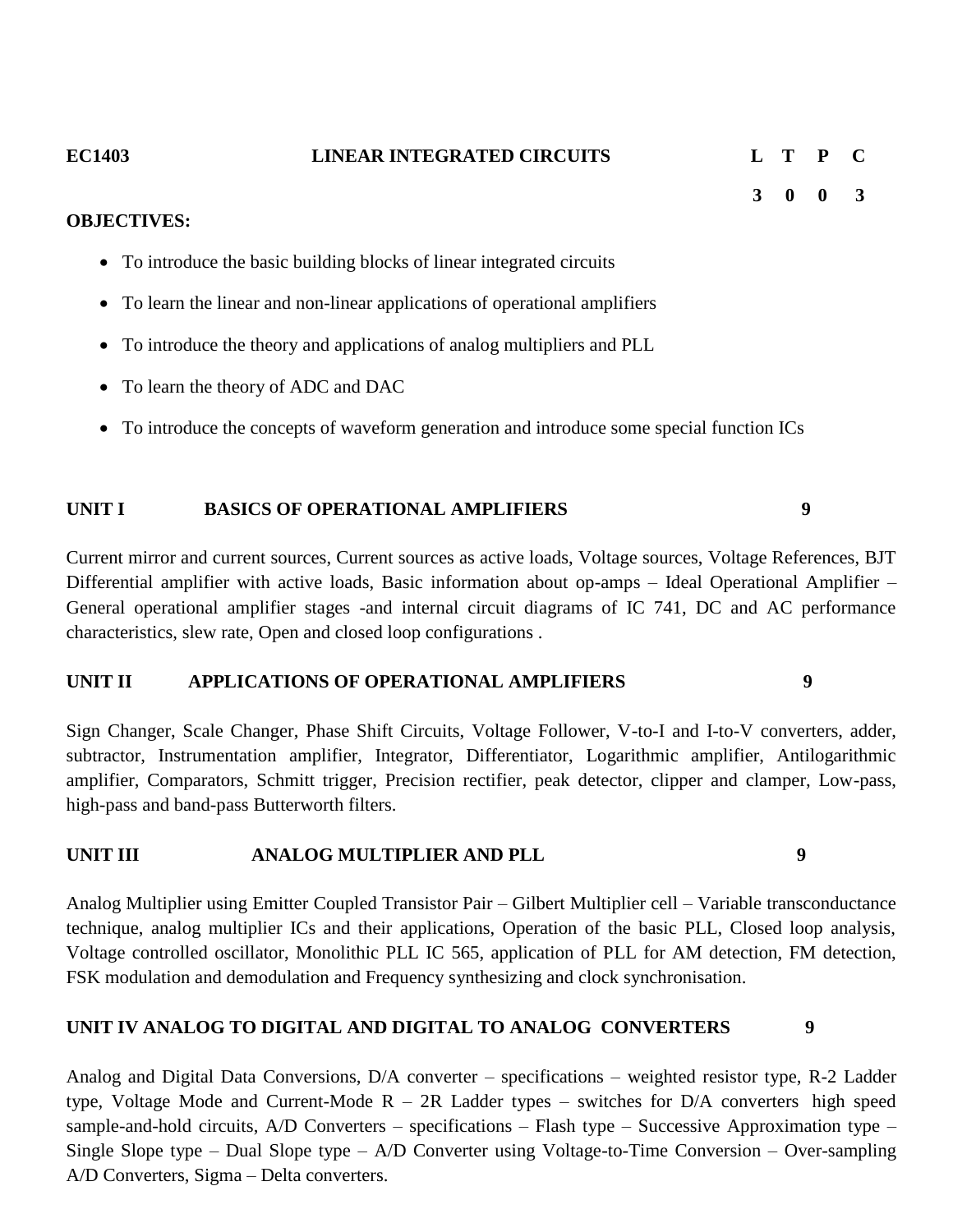#### **UNIT V WAVEFORM GENERATORS AND SPECIAL FUNCTION ICS 9**

Sine-wave generators, Multivibrators and Triangular wave generator, Saw-tooth wave generator,ICL8038 function generator, Timer IC 555, IC Voltage regulators – Three terminal fixed and adjustable voltage regulators – IC 723 general purpose regulator – Monolithic switchin g regulator, Switched capacitor filter IC MF10, Frequency to Voltage and Voltage to Frequency converters, Audio Power amplifier, Video Amplifier, Isolation Amplifier, Opto couplers and fibre optic IC.

# **TOTAL PERIODS : 45**

### **COURSE OUTCOMES:**

- 1. Upon completion of the course, the student should be able to:
- 2. Design linear and non linear applications of OP AMPS AND FABRICATION PROCESS
- 3. Design applications using analog multiplier and PLL
- 4. Design ADC and DAC using OP AMPS
- 5. Generate waveforms using OP AMP Circuits
- 6. Analyze special function ICs

# **TEXT BOOKS:**

1. D.RoyChoudhry, Shail Jain, ―Linear Integrated Circuits‖, New Age International Pvt. Ltd., 2018, Fifth Edition. (Unit  $I - V$ )

- 1. Ramakant A. Gayakwad, —OP-AMP and Linear ICsl, 4th Edition, Prentice Hall / Pearson Education, 2015.
- 2. Gray and Meyer, ―Analysis and Design of Analog Integrated Circuits‖, Wiley International,5th Edition, 2009.
- 3. S.Salivahanan& V.S. KanchanaBhaskaran, ―Linear Integrated Circuits‖, TMH,2nd Edition, 4 th Reprint, 2016.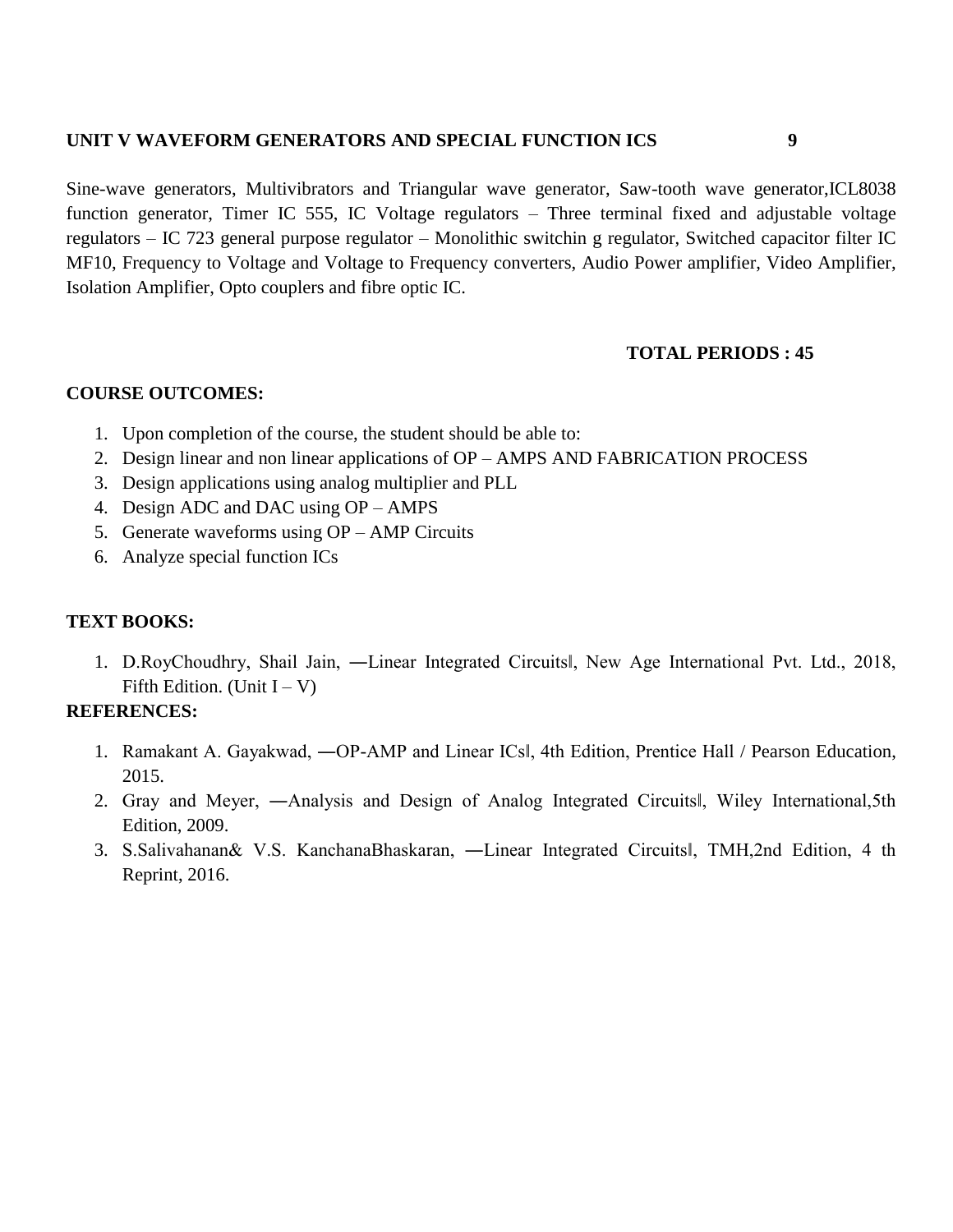|                 |              | Understand the complex data structures such as trees and graphs.                                                                                                                 |   |
|-----------------|--------------|----------------------------------------------------------------------------------------------------------------------------------------------------------------------------------|---|
| $\bullet$       |              | Understand the various techniques of sorting and searching.                                                                                                                      |   |
| $\bullet$       |              | Design and implement various programming paradigms and its complexity.                                                                                                           |   |
| <b>UNIT I</b>   |              | <b>ALGORITHM ANALYSIS</b>                                                                                                                                                        | 9 |
|                 |              | Mathematical background - Run time calculations - Logarithms in running time – List ADT-Linked lists–<br>Doubly Linked Lists- Circularly Linked Lists – Operations-Applications. |   |
| <b>UNIT II</b>  |              | STACK ADT AND QUEUE ADT                                                                                                                                                          | 9 |
| of Queues.      |              | Stack model-Implementation of Stacks–Applications – Queue model-Implementation of Queue–Applications                                                                             |   |
| <b>UNIT III</b> | <b>TREES</b> |                                                                                                                                                                                  | 9 |
|                 |              | Binary trees – Tree Traversal with an application- Implementation-Expression trees - The Search Tree ADT-                                                                        |   |

Binary trees – Tree Traversal with an application- Implementation-Expression trees - The Search Tree ADT-Binary Search Trees-AVL trees-Single Rotation-Double Rotation- B trees.

#### **UNIT IV SORTING AND SEARCHING 9**

Sorting – Insertion sort- Quick sort - Selection sort- Merge sorts - Radix sorts-Searching - Basic search techniques - Sequential searching - Binary search **–**Hashing- Hash Functions- Separate Chaining**-**Open Addressing - Rehashing.

#### **UNIT V GRAPHS ALGORITHMS 9**

Definitions- Representation of Graphs- Graph Traversal-Topological Sort - Shortest path algorithm-Dijkstra"s algorithm - Minimum spanning tree -Prim"s and Kruskal"s algorithms-Applications of Depth-First search.

# **TOTAL PERIODS: 45**

#### **COURSE OUTCOMES:**

# **Upon completion of the course, students will be able to:**

CO1: comprehend the basics in algorithms and data structures.

CO2: apply the knowledge of linear data structures to Engineering problems.

CO3: Gain the knowledge about Tree ADT and its Applications.

CO4: Technical knowhow on the implementation of sorting searching algorithms

CO5: Implement graphs in real world scenarios

# **OBJECTIVES:**

- Acquire basic knowledge of linear and non-linear data structures.
- Design and implement arrays, stacks, queues.
- Understand the complex data structures such as trees and graphs.

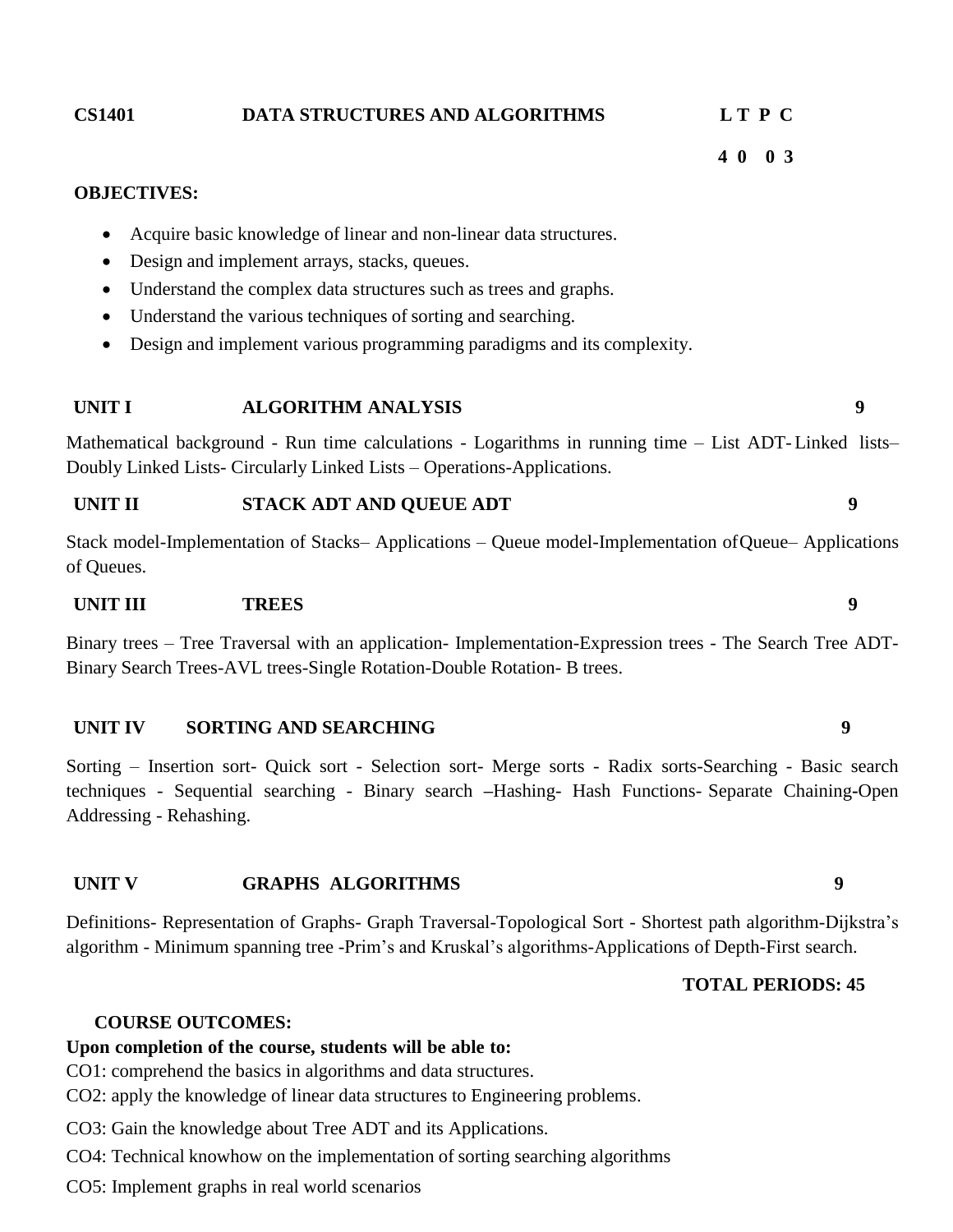### **TEXT BOOKS:**

- 1. Mark Allen Weiss, "Data Structures and Algorithm Analysis in C", 2nd Edition, PearsonEducation,1997.
- 2. Reema Thareja, "Data Structures Using C", Second Edition , Oxford University Press,2011

- 1. Thomas H. Cormen, Charles E. Leiserson, Ronald L.Rivest, Clifford Stein, "Introduction to Algorithms", Second Edition, Mcgraw Hill, 2002.
- 2. Aho, Hopcroft and Ullman, "Data Structures and Algorithms", Pearson Education,1983.
- 3. Stephen G. Kochan, "Programming in C", 3rd edition, Pearson Education.
- 4. Ellis Horowitz, Sartaj Sahni, Susan Anderson-Freed, "Fundamentals of Data Structures in C", Second Edition, University Press, 2008.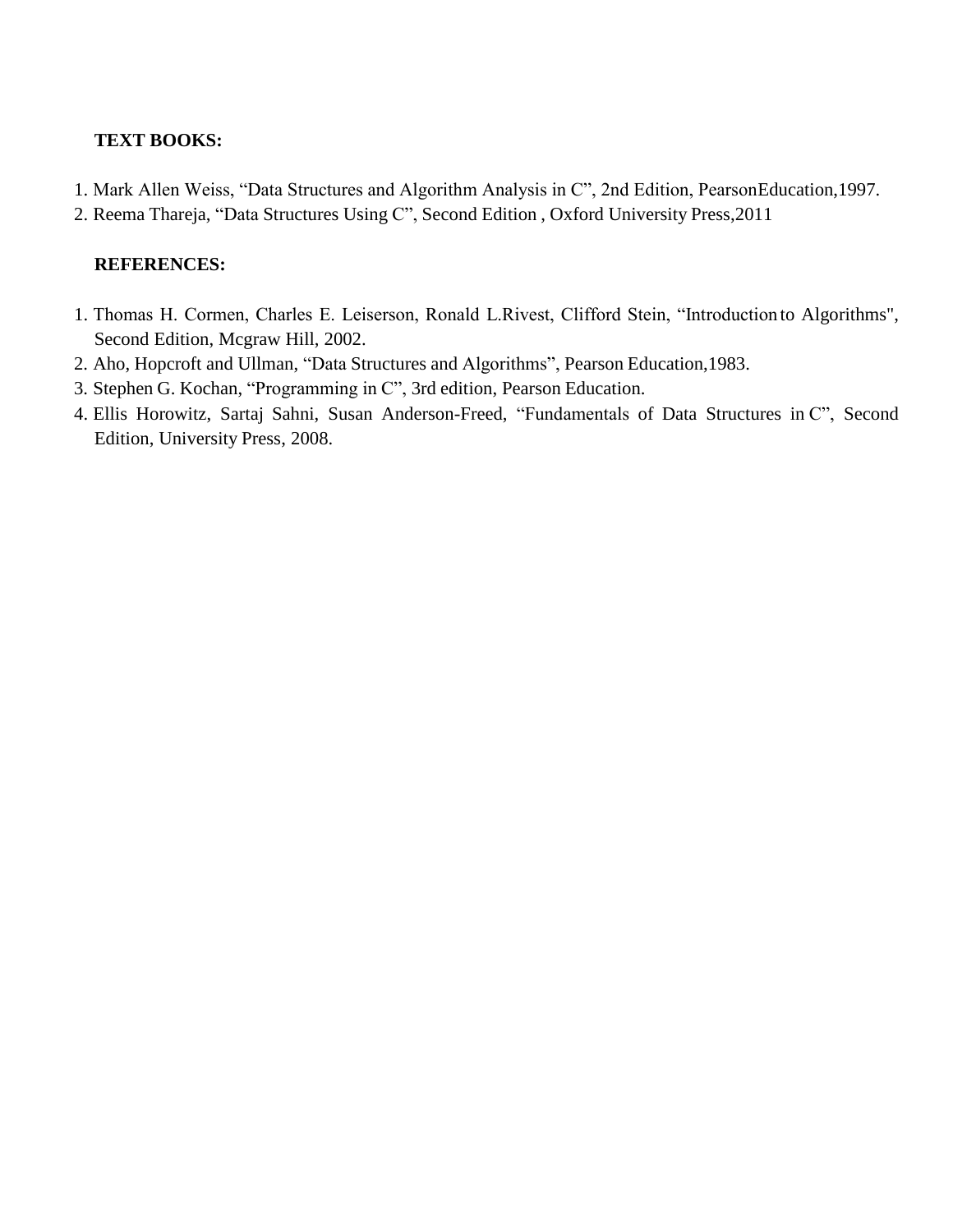# **HV1401 UNIVERSAL HUMAN VALUES L T P C (Common to all B.E / B.TECH Branches) 2 1 0 3**

#### **Universal Human Values: Understanding Harmony**

# **OBJECTIVE:**

The objective of the course is four fold:

- 1. Development of a holistic perspective based on self-exploration about themselves (human being), family, society and nature/existence.
- 2. Understanding (or developing clarity) of the harmony in the human being, family, society and nature/existence
- 3. Strengthening of self-reflection.
- 4. Development of commitment and courage to act.

### **COURSE TOPICS:**

### **Module 1: Course Introduction - Need, Basic Guidelines, Content and Process for Value Education**

- 1. Purpose and motivation for the course, recapitulation from Universal Human Values-I
- 2. Self-Exploration–what is it? Its content and process; "Natural Acceptance" and Experiential Validation- as the process for self-exploration
- 3. Continuous Happiness and Prosperity- A look at basic Human Aspirations
- 4. Right understanding, Relationship and Physical Facility- the basic requirements for fulfilment of aspirations of every human being with their correct priority
- 5. Understanding Happiness and Prosperity correctly- A critical appraisal of the current scenario
- 6. Method to fulfil the above human aspirations: understanding and living in harmony at various levels. Include practice sessions to discuss natural acceptance in human being as the innate acceptance for living with responsibility (living in relationship, harmony and co-existence) rather than as arbitrariness in choice based on liking-disliking

### **Module 2: Understanding Harmony in the Human Being - Harmony in Myself!**

- 7. Understanding human being as a co-existence of the sentient "I" and the material "Body"
- 8. Understanding the needs of Self ("I") and "Body" happiness and physical facility
- 9. Understanding the Body as an instrument of "I" (I being the doer, seer and enjoyer)
- 10. Understanding the characteristics and activities of "I" and harmony in "I"
- 11.Understanding the harmony of I with the Body: Sanyam and Health; correct appraisal of Physical needs, meaning of Prosperity in detail
- 12. Programs to ensure Sanyam and Health.

Include practice sessions to discuss the role others have played in making material goods available to me. Identifying from one's own life. Differentiate between prosperity and accumulation. Discuss program for ensuring health vs dealing with disease.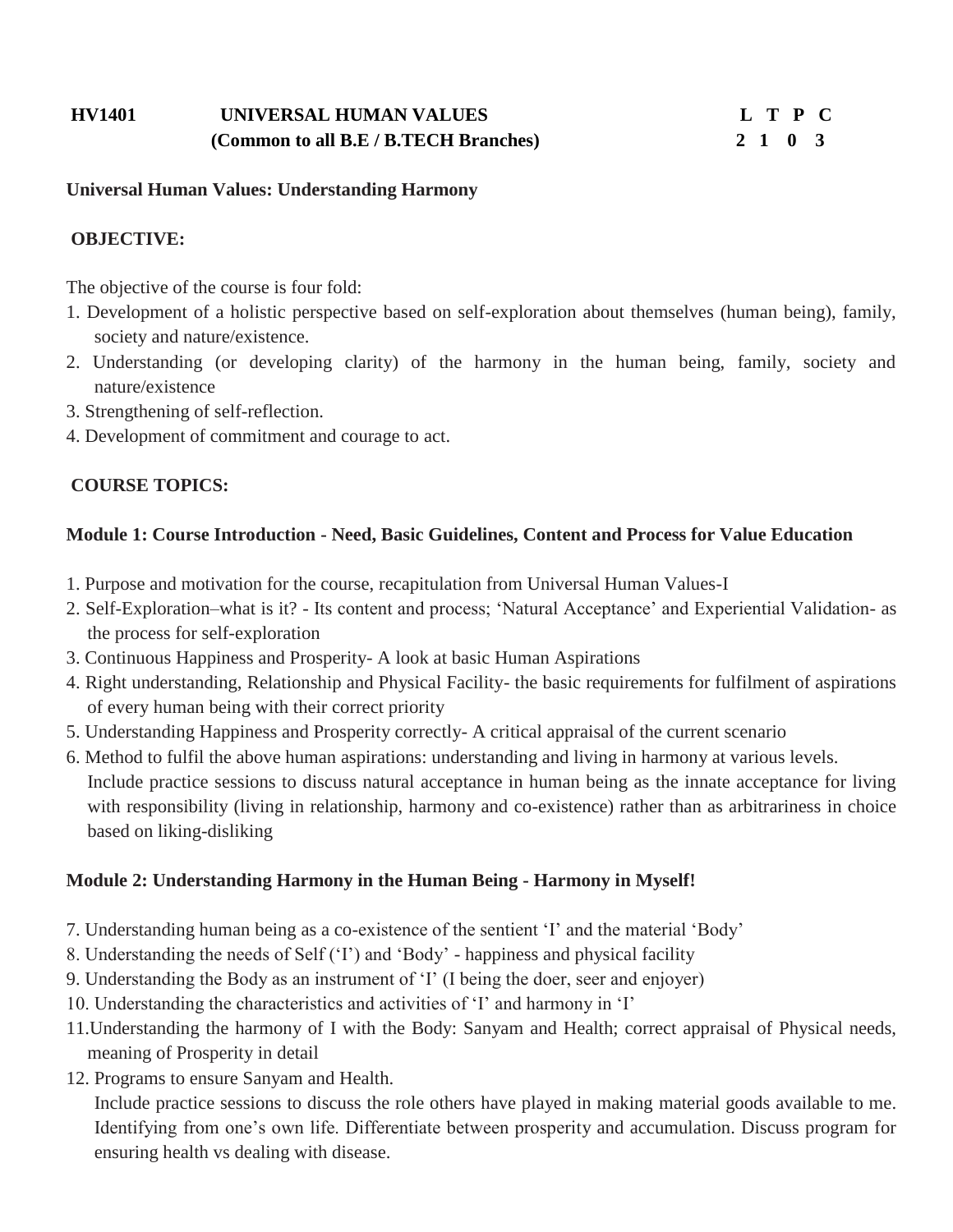# **Module 3: Understanding Harmony in the Family and Society- Harmony in Human Human Relationship**

- 13. Understanding values in human-human relationship; meaning of Justice (nine universal values in relationships) and program for its fulfilment to ensure mutual happiness; Trust and Respect as the foundational values of relationship
- 14. Understanding the meaning of Trust; Difference between intention and competence
- 15. Understanding the meaning of Respect, Difference between respect and differentiation; the other salient values in relationship
- 16. Understanding the harmony in the society (society being an extension of family): Resolution, Prosperity, fearlessness (trust) and co-existence as comprehensive Human Goals
- 17. Visualizing a universal harmonious order in society- Undivided Society, Universal Order- from family to world family.

Include practice sessions to reflect on relationships in family, hostel and institute as extended family, real life examples, teacher-student relationship, goal of education etc. Gratitude as a universal value in relationships. Discuss with scenarios. Elicit examples from students' lives.

# **Module 4: Understanding Harmony in the Nature and Existence - Whole existence as Coexistence**

- 18. Understanding the harmony in the Nature
- 19. Interconnectedness and mutual fulfillment among the four orders of nature recyclability and self-regulation in nature
- 20. Understanding Existence as Co-existence of mutually interacting units in all pervasive space
- 21. Holistic perception of harmony at all levels of existence. Include practice sessions to discuss human being as cause of imbalance in Nature (film "Home" can be used), pollution, depletion of resources and role of Technology etc.

# **Module 5: Implications of the above Holistic Understanding of Harmony on Professional Ethics**

- 22. Natural acceptance of human values
- 23. Definitiveness of Ethical Human Conduct
- 24. Basis for Humanistic Education, Humanistic Constitution and Humanistic Universal Order
- 25. Competence in professional ethics: a. Ability to utilize the professional competence for augmenting universal human order b. Ability to identify the scope and characteristics of people friendly and ecofriendly production systems, c. Ability to identify and develop appropriate technologies and management patterns for above production systems.
- 26. Case studies of typical holistic technologies, management models and production systems
- 27. Strategy for transition from the present state to Universal Human Order: a. At the level of individual: as socially and ecologically responsible engineers, technologists and managers b. At the level of society: as mutually enriching institutions and organizations
- 28. Sum up.

Include practice Exercises and Case Studies will be taken up in Practice (tutorial) Sessions eg. To discuss the conduct as an engineer or scientist etc.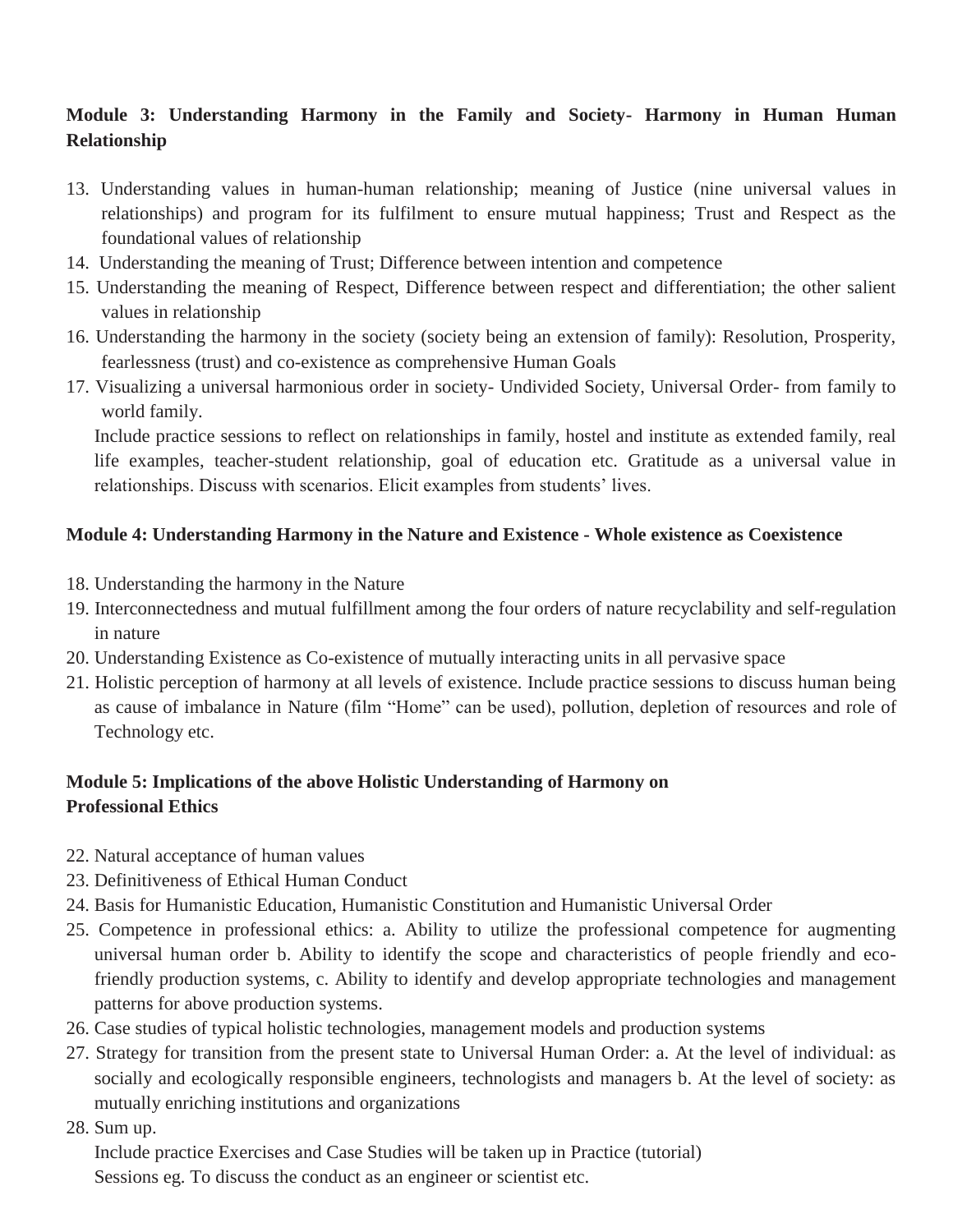# **READINGS:**

# **TEXT BOOK** :

1. Human Values and Professional Ethics by R R Gaur, R Sangal, G P Bagaria, Excel Books, New Delhi, 2010

#### **REFERENCE BOOKS :**

- 1. Jeevan Vidya: Ek Parichaya, A Nagaraj, Jeevan Vidya Prakashan, Amarkantak, 1999.
- 2. Human Values, A.N. Tripathi, New Age Intl. Publishers, New Delhi, 2004.
- 3. The Story of Stuff (Book).
- 4. The Story of My Experiments with Truth by Mohandas Karamchand Gandhi
- 5. Small is Beautiful E. F Schumacher.
- 6. Slow is Beautiful Cecile Andrews
- 7. Economy of Permanence J C Kumarappa
- 8. Bharat Mein Angreji Raj PanditSunderlal
- 9. Rediscovering India by Dharampal
- 10. Hind Swaraj or Indian Home Rule by Mohandas K. Gandhi
- 11. India Wins Freedom Maulana Abdul Kalam Azad
- 12. Vivekananda Romain Rolland (English)13. Gandhi Romain Rolland (English)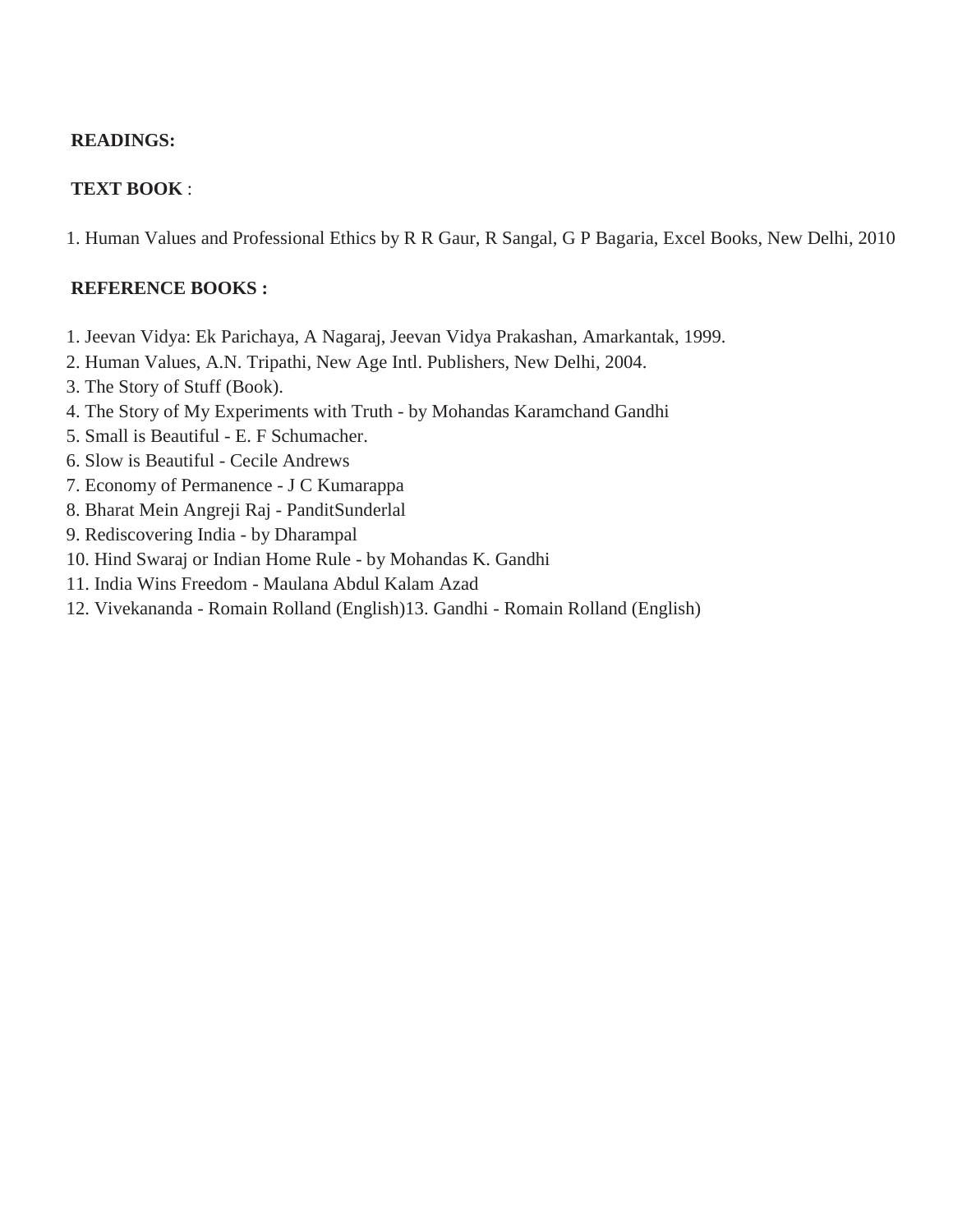## **EC1404 CIRCUITS DESIGN AND SIMULATION LABORATORY L T P C 0 0 4 2**

## **OBJECTIVES:**

- To gain hands on experience in designing electronic circuits
- To learn simulation software used in circuit design
- To learn the fundamental principles of amplifier circuits
- To differentiate feedback amplifiers and oscillators.
- To differentiate the operation of various multivibrators

## **DESIGN AND ANALYSIS OF THE FOLLOWING CIRCUITS**

- 1. Series and Shunt feedback amplifiers-Frequency response, Input and output impedance
- 2. RC Phase shift oscillator and Wien Bridge Oscillator
- 3. Hartley Oscillator and Colpitts Oscillator
- 4. Single Tuned Amplifier
- 5. RC Integrator and Differentiator circuits
- 6. Astable and Monostablemultivibrators
- 7. Clippers and Clampers

## **SIMULATION USING SPICE (Using Transistor):**

- 1. Ring Oscillator
- 2.Wein Bridge Oscillator
- 3. Double and Stagger tuned Amplifiers
- 4. BistableMultivibrator
- 5. Schmitt Trigger circuit with Predictable hysteresis
- 6. Analysis of power amplifier

## **TOTAL PERIODS: 60**

## **COURSE OUTCOMES:**

## **On completion of this laboratory course, the student should be able to:**

- Analyze various types of feedback amplifiers
- Design oscillators, tuned amplifiers, wave-shaping circuits and multivibrators
- Design and simulate feedback amplifiers, oscillators, tuned amplifiers, wave-shaping circuits and multivibrators using SPICE Tool.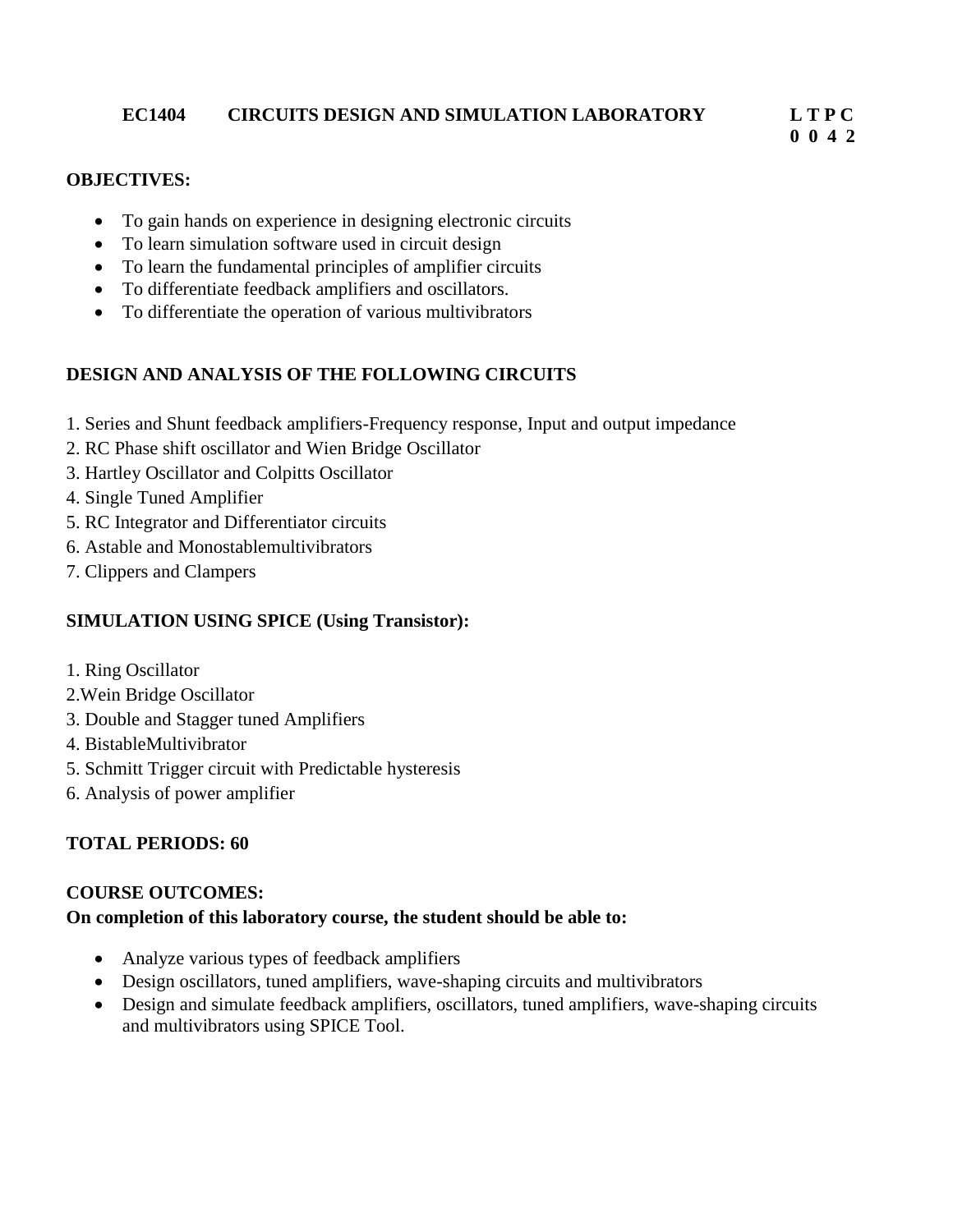## **EC1405 LINEAR INTEGRATED CIRCUITS LABORATORY L T P C**

 **0 0 4 2** 

## **OBJECTIVES:**

- To understand the basics of linear integrated circuits and available ICs
- To understand the characteristics of the operational amplifier.
- To apply operational amplifiers in linear and nonlinear applications.
- To acquire the basic knowledge of special function IC.
- To use SPICE software for circuit design

## **LIST OF EXPERIMENTS: DESIGN AND TESTING OF THE FOLLOWING CIRCUITS**

- 1. Inverting, Non inverting and differential amplifiers.
- 2. Integrator and Differentiator.
- 3. Instrumentation amplifier
- 4. Active low-pass, High-pass and band-pass filters.
- 5. Astable & Monostablemultivibrators using op-amp.
- 6. Schmitt Trigger using op-amp.
- 7. Phase shift and Wien bridge oscillators using op-amp.
- 8. Astable and monostable multivibrators using NE555 Timer.
- 9. PLL characteristics and its use as Frequency Multiplier, Clock synchronization
- 10. R-2R Ladder Type D- A Converter using Op-amp.
- 11. DC power supply using LM317 and LM723.

## **SIMULATION USING SPICE**

- 1. Active low-pass, High-pass and band-pass filters using Op-amp
- 2. Astable and Monostablemultivibrators using NE555 Timer.
- 3. A/ D converter
- 4 . Analog multiplier

## **TOTAL PERIODS: 60**

#### **COURSE OUTCOMES:**

#### **On completion of this laboratory course, the student should be able to:**

- 1. Design amplifiers, oscillators, D-A converters using operational amplifiers.
- 2. Design filters using op-amp and performs an experiment on frequency response.
- 3. Analyze the working of PLL and describe its application as a frequency multiplier.
- 4. Design DC power supply using ICs.
- 5. Analyze the performance of filters, multivibrators, A/D converter and analog multiplier using SPICE.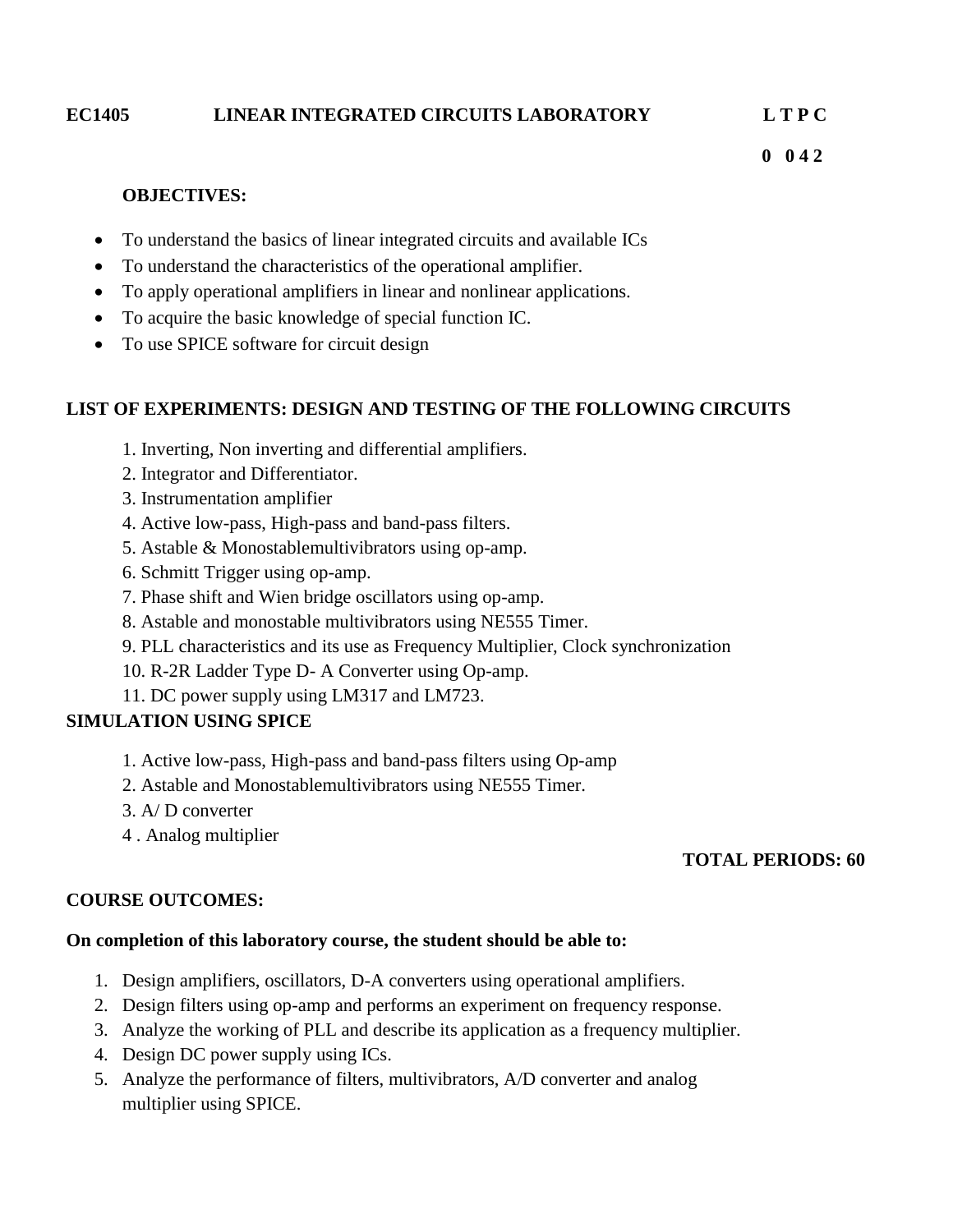# **EC1406 TECHNICAL SEMINAR/MINI PROJECT**

 **L T P C** 

 **0 0 2 2**

Mini Project : System design with PCB Prototyping

Technical Content Delivery

Paper Presentation

Review of recent trends in Multi-disciplinary fields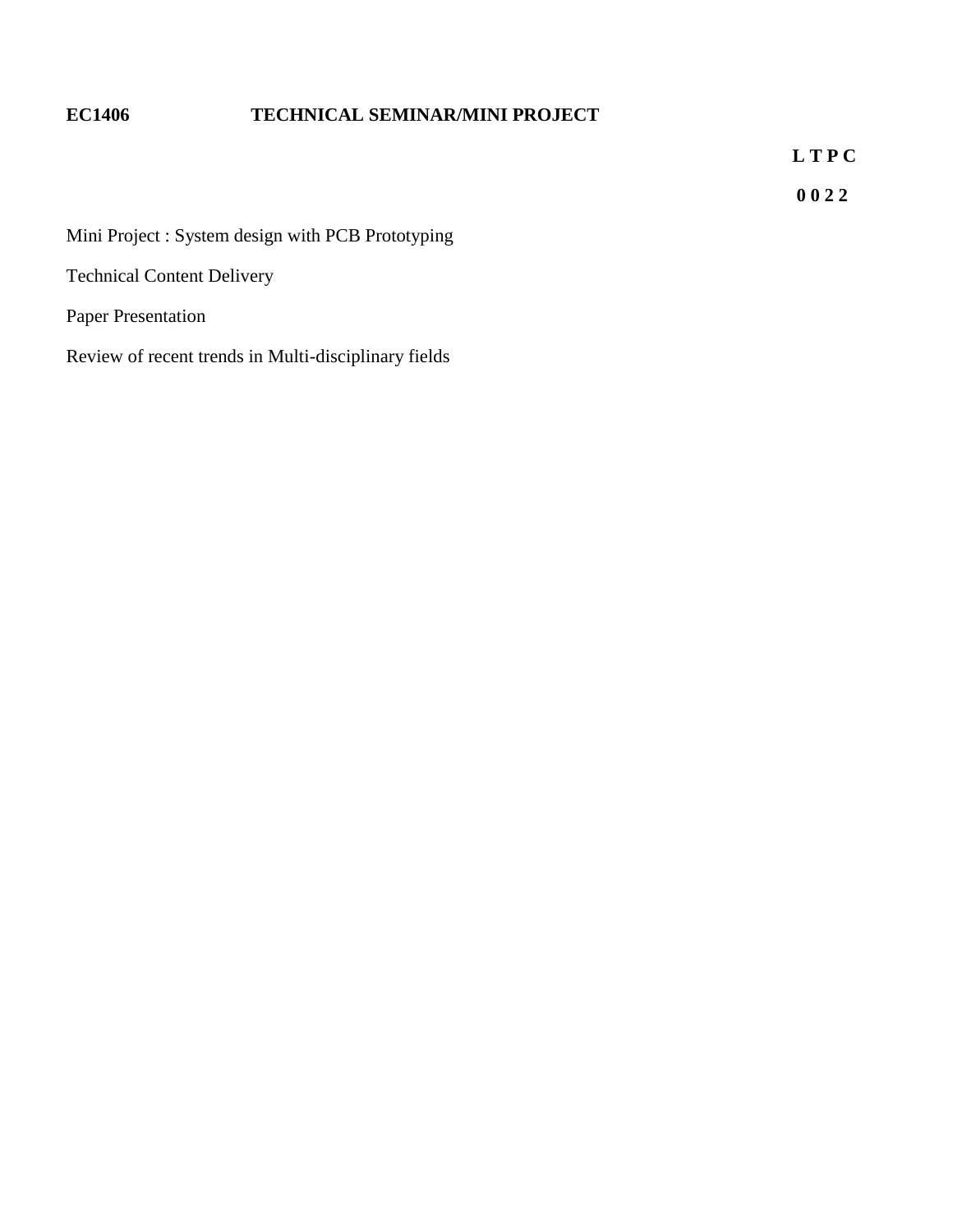#### **EC1501 COMMUNICATION SYSTEMS L T P C**

 **3 1 0 4**

#### **OBJECTIVES:**

- To introduce the concepts of various analog modulation schemes.
- To understand the Noise performance of Receivers.
- To understand the principles Audio transducers.
- To know the principles of sampling & quantization.
- To understand the various Digital Modulation schemes.
- To learn the various baseband transmission schemes & fundamentals of channel coding.

#### **UNIT I AMPLITUDE MODULATION 9**

Amplitude Modulation- DSBSC, DSBFC, SSB, VSB - Modulation index, Spectra, Power relations and Bandwidth – AM Generation – Square law and Switching modulator, DSBSC Generation – Balanced and Ring Modulator, SSB Generation – Filter, Phase Shift and Third Methods, VSB Generation – Filter Method,–comparison of different AM techniques, Super heterodyne Receiver, Noise performance of AM receiver using envelope detection.

#### **UNIT II ANGLE MODULATION 9**

Phase and frequency modulation, Narrow Band and Wide band FM – Modulation index, Spectra, Power relations and Transmission Bandwidth - FM modulation –Direct and Indirect methods, FM Demodulation – FM to AM conversion, FM Discriminator - PLL as FM Demodulator. Pre- emphasis and de- emphasis for FM. FM receiver model. Noise performance of FM receiver.

#### **UNIT III AUDIO ENGINEERING 9**

Microphones-Introduction-Carbon Microphones-Crystal and Ceramic Microphones-Dynamic Microphones- Capacitor Microphones-Capacitor Radio-Frequency, Frequency-Modulated Microphones-wireless microphones –Loudspeakers-Introduction-Components- Electrodynamic Transducers-Diaphragm Types-Electrostatic transducers.

Sampling – Aliasing- Signal Reconstruction-Quantization - Uniform & non-uniform Quantization quantization noise – PCM-Delta Modulation.

#### **UNIT IV DIGITAL MODULATION SCHEME 9**

Geometric Representation of signals – Types of Digital Modulation schemes, Generation, detection, PSD & BER of Coherent BPSK, QPSK - QAM – GMSK , M array schemes.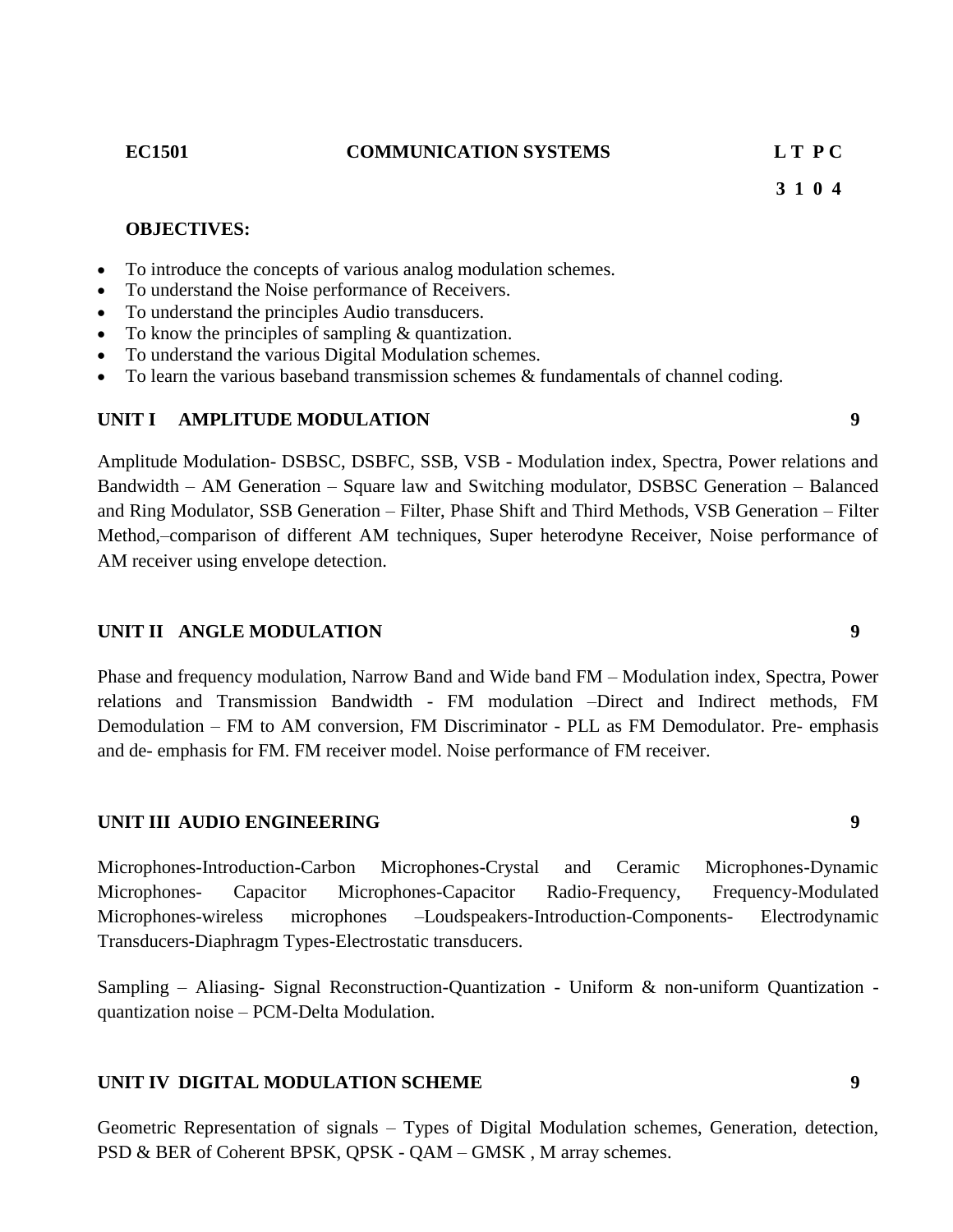#### **UNIT V BASEBAND TRANSMISSION & RECEPTION 9**

Properties of Line codes- Line code presentation of Unipolar / Polar RZ & NRZ – Bipolar NRZ &RZ.– Manchester , Linear block codes –Hamming codes - Convolutional codes. ISI – Nyquist criterion for distortion less transmission – Pulse shaping – Correlative coding - Eye pattern – Receiving Filters-Matched Filter, Correlation receiver, Adaptive Equalization

#### **TOTAL: 60 PERIODS**

#### **COURSE OUTCOMES:**

#### **At the end of the course, the student should be able to:**

- 1. Develop AM communication systems.
- 2. Describe the FM communication systems and analyze the noise performance.
- 3. Gain knowledge about Electroacoustic Devices and Understand sampling and quantization.
- 4. Understand the various Digital Modulation schemes.
- 5. Design and implement base band transmission schemes.

#### **TEXT BOOK:**

- 1. S. Haykin, ― Communication Systems, John Wiley, 2005 (Unit I –V)
- 2. Glen Ballou Electroacoustic Devices: Microphones and Loudspeakers, Focal Press, Elsevier, 2009 (Unit-III)

- 1. B. Skla**r**, ―Digital Communication Fundamentals and Applications, 2nd Edition, Pearson Education, 2009
- 2. B.P.Lathi, ―Modern Digital and Analog Communication Systems‖ 3rd Edition, Oxford University Press 2007.
- 3. H P Hsu, Schaum Outline Series ―Analog and Digital Communications‖, TMH 2006
- 4. J.G Proakis, ―Digital Communication‖, 4th Edition, Tata Mc Graw Hill Company, 2001.
- 5. Glen M. Ballou Handbook for Sound Engineers, Fourth Edition, Focal Press, Elsevier, 2008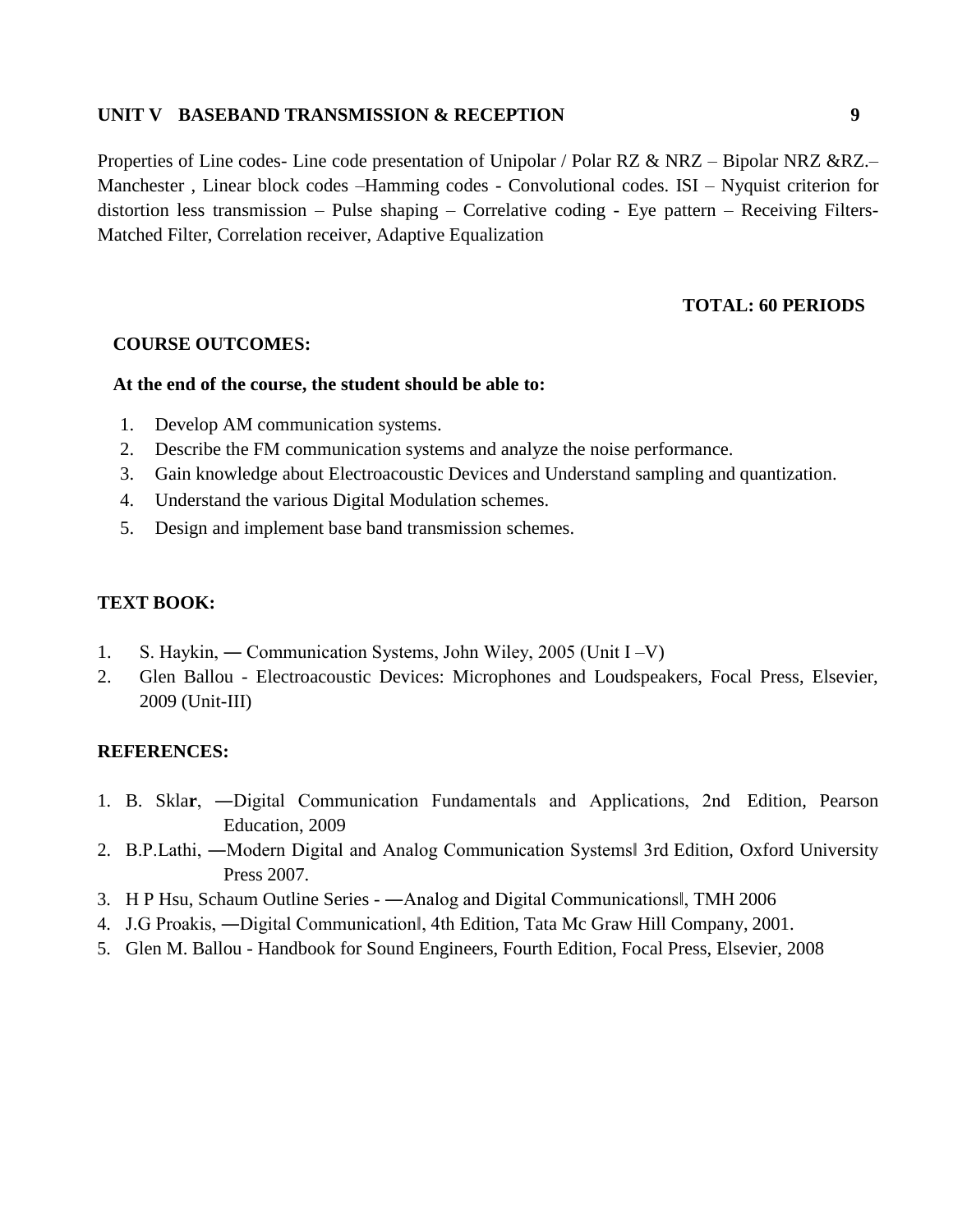### **EC1502 DISCRETE-TIME SIGNAL PROCESSING L T P C**

#### **OBJECTIVES:**

- To learn discrete Fourier transform, properties of DFT and its application to linear filtering
- To understand the characteristics of digital filters, design digital IIR and FIR filters and apply these filters to filter undesirable signals in various frequency bands
- To understand the effects of finite precision representation on digital filters
- To understand the fundamental concepts of multi rate signal processing and applications of digital signal processing

#### **UNIT I DISCRETE FOURIER TRANSFORM 12**

Review of signals and systems, Basic block diagram of a DSP System, Discrete Fourier transform (DFT) - DFT from DTFT, properties of DFT - periodicity, symmetry, circular convolution. Linear filtering - Filtering long data sequences - overlap save and overlap add method. Fast computation of DFT - Radix-2 Decimationin-time (DIT) Fast Fourier transform (FFT), Decimation-in-frequency (DIF) Fast Fourier transform (FFT).

#### **UNIT II INFINITE IMPULSE RESPONSE FILTERS 12**

Characteristics of commonly used analog filters - Butterworth filters, Chebyshev filters. Design of IIR filters from analog filters (LPF, HPF, BPF, BRF) - Approximation of derivatives, Impulse invariance method, Bilinear transformation. Frequency transformation in the analog domain. Structure of IIR filter - direct form I, direct form II, Cascade, parallel realizations.

### **UNIT III FINITE IMPULSE RESPONSE FILTERS 12**

Design of FIR filters - symmetric and Anti-symmetric FIR filters - design of linear phase FIR filters using Fourier series method - FIR filter design using windows (Rectangular, Hamming and Hanning window), Frequency sampling method. FIR filter structures - linear phase structure, direct form realizations

#### **UNIT IV FINITE WORD LENGTH EFFECTS 12**

Fixed point and floating point number representation - ADC - quantization - truncation and rounding quantization noise - input / output quantization - coefficient quantization error - product quantization error overflow error - limit cycle oscillations due to product quantization and summation - scaling to prevent overflow.

#### **UNIT V MULTIRATE SIGNAL PROCESSING AND APPLICATIONS 12**

Sampling rate conversion – Interpolation, Decimation, Multistage implementation of Interpolation and Decimation -Applications of DSP- Voice processing: Analysis & Synthesis of Speech system, Sub-band coding, Musical Sound processing: Echo and Reverberation.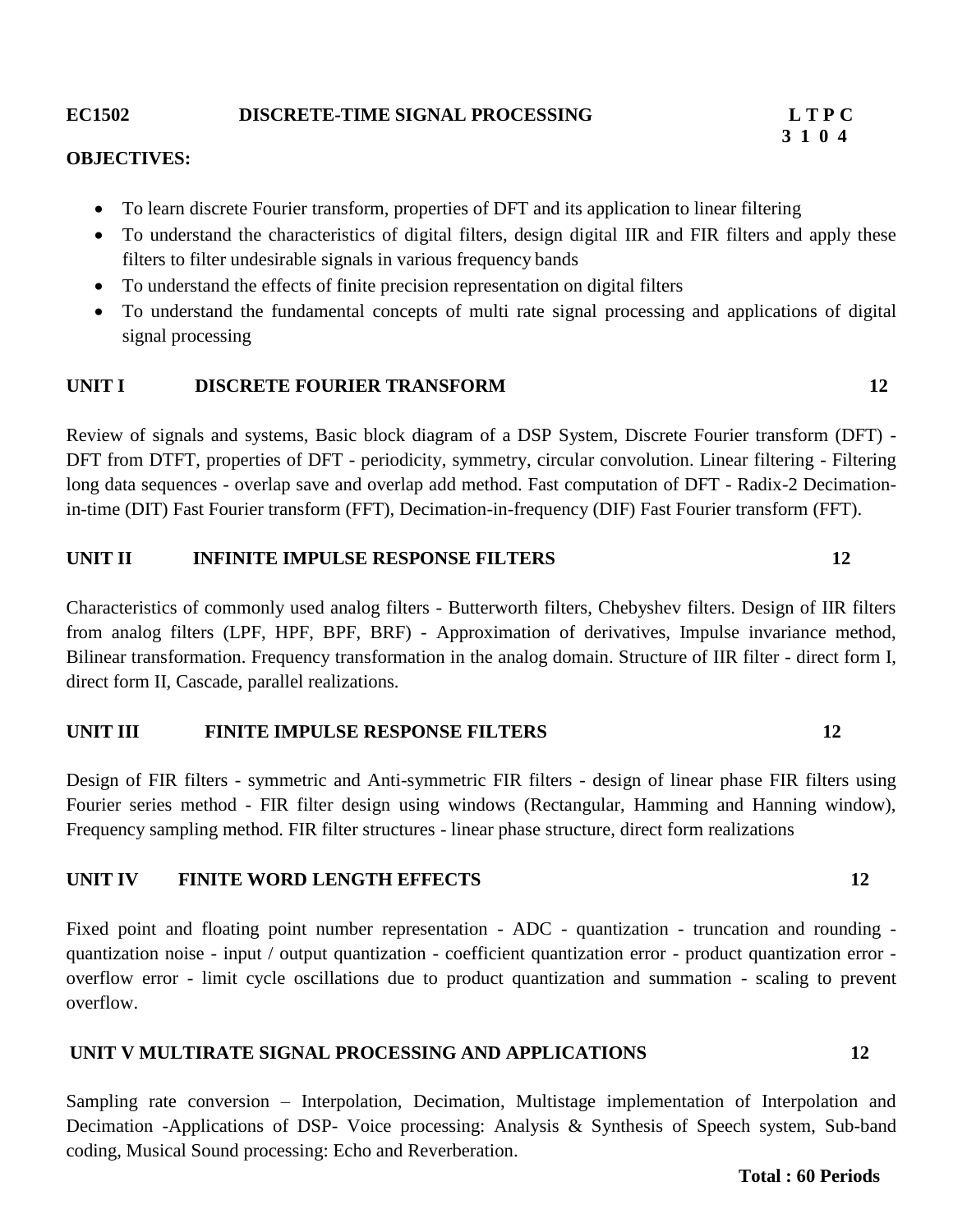## **COURSE OUTCOMES:**

## **At the end of the course, the student should be able to**

- 1. Apply DFT for the analysis of digital signals and systems
- 2. Design IIR and FIR filters
- 3. Characterize the effects of finite precision representation on digital filters
- 4. Design multirate filters and Apply digital signal processing systems in various applications

## **TEXT BOOK:**

John G. Proakis & Dimitris G.Manolakis, ―Digital Signal Processing – Principles, Algorithms & Applications‖, Fourth Edition, Pearson Education / Prentice Hall, 2007. (UNIT I – V)

## **REFERENCES:**

S.Salivahanan, A.Vallavaraj & C.Gnanapriya, - Digital Signal Processing ,Tata McGraw-Hill Publication,2008

Sanjit K. Mitra, ―Digital Signal Processing – A Computer Based Approach‖, Tata Mc Graw Hill, 2007.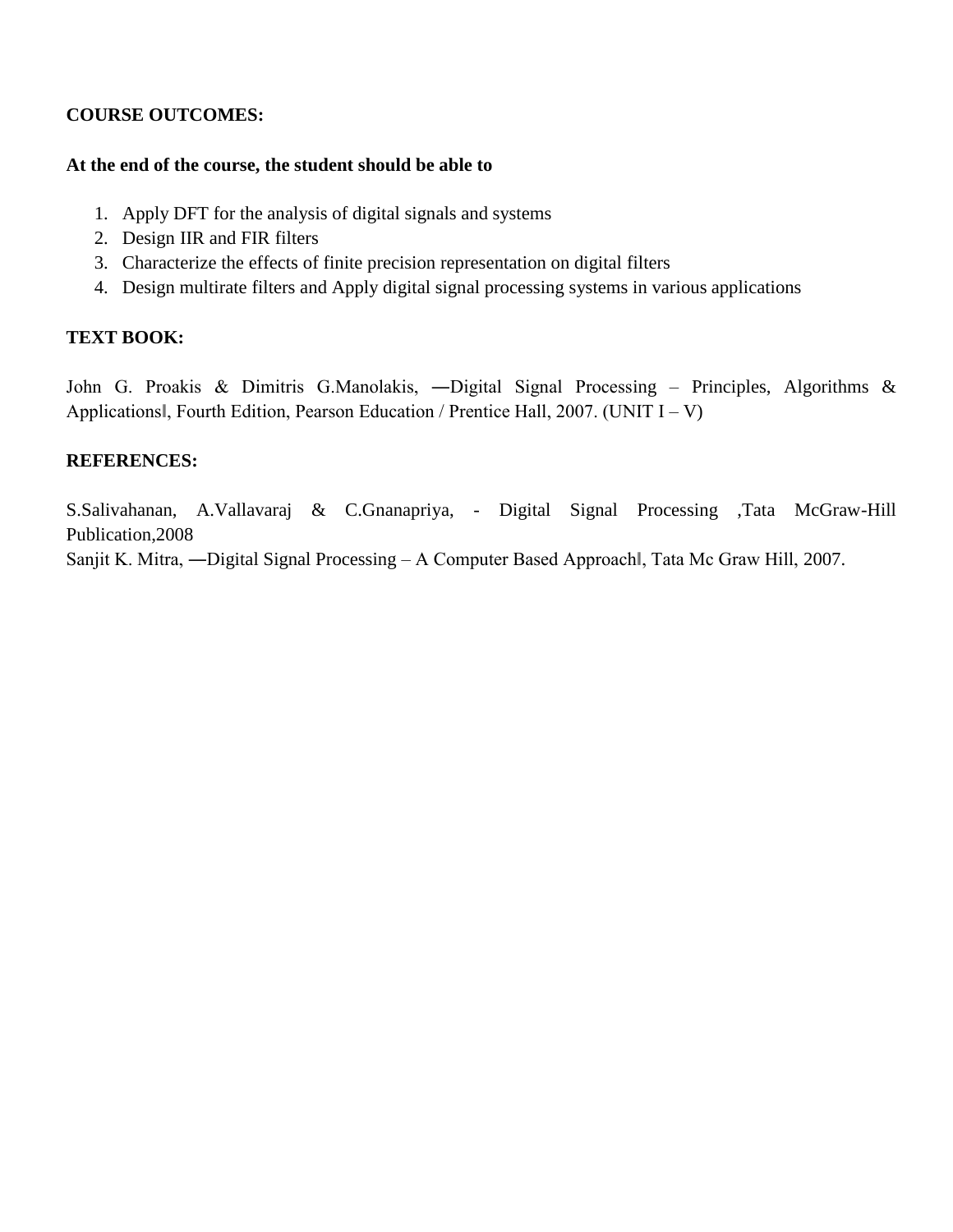#### **EC1503 MICROPROCESSOR AND MICROCONTROLLER L T P C**

#### **OBJECTIVES:**

- To study the architecture of 8086 and 8051
- To study the addressing modes and instruction set of 8086 and 8051
- To introduce the need and use of interrupt structure in 8086 and 8051.
- To develop skill in simple program writing for 8086 and 8051 applications.
- To introduce commonly used peripheral / interfacing ICs.

#### **UNIT I THE 8086 MICROPROCESSOR 9**

Evolution of Microprocessors , Harvard and Von- Neumann architecture, RISC & CISC architectures, Introduction to 8086 – Microprocessor architecture – Addressing modes - Instruction set and assembler directives – Assembly language programming –- Byte and String Manipulation.-Stacks - Interrupts and interrupt service routines – Modular programming using Macros and Procedures.

#### **UNIT II 8086 SYSTEM BUS STRUCTURE 9**

8086 signals – Basic configurations – System bus timing –System design using 8086 – I/O programming – Introduction to Multiprogramming – System Bus Structure –Multiprocessor configurations – Coprocessor, Closely coupled and loosely Coupled configurations

#### **UNIT III I/O INTERFACING 9**

Memory Interfacing and I/O interfacing - Parallel communication interface – Serial communication interface – D/A and A/D Interface - Timer – Keyboard /display controller – Interrupt controller – DMA controller – Programming and applications Case studies: Traffic Light control, LED display , LCD display, Keyboard display interface and Alarm Controller.

#### **UNIT IV MICROCONTROLLER 9**

Architecture of 8051 – Special Function Registers(SFRs) - I/O Pins Ports and Circuits - Instruction set - Addressing modes - Assembly language programming- Introduction to PIC Microcontroller.

#### **UNIT V INTERFACING MICROCONTROLLER 9**

Programming 8051 Timers - Serial Port Programming - Interrupts Programming – LCD & Keyboard Interfacing - ADC, DAC & Sensor Interfacing - External Memory Interface- Stepper Motor and Waveform generation.

# **3 0 0 3**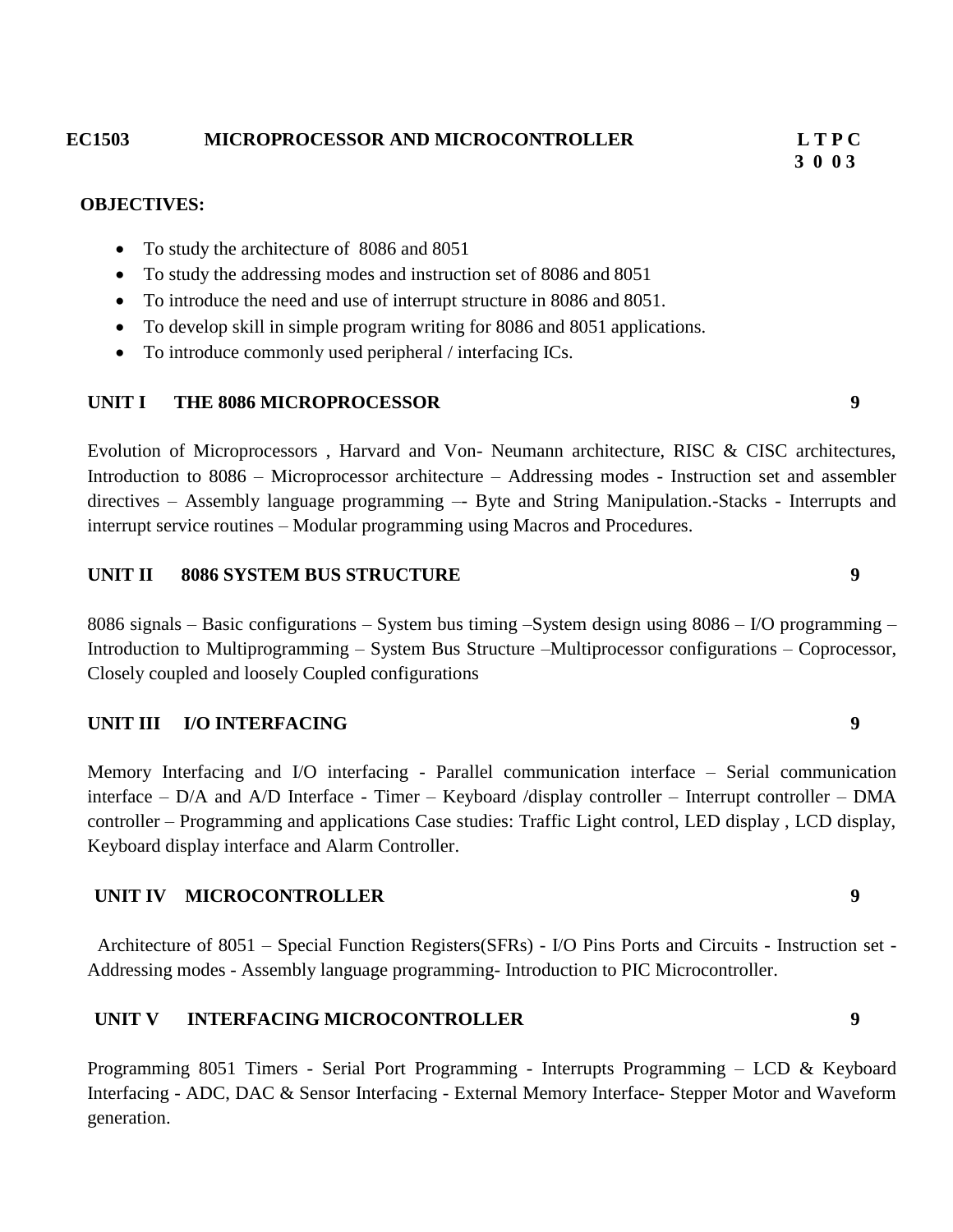## **COURSE OUTCOMES:**

#### **At the end of the course, the students should be able to:**

- 1. Understand and execute programs based on 8086 microprocessor.
- 2. Design Memory Interfacing circuits.
- 3. Design and interface I/O circuits.
- **4.** Design and implement 8051 microcontroller based systems**.**

## **TEXT BOOKS:**

- 1. Yu-Cheng Liu, Glenn A.Gibson, ―Microcomputer Systems: The 8086 / 8088 Family Architecture, Programming and Design‖, Second Edition, Prentice Hall of India, 2007. (UNIT I-III)
- 2. Mohamed Ali Mazidi, Janice Gillispie Mazidi, Rolin McKinlay, ―The 8051 Microcontroller and Embedded Systems: Using Assembly and C‖, Second Edition, Pearson education, 2011. (UNIT IV-V)

- 1. Doughlas V.Hall,―Microprocessors and Interfacing, Programming and Hardware‖,TMH,2012
- 2. A.K.Ray,K.M.Bhurchandi, "Advanced Microprocessors and Peripherals" 3rd edition, Tata McGrawHill, 2012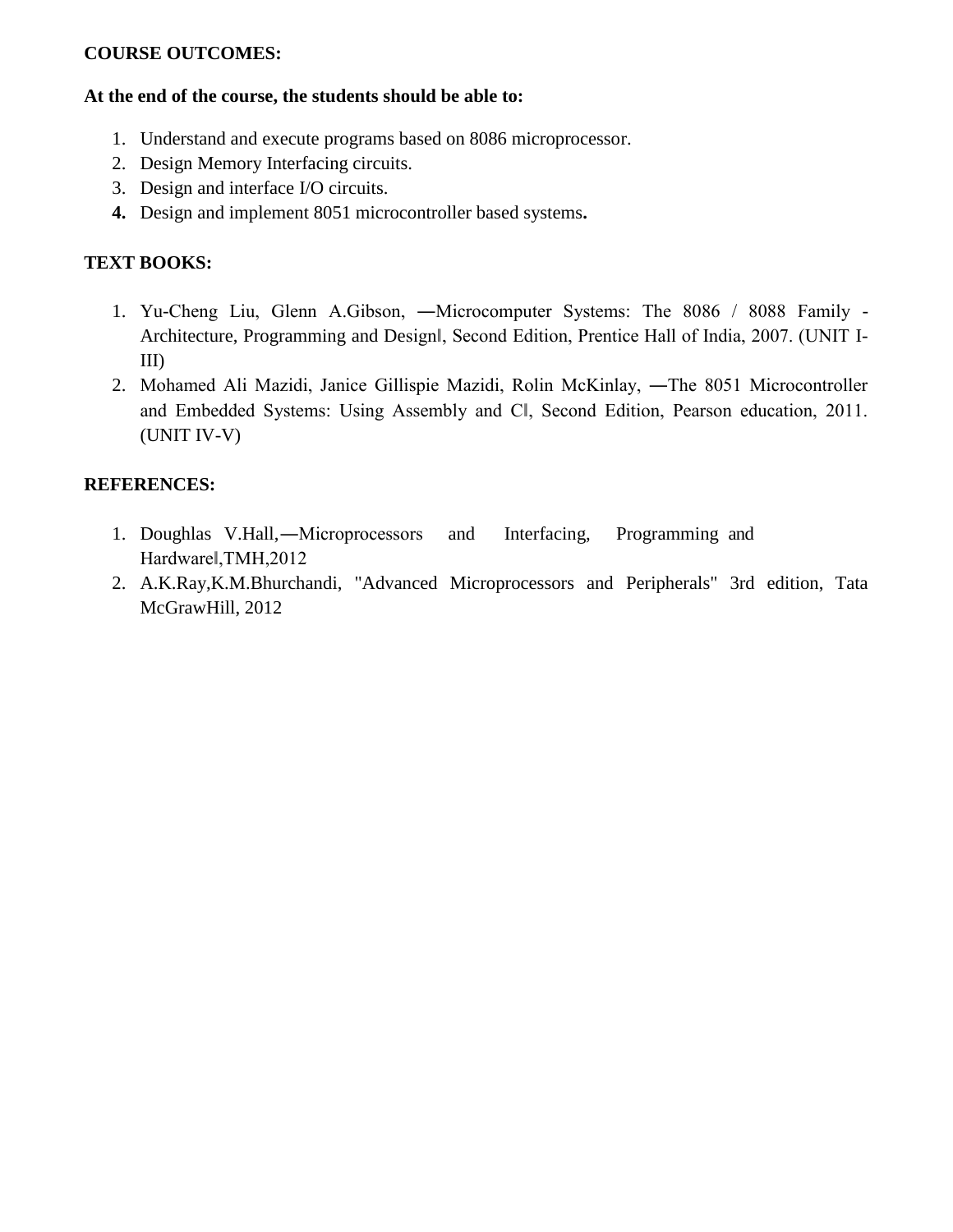#### **EC1504 WAVEGUIDES AND ANTENNA THEORY L T P C**

#### **OBJECTIVES:**

- To introduce the various types of transmission lines and its characteristics.
- To impart technical knowledge in impedance matching.
- To enhance the student knowledge in the area of waveguide components.
- To enhance the student knowledge in the area of various antennas.
- To enable the student to understand the basic principles in antenna array.

## **UNIT-I TRANSMISSION LINE THEORY 9**

General theory of Transmission lines - transmission line equation - general solution - distortion-less line-Campbell"s equation-Input and transfer impedance - Open and short circuited lines-- reflection factor and reflection loss -Standing Waves, Nodes, Standing Wave Ratio.

### **UNIT-II IMPEDANCE MATCHING AND GUIDED WAVES 9**

Impedance matching: Quarter wave transformer - Impedance matching by stubs - Single stub and double stub matching - TM and TE waves in rectangular waveguides.

## **UNIT-III WAVEGUIDE COMPONENTS 9**

Introduction to S-Parameters-Properties- Directional Coupler- Power Divider- Waveguide Teesattenuator- resonator – isolator- Circulator- Hybrid Ring.

#### **UNIT IV RADIATION MECHANISMS AND DESIGN ASPECTS 9**

Physical concept of radiation- Near- and far-field regions- Antenna Pattern Characteristics-Introduction to Antenna Parameters- Half wave dipole- Parabolic Reflector- Cassegrain Feed - Rectangular patch Microstrip antenna and Log periodic antenna.

#### **UNIT V ANTENNA ARRAYS 9**

Two-element array - N element linear array - Pattern multiplication- Broadside and End fire array - Binomial array- Smart antenna.

#### **TEXTBOOKS:**

- 1. John D Ryder, "Networks, lines and fields", 2nd Edition, Prentice Hall India, 2015.
- 2. Samuel Y. Liao,"Microwave Devices and Circuits" Prentice Hall,1990
- 3. John D Krauss, Ronald J Marhefka and Ahmad S. Khan, "Antennas and Wave Propagation: Fourth Edition, Tata McGraw-Hill, 2006.
- 4. Constantine A.Balanis, "Antenna Theory Analysis and Design", Third edition, John Wiley India Pvt Ltd., 2005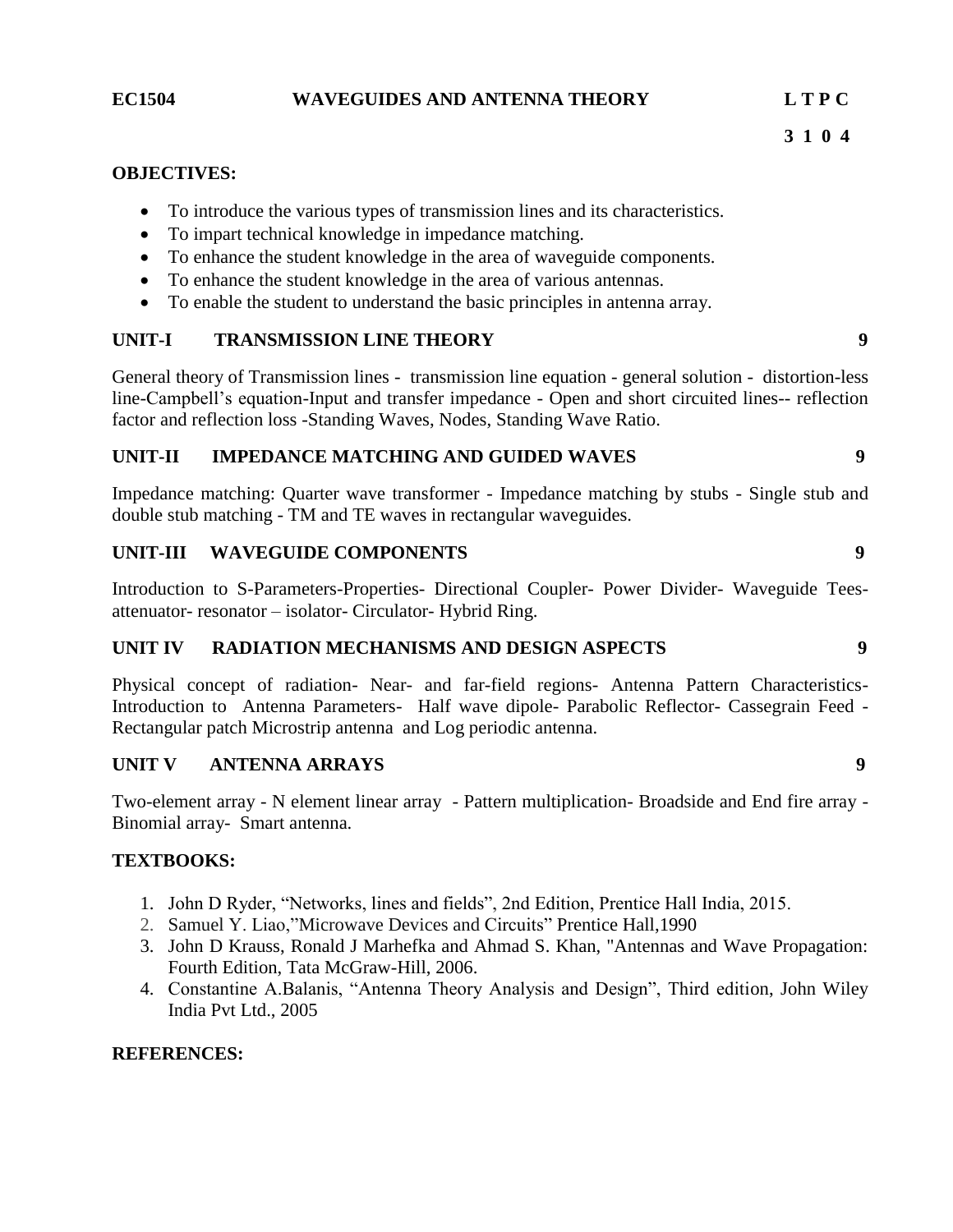- 1. E.C.Jordan and K.G. Balmain, ―Electromagnetic Waves and Radiating Systems Prentice Hall of India, 2006.
- 2. Reinhold Ludwig and Powel Bretchko," RF Circuit Design Theory and Applications", Pearson Education Asia, First Edition,2001.
- 3. David M. Pozar, "Microwave Engineering", Fourth Edition, Wiley India, 2012.
- 4. Annapurna Das, [Sisir K. Das,](https://www.google.co.in/search?tbo=p&tbm=bks&q=inauthor:%22Sisir+K.+Das%22) "Microwave Engineering", Tata McGraw-Hill Education, 2000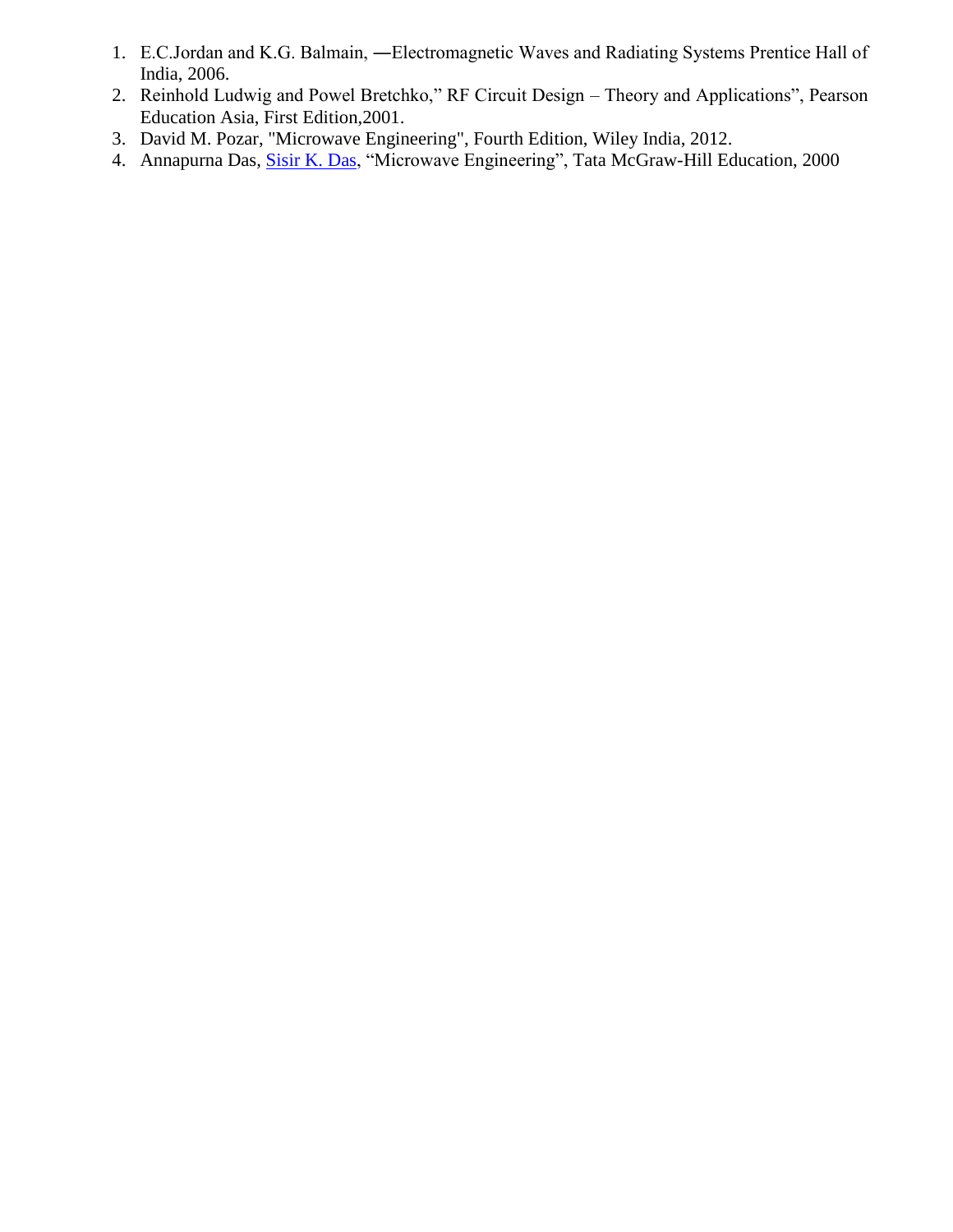- To gain knowledge about the various physiological parameters both electrical and nonelectrical and the methods of recording and also the method of transmitting these parameters
- To study about the various assist devices used in the hospitals
- To gain knowledge about equipment used for physical medicine and the various recently developed diagnostic and therapeutic techniques.

## **UNIT I ELECTRO-PHYSIOLOGY AND BIO-POTENTIAL RECORDING 9**

Sources of bio medical signals, Bio-potentials, Biopotential electrodes, biological amplifiers, ECG, EEG, EMG, PCG, typical waveforms and signal characteristics

## **UNIT II BIO-CHEMICAL AND NON ELECTRICAL PARAMETER MEASUREMENT 9**

pH, PO2, PCO2, Colorimeter, Blood flow meter, Cardiac output,respiratory, blood pressure, temperature and pulse measurement, Blood Cell Counters.

#### **UNIT ASSIST DEVICES 9**

Cardiac pacemakers, DC Defibrillator, Dialyser, Ventilators, Magnetic Resonance Imaging Systems, Ultrasonic Imaging Systems.

#### **UNIT IV PHYSICAL MEDICINE AND BIOTELEMETRY 9**

Diathermies- Shortwave, ultrasonic and microwave type and their applications, Surgical Diathermy, Biotelemetry.

#### **UNIT V RECENT TRENDS IN MEDICAL INSTRUMENTATION 9**

Telemedicine, Insulin Pumps, Radio pill, Endomicroscopy, Brain machine interface, Lab on a chip.

#### **TOTAL:45 PERIODS**

#### **COURSE OUTCOMES:**

On successful completion of this course, the student should be able to:

- 1. Know the human body electro- physiological parameters and recording of bio-potentials
- 2. Comprehend the non-electrical physiological parameters and their measurement body temperature, blood pressure, pulse, blood cell count, blood flow meter etc.
- 3. Interpret the various assist devices used in the hospitals viz. pacemakers, defibrillators, dialyzers and ventilators.
- 4. Comprehend physical medicine methods eg. ultrasonic, shortwave, microwave surgical diathermies , and bio-telemetry principles and methods.
- 5. Know about recent trends in medical instrumentation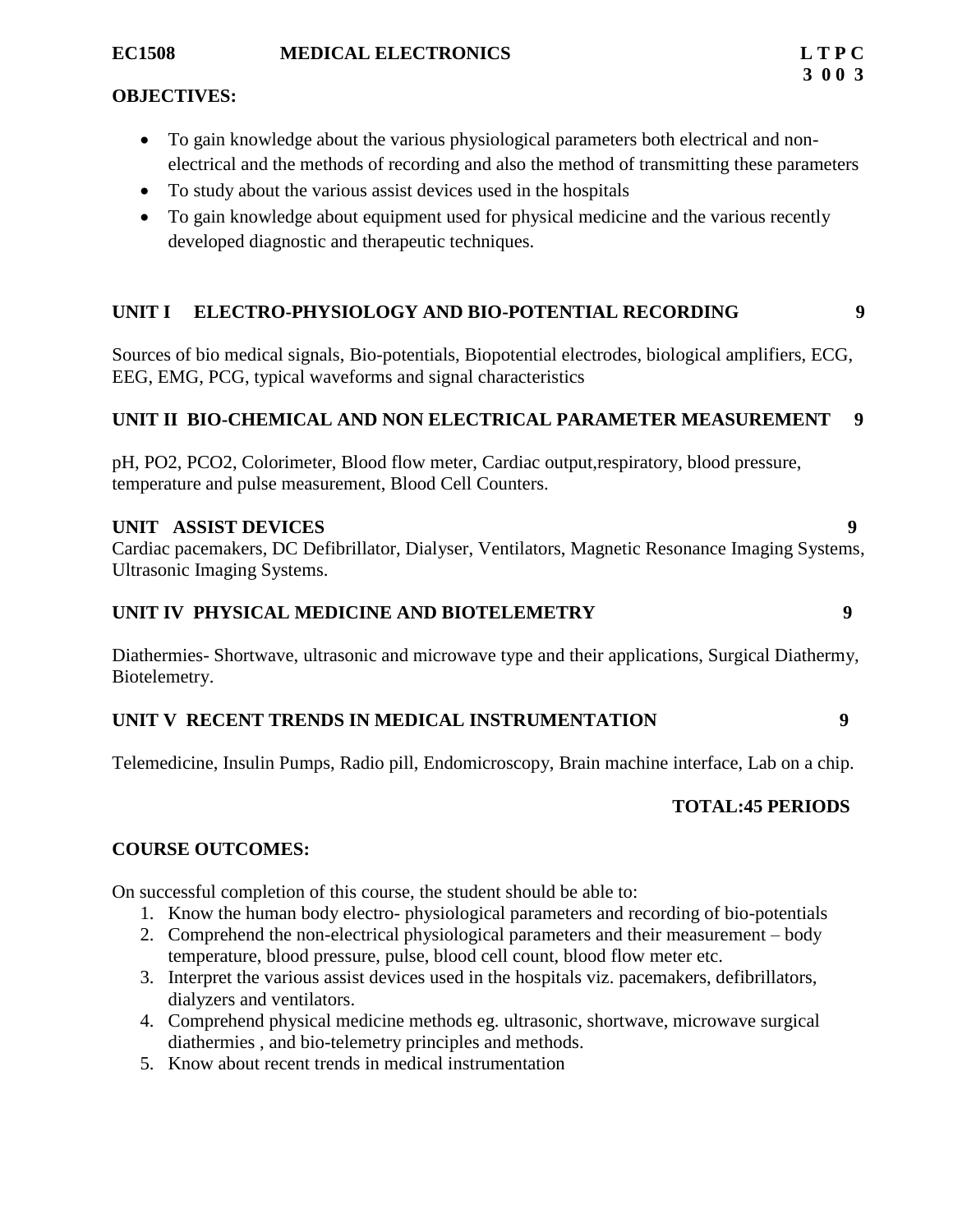## **TEXT BOOK:**

1. Leslie Cromwell, ―Biomedical Instrumentation and Measurement‖, Prentice Hall of India, New Delhi, 2007. (UNIT  $I - V$ )

- 1. Khandpur, R.S., ―Handbook of Biomedical Instrumentation‖, TATA Mc Graw-Hill, New Delhi, 2003.
- 2. John G.Webster, ―Medical Instrumentation Application and Design‖, 3rd Edition, Wiley India 90 Edition, 2007
- 3. Joseph J.Carr and John M.Brown, ―Introduction to Biomedical Equipment Technology‖, John Wiley and Sons, New York, 2004.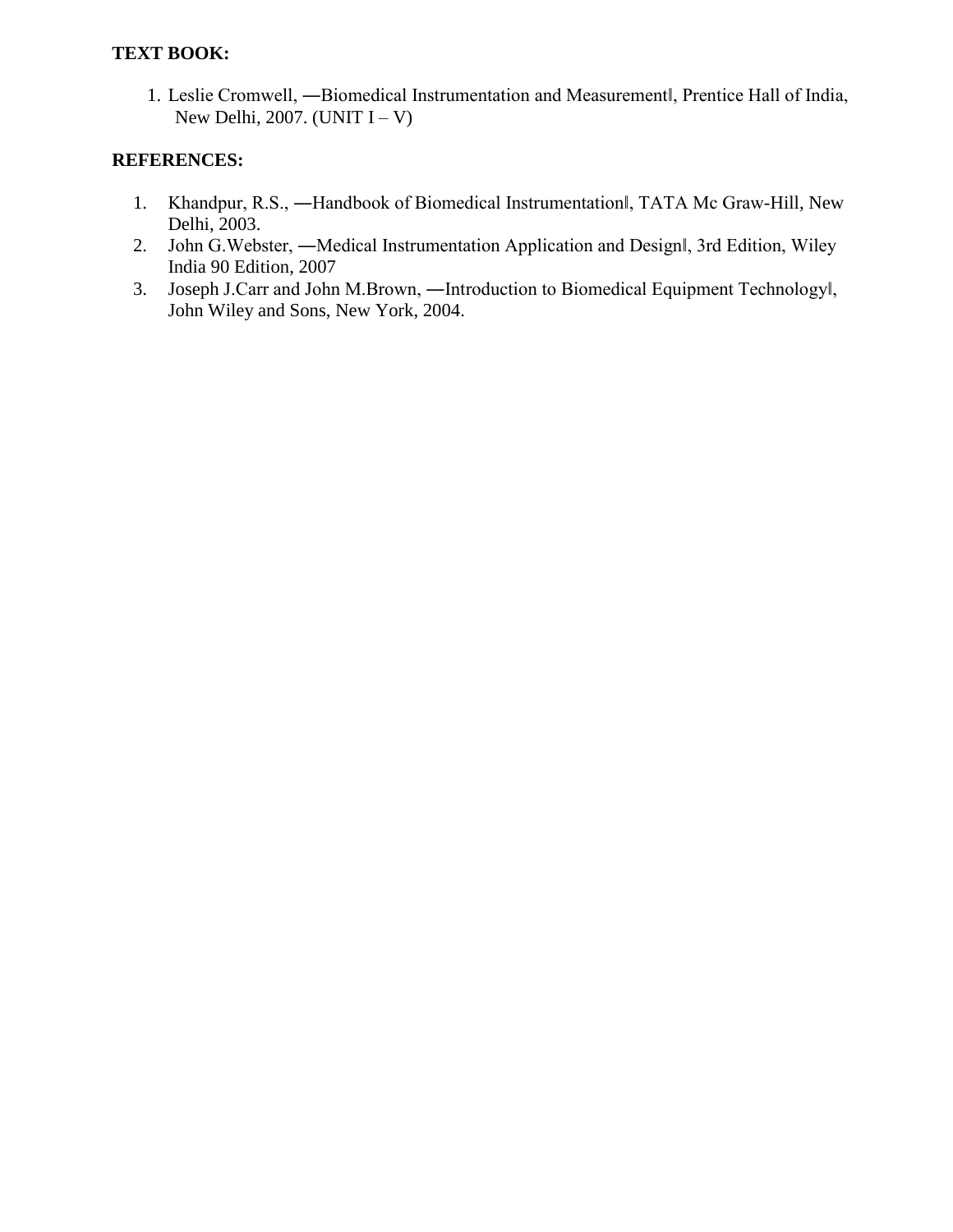- To introduce methods to analyze and design synchronous and asynchronous sequential circuits.
- To introduce the architectures of programmable devices.
- To introduce design and implementation of digital circuits using programming tools.

## **UNIT I SEQUENTIAL CIRCUIT DESIGN 9**

Analysis of clocked synchronous sequential circuits and modeling- State diagram, state table, state table assignment and reduction-Design of synchronous sequential circuits design of iterative circuits-ASM chart and realization using ASM

#### **UNIT II ASYNCHRONOUS SEQUENTIAL CIRCUIT DESIGN 9**

Analysis of asynchronous sequential circuit – flow table reduction-races-state assignmenttransition table and problems in transition table- design of asynchronous sequential circuit-Static, dynamic and essential hazards – data synchronizers – mixed operating mode asynchronous circuits – designing vending machine controller

#### **UNIT III FAULT DIAGNOSIS AND TESTABILITY ALGORITHMS 9**

Fault table method-path sensitization method – Boolean difference method-D algorithm - Tolerance techniques – The compact algorithm – Fault in PLA – Test generation-DFT schemes – Built in self-test.

#### **UNIT IV SYNCHRONOUS DESIGN USING PROGRAMMABLE DEVICES 9**

Programming logic device families – Designing a synchronous sequential circuit using PLA/PAL – Realization of finite state machine using PLD – FPGA – Xilinx FPGA-Xilinx 4000

#### **UNIT V SYSTEM DESIGN USING VERILOG 9**

Hardware Modelling with Verilog HDL – Logic System, Data Types and Operators For Modelling in Verilog HDL - Behavioural Descriptions in Verilog HDL – HDL Based Synthesis – Synthesis of Finite State Machines– structural modeling – compilation and simulation of Verilog code –Test bench - Realization of combinational and sequential circuits using Verilog – Registers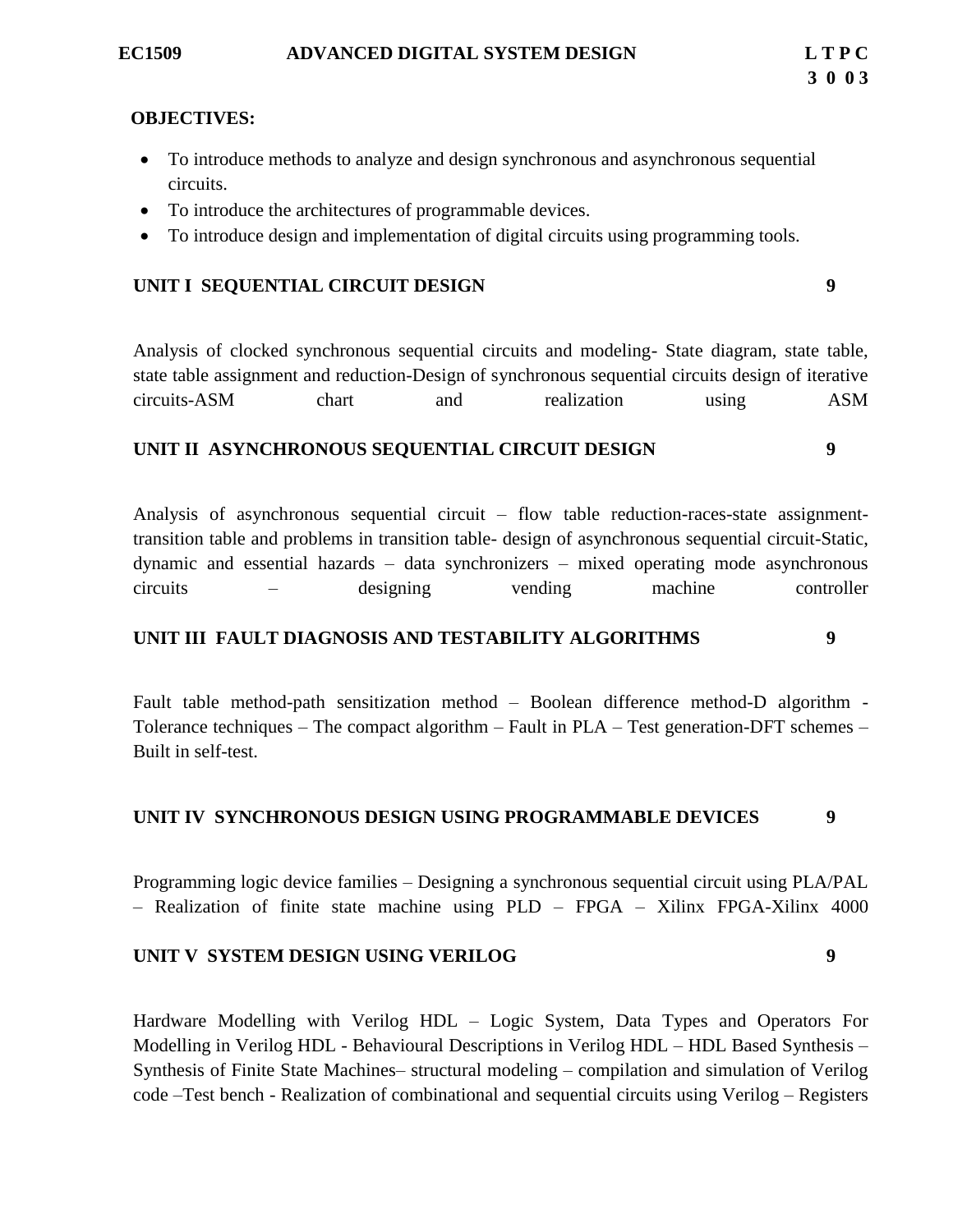– counters – sequential machine – serial adder – Multiplier- Divider – Design of simple microprocessor.

## **TOTAL : 45 PERIODS**

## **COURSE OUTCOMES:**

## **At the end of the course, the student should be able to:**

- Analyze and design sequential digital circuit
- Identify the requirements and specifications of the system required for a given application
- Design and use programming tools for implementing digital circuits of industry standards

## **TEXT BOOKS:**

- 1. Charles H.Roth Jr "Fundamentals of Logic Design" Thomson Learning 2004
- 2. M.D.Ciletti , Modeling, Synthesis and Rapid Prototyping with the Verilog HDL, Prentice Hall, 1999.

- 1. M.G.Arnold, Verilog Digital Computer Design, Prentice Hall (PTR), 1999.
- 2. Nripendra N Biswas "Logic Design Theory" Prentice Hall of India,2001
- 3. Parag K.Lala "Digital system Design using PLD" B S Publications,2003
- 4. Parag K.Lala "Fault Tolerant and Fault Testable Hardware Design" B S Publications,2002
- 5. S.Palnitkar , Verilog HDL A Guide to Digital Design and Synthesis, Pearson , 2003.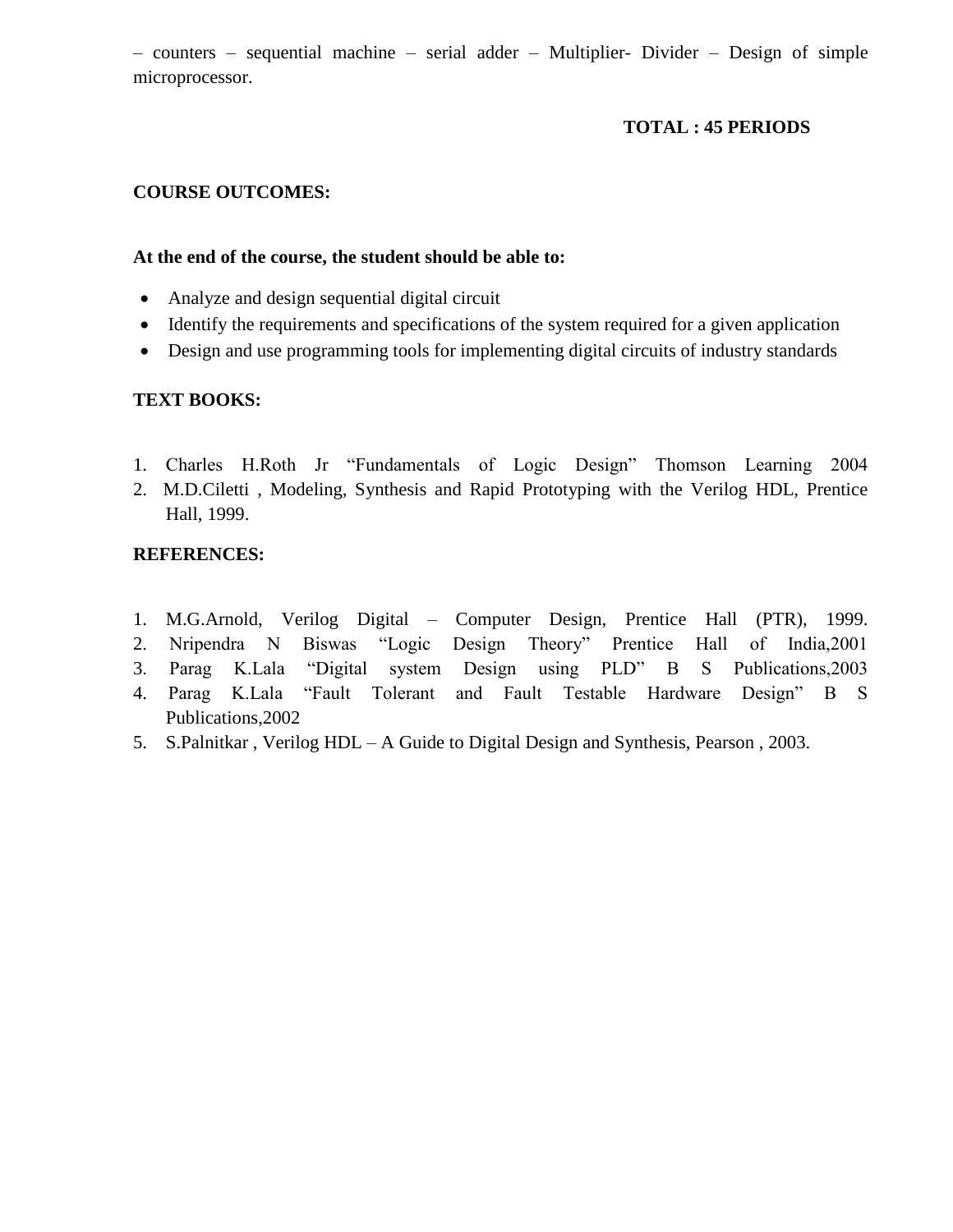## **EC1510 COMPUTER ARCHITECTURE AND ORGANIZATION L T P C**

## **OBJECTIVES:**

- To make students understand the basic structure and operation of digital computer
- To familiarize with implementation of fixed point and floating-point arithmetic operations
- To study the design of data path unit and control unit for processor
- To understand the concept of various memories and interfacing
- To introduce the parallel processing technique

## **UNIT I COMPUTER ORGANIZATION & INSTRUCTIONS 9**

Basics of a computer system: Evolution, Ideas, Technology, Performance, Power wall, Uniprocessors to Multiprocessors. Addressing and addressing modes. Instructions: Operations and Operands, Representing instructions, Logical operations, control operations.

## **UNIT II** ARITHMETIC 9

Fixed point Addition, Subtraction, Multiplication and Division. Floating Point arithmetic, High performance arithmetic, Sub word parallelism

## **UNIT III** THE PROCESSOR 9

Introduction, Logic Design Conventions, Building a Data path - A Simple Implementation scheme - An Overview of Pipelining - Pipelined Data path and Control. Data Hazards: Forwarding versus Stalling, Control Hazards, Exceptions, Parallelism via Instructions.

## **UNIT IV MEMORY AND I/O ORGANIZATION 9**

Memory hierarchy, Memory Chip Organization, Cache memory, Virtual memory, Bus Architectures, Communication Methodologies, Mass storage Devices.

## **UNIT V ADVANCED COMPUTER ARCHITECTURE 9**

Parallel processing architectures and challenges, Hardware multithreading, Multicore and shared memory multiprocessors, Introduction to Graphics Processing Units, Clusters and Warehouse scale computers

#### **TOTAL:45 PERIODS**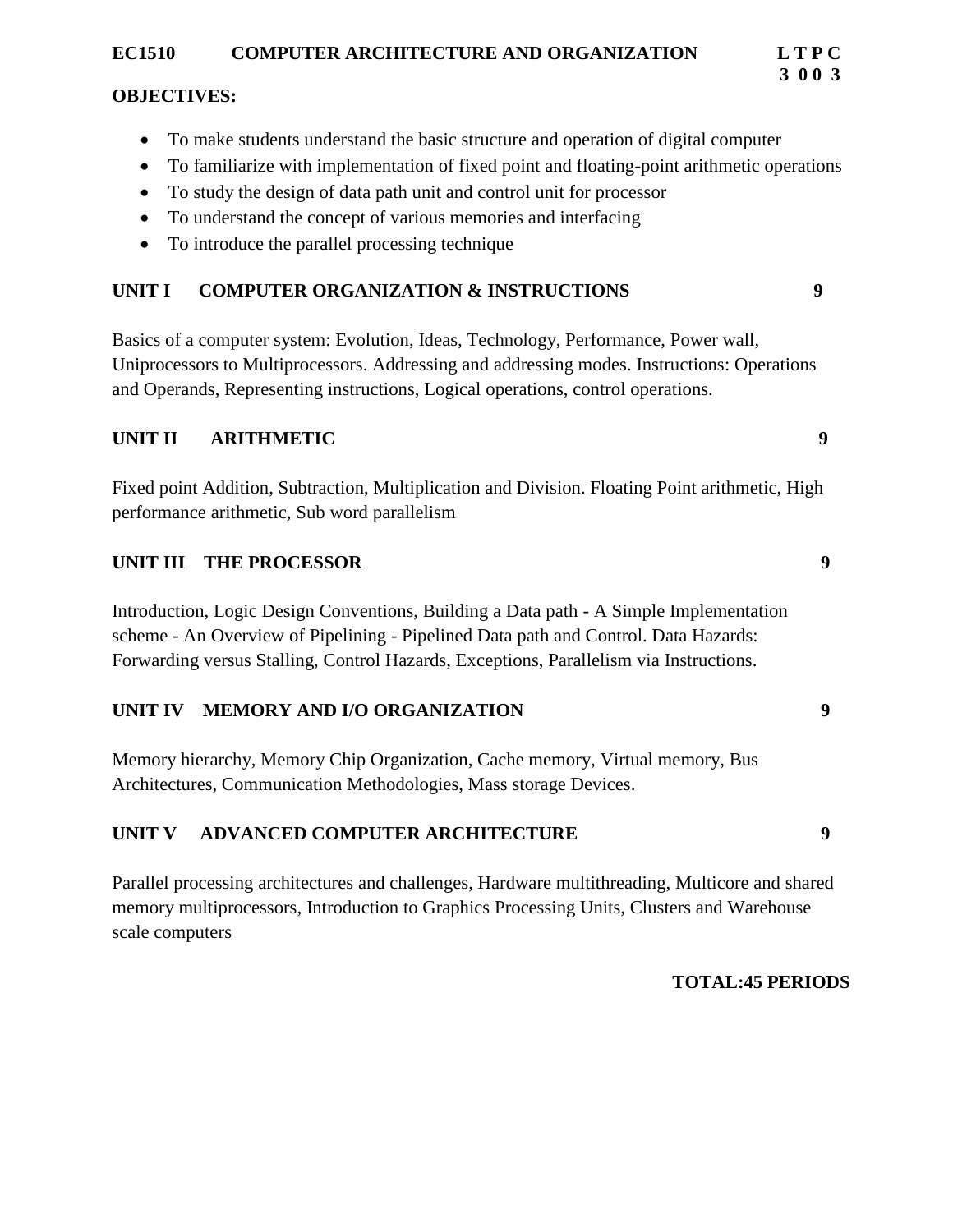## **COURSE OUTCOMES:**

## **At the end of the course, the student should be able to**

- 1. Describe data representation, instruction formats and the operation of a digital computer
- 2. Illustrate the fixed point and floating-point arithmetic for ALU operation
- 3. Discuss about implementation schemes of control unit and pipeline performance
- 4. Explain the concept of various memories, interfacing and organization of multiple processors
- 5. Discuss parallel processing technique and unconventional architectures

## **TEXT BOOKS:**

- 1. David A. Patterson and John L. Hennessey, ―Computer Organization and Design‖, Fifth edition, Morgan Kauffman / Elsevier, 2014. (UNIT I-V)
- 2. Miles J. Murdocca and Vincent P. Heuring, ―Computer Architecture and Organization: An Integrated approach‖, Second edition, Wiley India Pvt Ltd, 2015 (UNIT IV,V)

- 1. V. Carl Hamacher, Zvonko G. Varanesic and Safat G. Zaky, ―Computer Organization―, Fifth edition, Mc Graw-Hill Education India Pvt Ltd, 2014.
- 2. William Stallings ―Computer Organization and Architecture‖, Seventh Edition, Pearson Education, 2006.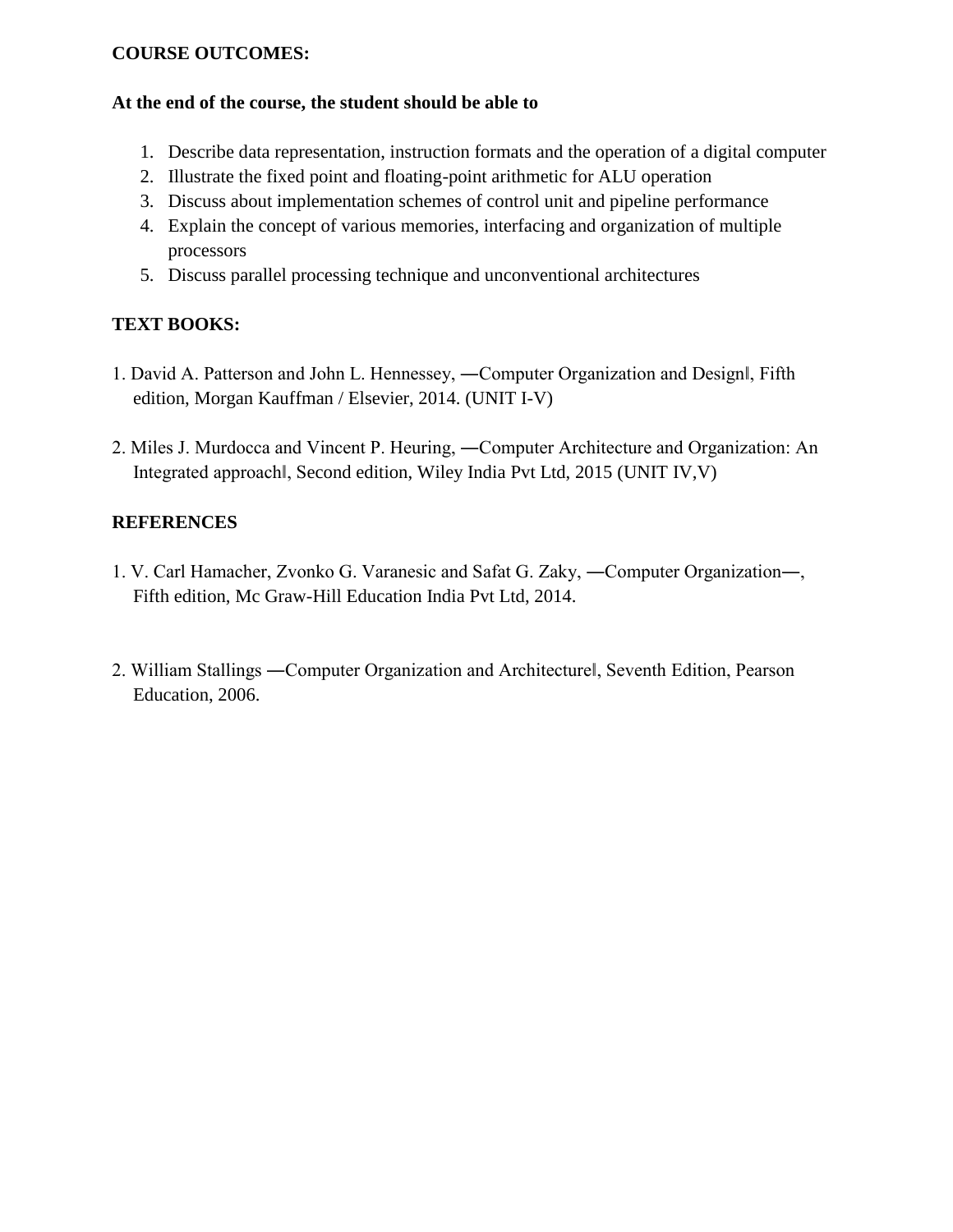- Understand the Product Development Process
- Learning By Doing
- Apply tools learned in class
- Apply and share existing knowledge
- Improve team work and communication skills
- Improve project management skills

## **UNIT I INTRODUCTION 9**

Need for IPPD – Strategic importance of Product development – integration of customer, designer, material supplier and process planner, Competitor and customer – Behaviour analysis. Understanding customer – prompting customer understanding – involve customer in development and managing requirements – Organization – process management and improvement – Plan and establish product specifications.

## **UNIT II CONCEPT GENERATION AND SELECTION 9**

Task – Structured approaches – clarification – search – externally and internally – explore systematically – reflect on the solutions and processes – concept selection – methodology –benefits.

## **UNIT III PRODUCT ARCHITECTURE 9**

Implications – Product change – variety – component standardization – product performance– manufacturability – product development management – establishing the architecture –creation – clustering – geometric layout development – fundamental and incidental interactions – related system level design issues – secondary systems – architecture of the chunks – creating detailed interface specifications.

## **UNIT IV INDUSTRIAL DESIGN 9**

.

Integrate process design – Managing costs – Robust design – Integrating CAE, CAD, CAM tools – Simulating product performance and manufacturing processes electronically – Need for industrial design – impact – design process – investigation of for industrial design –impact – design process – investigation of customer needs – conceptualization – refinement –management of the industrial design process – technology driven products – user – driven products – assessing the quality of industrial design

### **UNIT V DESIGN FOR MANUFACTURING AND PRODUCT DEVELOPMENT 9**

Definition – Estimation of Manufacturing cost – reducing the component costs and assemblycosts – Minimize system complexity – Prototype basics – principles of prototyping –planning for prototypes – Economic Analysis – Understanding and representing tasks –baseline project planning – accelerating the project – project execution.

#### **TOTAL: 45 PERIODS**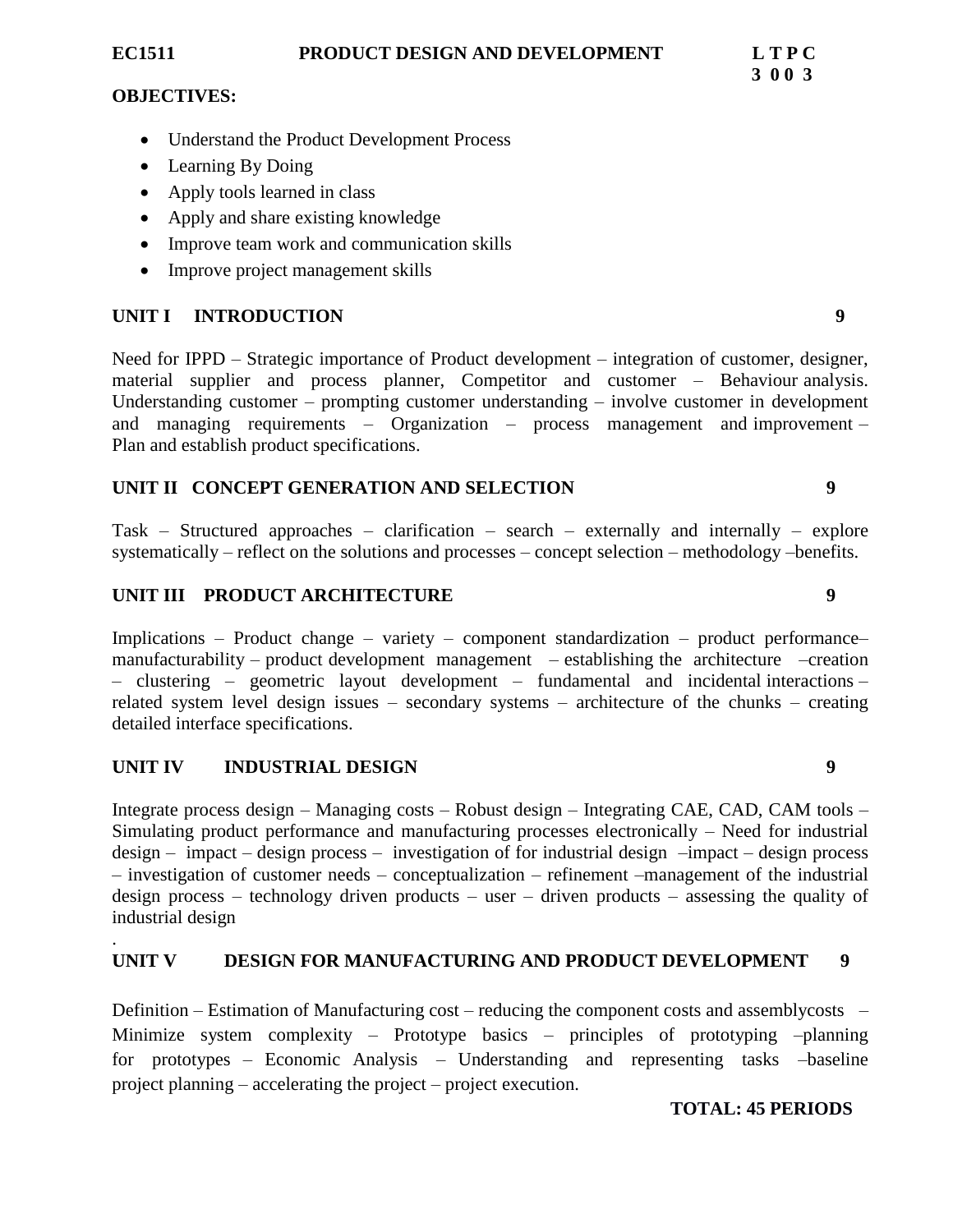### **COURSE OUTCOME:**

The student will be able to design some products for the given set of applications; also the knowledge gained through prototyping technology will help the student to make a prototype of a problem and hence product design and development can be achieved.

## **TEXT BOOK**:

1. Kari T.Ulrich and Steven D.Eppinger, "Product Design and Development", McGraw-Hill International Edns. 1999.

- 1. Kemnneth Crow, "Concurrent Engg./Integrated Product Development", DRM Associates, 26/3,Via Olivera, Palos Verdes, CA 90274(310) 377-569, Workshop Book.
- 2. Stephen Rosenthal, "Effective Product Design and Development", Business One Orwin, Homewood, 1992, ISBN 1-55623-603-4.
- 3. Staurt Pugh, "Tool Design –Integrated Methods for Successful Product Engineering", Addison Wesley Publishing, New york, NY.tion.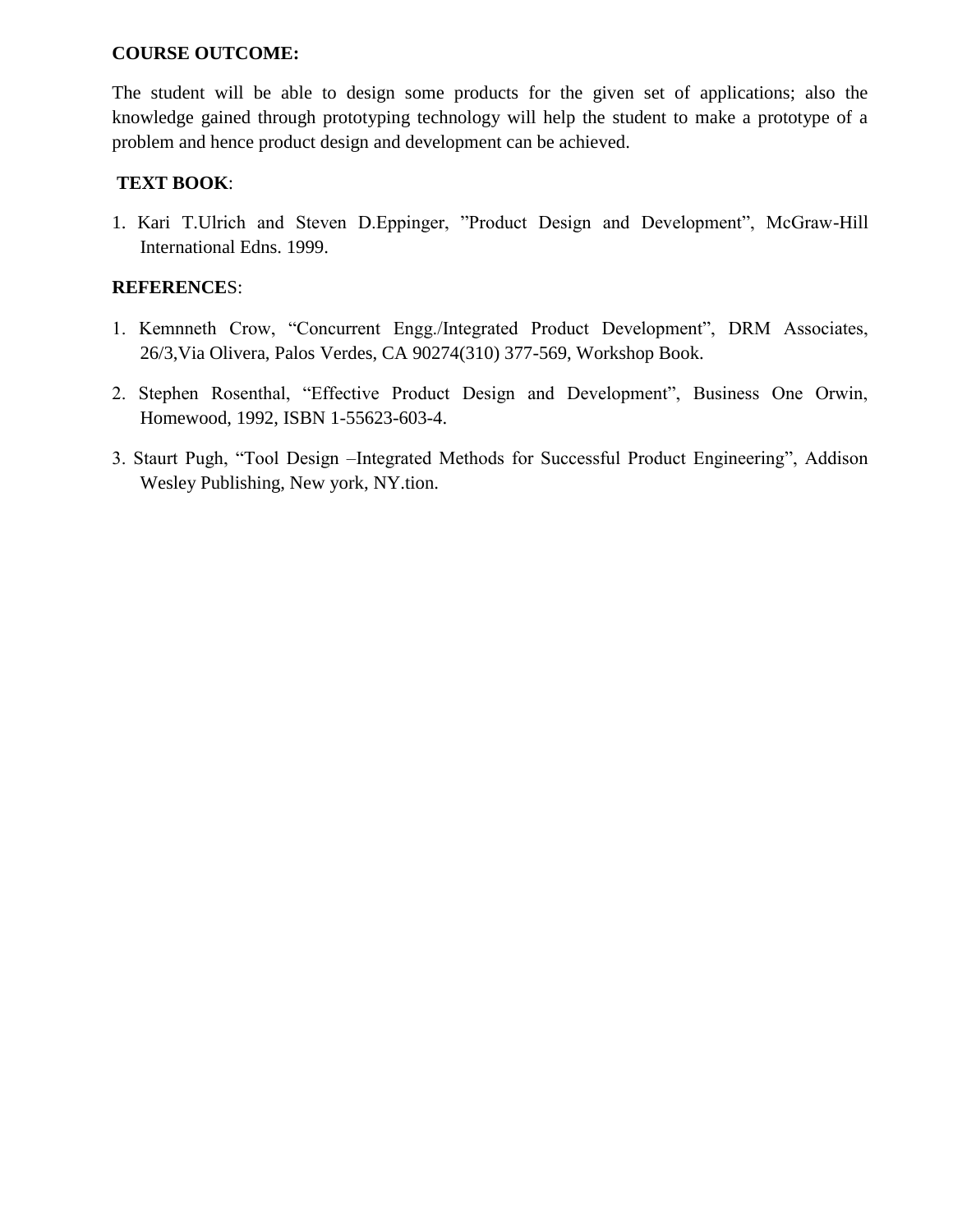- This course is to provide students with sound understanding of metal-oxide semiconductor field-effect transistor and the relationship of process technology with models used for analog IC.
- CMOS digital circuits will be introduced and analyzed.
- It provides exposure to the complex, non-digital behavior of the devices and circuits with which digital systems are implemented.
- Emphasis is given on the circuit design, optimization, and layouts. Course Content

## **UNIT I** 9

Building blocks for CMOS amplifiers: design of current mirrors, differential amplifiers, CMOS operational trans conductance amplifiers: design of single ended telescopic cascode, folded cascode and two-stage amplifiers.

## **UNIT II** 9

Frequency compensation schemes: Miller compensation, Ahuja compensation and Nested Miller compensation.

## **UNIT III** 9

Design of fully differential amplifiers, discussion of common mode feedback circuits. Switched capacitor circuits, design of switched capacitor amplifiers and integrators, effect of opamp finite gain, bandwidth and offset, circuit techniques for reducing effects of opamp imperfections, switches and charge injection and clock feed-through effects.

## **UNIT IV** 9

Design of sample and hold and comparators. Fundamentals of data converters; Nyquist rate A/D converters (Flash, interpolating, folding flash, SAR and pipelined architectures); Nyquist rate D/A converters - voltage, current and charge mode converters, hybrid and segmented converters); Oversampled A/D and D/A converters.

## **UNIT V** 9

Design of PLL's and DLL's and frequency synthesizers.

**Total:45 Periods**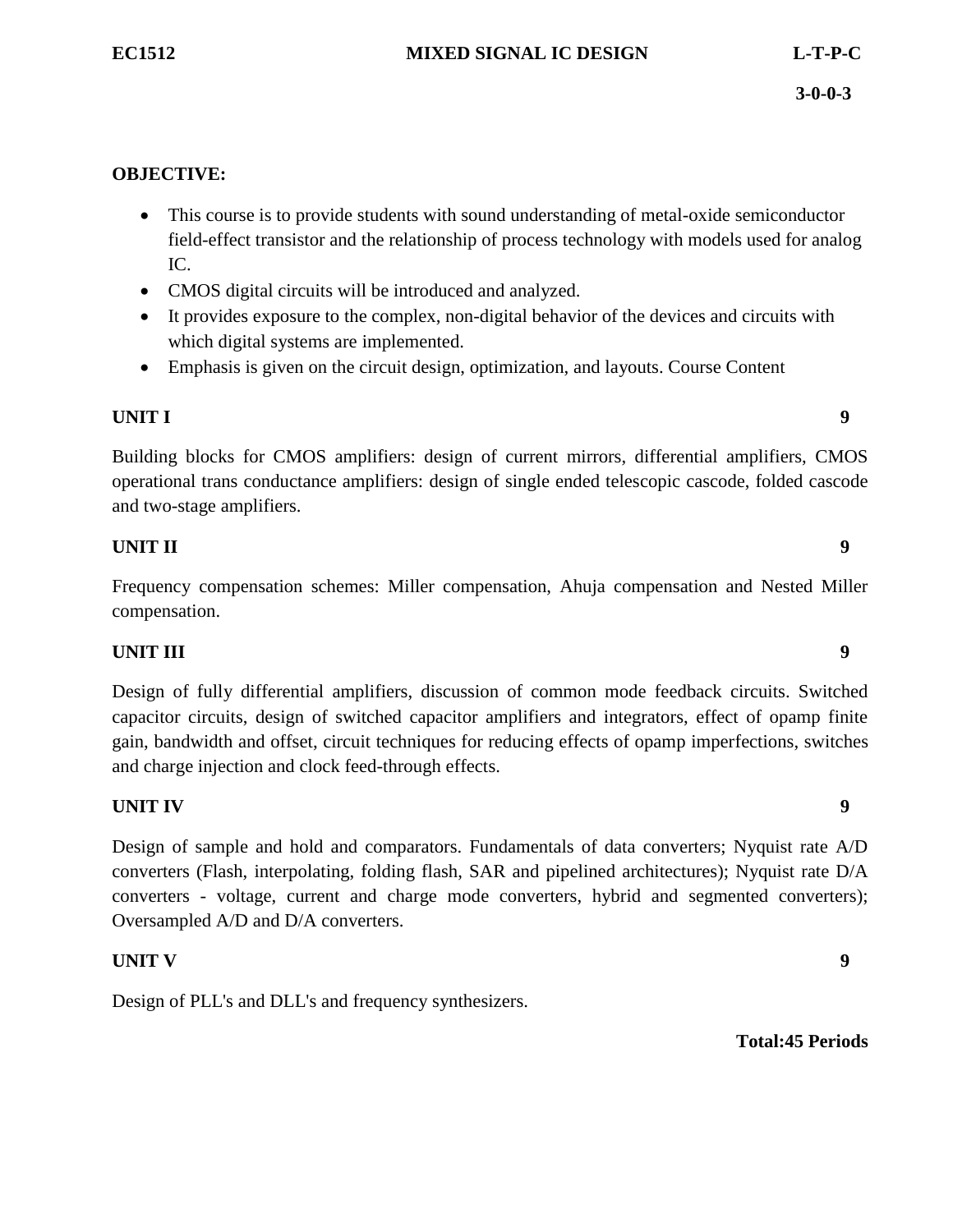## **COURSE OUTCOME:**

**Able to Analyze and design** op-amps, comparators, sample and hold circuits, switched capacitor circuits, non-linear analog circuits and data converters. Able to Design multi-stage MOS amplifier circuits to meet given specifications such as gain, frequency, power, and area specifications.

## **TEXT/REFERENCE BOOKS:**

- 1. R. Gregorian and Temes Analog MOS integrated circuits for signal processing
- 2. R.Gregorian Introduction to CMOS opamps and comparators.
- 3. D.Johns and K.Martin Analog integrated circuit design
- 4. B.Razavi Monolithic Phase-locked loops and clock recovery circuits: Theory and design.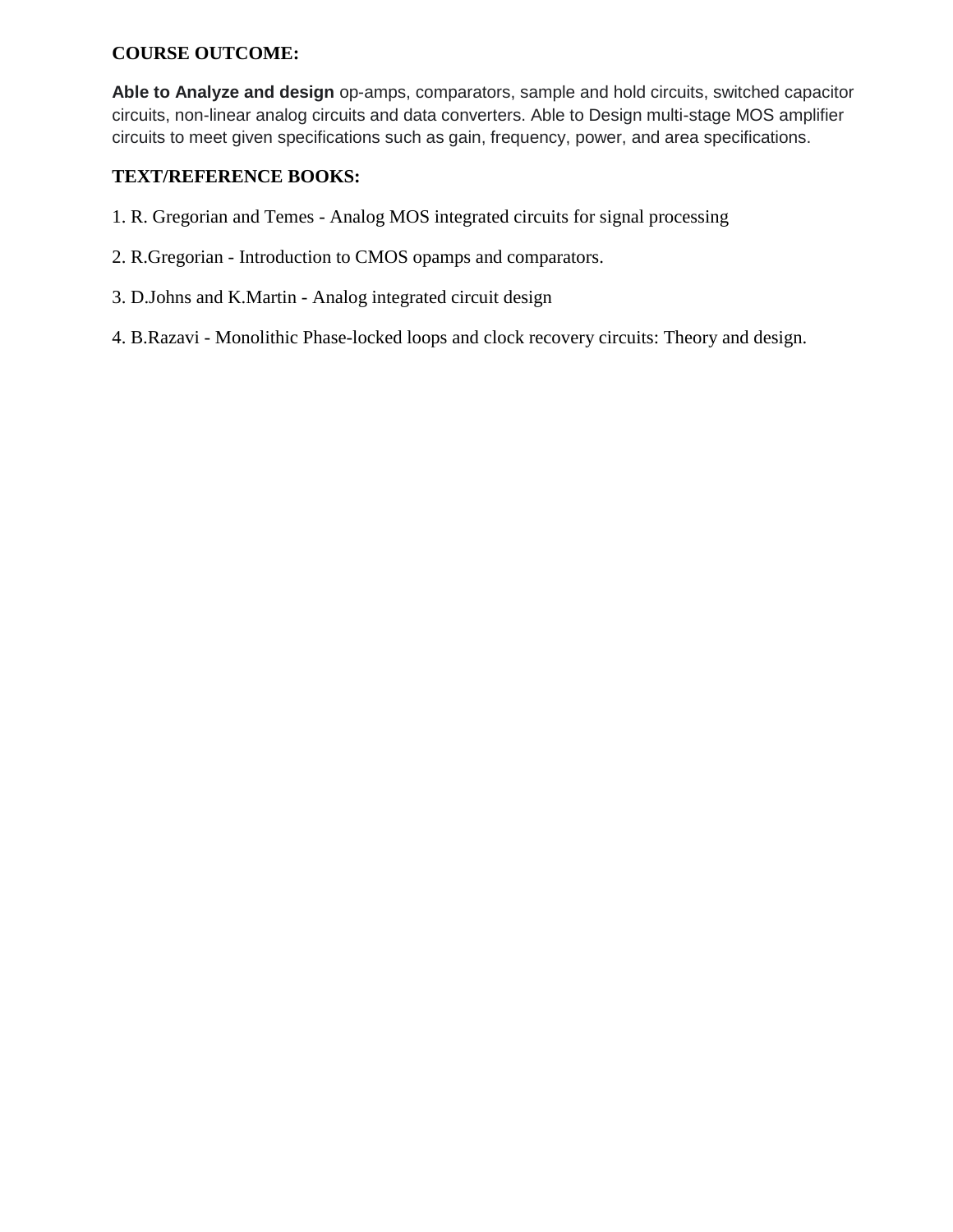- To perform basic signal processing operations such as Linear Convolution, Circular Convolution, Auto Correlation, Cross Correlation and Frequency analysis in MATLAB
- To implement FIR and IIR filters in MATLAB and DSP Processor
- To study the architecture of DSP processor
- To design a DSP system to demonstrate the Multi-rate and Adaptive signal processing concepts.

## **LIST OF EXPERIMENTS:**

## **MATLAB SOFTWARE PACKAGE**

- 1. Generation of elementary Discrete-Time sequences
- 2. Linear and Circular convolutions
- 3. Auto correlation and Cross Correlation
- 4. Frequency Analysis using DFT
- 5. Design of FIR filters (LPF/HPF/BPF/BSF) and demonstrates the filtering operation
- 6. Design of Butterworth and Chebyshev IIR filters (LPF/HPF/BPF/BSF) and demonstrate the filtering operations
- 7. Implementation of Up-Sampling and Down-Sampling operation using Matlab.

## **DSP PROCESSOR BASED IMPLEMENTATION**

- 1. Study of architecture of Digital Signal Processor
- 2. Generation of various signals
- 3. Linear and Circular Convolution
- 4. Design and demonstration of FIR Filter for Low pass, High pass, Band pass and Band stop filtering
- 5. Implementation of Up-sampling and Down-sampling operation in DSP Processor

## **TOTAL: 60 PERIODS**

## **COURSE OUTCOMES:**

## **At the end of the course, the student should be able to:**

- 1. Carryout basic signal processing operations
- 2. Demonstrate their abilities towards MATLAB based implementation of various DSP systems
- 3. Analyze the architecture of a DSP Processor
- 4. Design and Implement the FIR Filters in DSP Processor for performing filtering operation over real-time signals Design a DSP system for various applications of DSP.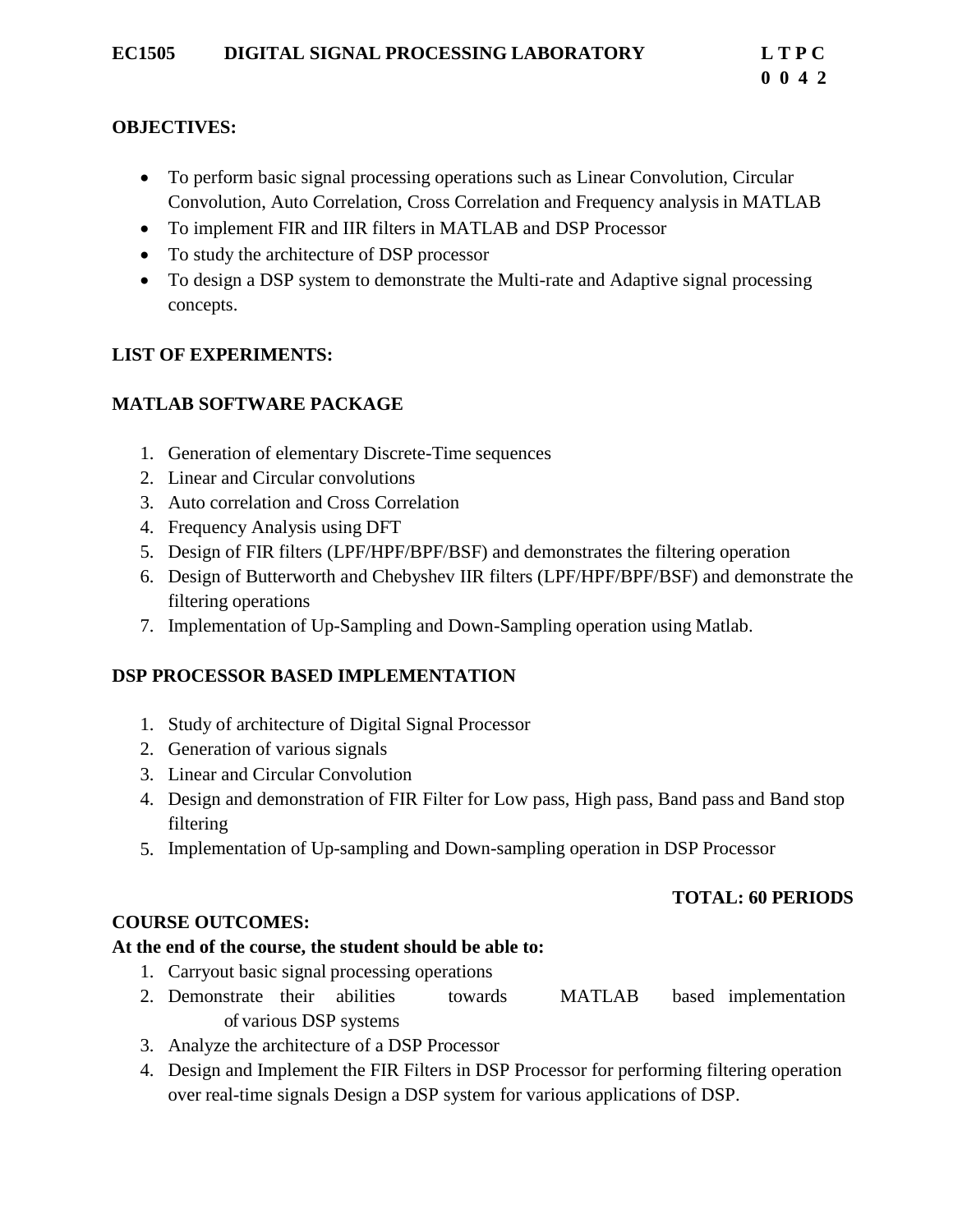- To Implement AM & FM modulation and demodulation
- To visualize the effects of sampling and TDM
- To implement PCM & DM
- To simulate Digital Modulation schemes
- To simulate Error control coding schemes

#### **LIST OF EXPERIMENTS:**

- 1. AM Modulator and Demodulator
- 2. FM Modulator and Demodulator
- 3. Signal Sampling and reconstruction
- 4. Pulse Code Modulation and Demodulation
- 5. Delta Modulation and Demodulation
- 6. Line coding schemes
- 7. Simulation of ASK, FSK, BPSK generation and detection schemes
- 8. Simulation of DPSK, QPSK and QAM generation schemes
- 9. Simulation of signal constellations of BPSK, QPSK and QAM
- 10. Simulation of Linear Block error control coding schemes
- 11. Simulation of Convolutional coding scheme
- 12. Communication link simulation-AWGN noise Analysis
- 13. Mini Project

#### **TOTAL PERIODS : 60**

#### **COURSE OUTCOMES:**

#### **At the end of the course, the student should be able to:**

- 1. Simulate & validate the various functional modules of a communication system
- 2. Demonstrate their knowledge in base band signaling schemes through implementation of digital modulation schemes
- 3. To understand the basic concepts of A/D and D/A
- 4. Apply various channel coding schemes & demonstrate their capabilities towards the improvement of the noise performance of communication system
- 5. Simulate end-to-end communication Link